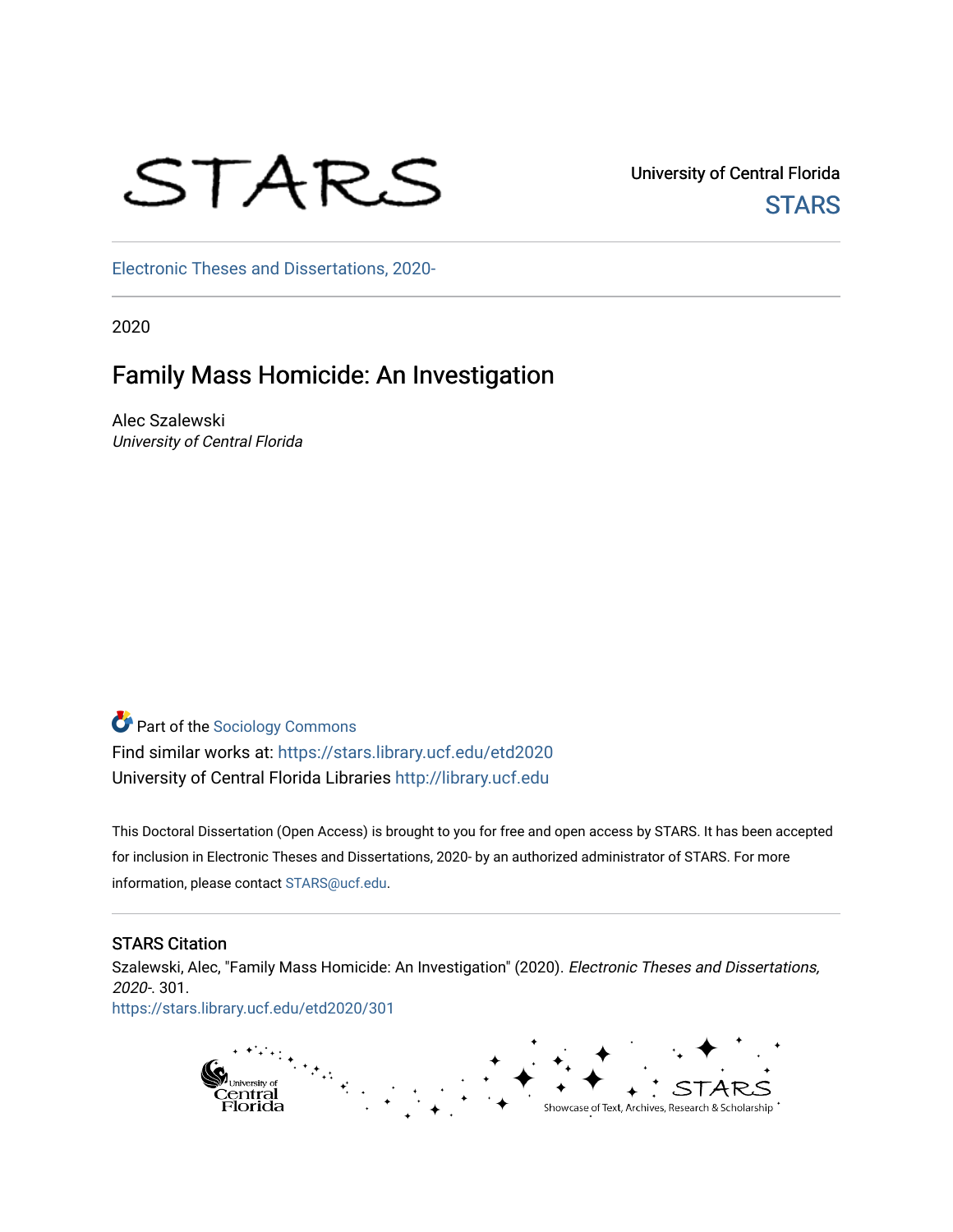# FAMILY MASS HOMICIDE: AN INVESTIGATION

by

## ALEC SZALEWSKI M.A. University of Central Florida, 2017

A dissertation submitted in partial fulfillment of the requirements for the degree of Doctor of Philosophy in the Department of Sociology in the College of Sciences at the University of Central Florida Orlando, Florida

> Summer Term 2020

Major Professors: Lin Huff-Corzine & Amy Reckdenwald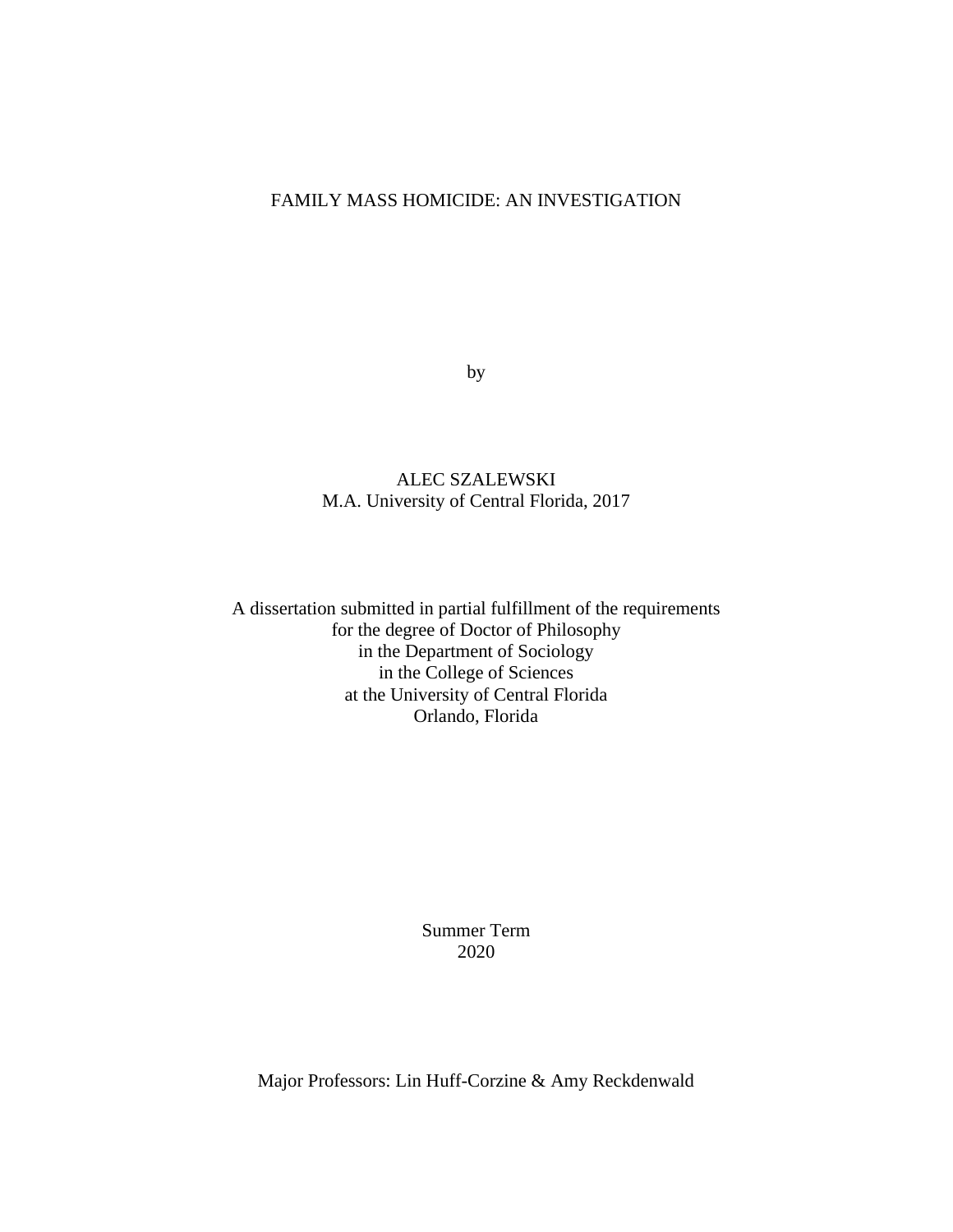© 2020 Alec Szalewski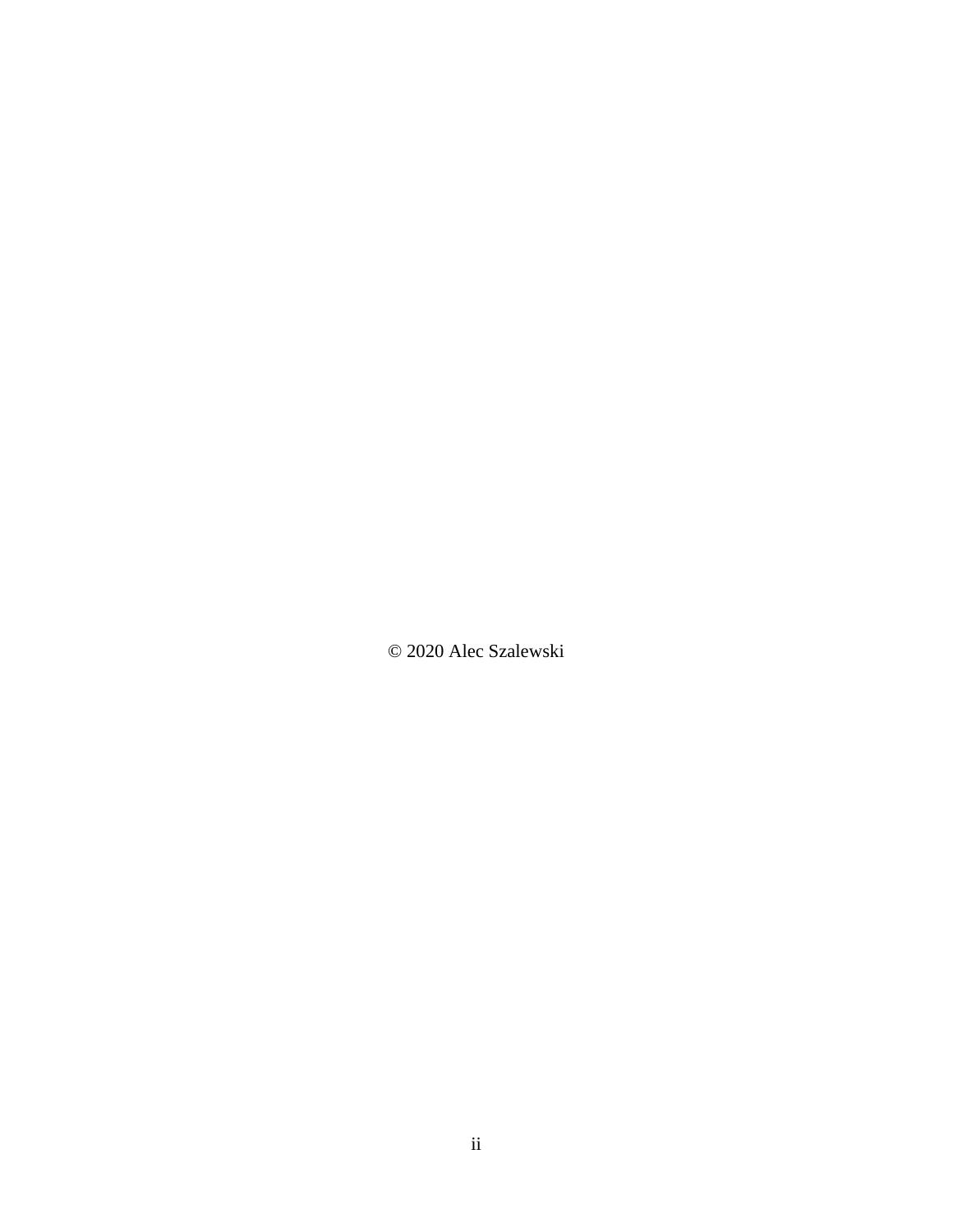## **ABSTRACT**

Operationalizing mass murder consistently has yet to be achieved. Mass homicide definitions often use time and space, but other key factors (e.g., victim count) vary widely across literature and agencies. Because of this, the current study argues for a mass family homicide definition of two or more victims, not including the offender, with no method of killing requirement. The purpose of using this victim count derives from the average family size and how many victims can be killed before an entire family annihilation. Next, using the suggested definition, three exploratory logistic regression models were run to further the understanding and achieve consistency on a topic of research that is underexplored, given its relatively large occurrence. Each model uses SHR data from 2010 to 2016.

The first model determined significant characteristics associated with family mass homicide. Findings lend support that two or more victim family mass homicide does have significant and important results. The second model compared two victim family mass homicide with three or more victims to try and determine if the suggested definition is significantly different than a standard definition from the FBI. Though the current study does not find support for this, future studies should continue to assess different victim counts using different data and methods. Finally, model three assessed characteristic differences between family mass murder with primary minor victims compared to family mass homicide with primary adult victims. This is important because minors are a unique subgroup in family violence that may play a significant role. Significance was found that suggests further studies continue to assess the unique role of child victims in family mass homicide. It is important to note that the current study is an initial

iii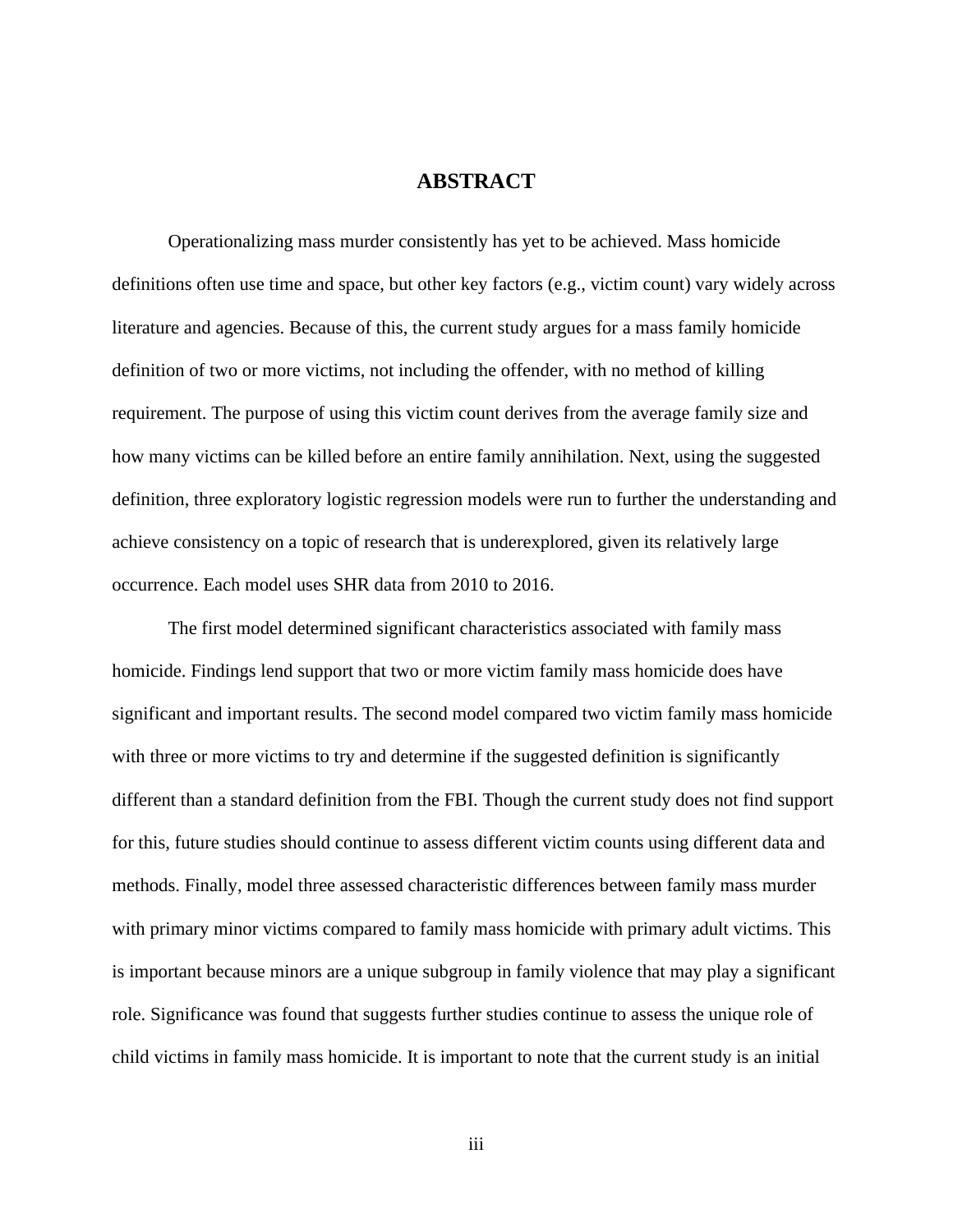exploration into a topic previously understudied that warrants further research to help establish proper and consistent findings for comparison.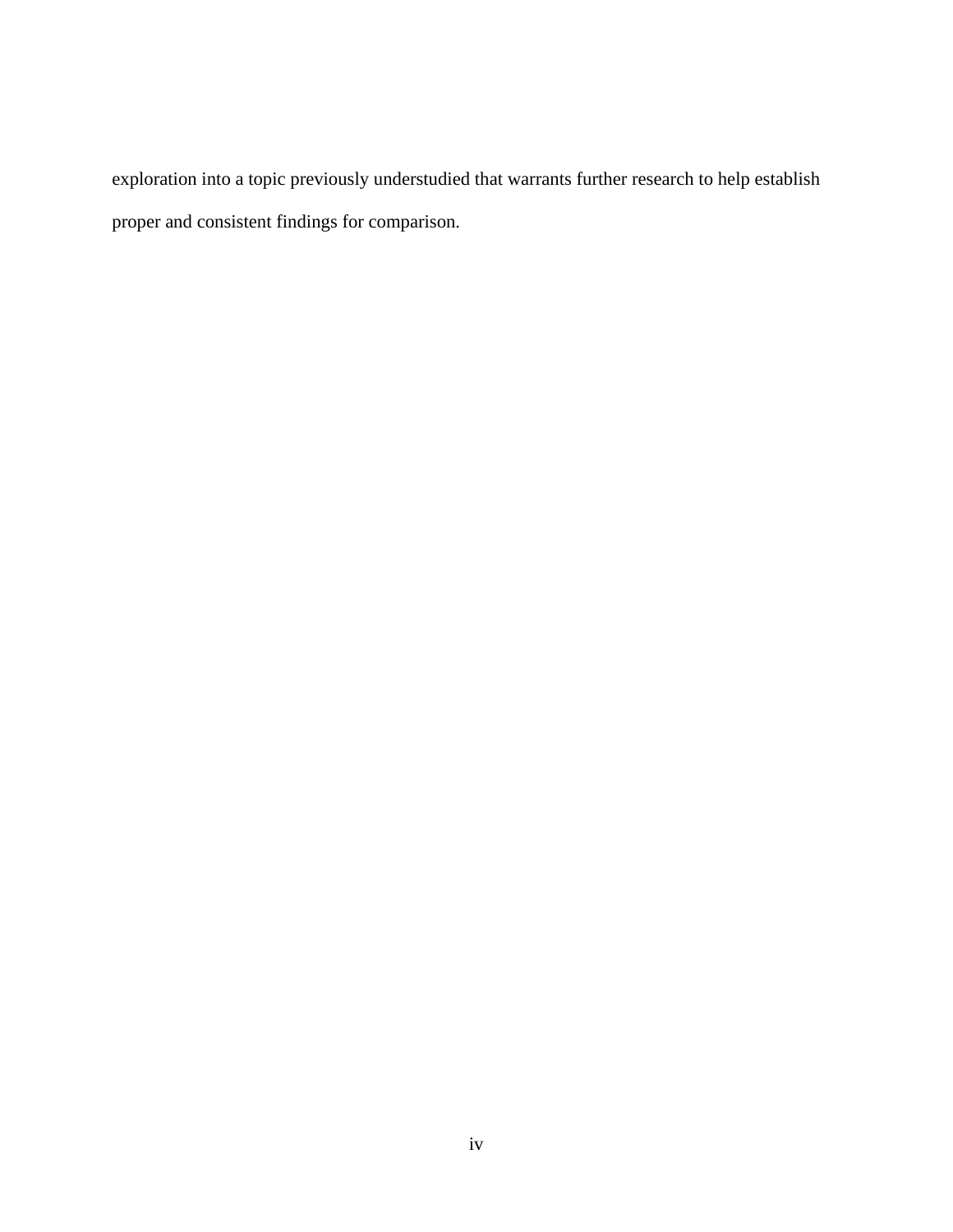# **TABLE OF CONTENTS**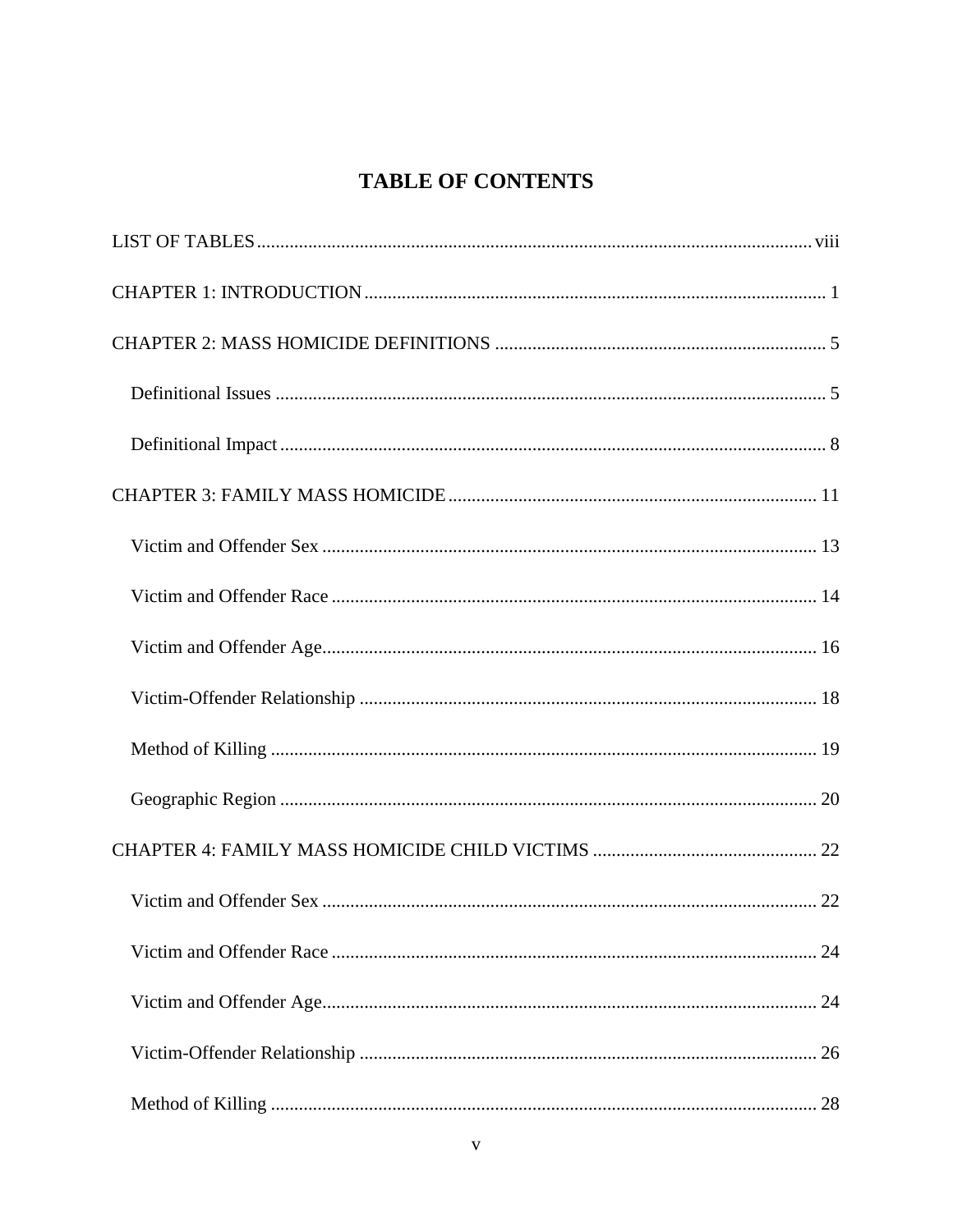| Minor Victims in Mass Family Homicide Research Question: Model 3 41 |
|---------------------------------------------------------------------|
|                                                                     |
|                                                                     |
|                                                                     |
|                                                                     |
|                                                                     |
|                                                                     |
|                                                                     |
|                                                                     |
|                                                                     |
|                                                                     |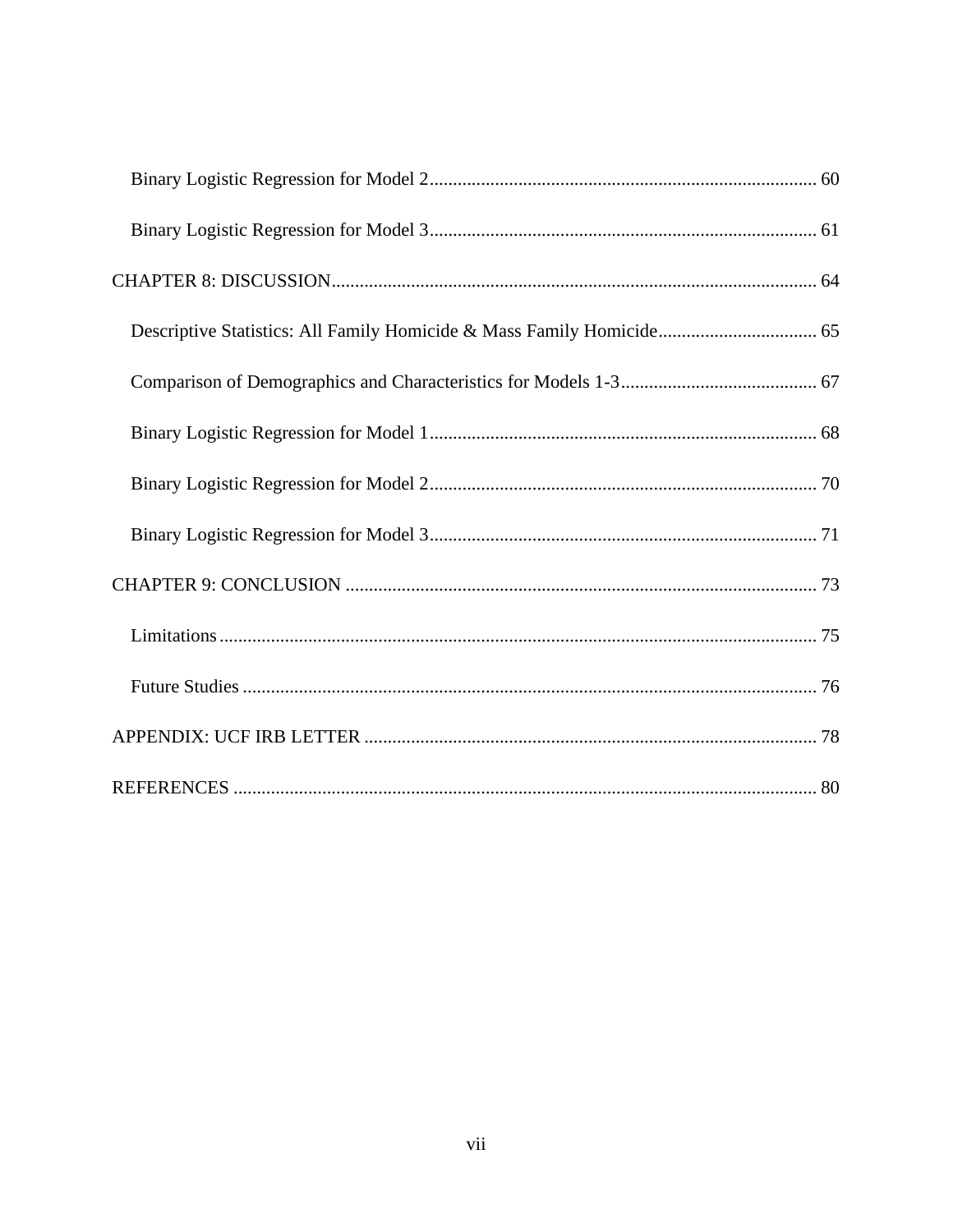# **LIST OF TABLES**

<span id="page-8-0"></span>

| Table 1: Descriptive Statistics of Family Homicide, $N = 2,371$ (All) & $N = 946$ (Mass) 50       |
|---------------------------------------------------------------------------------------------------|
| Table 2: Comparison of Demographics and Characteristics across Two or More Victims (model         |
|                                                                                                   |
| Table 3: Comparison of Demographics and Characteristics across Two versus Three or More           |
|                                                                                                   |
| Table 4: Comparison of Demographics and Characteristics across Minor Victims versus Adult         |
|                                                                                                   |
| Table 5: Binary Logistic Regression Predicting Two or More Victims (1) versus Single Victim       |
|                                                                                                   |
| Table 6: Binary Logistic Regression Predicting Two Victims (1) versus Three or More Victims       |
|                                                                                                   |
| Table 7: Binary Logistic Regression Predicting Minor (1) versus Adult (0) (model 3), $N = 946.62$ |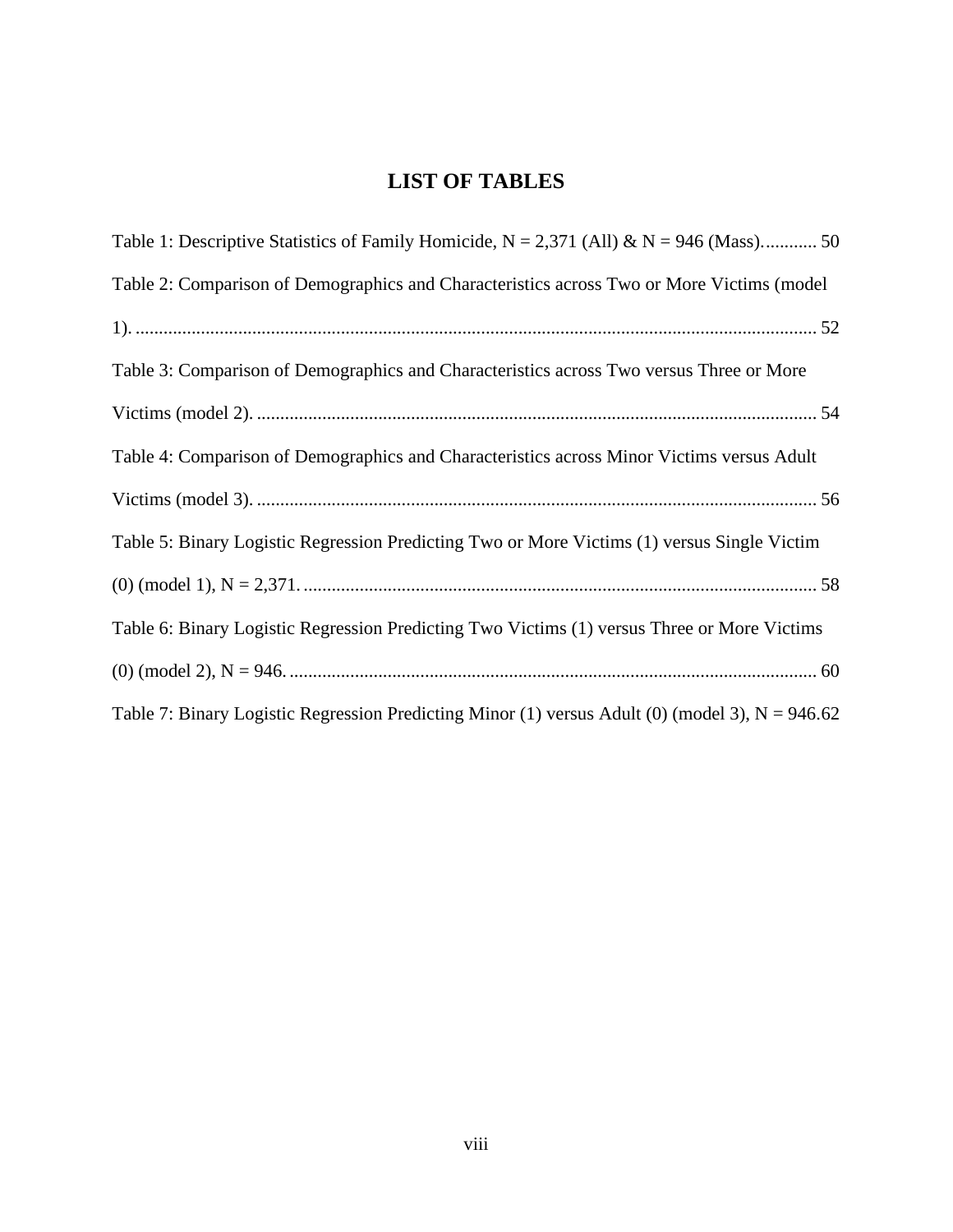# **CHAPTER 1: INTRODUCTION**

<span id="page-9-0"></span>The conceptualization of mass murder<sup>1</sup> has been a topic of debate for some time. Yet there is still little agreement among researchers, officials, and those who work in applied sectors (Smart, 2018). The idea that a mass homicide event can be similar temporally and spatially has received some support (Johns et al., 2010), but there are also bifurcated incidents (Hickey, 2013). Outside some agreement regarding space and time, consensus varies considerably regarding a variety of different factors related to mass homicide events, including the number of victims (two or more, three or more, four or more). Additionally, mass murder definitions fail to include all types of crime. The National Center for Victims of Crime (2018) indicates that the Federal Bureau of Investigation (FBI) does not include family occurrences within their definitions, even if the defined victim count of three or four is met. This occurs even though research has shown that mass homicides are most common within the family context as family members are both victims and perpetrators (Abolarin, McLafferty, Carmichael, & Velopulos, 2019; Duwe, 2004; Lankford, 2015, 2016; Taylor, 2018), and mass murders have increased in both the number of cases and the number of deaths in recent years (Krouse and Richardson, 2015).

Due to a lack of consistent conceptualization, research tends to be scattered across multiple domains, including familicide, mass homicide, and family annihilation, among others. Additionally, because family killings are excluded from definitions of mass homicides, real standards do not exists for its evaluation, which makes evaluation and assessment nearly

<sup>&</sup>lt;sup>1</sup> Murder and homicide will be used interchangeably.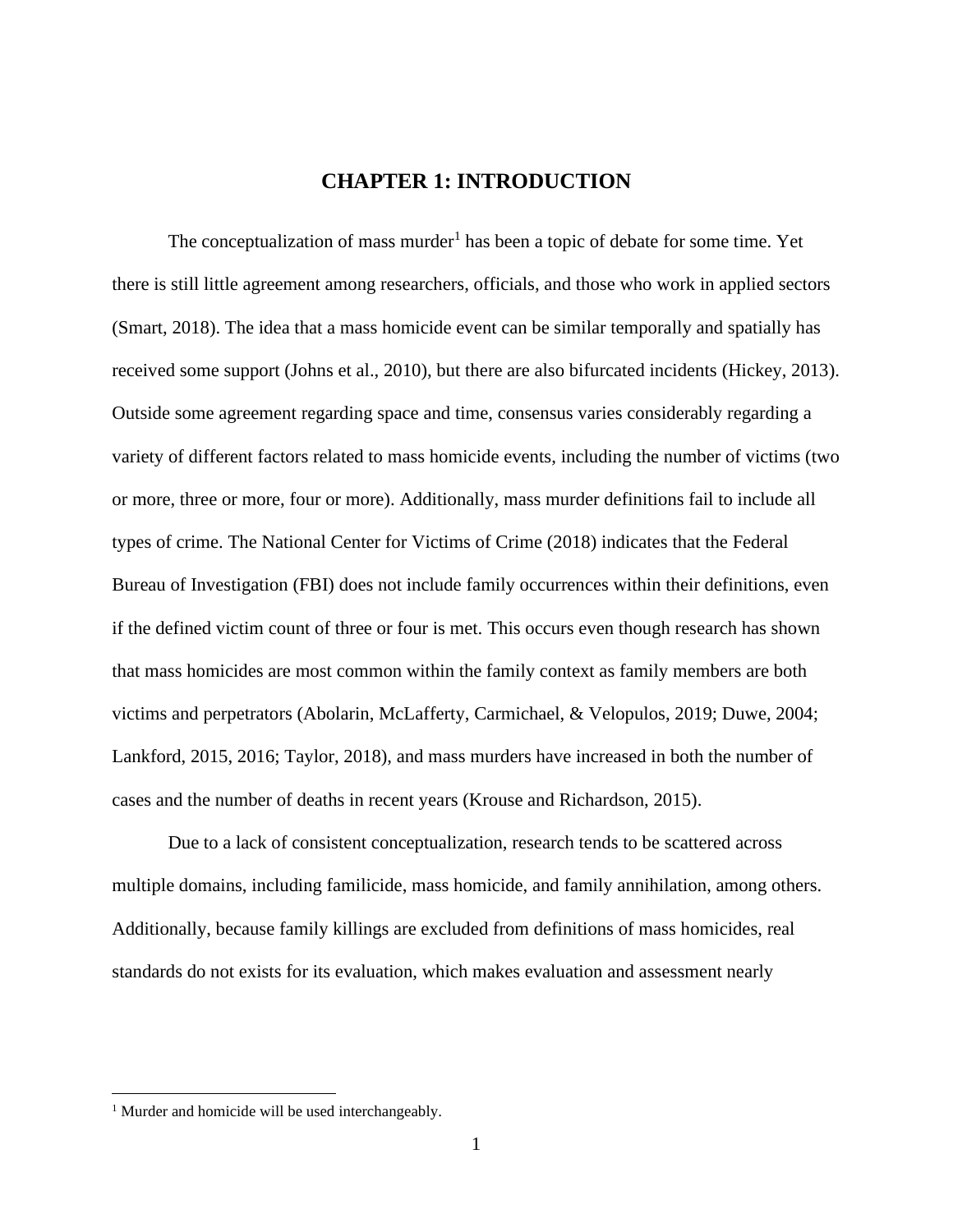impossible. A standard definition is essential in order to create a better understanding regarding mass family homicide and generate more comprehensive contributions to research and policies.

For the current study, the definition used for family mass homicide has a victim count of two or more, not including the offender. Currently, the FBI's definition for a mass event is three or more victims, excluding the offender (ALERRT & Federal Bureau of Investigation, 2018; Federal Bureau of Investigation, 2016). A reason for dropping the minimum number from three to two is that the average family household size was 3.14 in 2018 (United States Census Bureau, 2018), which means that on average, there can only be two victims (minus the perpetrator) and the entire family is destroyed. Furthermore, studies have shown that the most common victim count in family homicides is two when excluding single incidents (Finkelhor & Ormrod, 2001; Tosini, 2017), with an average familicide victim count between 2.3 and 2.81 (Liem, Levin, Holland, & Fox, 2013; Tosini, 2017). The majority of the time, the two victims are a child/adolescent and an adult (Finkelhor & Ormrod, 2001). This suggests that using a definition of three or more victims, excluding the offender, would result in many family mass murders not being included, as research has shown most familicides include the death of the intimate partner and the child(ren) present (Liem et al., 2013).

The fact that many of the victims of multiple family homicide tend to be a child or adolescent (Finkelhor & Ormrod, 2001) creates a path for a tertiary analysis involving the characteristics of the child victim of a two-plus victim family mass homicide. This is important because homicide against a child is the apex of child violence in the United States (Stockl, Dekel, Morris-Gehring, Watts, & Abrahams, 2017). It is also important to consider the characteristics of child victims in family mass homicide because the minors, in these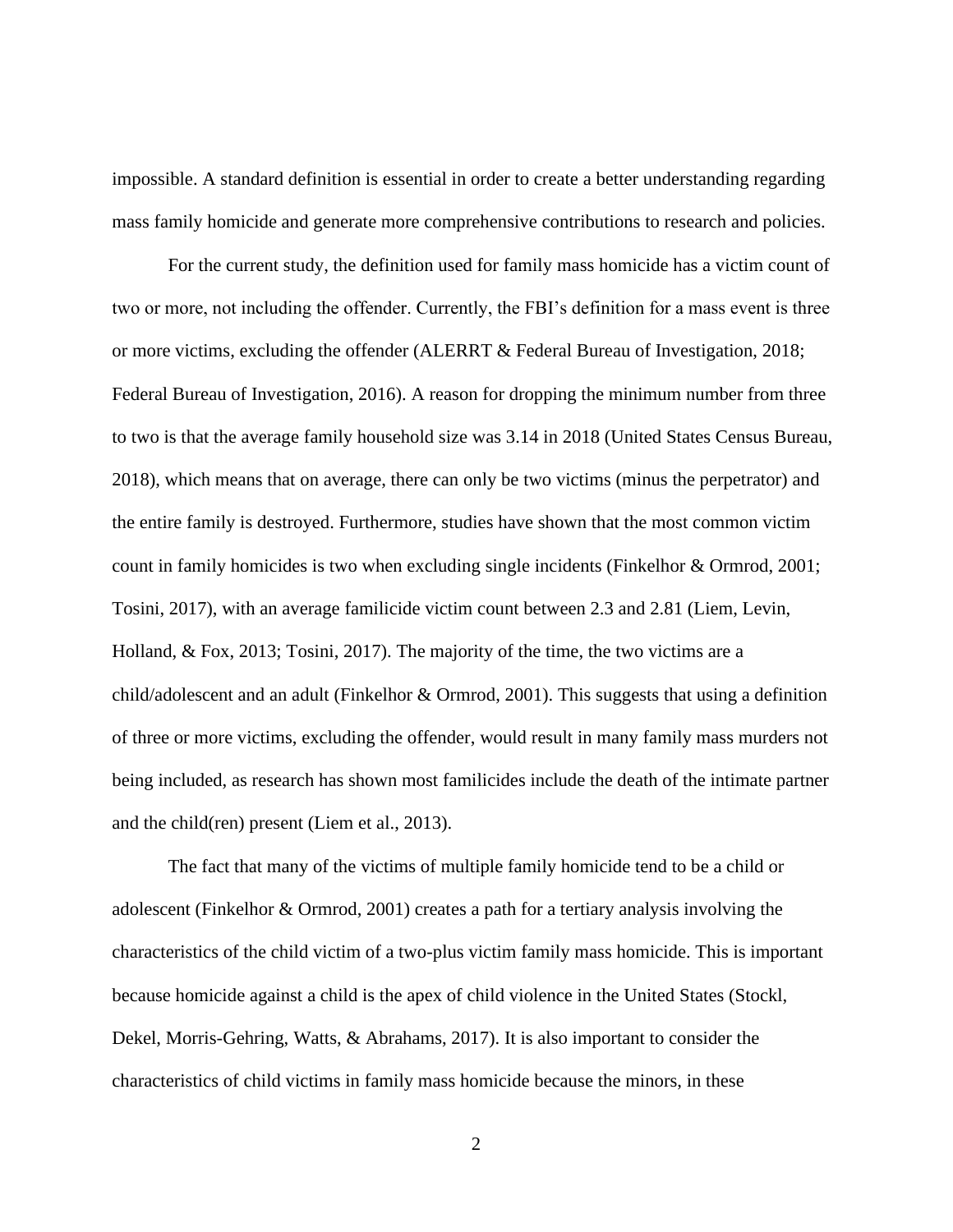circumstances, often produce differing offender motivations such as retaliation against the adult victim or violence against the child's behavior (Cavanagh, Dobash, & Dobash, 2007). In this way, the children in the offense represent a unique group of victims who may produce unique characteristics associated with family mass homicide.

The literature surrounding the topics of mass murder and different types of family homicide have examined variables that include, but are not limited to, victim and offender demographics, method of killing, and victim-offender relationship (see Duwe, 2004; Fridel, 2017; Lankford, 2015, 2016). Within the literature on multiple family homicide, consistency has been found regarding weapon use and victim and offender gender and age. Generally, family homicides have victims who are females (Fridel, 2017; Liem et al., 2013; Tosini, 2017), and the offenders who are most often male (Abolarin et al., 2019; Liem & Koenraadt, 2008b; Liem et al., 2013). Literature surrounding the age of a victim and offender of family homicides is also generally consistent, showing mid to late thirties (Fridel, 2017; Krouse & Richardson, 2015; Liem & Koenraadt, 2008b). Perpetrators of family and mass homicides choose a firearm most often to kill their victims (Duwe, 2004; Fridel, 2017; Krouse & Richardson, 2015; Lankford, 2015; Taylor, 2018).

However, literature regarding the victim and offender's race and the victim-offender relationship is either inconsistent or lacking depth. Additionally, the majority of the literature is not studied under the realm of family mass homicide. Instead, it is either studied through different types of family homicide or as the general topic of mass homicide.

The current study is an exploration into these, and other demographic and contextual factors associated with family mass homicide. This exploration will be accomplished first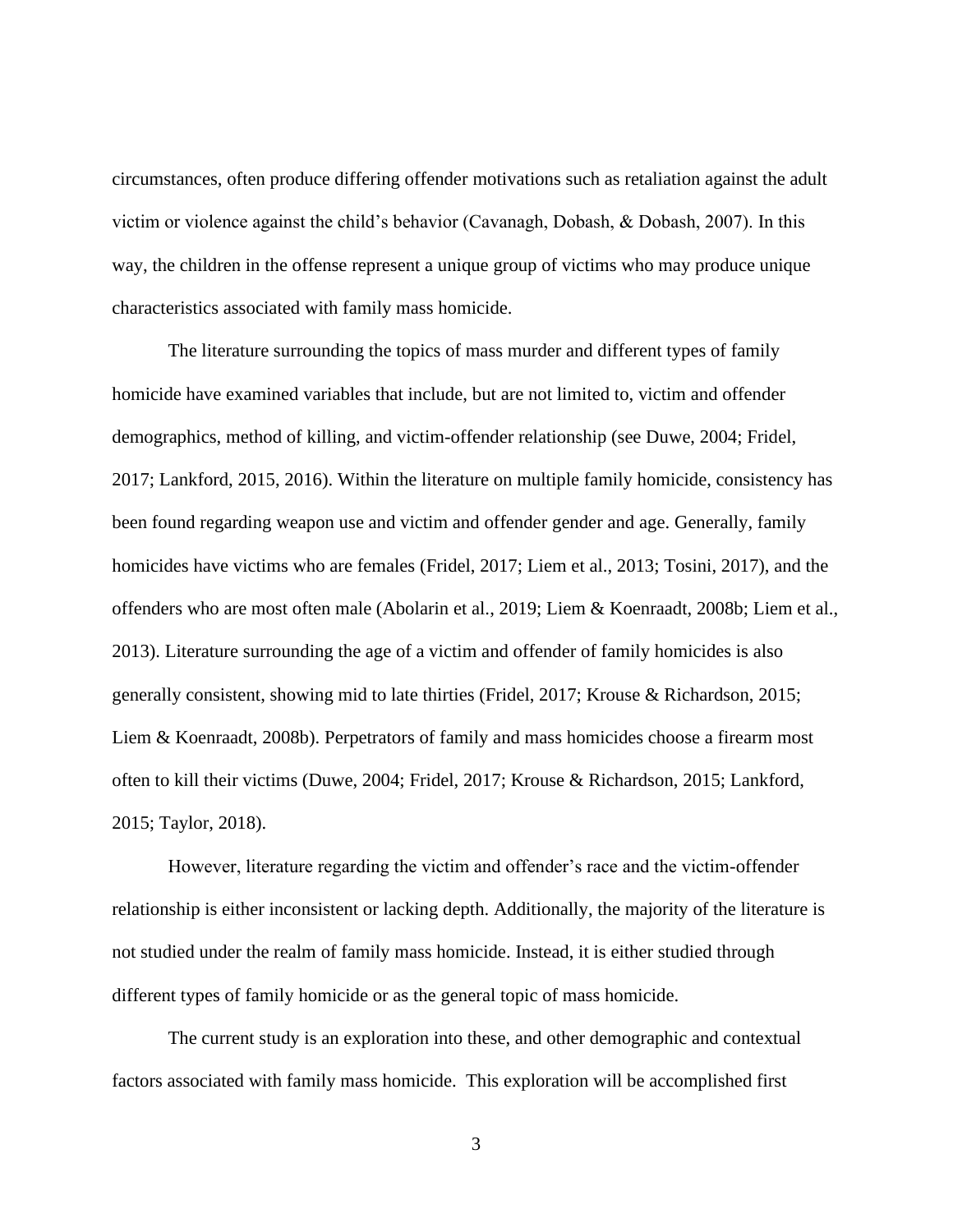through the lens of a suggested definition of two or more victims. The next goal of the current research is to answer what the characteristics are of a family mass homicide, using the new definition of two or more victims. Therefore, the main model examines the effects of offender and victim age, race, sex, victim-offender relationship, method of killing, and geographical region of the event on family mass homicides with two victims. A secondary model comparing two or more victims to a standard definition provided by the FBI, three or more, will accompany the primary model as a way to compare and contrast potential similarities and differences among the standard and new numerical definition.

Lastly, the second research question will examine how the factors vary for family mass homicide with minor primary victims (under the age of 18) and family mass homicide with adult primary victims. The importance of this question stems from the dynamic role children play in the family unit. To accomplish these exploratory tasks, the current study uses the Supplementary Homicide Reports (SHR) for seven years: 2010 through 2016. The overall goal is to produce a potential new standard and bring awareness to a major subset of mass murder that is underresearched due to a preoccupation with the public mass murder events.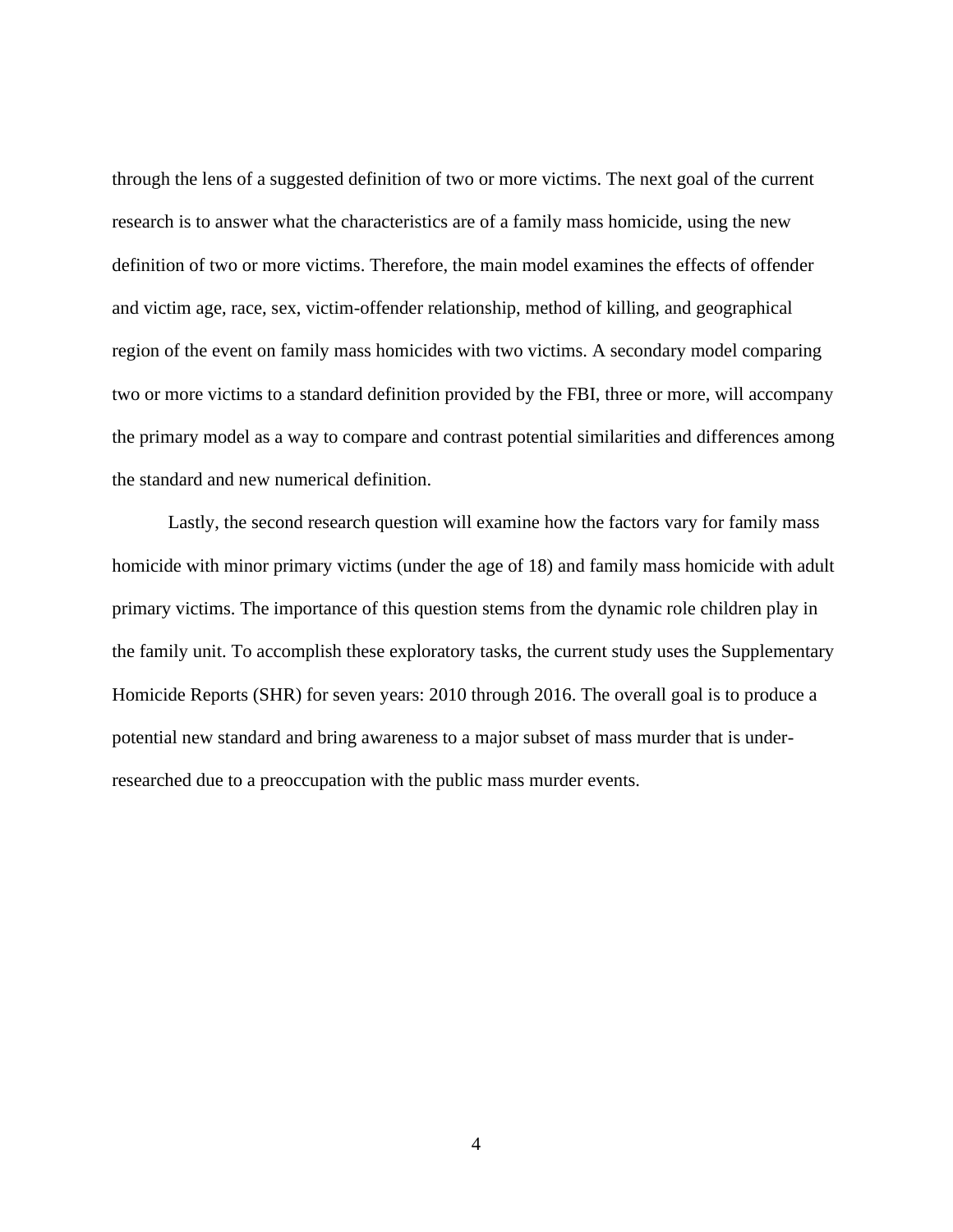# **CHAPTER 2: MASS HOMICIDE DEFINITIONS**

#### <span id="page-13-1"></span><span id="page-13-0"></span>Definitional Issues

Before examining what previous research has done regarding mass family homicide and child victims of mass family homicide, it is essential to start with the definitional issues. First, it is important to note that mass homicide is studied under varying victim count definitions. Multiple family homicide is studied most often under the terms familicide, filicide, family mass homicide, or IPH. This is because multiple family homicide has not been, to date, studied under the singular heading of family mass homicide. What makes any occurrence of homicide a mass event has been debated for some time and still does not have a generally agreed upon consensus (Huff-Corzine & Corzine, 2020; Smart, 2018). Additionally, Smart (2018) goes a step further to point out that, in many ways, a mass event has yet to receive its own distinction from the government as its own type of crime. The issue with not having a commonly agreed upon definition, especially considering victim number, is that research findings will be unable to be consistently viewed together and compared for a better understanding of the subject matter. Without solid definitional agreement, there are also reliability issues that come up across research. Therefore, any potential benefit either through future research or policy, for example, will preclude researchers from being able to come to reliable conclusions due to the lack of consistent data.

Differing definitions of similar phenomena, mass events, produce a situation where findings vary (Krouse & Richardson, 2015) and this variation may be artificially produced and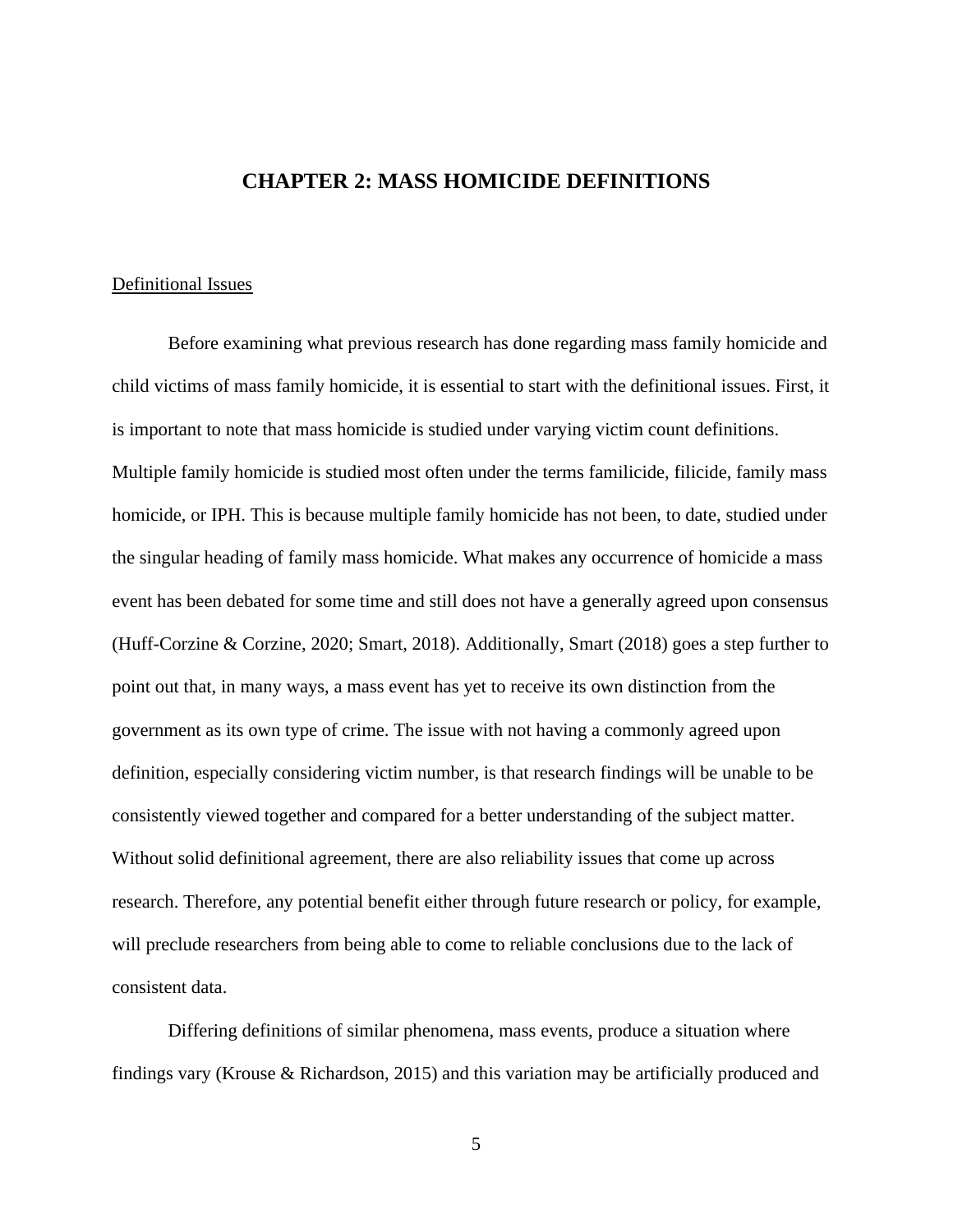influenced simply by an inconsistent victim count. For example, what is now considered the old definition for a mass event by the FBI, included a need for four or more victims where the offender was not a victim, and the event took place within 24 hours and at the same or close location (Johns et al., 2010). The former definition from the FBI changed in 2012, and now mass homicide is defined as an event with three or more victims not including the offender and across similar time and place in a public place that does not include family members (ALERRT  $\&$ Federal Bureau of Investigation, 2018; Federal Bureau of Investigation, 2016). Regardless of the different requirements for a specific number of victims used in the definition of a mass killing, certain types of crimes have been argued to either not be included or listed as separate (Smart, 2018).

The FBI, for example, does not include gang homicide, drug homicide, or family homicide in their definition, even if the total number of victims needed to fit the definition of mass killings is present (The National Center for Victims of Crime, 2018). The focus for the FBI's definition is mostly in the public sphere, including the workplace and schools, for example (ALERRT & Federal Bureau of Investigation, 2018; Federal Bureau of Investigation, 2016).

This change was not due to the FBI's goal of creating a standard definition that more parties would agree with. It was also not a change made by examining data to determine how the events and characteristics varied from four victims to three victims. Rather, the change in definition that occurred in 2012 for mass killings was created to enable the FBI and other government agencies to provide help and become involved in cases with three victims, but only for mass homicides that occurred in public places (Federal Bureau of Investigation, 2016). As noted by the Federal Bureau of Investigation (2016), this change in definition was a response to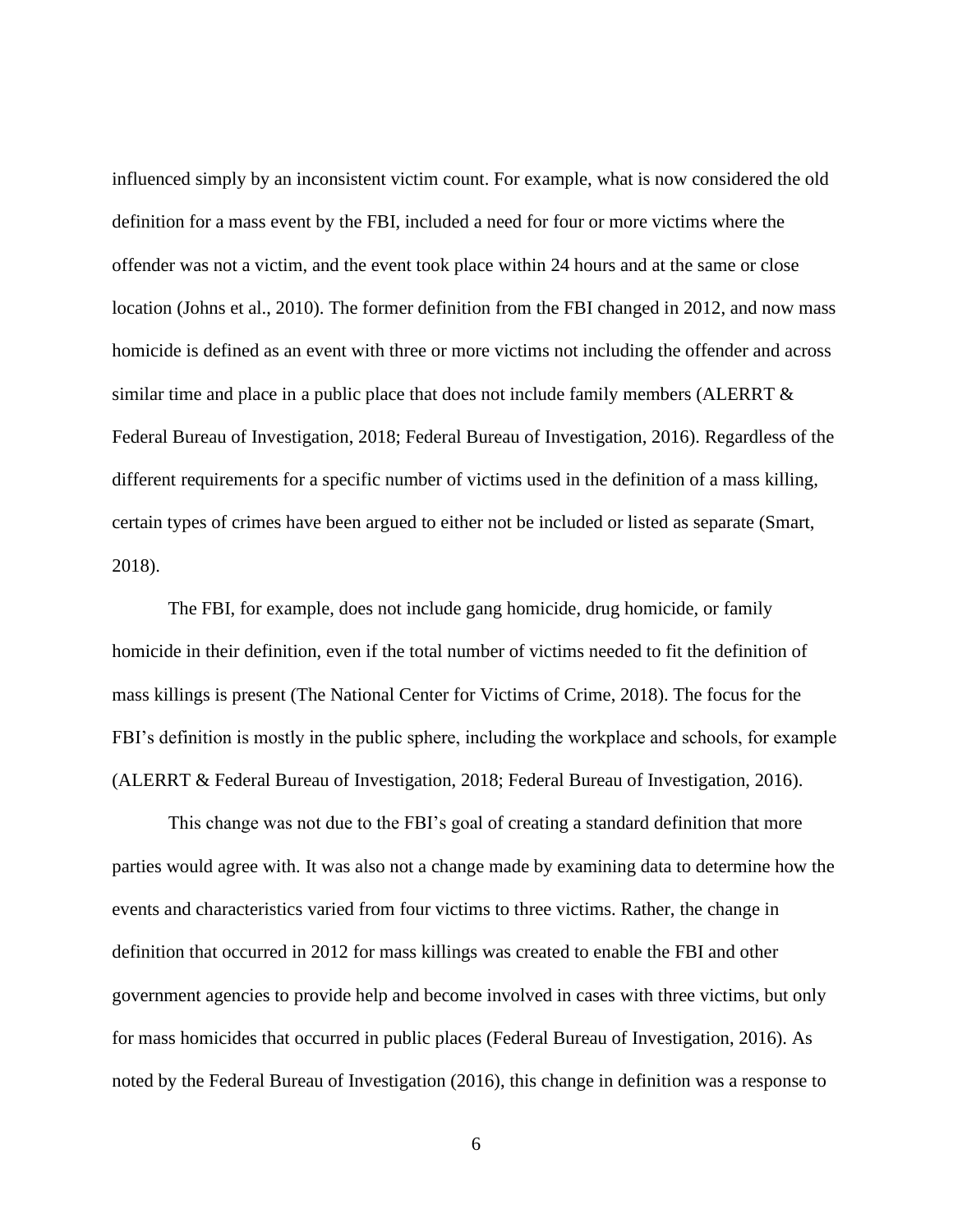the Sandy Hook shootings, which would allow local law enforcement to mobilize quicker. Even before the new definition of three victims, the FBI's four victim definition for mass homicide was not meant to aid researchers in their goals involving collecting and analyzing data (Ressler, Burgess, & Douglas, 1988). The problem for researcher's pre-shift and post-shift with the FBI's definitions is that neither standard solved the definitional issues still present throughout the literature today.

Though a wide variety of definitions for mass homicide exist, the movement from the old definition to the new definition for mass killings, according to the FBI, is important to consider because many researchers default to one of those two standards for their research (Krouse & Richardson, 2015; Smart, 2018). Merely decreasing the number of victims from four to three creates more cases, but, in turn, it also may mean factors, such as the method of killing, look different between these two standards. This may be the case simply because a four or more victim count cut off may be significantly different or a special case compared to another minimum victim count in some way.

Interestingly though, the definitional ambiguity, for research purposes, does not end with the number of total victims or the type of victim. For many definitions that exist, whether from the FBI or another source, there are additional requirements. For example, when referring to a mass event, most definitions and data stipulate the event to include a firearm, making it a mass shooting (The National Center for Victims of Crime, 2018). Additionally, the National Center for Victims of Crime (2018) notes that the FBI specifically most often refers to these events as an active shooter. This is also seen in many of the FBI's resources on mass events (see ALERRT & Federal Bureau of Investigation, 2018; Federal Bureau of Investigation, 2016). Similarly, the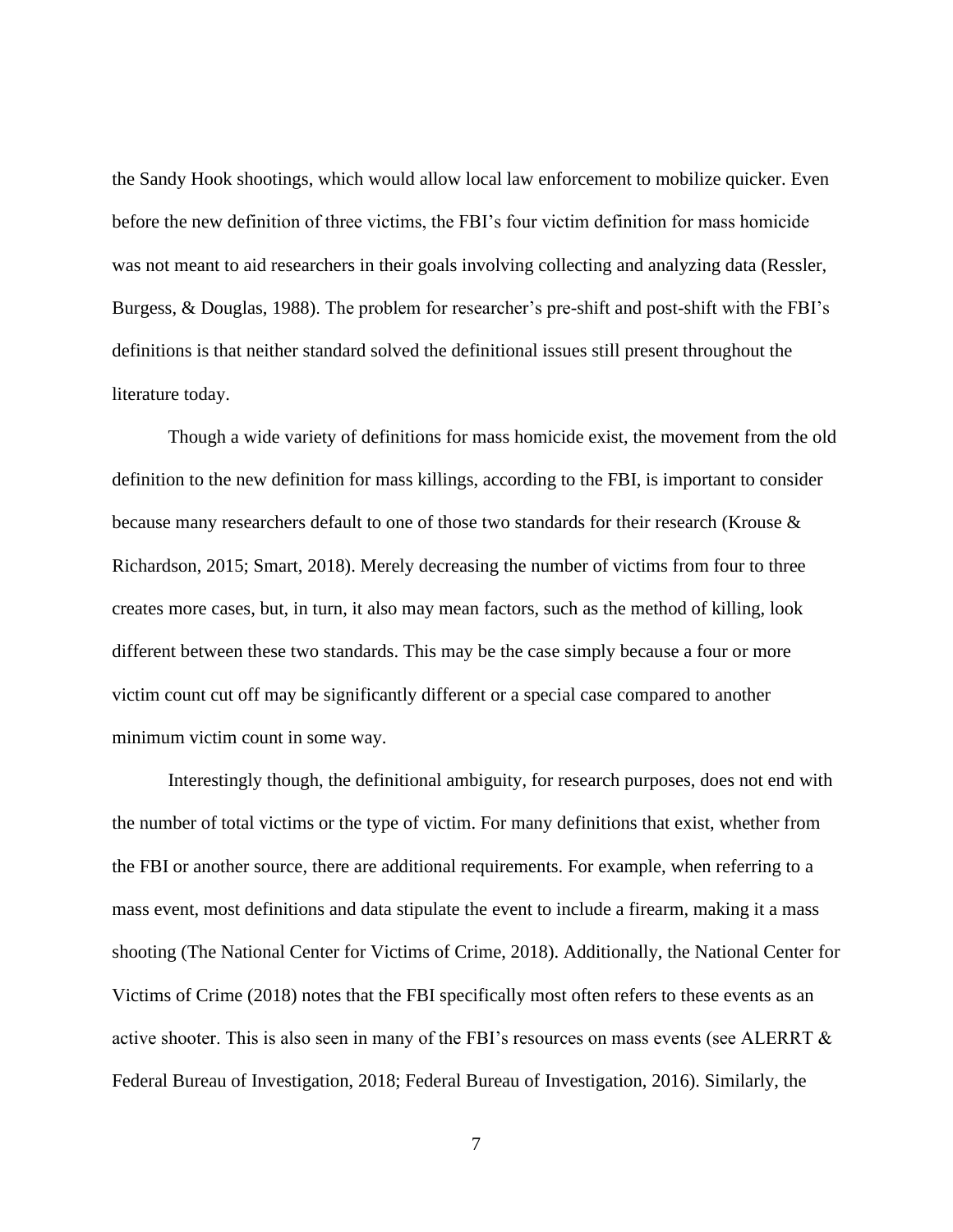definition used by the Congressional Research Service (CRS) is also focused mostly on mass shootings, specifically with four or more victims of a firearm in similar time and space (The National Center for Victims of Crime, 2018). The problem with the limiting nature of all these definitions is that now not only is it not a mass homicide if the specific victim threshold is not met, but many times victims will not be counted if a firearm was not their method of death (Smart, 2018). Additionally, Smart (2018) notes that because of this, when one of the two FBI standards is not used by researchers, some other alternative is chosen. The problem with using an alternative approach is similar to defaulting to the FBI definitions. There is no consistency that exists for a continued and better understanding of all types of mass homicide, including family mass homicide.

Though mass homicides that occur in the family setting are different than the public cases most often considered, the point is that these phenomena are not included. What this means is that the arbitrary victim count present in definitions geared toward public mass homicide may not be appropriate for family mass homicide, for example. What is interesting to note is that though family mass homicide is not included in many definitions, including the FBI's, it occurs at a much higher rate than public events given the same victim definitional parameters, even when limiting the definition to only shootings (Krouse & Richardson, 2015).

#### <span id="page-16-0"></span>Definitional Impact

The most important question to ask after "Why do these definitional issues matter?" is "How do these definitional issues impact research results?" The definitions adopted by researchers range from extremely restrictive to very broad. Both of these scenarios create issues.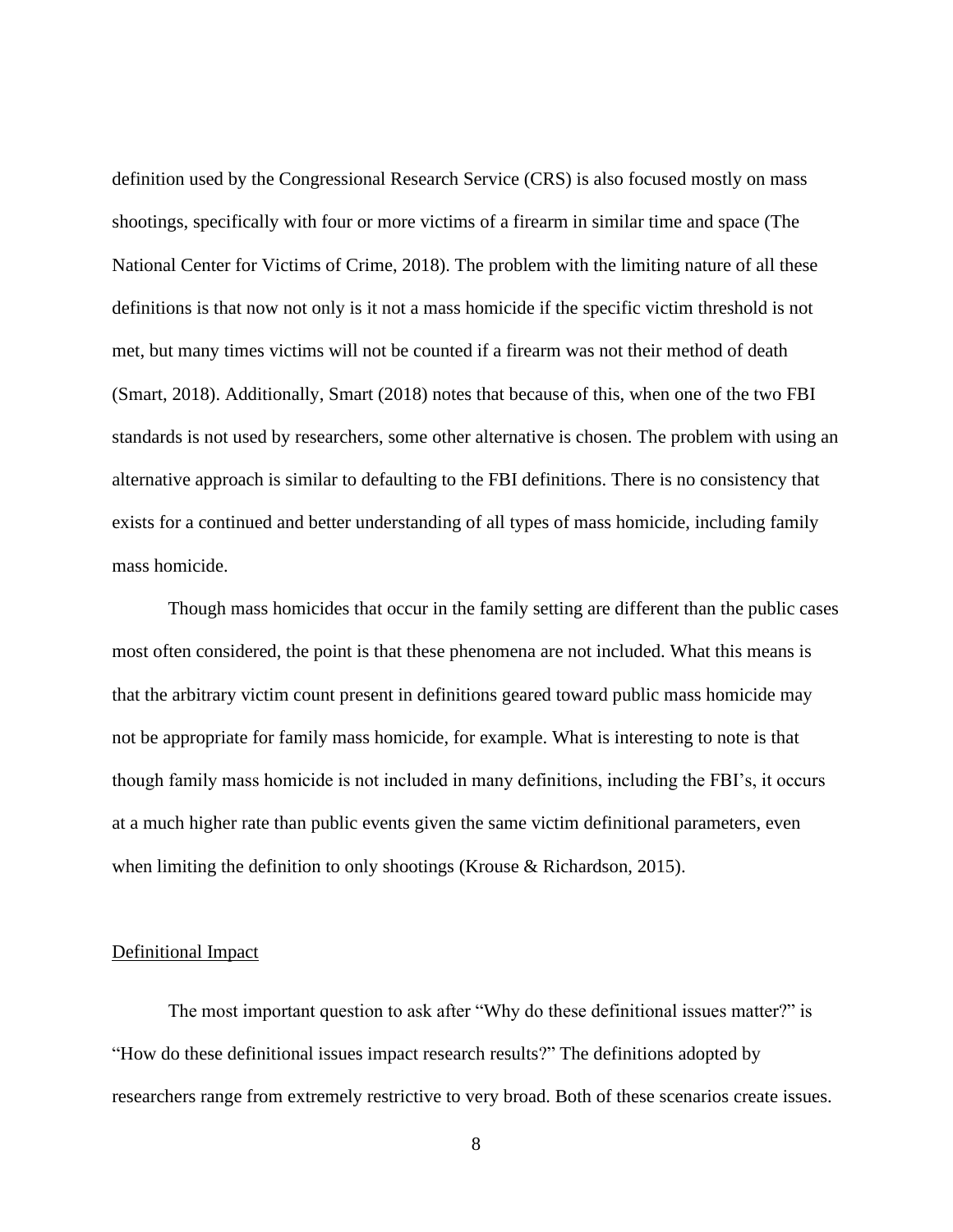Research that uses a restrictive definition is more specifically operationalized but fails to include potential key pieces of information (Smart, 2018). As noted above, this means that the focus may be on the public sphere, and family mass homicide would not be included (ALERRT & Federal Bureau of Investigation, 2018; Federal Bureau of Investigation, 2016; The National Center for Victims of Crime, 2018). Examples of what is meant by the public sphere include places where people work, attend school, attend church, gather to use transportation, etc. (Federal Bureau of Investigation, 2016). On the other hand, broader definitions may be more inclusive but fail to take into account differential context (Smart, 2018). In this scenario, a family mass homicide may be treated the same as a mass school shooting. This is a problem because these events are significantly different enough that outside of mass murder research, they are considered separately. For example, one occurs in a private space with known family members; whereas, the other occurs in a public space with some known acquaintances and other relatively unknown acquaintances. This is why although family mass homicide should be considered separately, a definition including victim count needs to be specifically operationalized.

A restrictive versus a broad definition can simply impact the total number of mass homicide cases. When using the Mother Jones' restrictive definition, for example, which states that there must be three or more victims of a firearm who died in a public place, there were a total of 87 mass shootings since 1990 and 11 in 2017 (Mother Jones, 2019). Another restrictive example using the new FBI definition of three or more victims yielded 20 mass shooting homicides between 2016 and 2017 (ALERRT & Federal Bureau of Investigation, 2018). These first two examples are likely quite similar in total number per year, as their definitions are similar. Going even broader though, for example, the Mass Shooting Tracker, which includes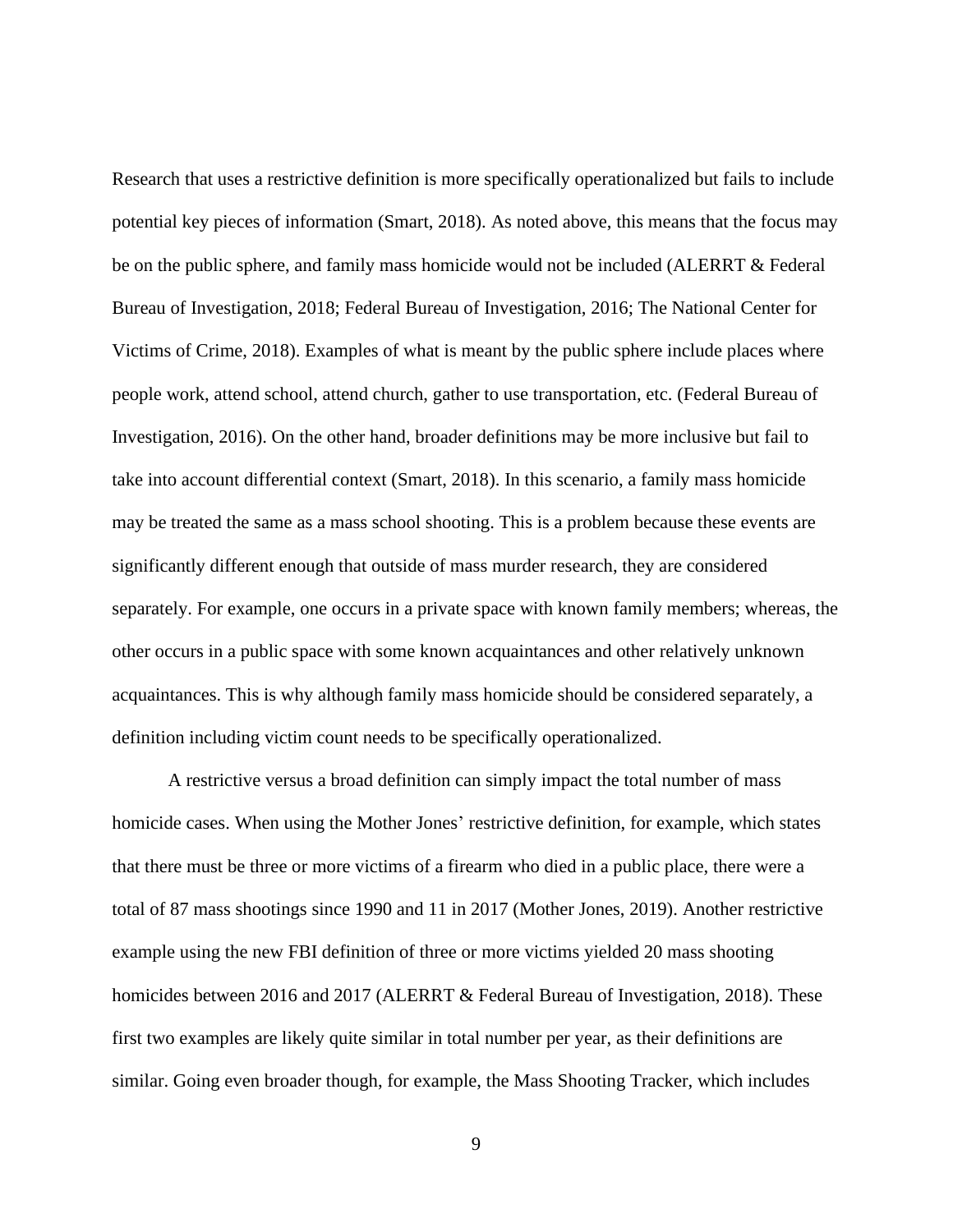four fatal and/or nonfatal victims including the perpetrator as a definition, recorded 427 mass shootings in 2017 alone and over 2,500 since 2013 (Mass Shooting Tracker, 2019). If the total number of cases varies so widely, it is plausible to assume that the characteristics and contextual factors may also vary widely. In turn, it is hard to understand mass homicide, much less mass family homicide that is so often not included in definitions. Rather, family homicide is most often studied under the premise of either intimate partner homicide (IPH) or familicide, for example, but is not considered a mass event.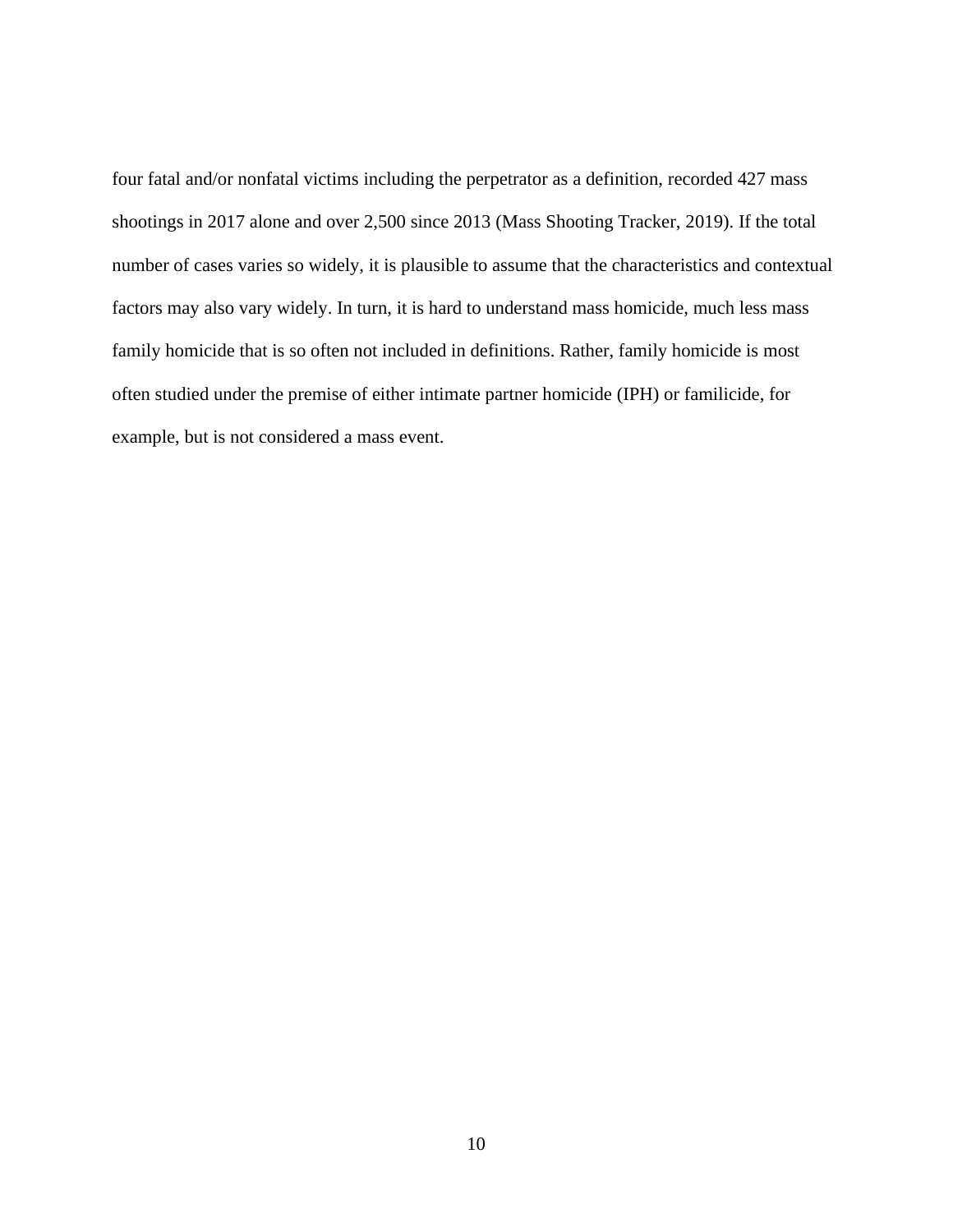# **CHAPTER 3: FAMILY MASS HOMICIDE**

<span id="page-19-0"></span>Because there is a lack of research examining mass family homicide in the context of a mass event or defining it as two or more victims, the work highlighting what has been done in each section following will come from studies on familicide, other family homicide, general homicide, and mass homicide. The definitions will vary somewhat, but this, paired with the few mass family homicide studies, will provide a clearer picture of what is known demographically and contextually about these types of crimes and specifically about child victims of these types of crimes. It is important to note that because each area of research does not adhere to a singular definition or even to mass homicide events only, as defined by the FBI, the following literature is meant to provide a clear picture of many different areas where mass events may take place.

Homicide is an immense problem in the US. According to the Federal Bureau of Investigation (2017) statistics, there were over 15,000 known cases of homicide in 2017. The FBI statistics also show that family homicides are the largest single category outside of an unknown homicide relationship or the grouped category called other known homicide relationships that include multiple categories, such as acquaintance. Throughout mass murder representation in US society, public mass killings have been the primary focus in many arenas, including media representation. This creates a false sense of what is happening in mass homicide events. For example, Krouse and Richardson (2015) noted that not only does the most common form of mass homicide as a whole happen in the family, but mass homicides that occur with a firearm are more than two times as common in family situations than public ones. This idea is reiterated by another study that found around 43% of all mass homicides occurred in the family context (Lankford, 2016). Another study explicitly using the National Incident-Based Reporting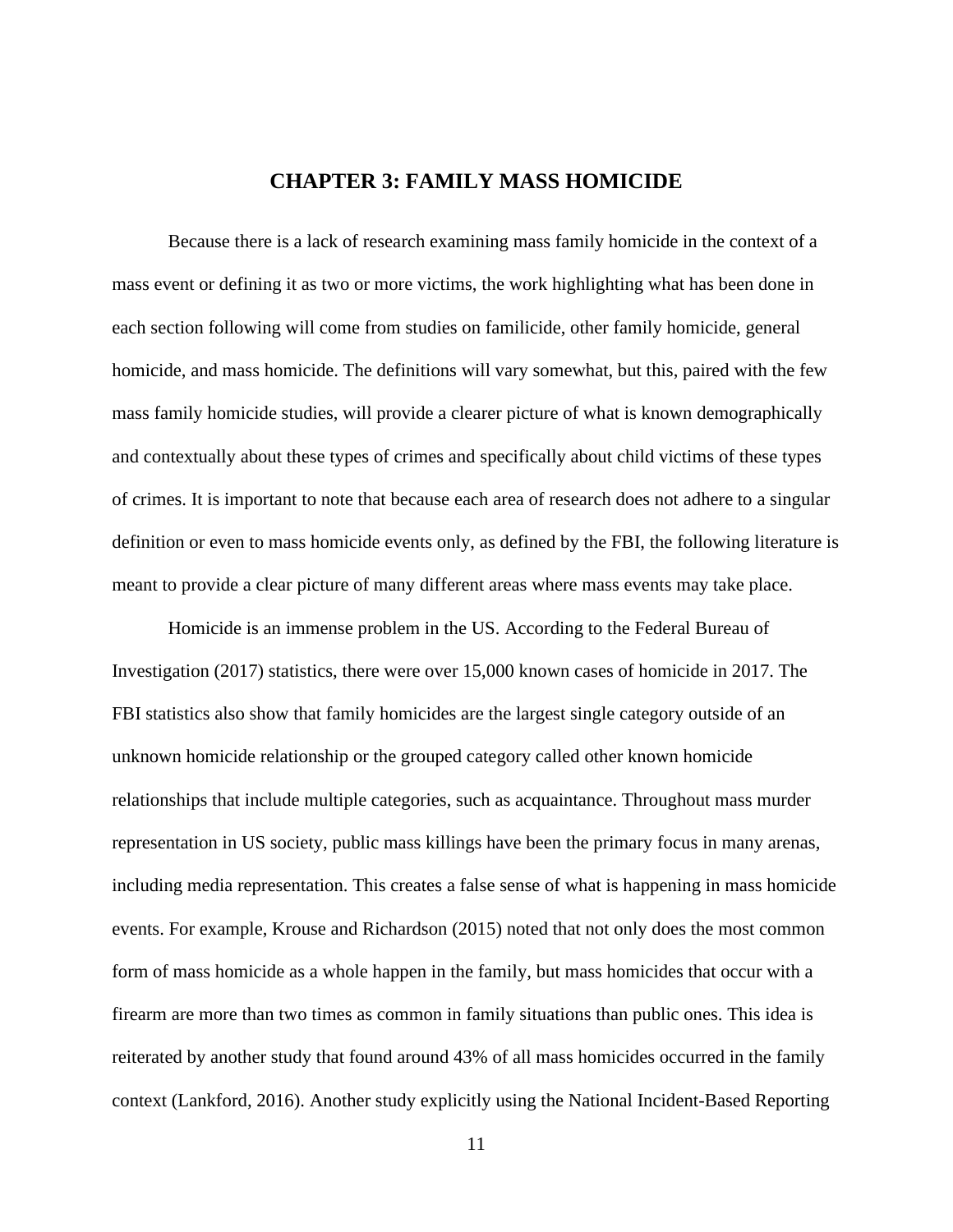System (NIBRS) found that the majority, 62.1%, of mass homicides occurred in the home (Huff-Corzine et al., 2014).

Since family context homicides are often studied under various headings, the following is a layout for some of the definitions of these subtypes. Much of the literature in the rest of chapter 3 and chapter 4 comes from family context events studied in these different realms to examine prior research on what could be considered family mass homicide, using a definition of two or more victims.

- Corollary IPH Victims other victims, besides the intimate partner, who are killed as a result of the IPH (Smith, Fowler, & Niolon, 2014)
- Domestic Homicide the killing of someone as the potential result of violence in the home (Jaffe, Campbell, Hamilton, & Juodis, 2012)
- Familicide the killing of more than one person in the family, often the intimate and at least one child (Liem & Koenraadt, 2008b; Liem et al., 2013)
- Filicide death of one or more child victims, generally at the hands of a parental figure (Mariano, Chan, & Myers, 2014)
- Homicide-Suicide killing of a person and then one's self (Flynn, Gask, Appleby,  $\&$ Shaw, 2016)
- Multiple Family Homicide when more than one person in the family is killed (Liem & Reichelmann, 2014)
- Neonaticide killing of a newborn infant (Stockl et al., 2017)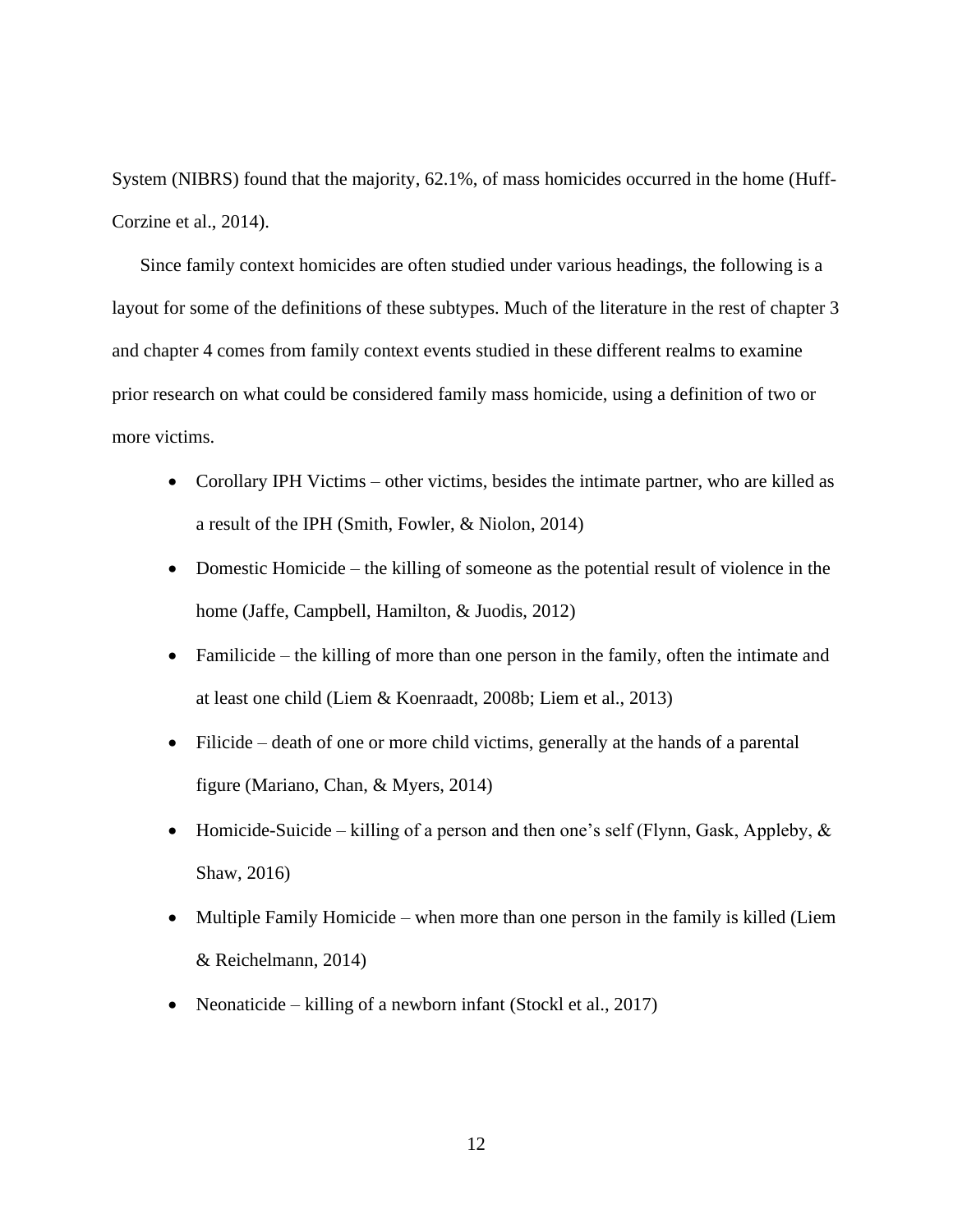#### <span id="page-21-0"></span>Victim and Offender Sex

Sex of the offender and victim of mass murder, family mass homicide, familicide, and other family homicide is relatively consistent within each area. A study by Taylor (2018) noted that the sex of the offender did not show any significant differences regarding the total victim count or other demographics. Regarding mass murder, the majority of offenders are male, with many of these studies showing males to be the perpetrator between 91% and 94% of the time (Duwe, 2004; Fox, Brook, Stratton, & Hanlon, 2016; Lankford, 2015, 2016; Taylor, 2018). A study comparing the FBI's two standard data sets, SHR and NIBRS, shows that men are more often offenders of mass homicide (Huff-Corzine et al., 2014). Studies on mass murder have also shown that the victims are most often male (Duwe, 2004; Huff-Corzine et al., 2014), though not as high a percentage as the offenders.

Other multiple family homicide studies, including studies on familicides, have also shown the offender to be more often male (Abolarin et al., 2019; Liem et al., 2013). This finding also holds true for familicides that are committed exclusively with a firearm (Krouse & Richardson, 2015). Along with United States research, international research shows most familicide offenders are male (Liem & Koenraadt, 2008b). For familicides specifically, this may be because most often, it is a male family member killing their spouse and children (Duwe, 2004).

In family multiple homicides, victim sex shows a different trend than what research on mass murder finds. A study on family mass murder specifically, showed the victims were most often females (about 57%), and nearly half were child victims (those under 18 years old) (Fridel, 2017). This finding was mimicked by a study on familicide that indicated that the most common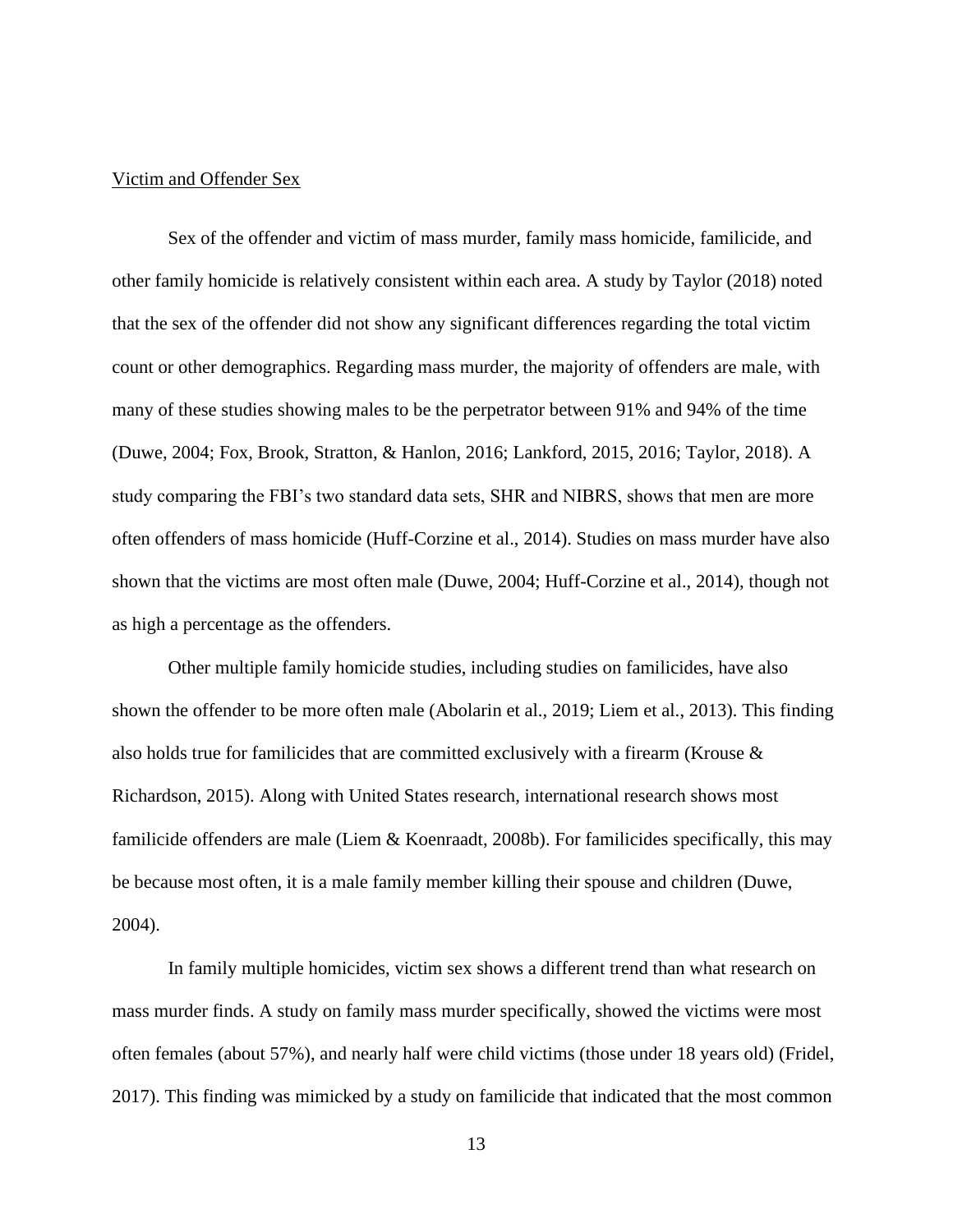adult victim was a female (Liem et al., 2013). This is further shown by a study in Italy on familicide, which noted females were the most likely victims (Tosini, 2017). Conversely, one study on multiple family homicide found that around 63% of the victims were male (Abolarin et al., 2019). Another study on additional victims of IPH, not including the intimate partner victim, found that most victims tended to be male (Smith et al., 2014). When one's children commit the familicide, one study found the most common offender to be male, with only one female offender (Fegadel & Heide, 2017), though this study's sample was limited.

#### <span id="page-22-0"></span>Victim and Offender Race

Research on race has generally been inconsistent. A few studies on mass homicide noted it is more often committed by White individuals with a prevalence between 43% and 67% (Duwe, 2004; Taylor, 2018). However, another study found offenders to be more often Black, though the findings from these authors did not match the FBI data used as a comparison in the study (Fox et al., 2016). Additionally, another study examining the SHR and NIBRS showed that general mass homicide offenders tended to be Black a little more often than White (Huff-Corzine et al., 2014), which meant that Black individuals were overrepresented among the mass murder offenders. Lankford's (2016) study using data on mass homicide found Black offenders tended to perpetrate mass homicide less often compared to other types of homicide, but Asian offenders tended to perpetrate more often compared to other forms of homicide. All of this said a study using a mixture of data from SHR and media reports by Taylor (2018) found that potential differences among offender races was often insignificant. Taylor (2018) also noted that when multiple perpetrators were involved in a mass event, the original offender was more likely to be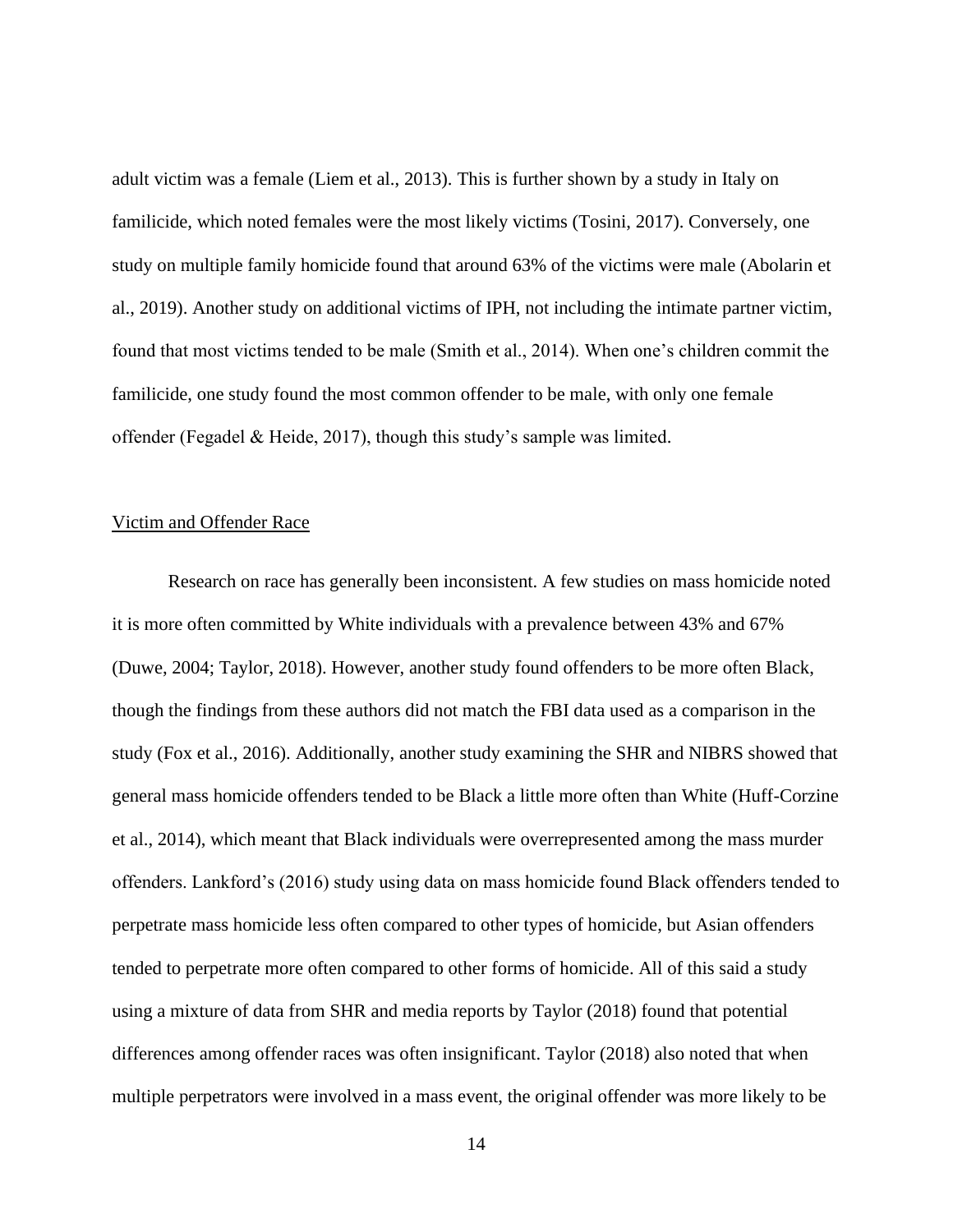Black, and the Other racial category (which included Asians) had more victims. For most studies, victims of mass murder as a whole tended to be White (Duwe, 2004; Huff-Corzine et al., 2014), even though one study on multiple homicide showed the numbers of White individuals (40.9%) and Black individuals (40.7%) to be relatively similar (Abolarin et al., 2019). This illustrates that Black victims of mass homicide are overrepresented, as the US population for this race is around 13% (Rastogi, Johnson, Hoeffel, & Drewery Jr., 2011).

For family killings specifically, the racial and ethnic breakdown of perpetrators is more even across all categories, but the total victim count appears to be significantly different across racial lines (Lankford, 2016). Lankford (2016) noted that Asians had the highest averages for victim count (6.88), followed by White, Black, and Latino. However, a study by Fridel (2017) noted that offenders of a family mass event were most often White, followed by Black. This finding is mimicked by studies on familicide which find the offenders of this crime to be most often White (Liem et al., 2013), even when the perpetrator is one's children (Fegadel & Heide, 2017).

Ethnically, mass murder is rarely committed by Hispanics (8.7%) (Fox et al., 2016). Research, including Latino mass murderers, found the percentage of these offenders to be comparable to Latino homicide offenders in general (Lankford, 2016). That said, Hispanic mass killers tended to offend with other people more often than a White mass killer (Taylor, 2018). Lankford (2016) noted that over a third of Latino mass homicide offenders tended to commit against the family. Finally, a study on multiple homicides found that Hispanic victims made up around 11% of all victims (Abolarin et al., 2019).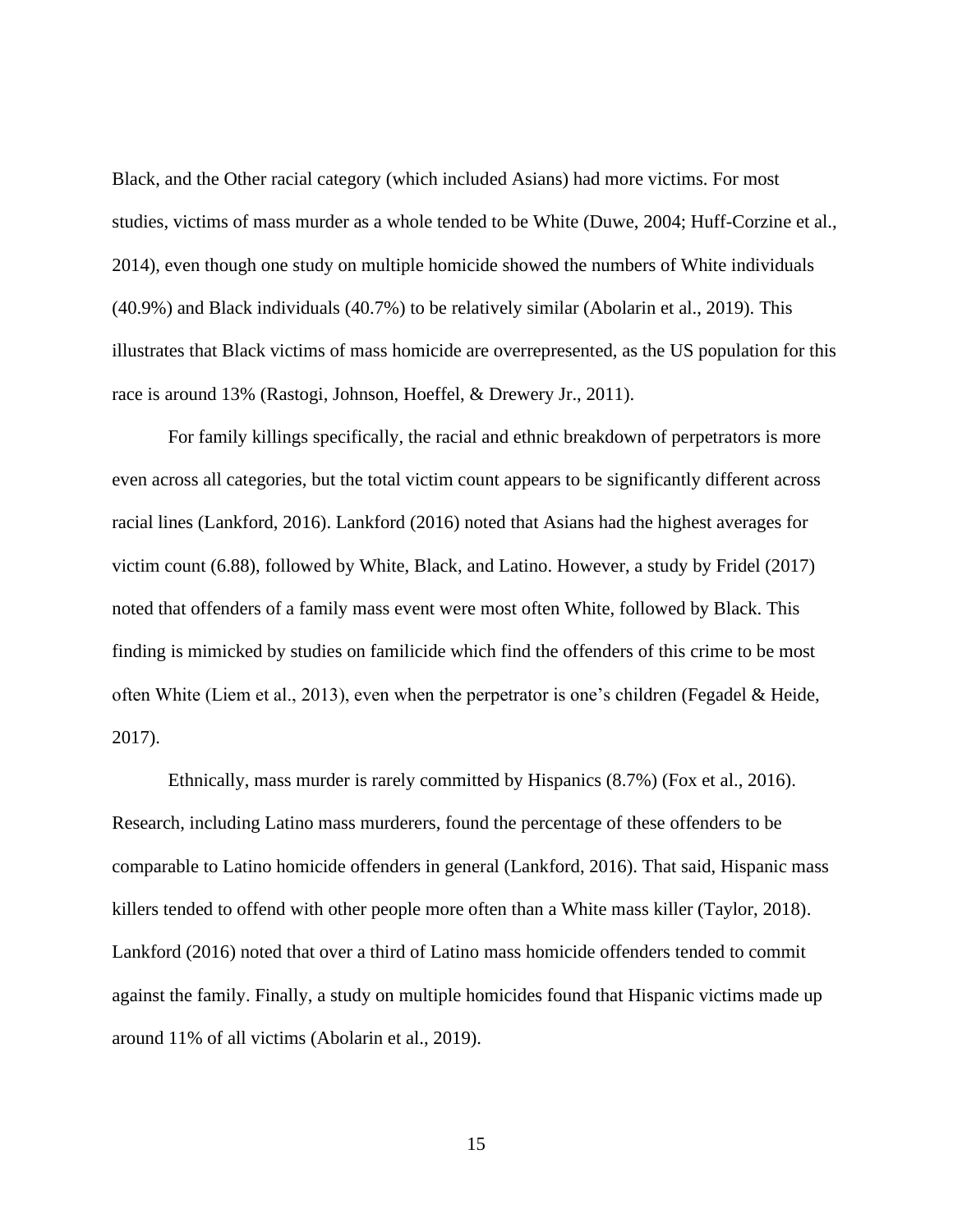#### <span id="page-24-0"></span>Victim and Offender Age

Demographically, when including all types of mass murderers, mass homicide perpetrators tend to be older than other homicide offenders. Studies have shown that the average age of perpetrators of mass homicide is early-to-mid thirties, though the offender's age may have a wide range from adolescents to in their seventies, for example (Duwe, 2004; Fox et al., 2016; Lankford, 2015, 2016). One study comparing two data sets (SHR and NIBRS) between 2001 and 2010, run by the FBI, found that the largest category for age range of mass homicide perpetration was between 21 and 30 years of age (Huff-Corzine et al., 2014). For a study specifically focused on mass family perpetrators, the average age was 34 to 35 years old (Fridel, 2017; Krouse & Richardson, 2015). A familicide specific study showed that though the range for perpetration can be wide, nearly all offenders fell between 26 and 65 years old (Liem et al., 2013). One study on female perpetrators of family annihilation noted similar results with offenders averaging around 32 years old (Scott & Fleming, 2014), though these data were more limited due to the low number of female perpetrators.

A study from the Netherlands, regarding familicide or filicide, shows that the average age of perpetrators span a similar range, 37 years old for familicide, and 32.1 years old for filicide (Liem & Koenraadt, 2008b). One study from Italy, specifically on male familicide offenders, showed an older average age of around 46 years old (Tosini, 2017). Specifically, regarding children who commit familicide, it has been shown that many are not actually under the age of 17 at the time of perpetration; rather, the average age for these offenders was about 25 years old (Fegadel & Heide, 2017). What is interesting to note is that in families, when pairing sex and age together, men are somewhat older than women, with one study showing a three year age gap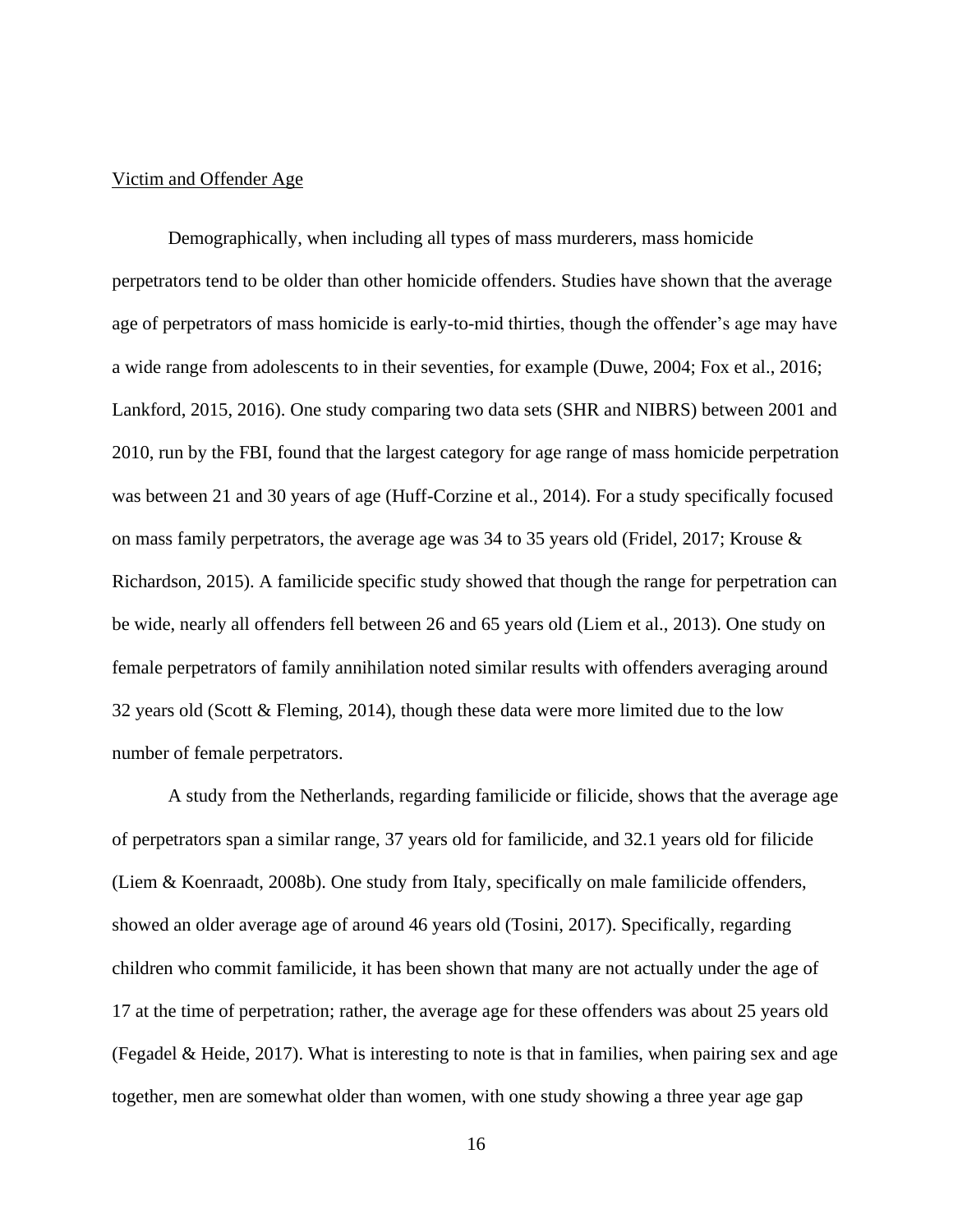when a family first begins, and this pattern has remained constant over time (Stykes, 2011). For those married, this may be represented because of the age difference reflected in marriage. Those mass killers who were Latino tended to be younger than both Asian and White perpetrators (Lankford, 2016). Moreover, Lankford (2016) noted both White and Asian mass murderers tend to be older than their Black counterparts.

Regarding age of victimization, when talking about multiple homicide in its general sense or the additional victims of an intimate partner homicide (IPH), the average age was around 29 years (Abolarin et al., 2019; Smith et al., 2014). Mass murder studies have found similar results, with the average age falling to around 27.5 years old (Duwe, 2004). The most common age category in two FBI run data sets (SHR and NIBRS) being 21-30, though children (10 and under) and adolescents or young adults (11-20) make up a significant part (Huff-Corzine et al., 2014). When talking about family type mass killings, the ages for victimization can vary from this depending on the type of crime. One study on familicide showed that the range for victimization varied from infancy through adulthood; yet, over half (57%) of the victims were younger than 17 years (Liem et al., 2013). Another study on mass familicide committed with a firearm, had the average age of victimization at around 27 years (Krouse & Richardson, 2015). A study on female family annihilation, specifically, noted that the child victims in all cases spanned the entire childhood (up to 17) but averaged around 11 years (Scott & Fleming, 2014), though the number of offenders was limited. Another study on familicide committed by those with children noted that the average age of all victims was 39.5 years, with the non-parental victims averaging in the mid-twenties and the parental victims averaging around 50 (Fegadel & Heide,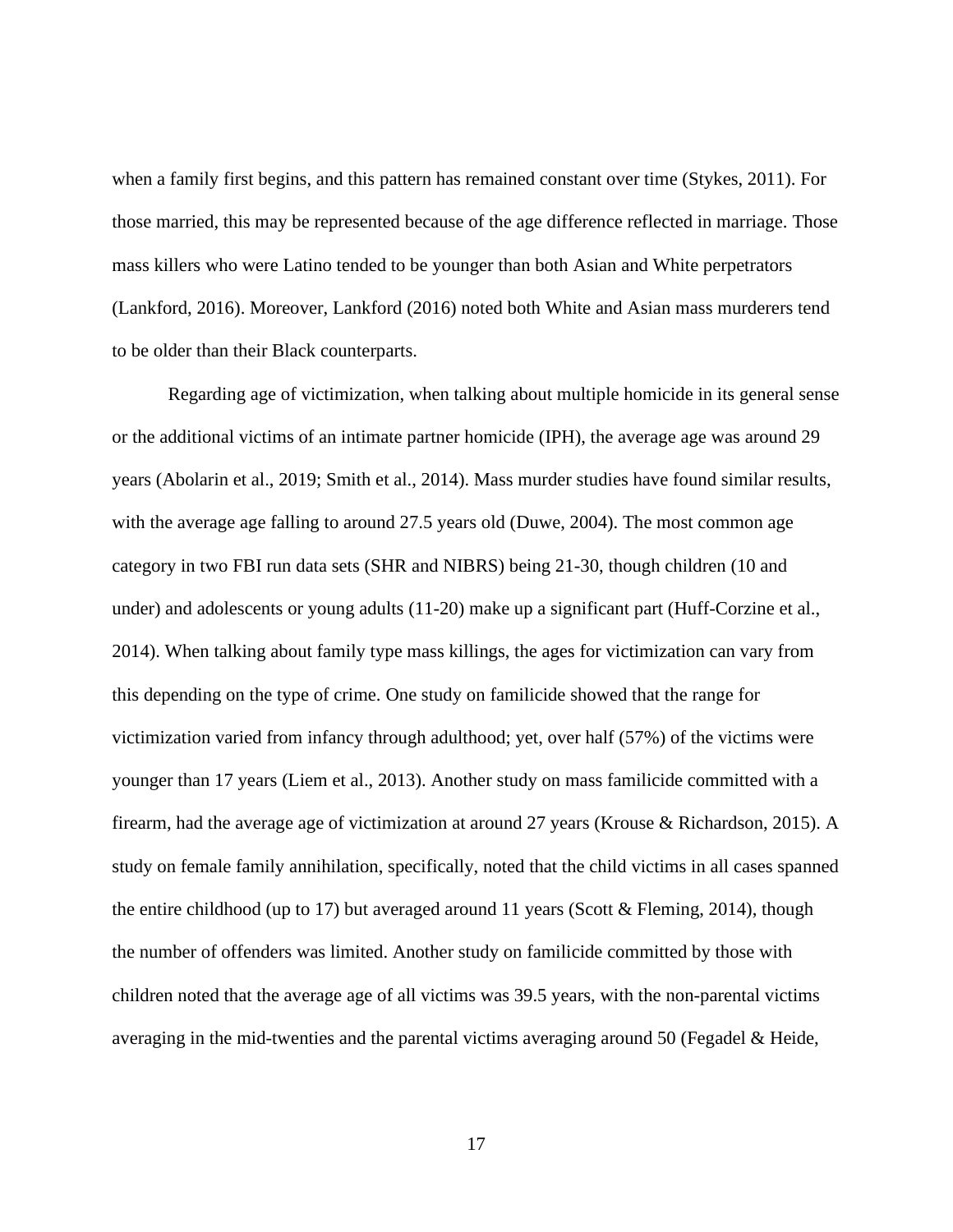2017). Finally, a study in Italy on familicide noted that adult victims, specifically, were around 38 years old on average (Tosini, 2017).

#### <span id="page-26-0"></span>Victim-Offender Relationship

The victim-offender relationship is a demographic area that is lacking in depth for different types of mass murder, family mass homicide, and other family killings. The lack of depth is in research determining the specific relationship status between victim and offender. For starters, it is interesting to point out that studies have shown the average number of victims for mass homicides is between 4.85 and 5.39 (Duwe, 2004; Lankford, 2015, 2016; Taylor, 2018). This average shifts when talking about the family, with research on familicide showing the average number of deaths to be between 2.3 and 2.81 (Liem et al., 2013; Tosini, 2017). The vast majority of mass homicide perpetrators committed the offense alone, nearly 88% of the time (Taylor, 2018). Research has found that the most common mass murder victim is a family member between 42% and 45% of the time (Abolarin et al., 2019; Duwe, 2004; Lankford, 2015, 2016; Taylor, 2018). One study noted that for nearly every decade from 1900 to 1999, people in the family were the most common victim of mass violence (Duwe, 2004). When the offender of a mass event is a female, it is even more likely that the family members are the victims (Taylor, 2018). For multiple homicides as a whole, often, at least one person from the family was a victim, and the most likely type of multiple homicide was the killing of an intimate partner and at least one child (Abolarin et al., 2019).

Familicides, specifically, follow this trend, and these types of crimes account for nearly 50% of mass incidents (Fridel, 2017). When a familicide occurs, male perpetrators are normally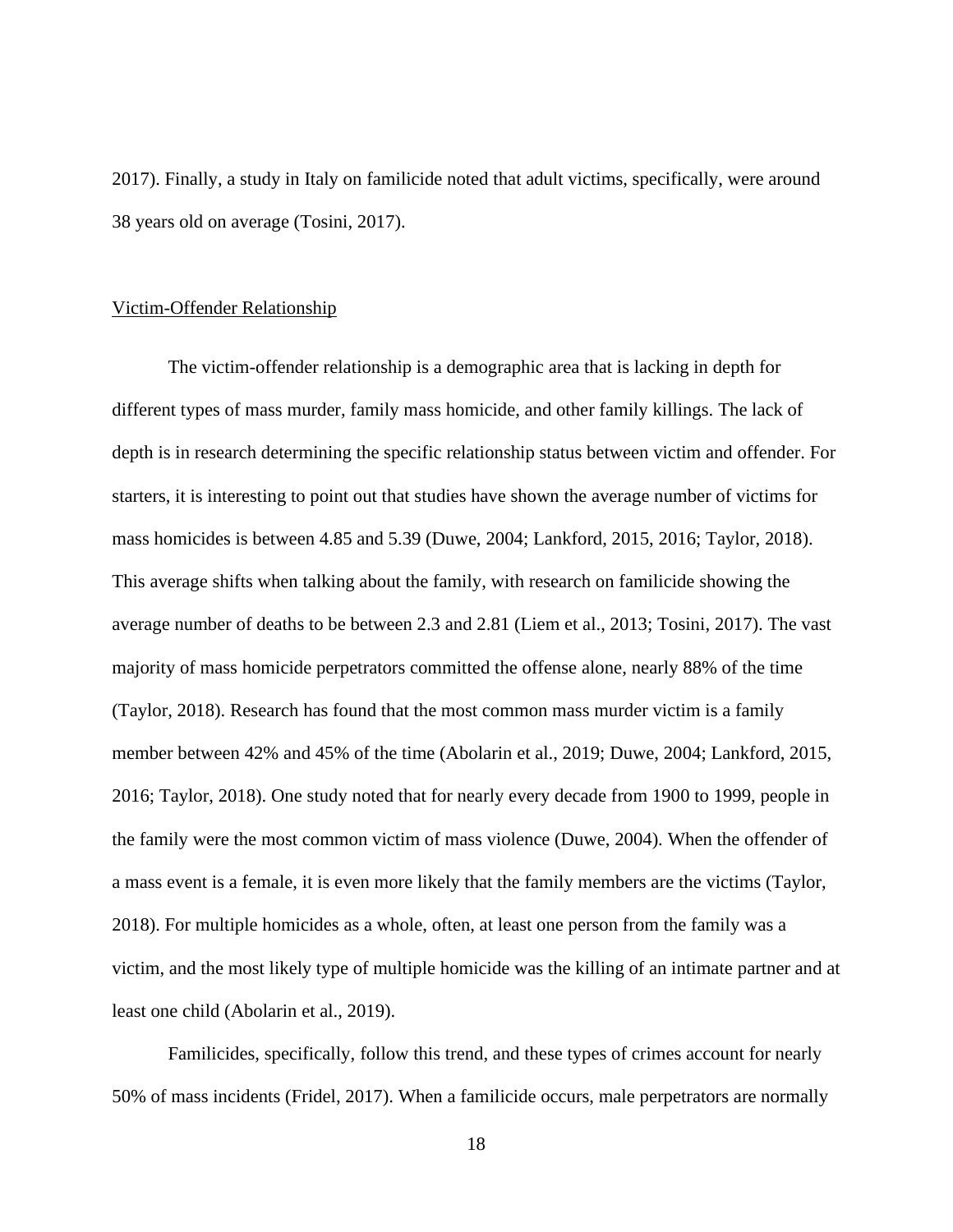in a domestic relationship with at least one of the victims (Krouse & Richardson, 2015), and the offender often shares the house with every victim in the case around 69% of the time (Liem et al., 2013). Research has shown that the most common reason for perpetrating a mass event is relationship issues, especially for older offenders (Taylor, 2018), with studies on family mass homicide or familicide noting this to be the reason between 46% and 74% of the time (Fridel, 2017; Liem et al., 2013). This was the case for a familicide study in Italy as well (Tosini, 2017). Most cases of familicides (76%) included the death of both the offenders intimate other and their biological children (Liem et al., 2013), with a study in the Netherlands showing the familicide or filicide offender to be biologically related in most cases (Liem & Koenraadt, 2008b). In a limited study of female annihilators, the majority of victims were children, with the intimate partner not often killed in addition to the children (Scott & Fleming, 2014).

Additionally, most familicide offenders from a study in the Netherlands and a study in Italy were married (Liem & Koenraadt, 2008b; Tosini, 2017). For cases of IPH where there were corollary victims, nearly half of the time, those victims were children (Smith et al., 2014). Furthermore, when the offenders of a familicide were a person's children, biological parents were victimized nearly half of the time and for those victims that were not parents, nearly all were still related biologically (Fegadel & Heide, 2017).

#### <span id="page-27-0"></span>Method of Killing

Method of killing was generally consistent between mass homicide, familicide, and other family homicide (e.g., IPH with corollary victims, family annihilation, etc.) with a few exceptions. Studies have shown that mass homicide perpetrators most often use a gun, between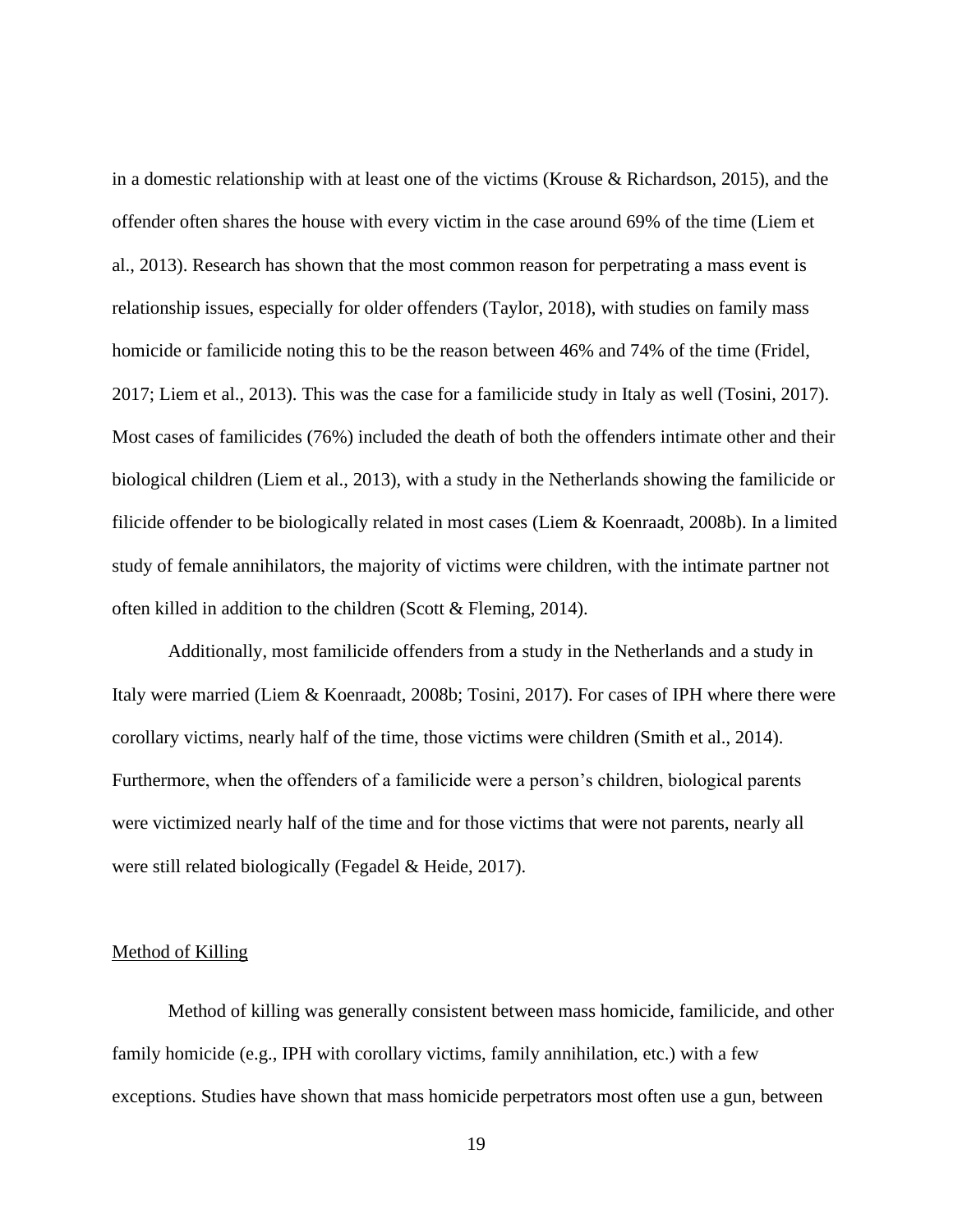65% and 76% of the time (Duwe, 2004; Lankford, 2015; Taylor, 2018). One study on mass homicide still found firearms to be used most often but only at 39.1%, with knives and strangulation or suffocation also being quite common (Fox et al., 2016). When talking about firearms of mass homicide, more specifically, one study noted that the most common type between both SHR and NIBRS was a handgun (Huff-Corzine et al., 2014). A few significant differences by gender and race for mass homicide show females and Black individuals more likely to use fire as a method of killing (Taylor, 2018).

Family mass homicide follows these findings with one study showing a firearm as the method of killings in nearly 68% of cases (Fridel, 2017). In a study regarding IPH cases, the nonprimary victims were most often killed with a firearm (Smith et al., 2014). Offenders of familicide also most often used this method of killing (Krouse & Richardson, 2015; Liem et al., 2013). Even in a study from Italy, where firearms were used less often at 45% and sharp objects at 36%, a firearm was still the most common weapon (Tosini, 2017). A limited study on female family annihilators showed that most often, a firearm was used (Scott & Fleming, 2014). In a study on familicide committed by offspring, Fegadel and Heide (2017) found guns were the most common method of killing. Finally, for multiple homicides, more generally, firearms were still the most common weapon choice (around 75%), but there were some (7%) killers who used more than one weapon (Abolarin et al., 2019).

#### <span id="page-28-0"></span>Geographic Region

Finally, research on geographic region for family mass homicide is quite limited. One study did find that the South accounted for around 46% of family mass homicides, followed by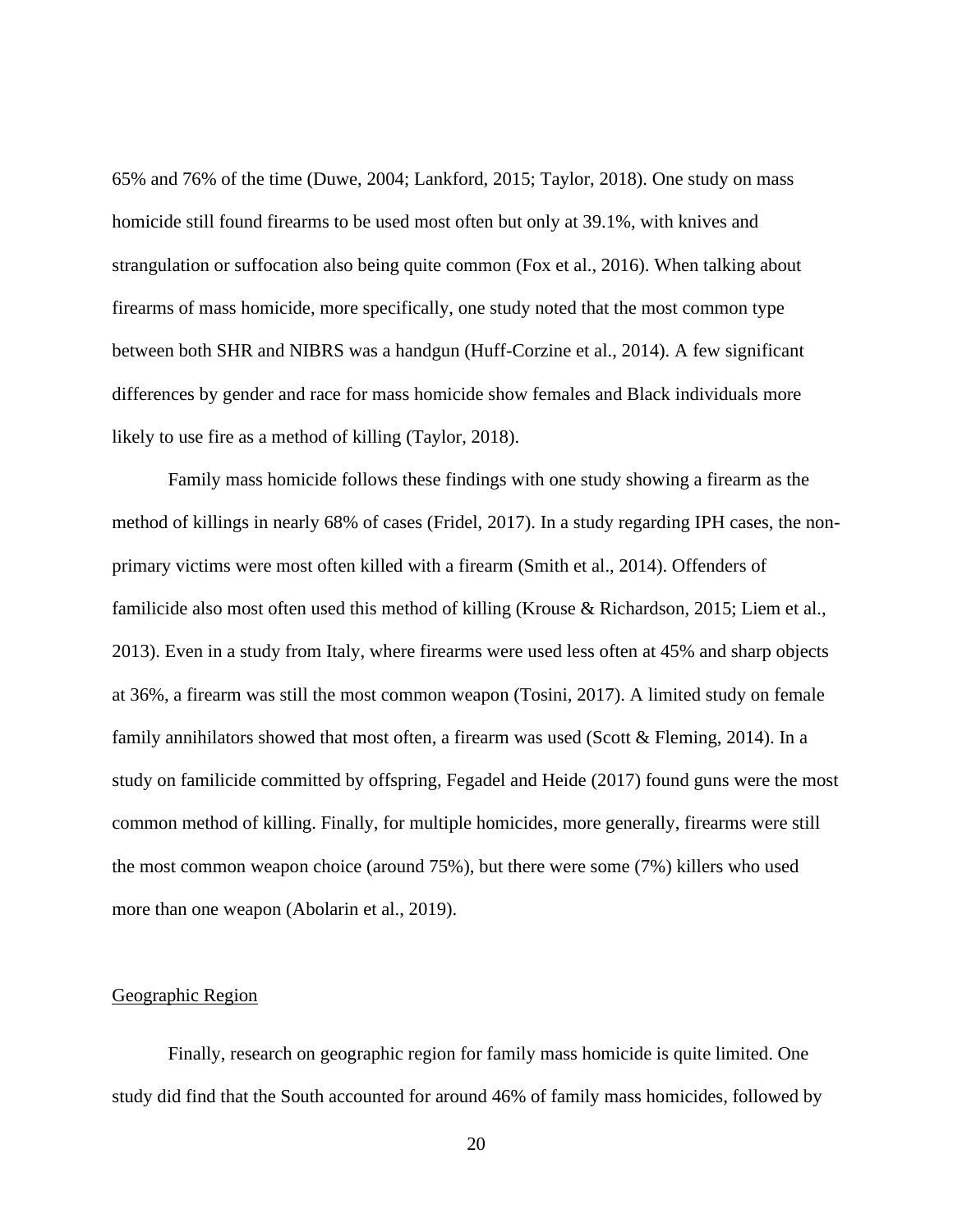the Midwest (about 24%), West (about 23%), and the Northeast at around 6% (Fridel, 2017). An older study on mass murder as a whole from 1900 to 1999 found a different result with relatively similar findings across regions; Midwest 27%, East 26%, South 26%, and the West 21% (Duwe, 2004). Statewide, one study noted that familicide is generally dispersed somewhat evenly across different US regions, outside of Texas (Liem et al., 2013).

On a micro-level, research has found that the majority of familicides occurred in the home between 62.1% and 91% of the time (Huff-Corzine et al., 2014; Liem et al., 2013). This general trend holds true for both a limited study on female annihilators (Scott & Fleming, 2014) and for additional victims of IPH incidents (Smith et al., 2014). Additionally, a study in Italy on familicide of male offenders found that the home was the most commonplace of death (Tosini, 2017).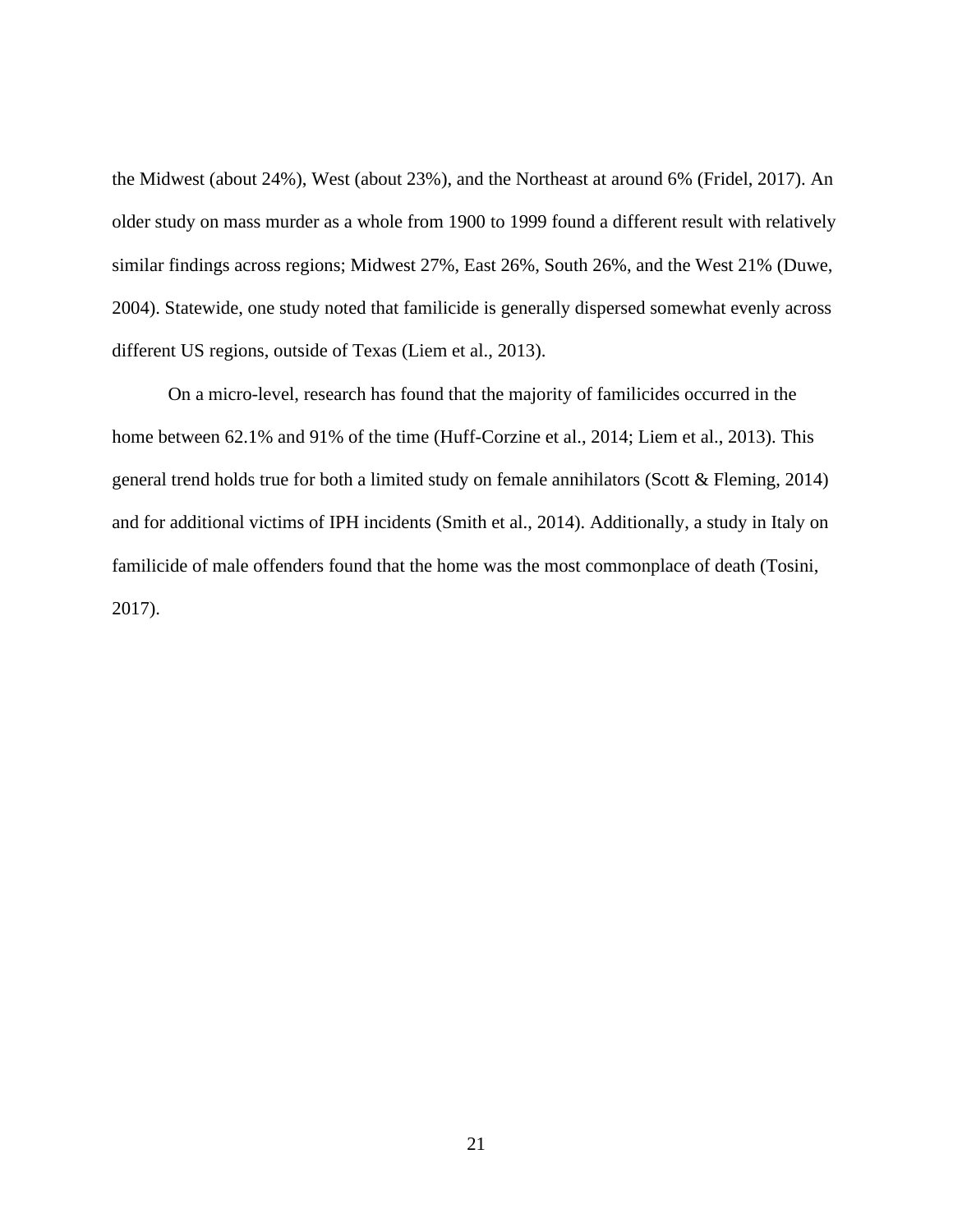# **CHAPTER 4: FAMILY MASS HOMICIDE CHILD VICTIMS**

<span id="page-30-0"></span>Homicide committed against children is the most severe type of child violence (Stockl et al., 2017), and child homicide is a problem in the US. As Jaffe and Juodis (2006) noted, domestic incidents not only put children at risk of death but also significantly increase the likelihood that a child death will occur. Additionally, another study noted that homes, where domestic issues occur, are more likely to have children present, especially young children, than homes where domestic issues do not occur (Fantuzzo, Boruch, Beriama, Atkins, & Marcus, 1997). The issue is that limited research has been done to investigate how homicide in the household connects with the death of children (Jaffe et al., 2012). Moreover, these authors note that current research has found that domestic incidents in the home may put children at a higher risk of death, but currently, understanding this risk and the characteristics associated with it are lacking. As Osofsky (2003) noted, violence and homicide in the home is not a rare occurrence.

#### <span id="page-30-1"></span>Victim and Offender Sex

There is inconsistency concerning to the sex of offenders and victims due to the different avenues of research used to study the topic. In regards to family multiple homicides, males are the most likely offender (Liem & Koenraadt, 2008a). Finkelhor and Ormrod (2001) take this one step further by noting that around 60% of the time, the offender of a family homicide with multiple victims is either a father or step-father. This holds true for a study on adolescent femicide, where nearly nine out of ten offenders were male (Coyne-Beasley, Moracco, & Casteel, 2003). Similar findings are shown in a study on homicide-suicide, noting that slightly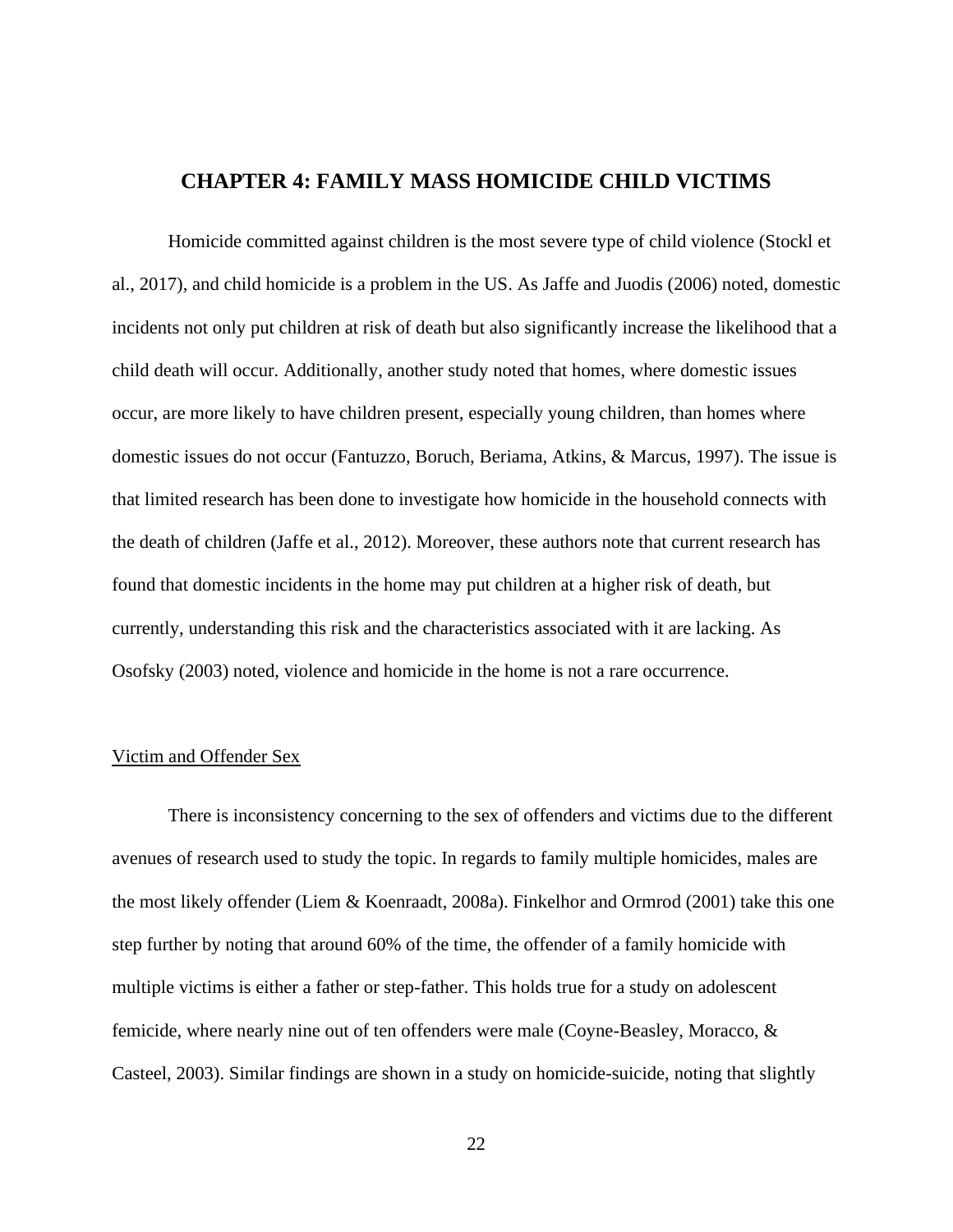more than three-quarters of the offenders were male (Holland, Brown, Hall, & Logan, 2018). A study on familicide, specifically, showed that nearly every offender was a male (Liem & Koenraadt, 2008b). This pattern changes when examining filicide. In a worldwide study of parents who killed children, females were slightly more likely (around 58%) to be the perpetrator (Stockl et al., 2017). Additionally, these authors found that this was even more likely (around 72%) for extremely young kids, under one year of age, and for neonaticides (i.e., killing of newborns), where males rarely perpetrated. A study in Finland on filicide mimicked this pattern by showing mothers also offended around 61% of the time (Vanamo, Kauppi, Karkola, Merikanto, & Rasanen, 2001). Continuing this trend, Liem and Koenraadt (2008a) noted that female filicide offenders are slightly more common unless the offender was a step-parent. Conversely, a study on filicide-suicide noted an opposite effect where the majority of offenders were male, compared to offenders of filicide alone (Hedlund, Masterman, & Sturup, 2016).

Studies on child homicide and family homicide with multiple victims tend to find that victimization of children is spread evenly across males and females (Abolarin et al., 2019; Cavanagh et al., 2007; Finkelhor & Ormrod, 2001). For example, one study on homicide-suicide shows the breakdown of child victimization to be around 53% male and 47% female (Holland et al., 2018). The same holds true for a study on filicide, which found 55% of the victims to be male (Liem & Koenraadt, 2008a). Another study in Finland noted that nearly 60% of the victims of child homicide, filicide, or other, were male, and this was even more likely when a male offended (Vanamo et al., 2001). Yet, another study on familicide shows a similar trend of child victims being spread evenly with 52% female child victims and 48% male (Liem et al., 2013), though the breakdown in this study was opposite on which sex was killed a little more often. A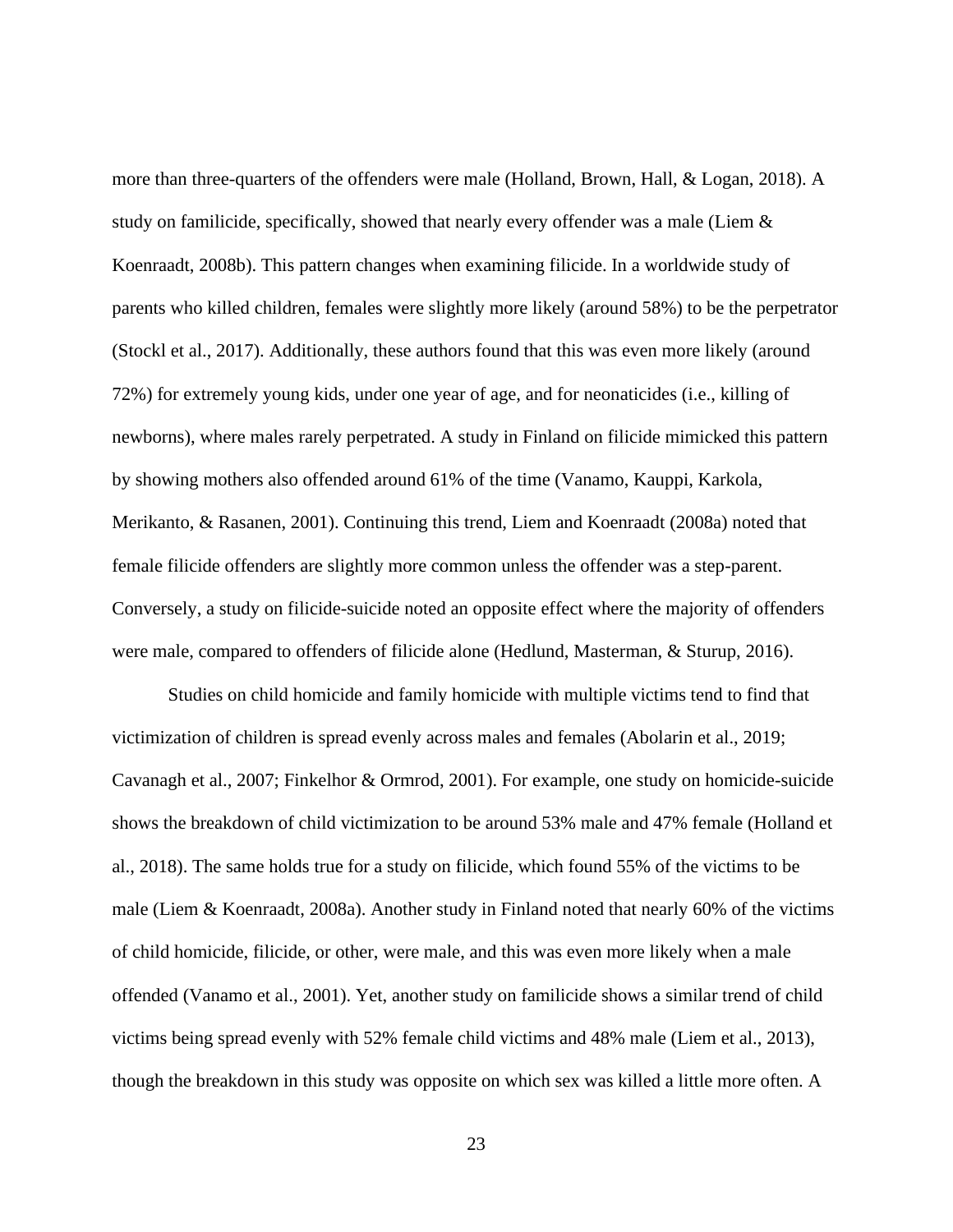worldwide study on children killed by parents mimicked this finding showing slightly more female child victims (Stockl et al., 2017). Finally, a study in Italy also found slightly more female child victims of familicide, with the stipulation that the offender was male (Tosini, 2017).

#### <span id="page-32-0"></span>Victim and Offender Race

There has been a lack of literature regarding the race of child victims and perpetrators, and this seems to be an area that is especially limited. For adolescent mass homicide killers, a vast majority were found to be White at nearly 80% of the time, followed by Hispanic and then Black (Meloy, Hempel, Mohandie, Shiva, & Gray, 2001). A study on adolescent femicide in North Carolina showed 57% of these female victims and 59% of the offenders to be Black (Coyne-Beasley et al., 2003). Finally, a study of family homicide with more than one victim noted that the adolescent victims of these crimes tended to be White more often, compared to adolescent victims of homicide more generally (Finkelhor & Ormrod, 2001).

#### <span id="page-32-1"></span>Victim and Offender Age

Children as victims are not often studied under the term mass murder; rather, the majority are labeled familicide, some other type of family homicide, or simply child homicide. Additionally, limited studies follow the same parameters, making findings a little more varied. Demographically, for perpetrators of child victims, nearly all from a study on homicide-suicide were adults, most often parents, with an average age of nearly 37 years (Holland et al., 2018). Another study using data from Great Britain found the perpetrators of child murder ranged from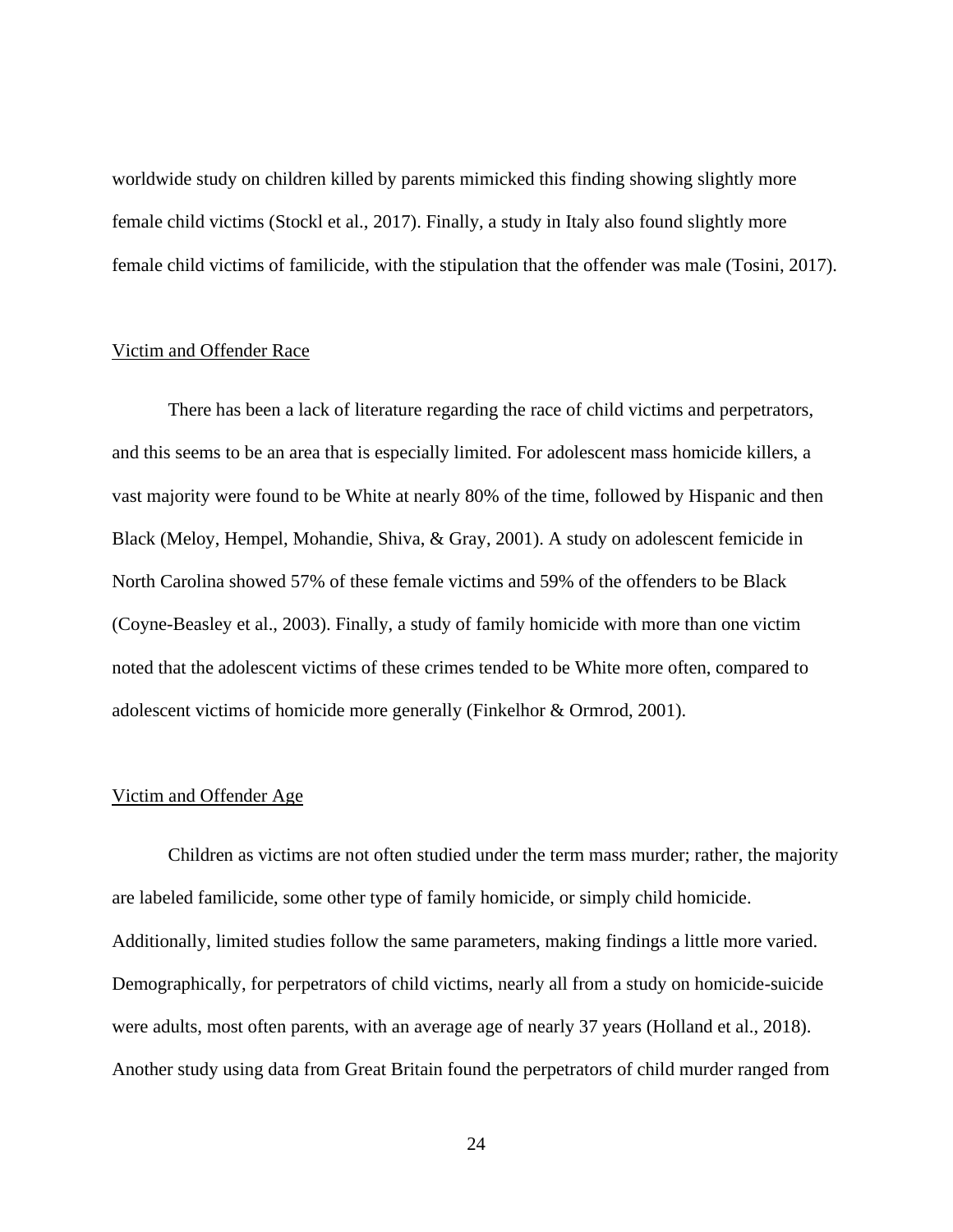21 to 32 years of age (Cavanagh et al., 2007). A study on adolescent femicide, specifically from 11 to 18 years of age, noted that the average age for perpetrators was around 25 years of age (Coyne-Beasley et al., 2003). For filicide specifically, male perpetrators tended to offend against older children, compared to their female counterparts (Liem & Koenraadt, 2008a). Additionally, these authors noted that male filicide offenders tended to be older than their female counterparts (34.2 years old versus 30.5 years old, respectively). Finally, a study in Finland noted that for filicides, mothers tended to kill younger children than fathers; yet, fathers predominantly killed those aged 5 to 14 years (Vanamo et al., 2001). Furthermore, these authors noted that over half (60%) of the female offenders and under half (40%) of male offenders were between 20 and 29 years of age, but females more often perpetrated between the age of 20 to 24.

Homicide in 2017 alone was one of the top five causes of death for children and adolescents (Kochanek, Murphy, Xu, & Arias, 2019). Child victims aged 11 or younger account for nearly two in five family homicide deaths, and this number increases to nearly half of all victims when the child is aged 17 or younger (Smith et al., 2014). Another study on family homicides found the vast majority of child victims were 12 years of age or younger (Finkelhor & Ormrod, 2001). Internationally, a study in Italy found familicide victims of a male offender were children (under 18) around 38% of the time, and the average age of the children killed was around 8 years of age (Tosini, 2017). Additionally, a study in Finland on child family homicide found that nearly 80% of children in the study were killed before the age of 5 (Vanamo et al., 2001).

Regarding domestic homicide with multiple victims (more than one), eight years old was the median age for children killed (Abolarin et al., 2019). This is similar to another study of child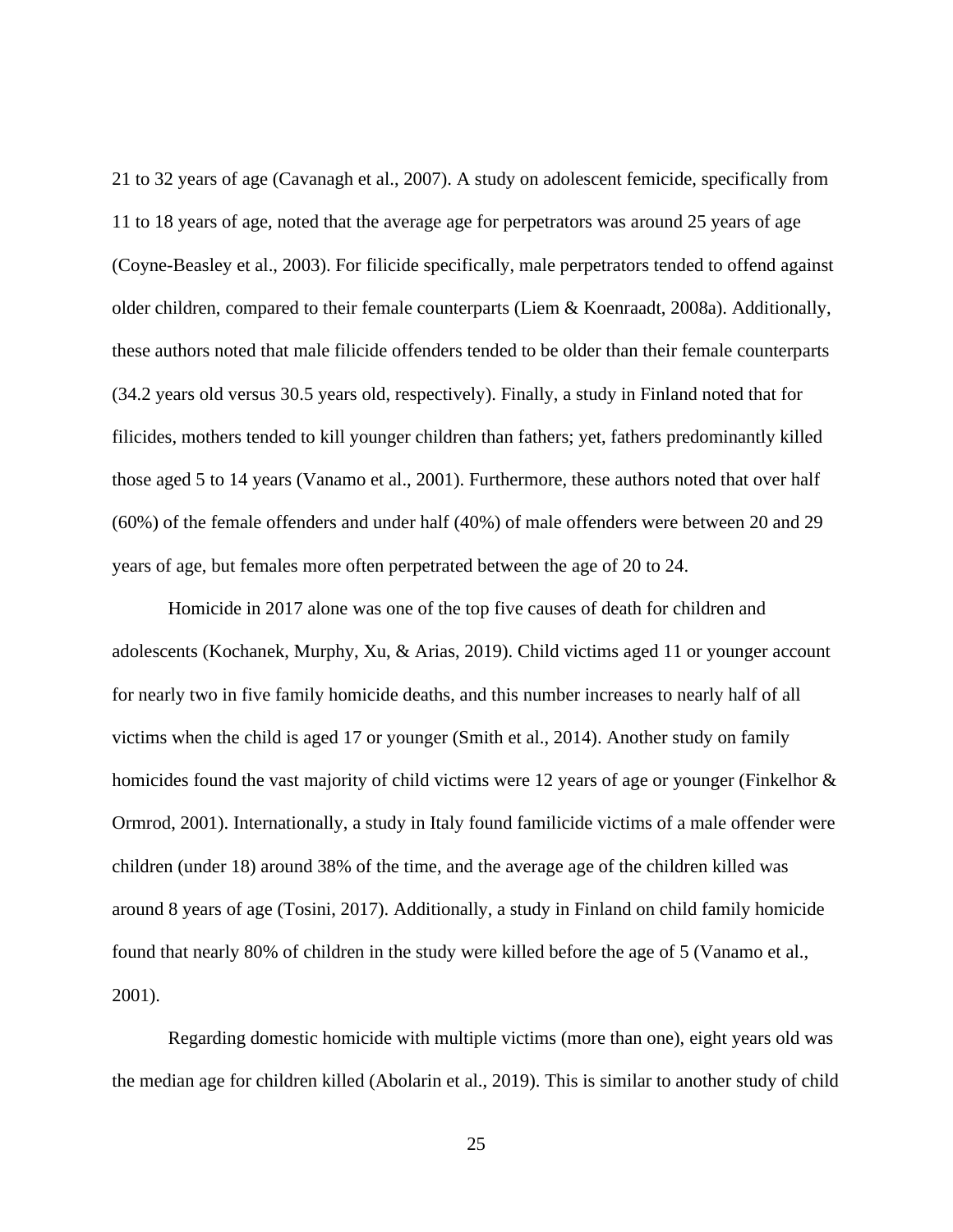victims of homicide-suicide perpetrators, which found the average age of children to be 7.8 years old (Holland et al., 2018). Additionally, these authors noted that almost three in four homicidesuicide victims were children (below the age of 18). A study in North Carolina on adolescent femicide found that the majority of victims were between 15 and 18 years of age (Coyne-Beasley et al., 2003). Other research finds that over a quarter of the time, the additional victims of IPH are children (under 18 years of age). Another study found when all of the victims are family members, almost 50% of the time they are children (Smith et al., 2014). Filicide, by nature, is somewhat different with one study showing victims to be younger than one year nearly half of the time (Liem & Koenraadt, 2008a). Moreover, these authors noted that regardless of age, the victims are most often male.

#### <span id="page-34-0"></span>Victim-Offender Relationship

Similar to the section on family mass homicides and victim-offender relationship, the victim-offender relationship for child victims lacks research on details regarding the specific relationships involved. Research has shown that children who are killed in the context of an intimate or family situation often die due to retaliation from the offender or as a bystander to the crime (Smith et al., 2014). One study on intimate partner homicide-suicide noted that often, the parents of the deceased children had a current relationship, and over half of the time, these individuals were married (Sillito & Salari, 2011). In a worldwide study on homicides against child victims, over half of the time, the offender was a parent, and this was even more often true (almost 78%) when the child victim was under one year of age (Stockl et al., 2017). Furthermore, Stockl et al. (2017) noted that when adolescents are killed, family members are the second most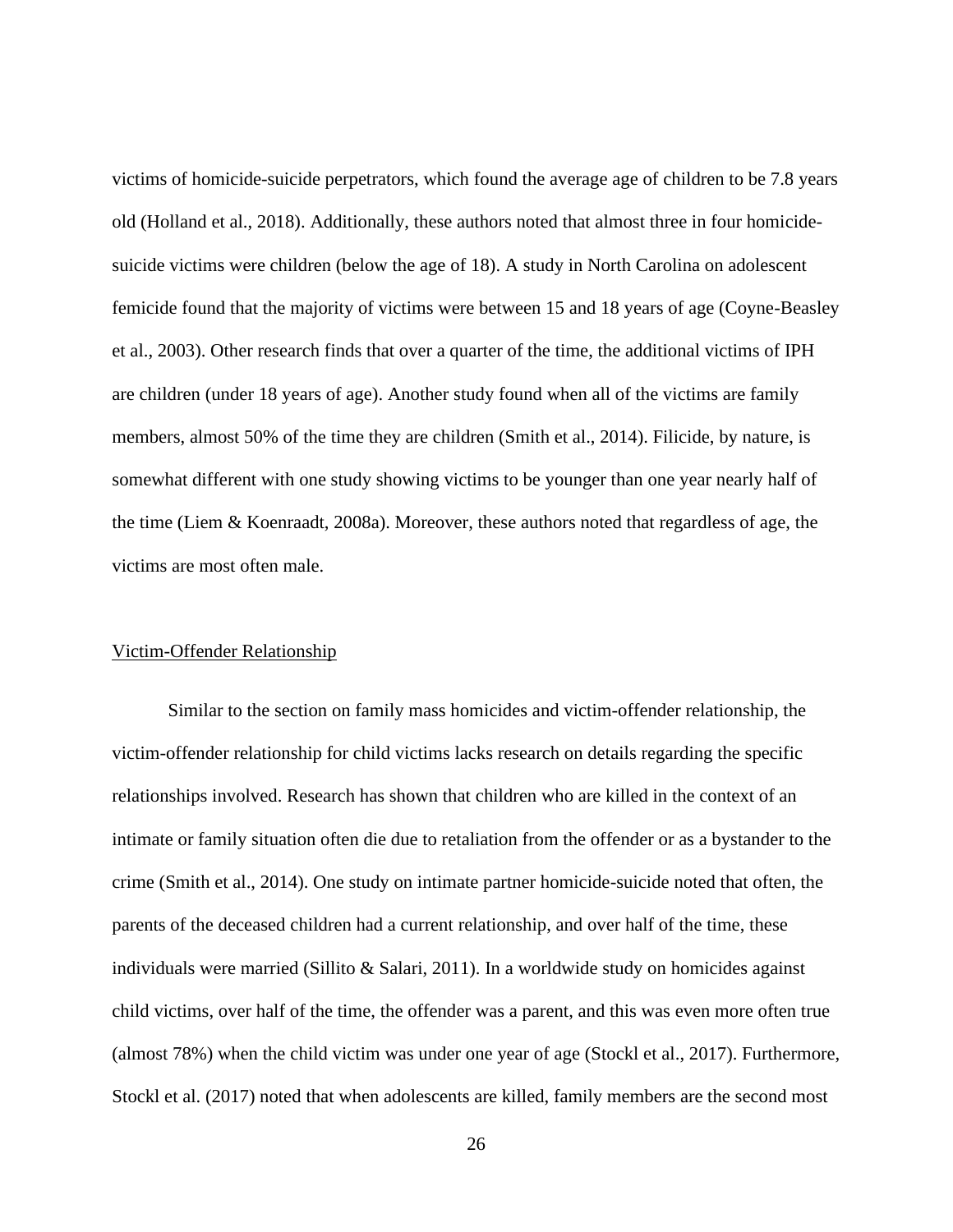common perpetrators. A study on intimate partner homicide-suicide noted that nearly 90% of the child victims were killed by a biological parent (Sillito & Salari, 2011). Another study on familicide found similar results where there was a biological connection between offender and child in over 78% of cases (Liem & Koenraadt, 2008b) and a biological connection in 86% of the filicide cases (Liem & Koenraadt, 2008a). Additionally, in regards to filicide, a study from Sweden noted the majority of perpetrators were biological parents (Hedlund et al., 2016).

A study conducted in Finland noted that nearly 70% of the time, the offender of a child homicide was either a parent or step-parent (Vanamo et al., 2001). However, a worldwide study noted that step-parents, especially step-mothers, were least likely to perpetrate only representing just over 7% of offenders for children who were killed (Stockl et al., 2017); although, there is some disagreement regarding this finding. A limited study on 26 child homicides using data from various other countries, other than the US, found that over 60% of the children killed were stepchildren, and over 70% of the time, the killer was a step-father (Cavanagh et al., 2007). The risk for a child to die was more than three times as likely if there was a biological relationship, and when children were killed as a part of intimate partner homicide-suicide, nearly all cases resulted in every child of the family dying (Sillito & Salari, 2011). This idea is further reiterated in a study from Italy that found nearly all children (93%) who were victims of familicide were killed (Tosini, 2017).

When the crime was a neonaticide, parents were exclusively the offenders (Stockl et al., 2017). A study in North Carolina on adolescent femicide, noted that the female victim was killed over 50% of the time by either family or an intimate other (Coyne-Beasley et al., 2003). Additionally, these authors noted that age played an important role because when family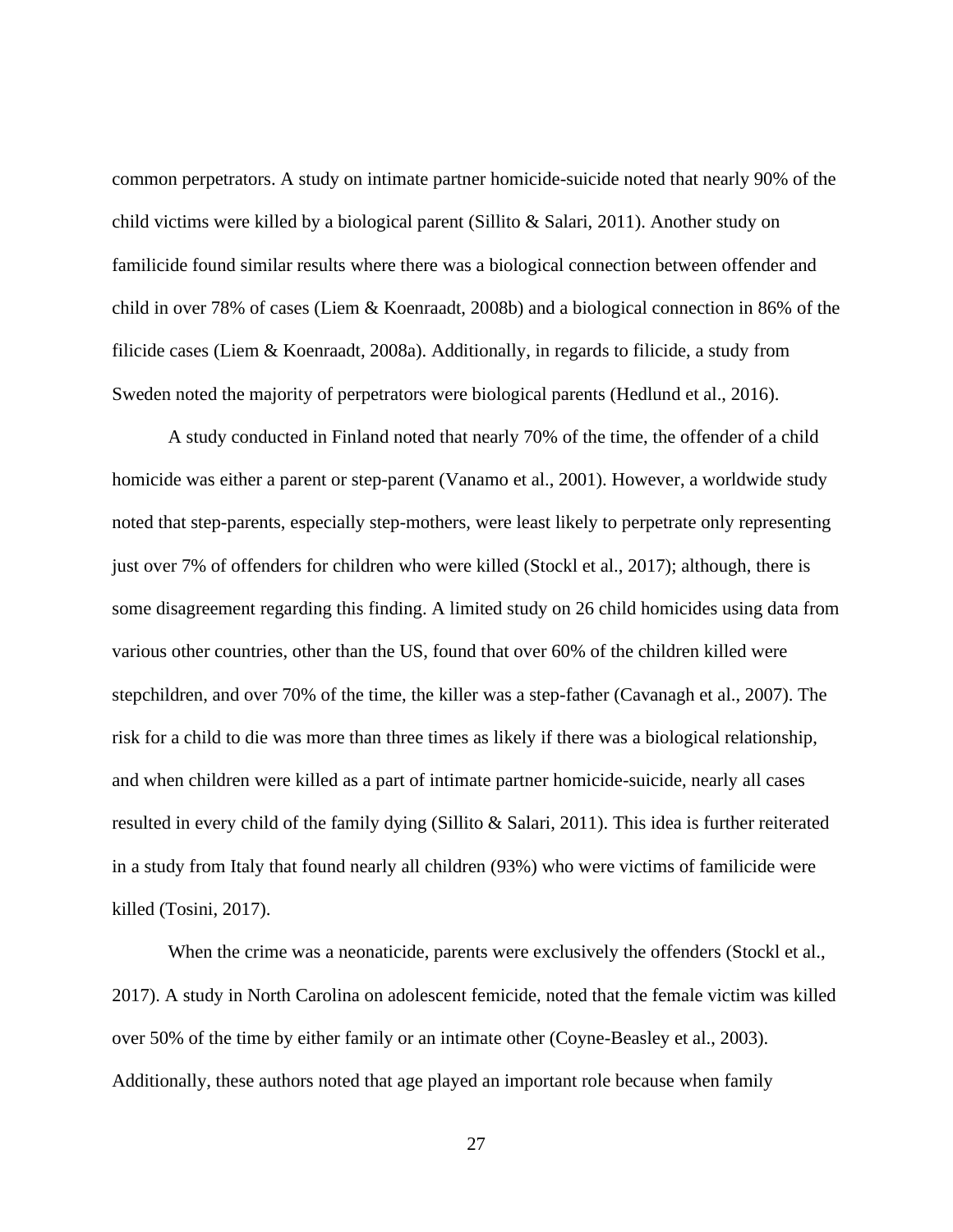members killed, the victims were generally those who were younger. A study on homicidesuicide noted that the majority of victims present (65.6%) during the event were either children or step-children of the perpetrator (Holland et al., 2018). Moreover, these authors noted other victims may include the current or former intimate other and additional family. A study in the Netherlands noted that when the crime is filicide, only around one in ten times is the offender an adolescent (Liem & Koenraadt, 2008b) and only around one in ten times is the current or former intimate also killed (Liem & Koenraadt, 2008a). Another study conducted in Sweden noted that filicide-suicides often included more than one victim (Hedlund et al., 2016). Mass homicide perpetrators who were adolescents generally annihilated their family, and often came from a split family 37% of the time (Meloy et al., 2001).

#### Method of Killing

The research available on the method of killing regarding child victims is limited compared to the literature on mass homicide, family mass homicide, and other family homicide more generally. Despite the lack of available research, from 2012 to 2014, around 1,300 children died in the US due to a firearm, with over half of those cases attributed to homicide (Fowler, Dahlberg, Haileyesus, Gutierrez, & Bacon, 2017). Additionally, these authors note that a firearm death to a young child was often due to an intimate partner situation. This finding is similar to a study on intimate partner homicide-suicide, which found children who die under this circumstance most often are killed by firearms (Sillito  $&$  Salari, 2011). Moreover, those mass homicides carried out by adolescents most often involved the use of a firearm as the method of killing (Meloy et al., 2001). Another study regarding family homicide with multiple victims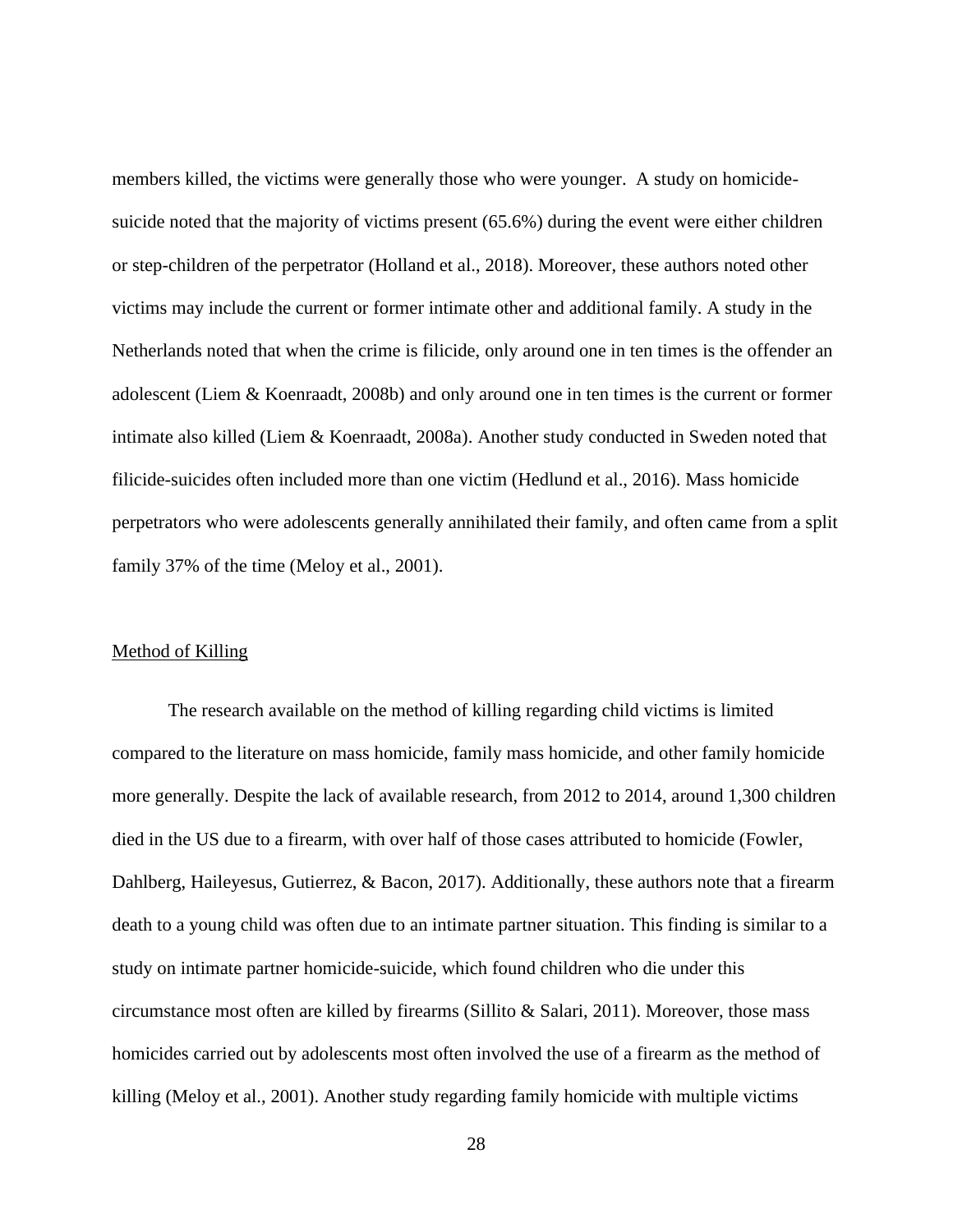noted that the offenders in these cases used firearms most commonly (Finkelhor & Ormrod, 2001). A study in North Carolina on adolescent femicide continued this trend, noting that firearms, followed by sharp instruments, were the most common weapon choice (Coyne-Beasley et al., 2003).

These findings do not seem to hold up when studies have been conducted in other countries, and when filicide studies are discussed, even in the US. For instance, a study from Sweden found the most common method of killing in both filicide and filicide-suicide was asphyxiation (Hedlund et al., 2016). Furthermore, these authors noted that firearms were only used in the filicide-suicides and were still a common method of killing. Another study on filicide noted that the three most common modes of killing involved strangulation, physical maltreatment, and a sharp object (Liem & Koenraadt, 2008a). Additionally, Liem and Koenraadt (2008a) noted these three modes of killing were most common for both male and female perpetrators, only that the order was altered slightly. Finally, a study conducted in Finland on child homicide found the most common methods of killing were drowning or suffocation, followed by head injuries (Vanamo et al., 2001).

### Geographic Region

Geographic location has rarely been assessed regarding child victims. At the macro level, a worldwide study noted that children killed by their parents happened more often in countries with higher incomes, such as the US, Canada, and the UK (Stockl et al., 2017). However, Finkelhor and Ormrod (2001) noted that the killing of a child or adolescent in the US is not evenly distributed across the country. One study on child victims under 5 showed the South to be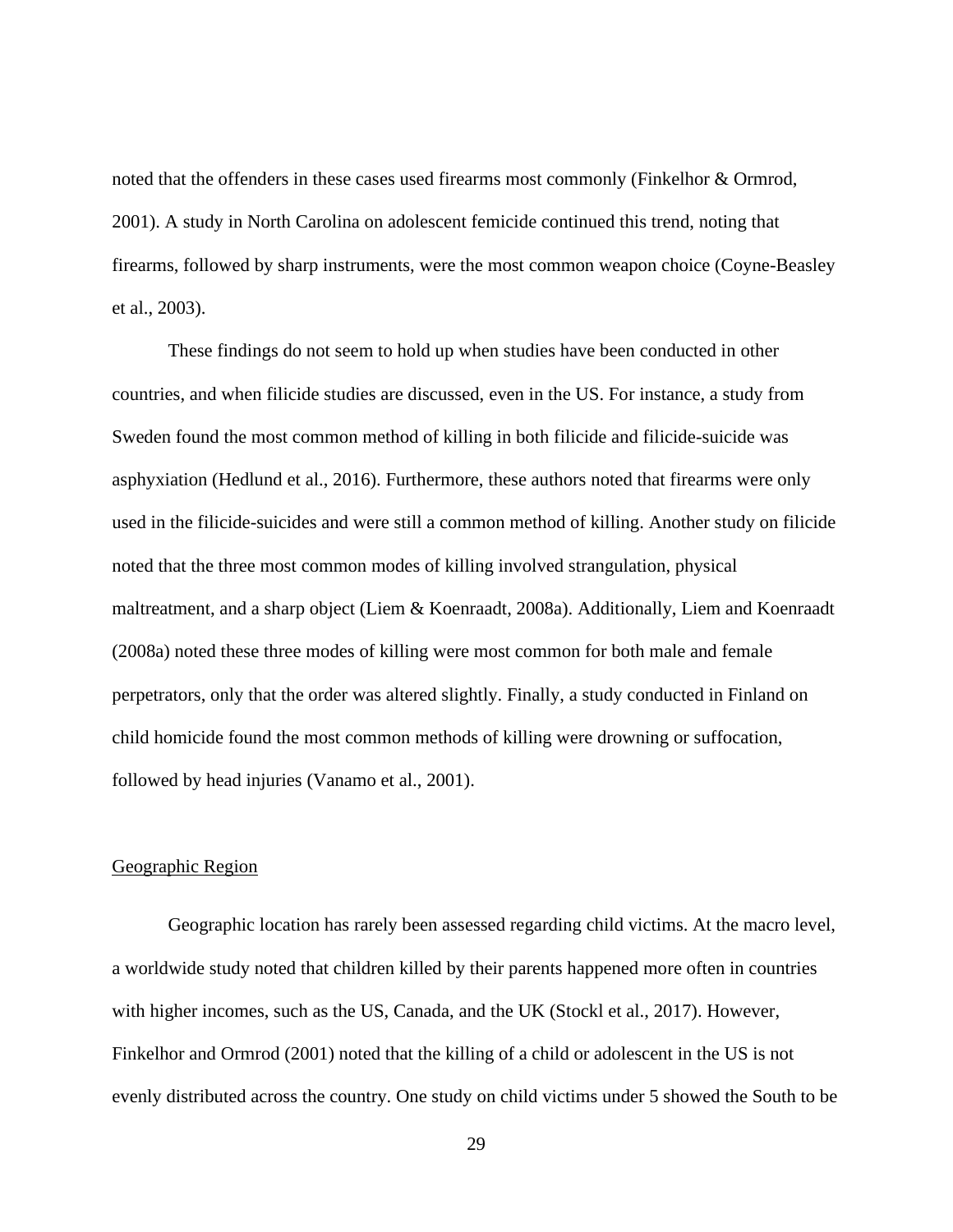the most common region, followed by the Midwest, West, and Northeast (Clifford et al., 2017). Another study found the West to have the highest proportion of child homicide at 41% (Sillito & Salari, 2011). Yet, these authors noted that in cases of intimate partner homicide-suicide, children were at the most risk for death in the South, followed by the West. At the micro-level, child victims of family-related homicide often are killed in their residence (Cavanagh et al., 2007; Coyne-Beasley et al., 2003; Hedlund et al., 2016), with one study on intimate partner homicide-suicide noting that the location with the greatest risk of death for a child was in the residence (Sillito & Salari, 2011).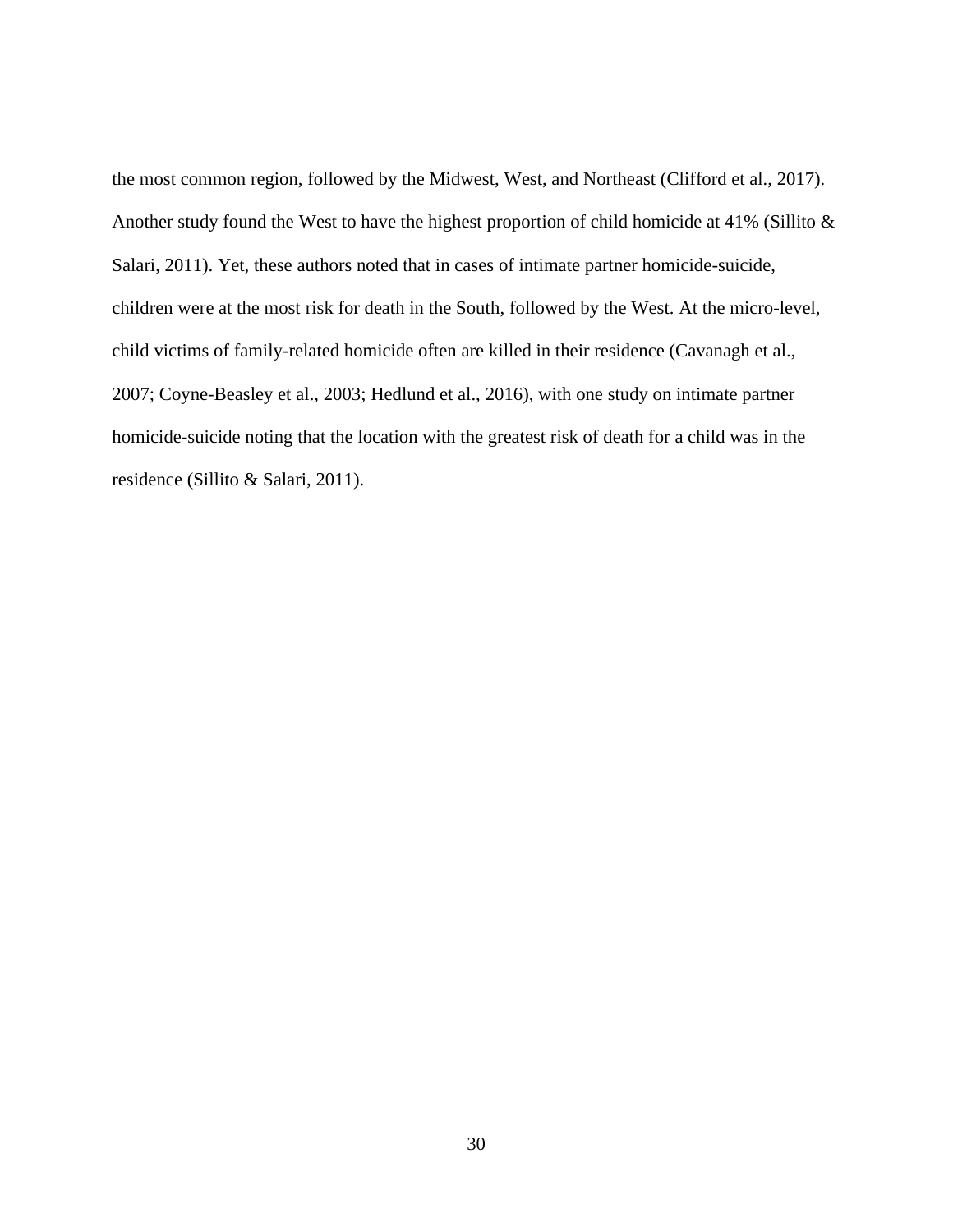# **CHAPTER 5: CURRENT STUDY**

## Definitional Argument

The first question to consider is how to determine a mass family homicide by definition so that research can be consistent, comparative, and informative as a whole. Chiefly, mass family homicide should retain the rule whereby the event takes place in similar time and space because that is one of the central ways in which mass murder is separated from other events like spree and serial murder, for example (Johns et al., 2010). Note that the phrase similar time and space is used, meaning that it does not have to be at the exact same time and at the exact same location.

An area where the definition can be considered open for interpretation relates to the number of victims, especially because mass family homicide is generally not included in either of the FBI standards (The National Center for Victims of Crime, 2018). As noted above, family homicide is often studied under the concept of IPH or familicide, depending on the circumstances involved. An intimate partner homicide includes the killing of a current or former intimate by their partner (Catalano, Smith, Snyder, & Rand, 2009). This means that commonly, IPH is a single victim-single offender crime. On the other hand, familicide is the killing of more than one person in the family (Liem et al., 2013). This idea is closely linked with how the Bureau of Justice Statistics (BJS) identifies family violence as committed against anyone of relation, biologically or legally (Durose et al., 2005). The definitions that should be closely mirrored are the familicide or BJS definition, due to this definition mentioning relation and identifying multiple victims who are part of the family unit. Lacking in these definitions is a specific number of victims, which is not defined, the crimes themselves are not considered a mass event, and the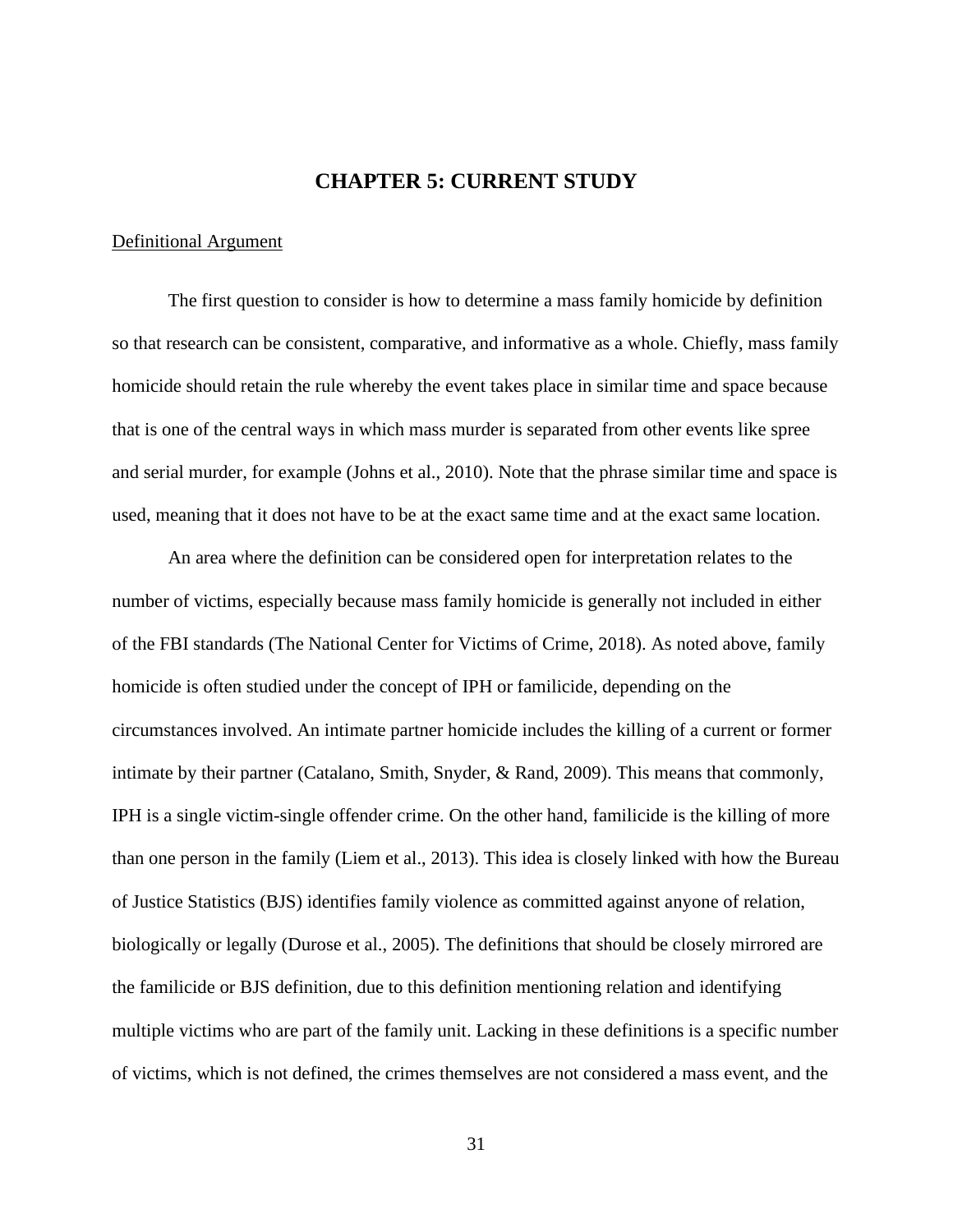relational stipulation (biologically or legally) precludes those in a relationship outside these two parameters.

The importance of a mass family homicide definition is chiefly because currently this type of crime is often studied under varying dimensions (i.e., familicide, family annihilator, or family homicide) that are not often considered a mass event. This is true even though many of these cases often destroy a large number of individuals. It is equally important to establish a definition since no field of criminology has yet to agree on what constitutes a mass homicide (Fridel, 2017). The definition for mass family homicide proposed here includes a two or more victim count where the offender and victims are related (biologically or legally) or in an intimate relationship. The addition of a relationship element is important because it permits the inclusion of a boyfriend or girlfriend relationship status (Szalewski, Huff-Corzine, & Reckdenwald, 2019). This relationship type is important to consider because a family dynamic can still be present even if a couple is not legally married. An example of this would be two people who are dating or who live together and have children. A two or more victim count is equally as important because the average household size in America was 2.53 for all households and 3.14 for family households in 2018 (United States Census Bureau, 2018). This helps illustrate that using the old FBI definition of four or more victims (Johns et al., 2010) or the new FBI definition of 3 or more victims (ALERRT & Federal Bureau of Investigation, 2018; Federal Bureau of Investigation, 2016), may not adequately fit the context for a mass family homicide. The reason is that if an average family unit is just over three members, then there can only be two victims with one perpetrator which is below both victim count thresholds mentioned by the FBI.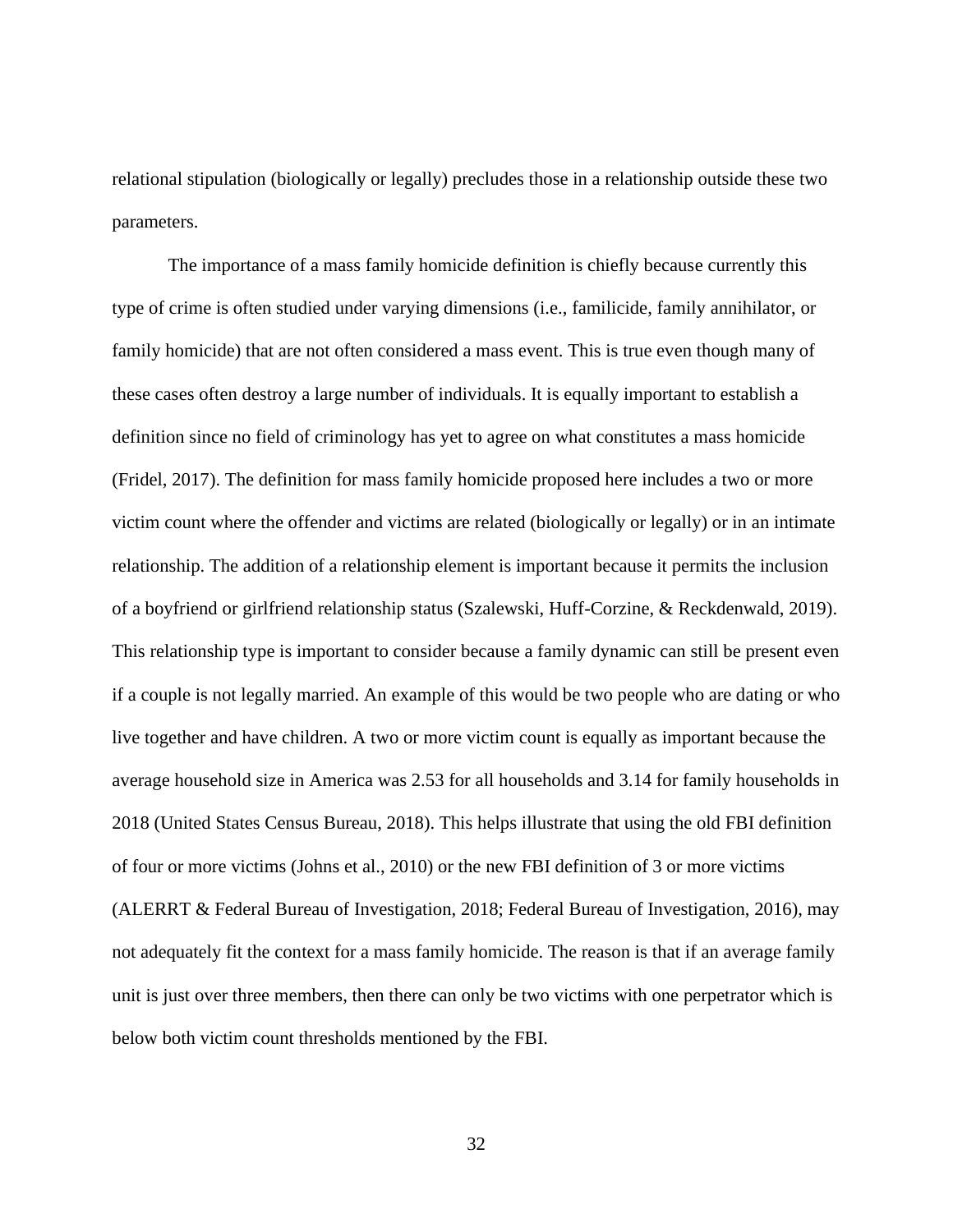Another reason for the consideration of two or more victims for a mass family homicide is that in family homicides with more than one victim, over half (59%) of the cases had only two deaths (Finkelhor & Ormrod, 2001). Additionally, these authors noted that when there were only two victims, over half the time, it was a child/adolescent and an adult. This suggests that potentially the immediate family in many of these cases may have only encompassed the perpetrator and both victims. This is also supported by a study showing that 76% of familicide victims included biological children, and the intimate partner killed (Liem et al., 2013). Another study in Italy found that two familicide deaths occurred in 73% of the cases studied (Tosini, 2017). Add into this logic that annihilating or killing multiple people in a family unit fits the idea of a mass event. These killings are not commonly considered to be a mass event today, but a new standard definition is needed to incorporate the present contexts. Few scholars have noted a need for new classifications because so many mass events take place in the family (Dietz, 1986; Huff-Corzine & Corzine, 2020). Without a definition of mass family homicide set at a two or more victim count, there is a huge loss of data on families. The current study uses a definition of two or more victims, not including the offender, where the family includes those legally or biologically related and intimately involved (dating).

#### Examination

Research on mass homicide indicates that it is extremely common for these events to occur in the family context (Krouse & Richardson, 2015; Lankford, 2016), with family members being the most common victims and offenders (Abolarin et al., 2019; Duwe, 2004; Lankford, 2015, 2016; Taylor, 2018). Additionally, Krouse and Richardson (2015) note that family mass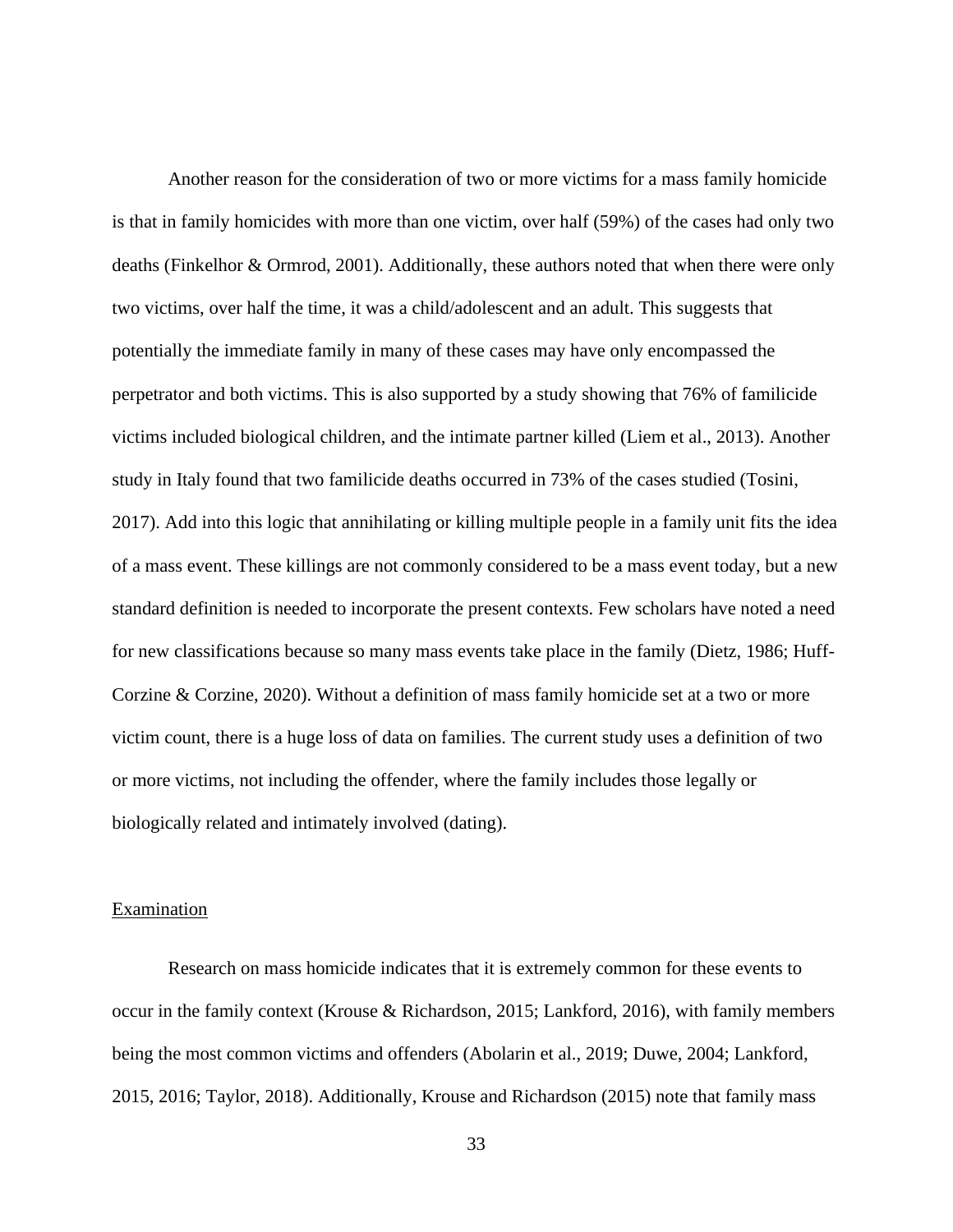homicide that occurs with a firearm has increased in prevalence and total deaths in recent years. Yet, many studies and much of the general media does not consider the family context as a mass event, even though Dietz (1986) pointed out the need for new standards more than three decades ago. What this creates is a false sense of understanding. For example, the FBI does not include family homicide in either of their definitions for a mass event, even if the victim count is met (The National Center for Victims of Crime, 2018). Additionally, contributing to this false sense of understanding is that the idea of mass homicide generally has yet to be agreed upon (Fridel, 2017).

Because studies on what would be family mass homicide have been divided between or included in general mass homicide, familicide, family annihilation, and other family homicide most often, understanding the specific demographic and contextual factors is a difficult task. Currently, with this separation, research on the topic of family mass homicide is minimal, given its prevalence. The division across multiple domains also means that comparison and consistency cannot be achieved. The current study is an exploration analyzing family mass homicide, as previous work on this topic is limited. One author went so far as to state that their quantitative analysis on family mass homicide is the first attempt in the field (Capellan, 2019). Using the definition of two or more victims argued above, the current work will first look to assess the factors associated with family mass homicide.

The main purpose of this research question will be to examine the characteristics of family mass homicide, given a set definition. The definition used is two or more victims killed, compared to cases of single victim family homicides. Therefore, the primary model for the current study is an assessment of family mass homicide characteristics (model 1). A second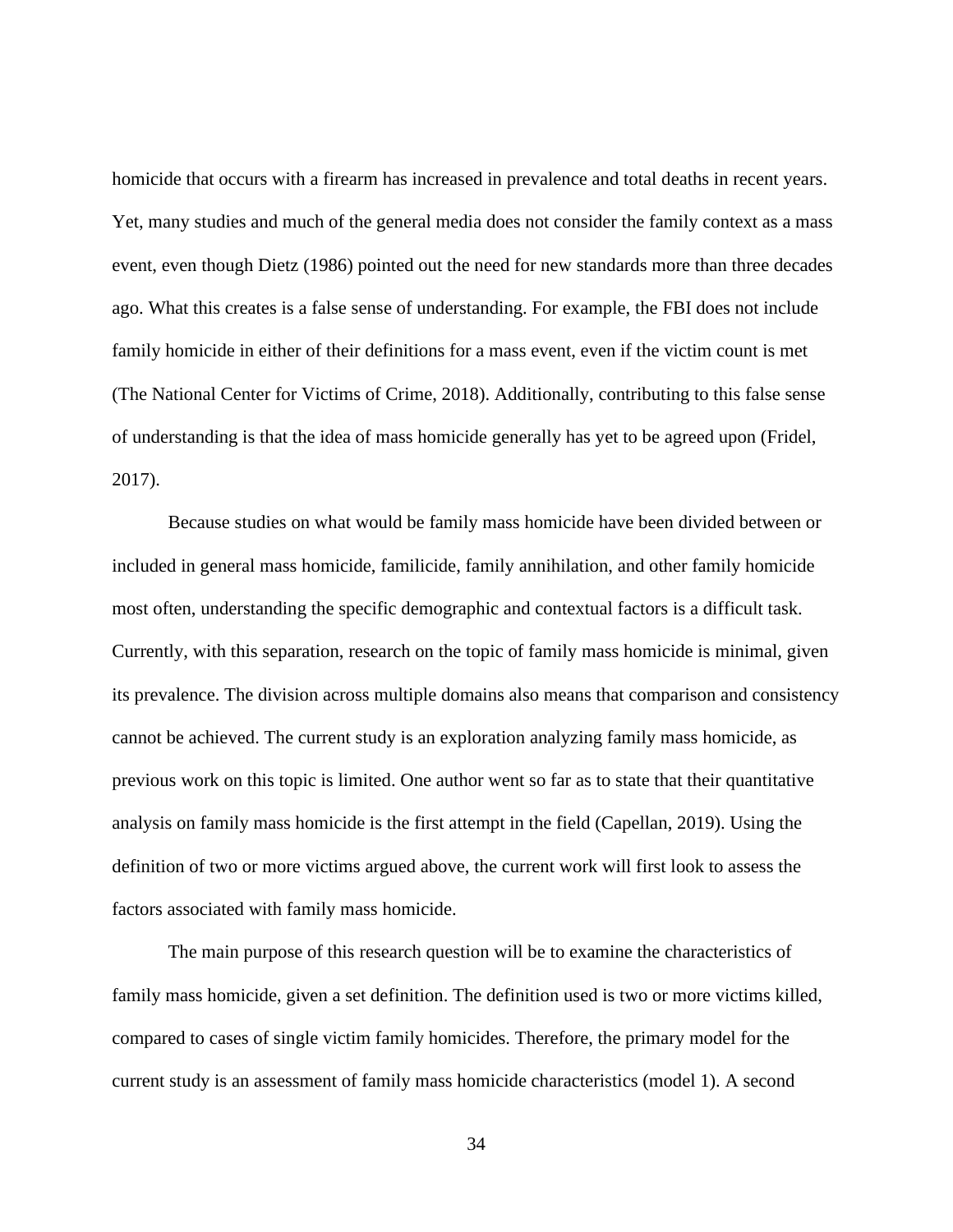model will be analyzed, examining the characteristics of two victim family mass homicide compared to three or more victim family mass homicide (model 2). Both models are assessing the same demographic and contextual factors but with a different dependent variable. The threeor-more victim definition, from the FBI, is what many researchers in the field of mass murder default to, no matter the type of mass event under study. The definition of four or more victims is still the most often used today but cannot be looked at with the current data due to the number of cases. The secondary goal of this comparison is to develop an understanding of just how impactful the current study's recommended definition of two or more victims is, compared to the FBI's definition that may not be well suited for family mass homicide. It is predicted that by adjusting the definition away from the research standard to better fit the topic will produce significantly different results.

The second research question will also be answered using the proposed definition of the family mass homicide of two or more victims. This part of the research is also an exploration into a nearly unexplored area of research and attempts to assess the factors associated with family mass homicide with primary minor victims compared to family mass homicide with primary adult victims (model 3). The purpose of this exploration is to determine the role minor victims play in a family mass homicide event. This is important because minors are a significantly different subgroup generally and when it comes to family mass homicide. Research has shown this to be true with child victims often producing different offender motivations, including retaliation due to some form of jealousy or resentment, or the violence occurring due to the child's behavior (Cavanagh et al., 2007). The current study predicts that family mass homicide with minor primary victims will be significantly different characteristically than family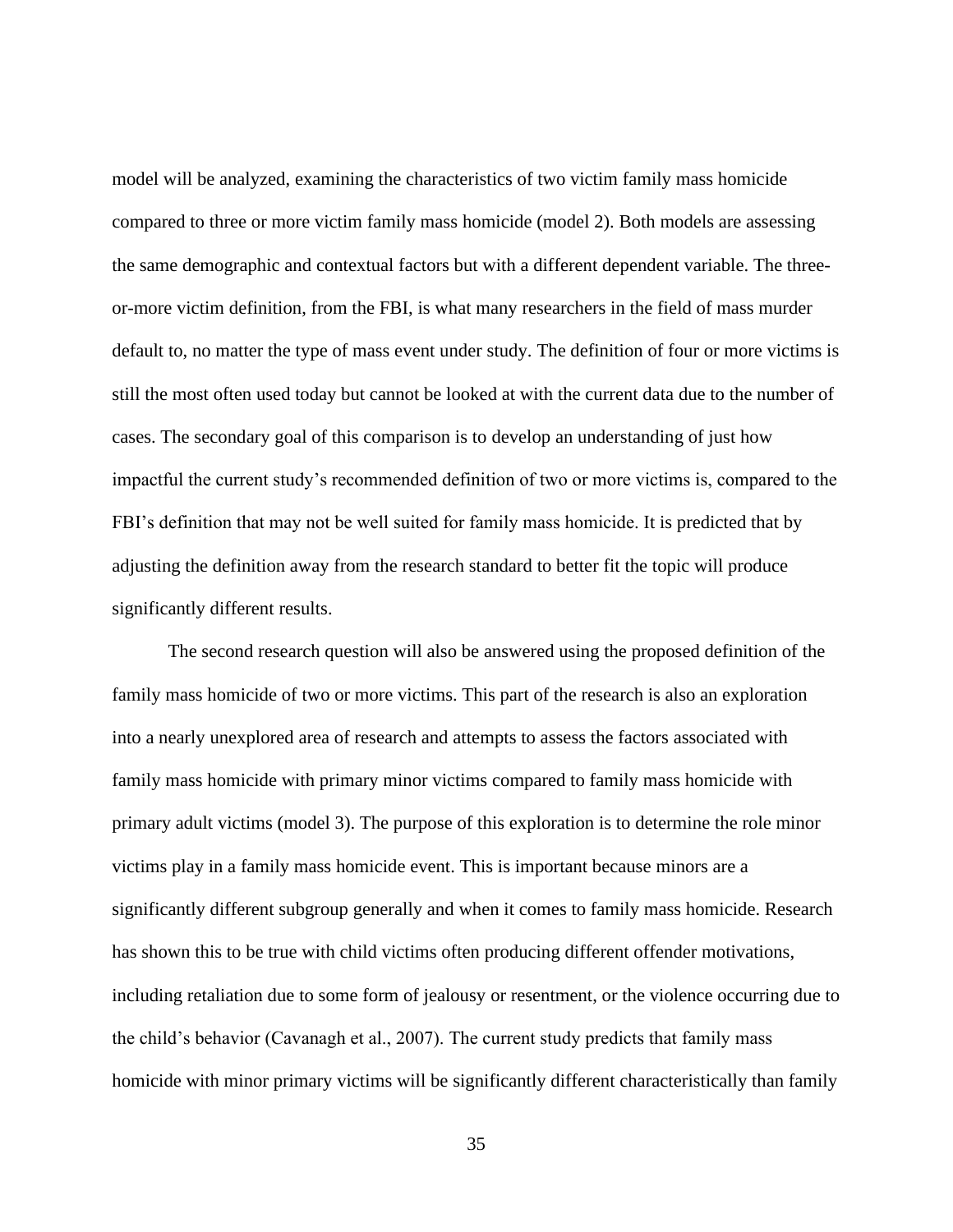mass homicide with adult primary victims. Both research questions will be analyzed using data from the SHR from 2010 to 2016. The demographic characteristics that will be assessed for each question include the victim and offender sex, race, and age. The contextual factors that will be assessed for each question include the victim-offender relationship, the method of killing, the geographic region of the family mass homicide, and the presence of a minor victim (for models 1 and 2 only).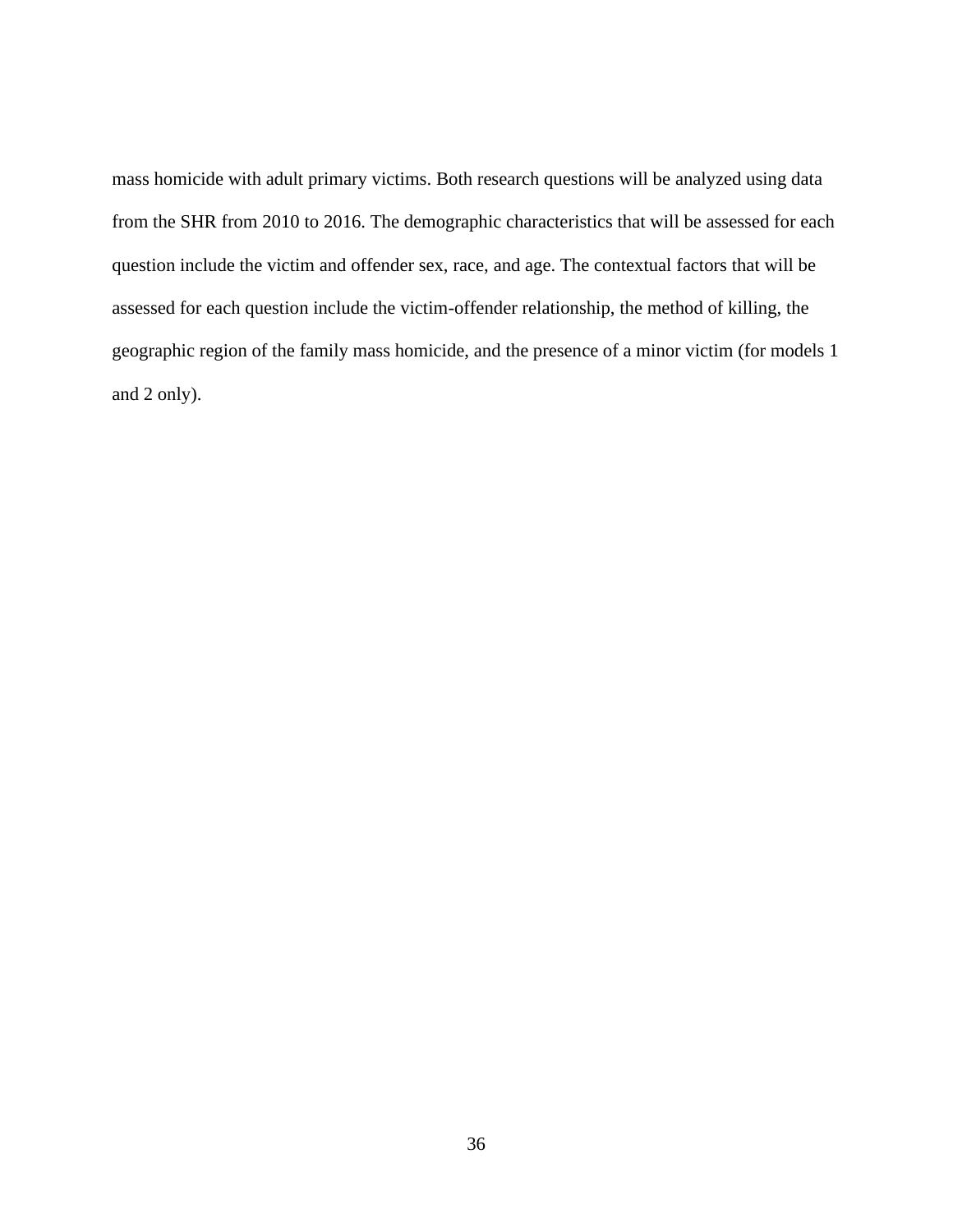# **CHAPTER 6: DATA AND METHODOLOGY**

#### Data, Method, & Sample

The current study analyzes data obtained from the Supplementary Homicide Reports (SHR) for the years 2010 through 2016. These data were retrieved from the Inter-university Consortium for Political and Social Research (ICPSR) and comprise a cross-sectional dataset. SHR data are compiled by the FBI on a yearly basis (the United States & Federal Bureau of Investigation, 2016). The FBI uses the SHR system as an extension of the Uniform Crime Reporting Program (UCR) as a way to obtain, collect, and compile more specific types of data based on only homicides known to police. These homicides include murder, non-negligent manslaughter, and justifiable homicide. This compilation of data stems from police reports of only known cases, though agency participation is not mandatory. Due to the specific types of data available in the SHR, the unit of analysis for this dataset is the homicide incident. The information that one can gather using the SHR includes victim and offender homicide specifics, relationship status, method of killing, locational data, and circumstances of the homicide (the United States & Federal Bureau of Investigation, 2016).

The 2010 through 2016 years were chosen for the current study to ensure enough cases for analysis. Additionally, it also accounts for any outliers that may appear when using fewer years, and it helps reduce the chance of bias. Although the SHR is not mandatory and not every location or state reports, as a source of secondary data the SHR is representative of the US as a whole, with one study showing between 85% and 90% of known homicides are included (United States Department of Justice, 2014).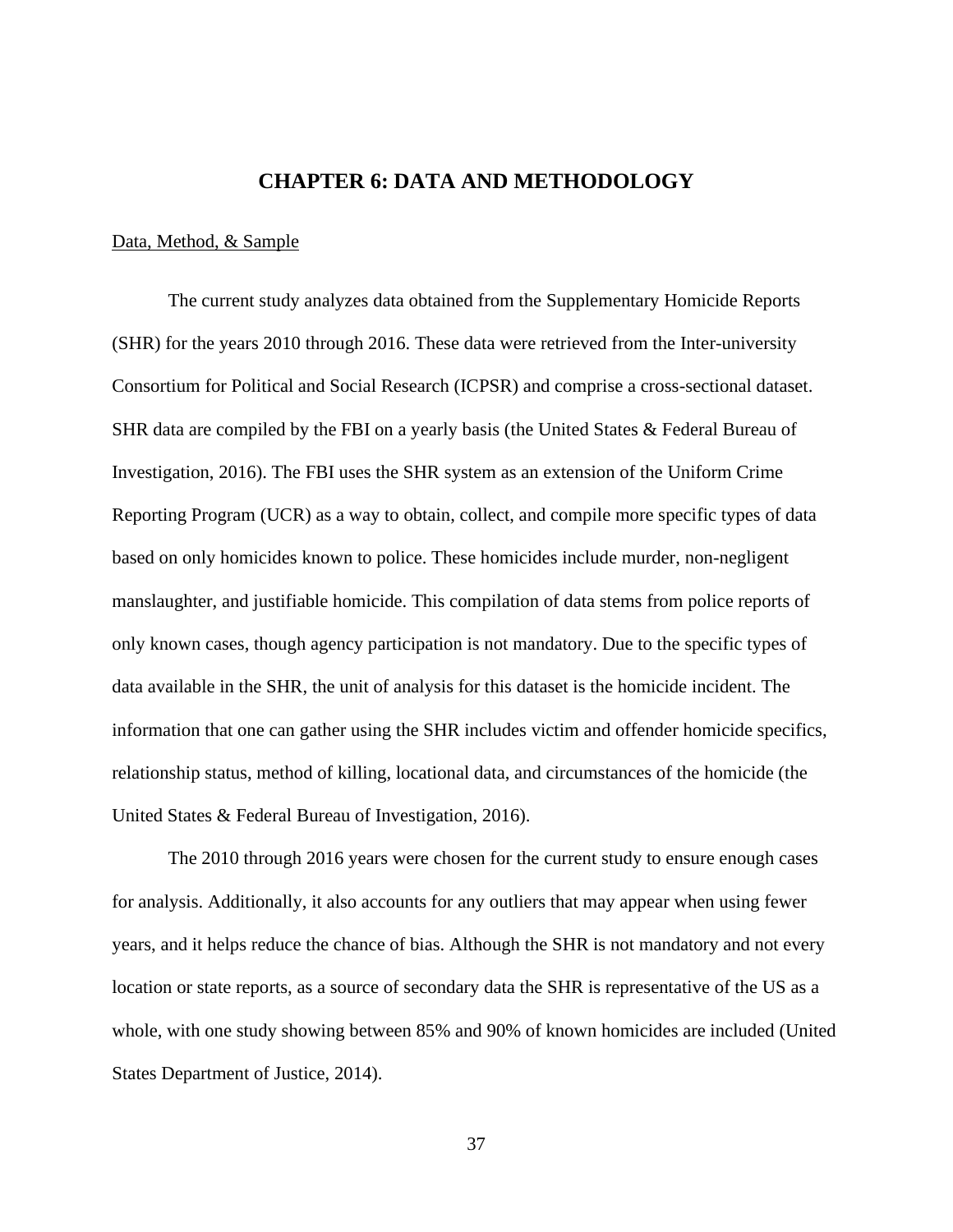The current study is an exploration into investigating an old problem with a new lens. The unit of analysis for the current study is family homicide incidents, for model 1 and model 2. The unit of analysis for model 3 shifts from type of crime to the individual. Due to the nature of this study, the data set will be filtered out by the type of homicide to include only cases of "murder and non-negligent manslaughter." The purpose of this is to ensure that cases of "negligent manslaughter" and "justifiable homicide" are not included, as these are not intentional homicide offenses. This is a police descriptor character variable. Next, the data set will be filtered so that it only includes those cases that represent family homicides. This was done using the victim-offender relationship variable within the SHR, which is a character variable that shows the relationship only between the primary offender and the primary victim. Family homicide members include when the victim was a husband/wife, common-law husband/common-law wife, ex-husband/ex-wife, boyfriend/girlfriend, father/mother, stepfather/stepmother, son/daughter, stepson/stepdaughter, brother/sister, in-law, and other family. Only the primary victim's relationship status to the offender can be determined in the SHR.

Extended family (e.g., boyfriend and girlfriend) were included because many cases of family violence/homicide stem from these types of relationships (Szalewski, Huff-Corzine, & Reckdenwald, 2019) and these individuals may live together with children. Homosexual relationships were not included as this is a very different relationship type that has also not been subject to inaccurate coding in the SHR. The purpose of these classifications is to fit the focus of the two main research questions on family mass homicide and child victim family mass homicide. The dataset created will only incorporate types of family homicide. To align with the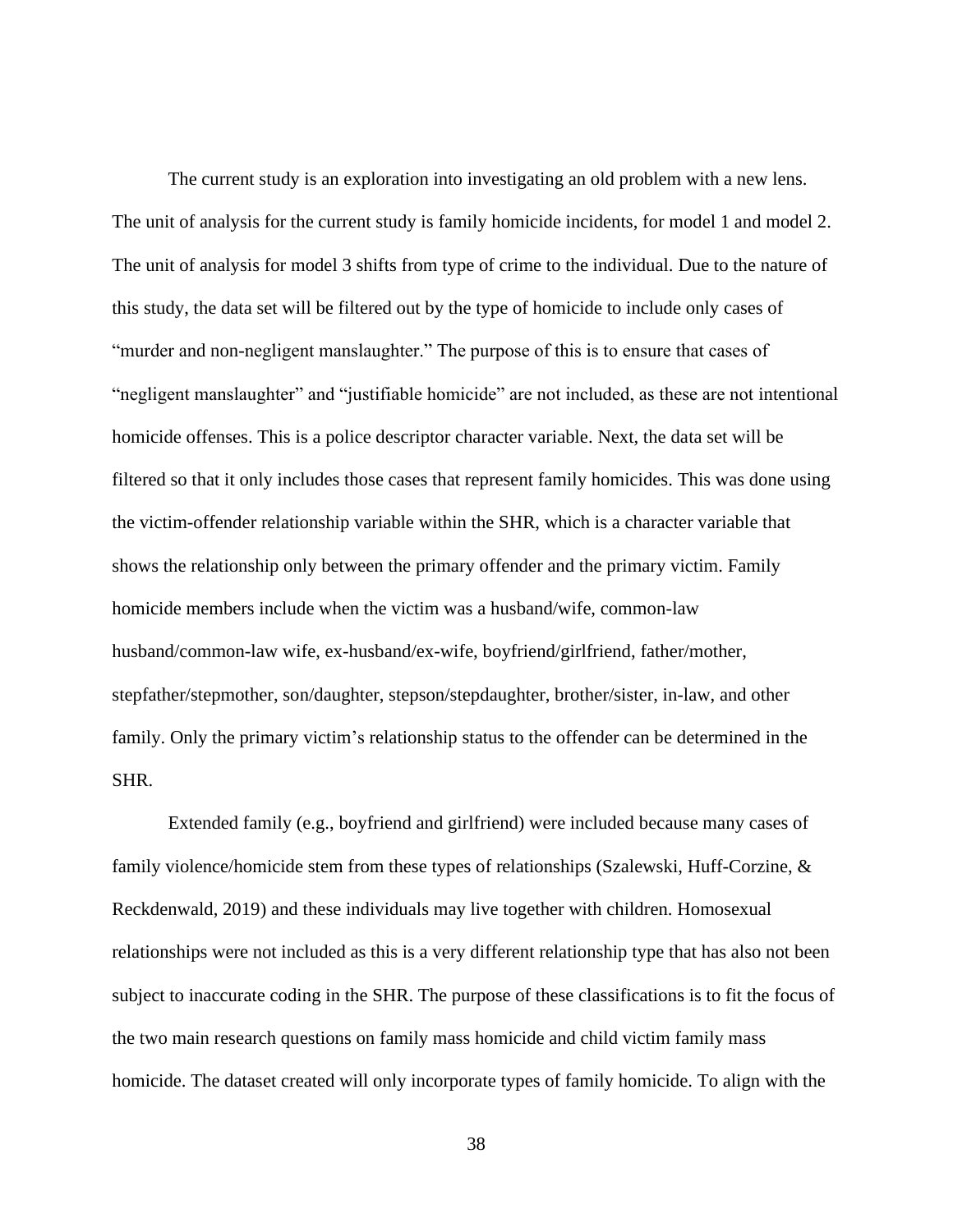study's proposed definition, those cases that are family mass homicide will include a victim count of two or more.

Finally, for model 1, single victim family homicides were used as the reference to establish characteristics of two or more victim family homicide. A sample was drawn because there were too many single victim family homicide incidents to use as a comparison to two or more victim family mass homicide between 2010 and 2016. The sample of single victim homicides was needed because the percentage split between the categories of the dependent variable was too large for regression analysis and was too large for proper and meaningful comparisons. A random sample of single victim homicides was drawn using STATA commands that decreased the total from 14,805 single victim cases to 1,480 single victim cases. The random sample taken was 10% to help even out the categories in the dependent variable of model 1 to make logistic regression possible. All missing or unknown information was removed from the total sample for all three models. Missing or unknown cases occurred in one of two ways: a) one or more of the variables of interest did not have information inputted, or b) a category was labeled in a way that no proper identification could be made that would be useful (i.e. a label of "unknown"). In either of these two scenarios, no meaningful or accurate interpretation could be made.

The current study produces a contextual setting to study one of the most common types of mass homicide that is yet to garner much consideration. To the author's knowledge, two victims has not often been considered a mass event in the literature. The purpose of this extension and examination is twofold: a) killing two people in a family of three, for example, is a mass event because the entire family, outside of the offender, has been eliminated, and b) family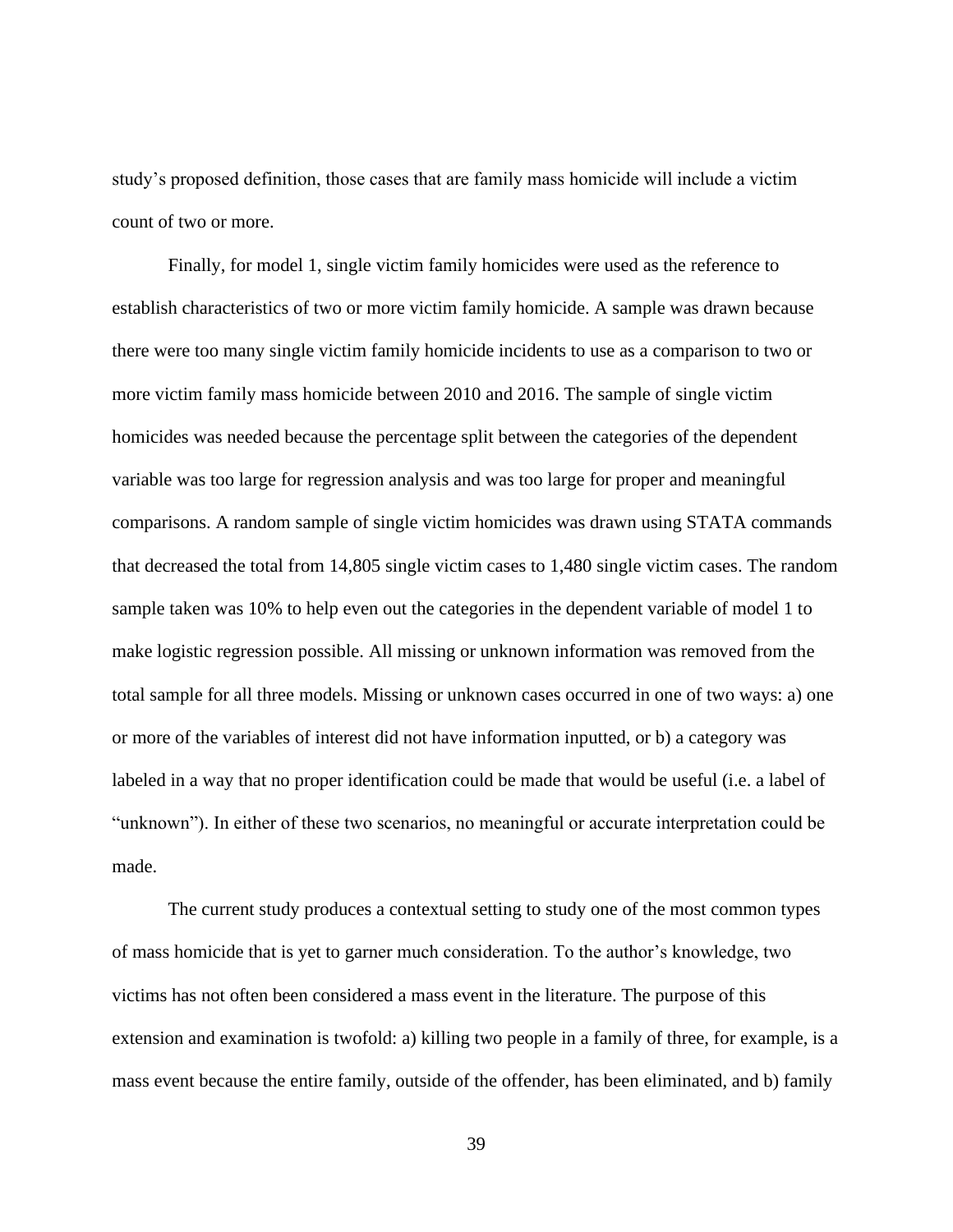homicides generally make up a large number of all mass killings in the US, regardless of the definition used. The most significant issue here is that a family annihilation, for example, must be considered a mass event at the household level because no potential victims remain. Arbitrarily limiting all mass events to either a minimum of three or four victims does not take into account the context or scale of the event.

#### Mass Family Homicide Research Question: Model 1

The current methodological structure described above and variable layout discussed below (other than the dependent variable) was used identically to assess and answer the two separate yet related research questions, with three total models, analyzed. The first investigation focused on factors associated with mass family homicide. The purpose of this analysis was to initially assess the demographic and contextual factors using the new definition of two or more victims suggested in this study, compared to cases of single victim family homicides to analyze those initial differences. The total sample size consisted of 2,371 family homicide cases for model 1.

#### Mass Family Homicide Research Question: Model 2

Model 2 examined the differences present between mass family homicides with a differing number of victims. Though the FBI's official definition of mass homicide does not include the family (The National Center for Victims of Crime, 2018), many researchers still default to either three or more or four or more victims when studying any type of mass murder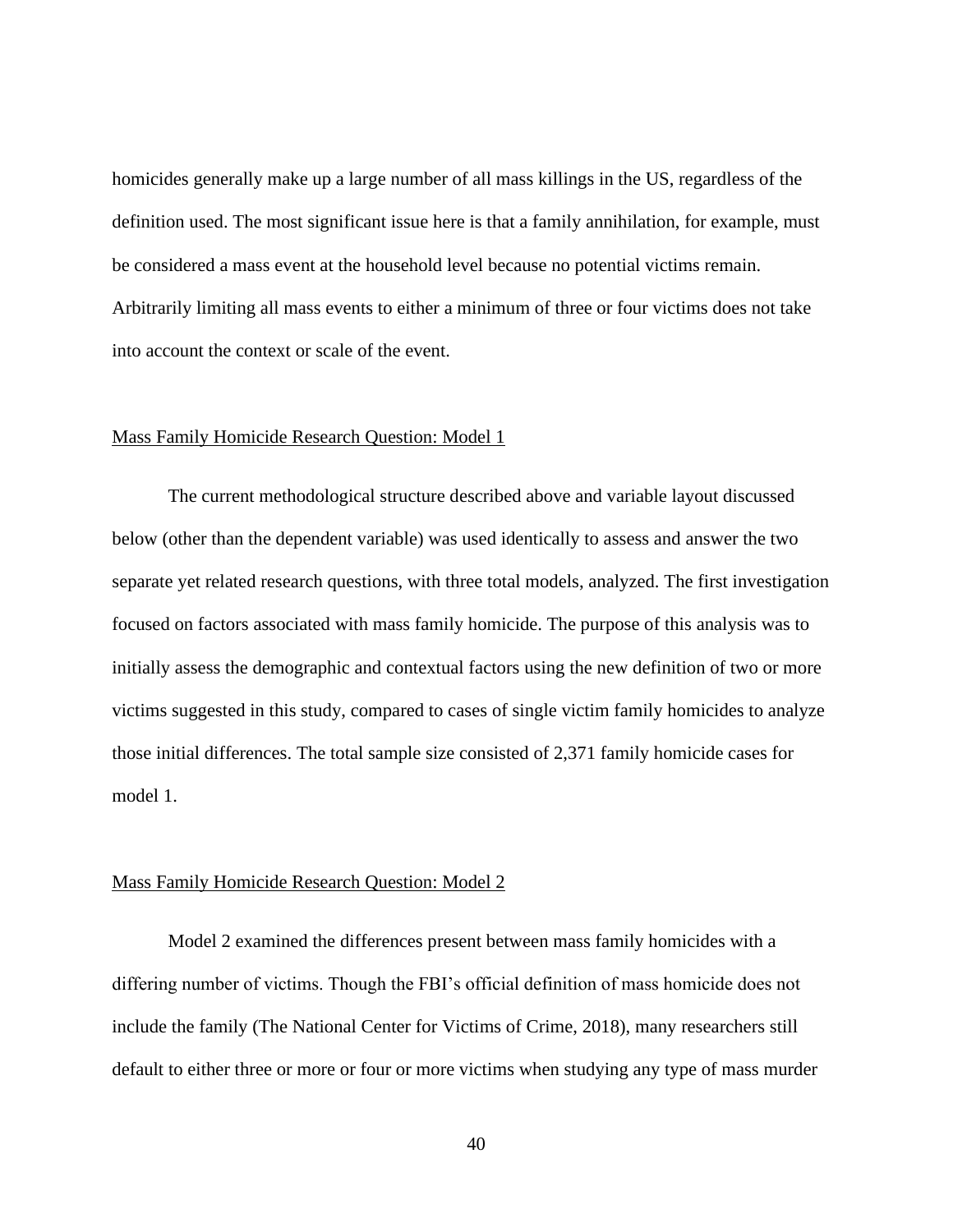(Krouse & Richardson, 2015; Smart, 2018). In this instance, the second model compares two victim family mass homicide with three or more victim family mass homicide<sup>2</sup>. The sample size was 946 mass family homicide cases for model 2.

## Minor Victims in Mass Family Homicide Research Question: Model 3

The second investigation only examined one model using the definition suggested by the current study of two or more victims. This analysis will focus on factors associated with mass family homicide with primary minor victims. Specifically, the purpose of this section of the research will be to assess the differences between mass family homicides with minor primary victims both demographically and contextually, compared to mass family homicide with adult primary victims. This is important because children play a significant role as victims of family homicide, and their dynamic within the event should not be ignored. For example, often, children as victims are used as a means of retaliation against the spouse due to some form of jealousy or resentment, or the children's behavior is a provoking measure for the violence (Cavanagh et al., 2007). Whether a victim is a minor will be determined by the age in years at death, not based on the relationship between the victim and offender, or other victims in the family homicide. For instance, any victim who is over the age of 17 will not be considered a child, regardless if they were someone's child in the family; however, any victim under the age of 18 would be considered a minor. The unit of analysis for the current investigation is family mass homicide with a primary minor victim versus a primary adult victim, and only the primary victims were

<sup>&</sup>lt;sup>2</sup> Initially, the author wanted to do a multinomial logistic regression including four or more victim cases but unfortunately the small case counts prevented further analysis.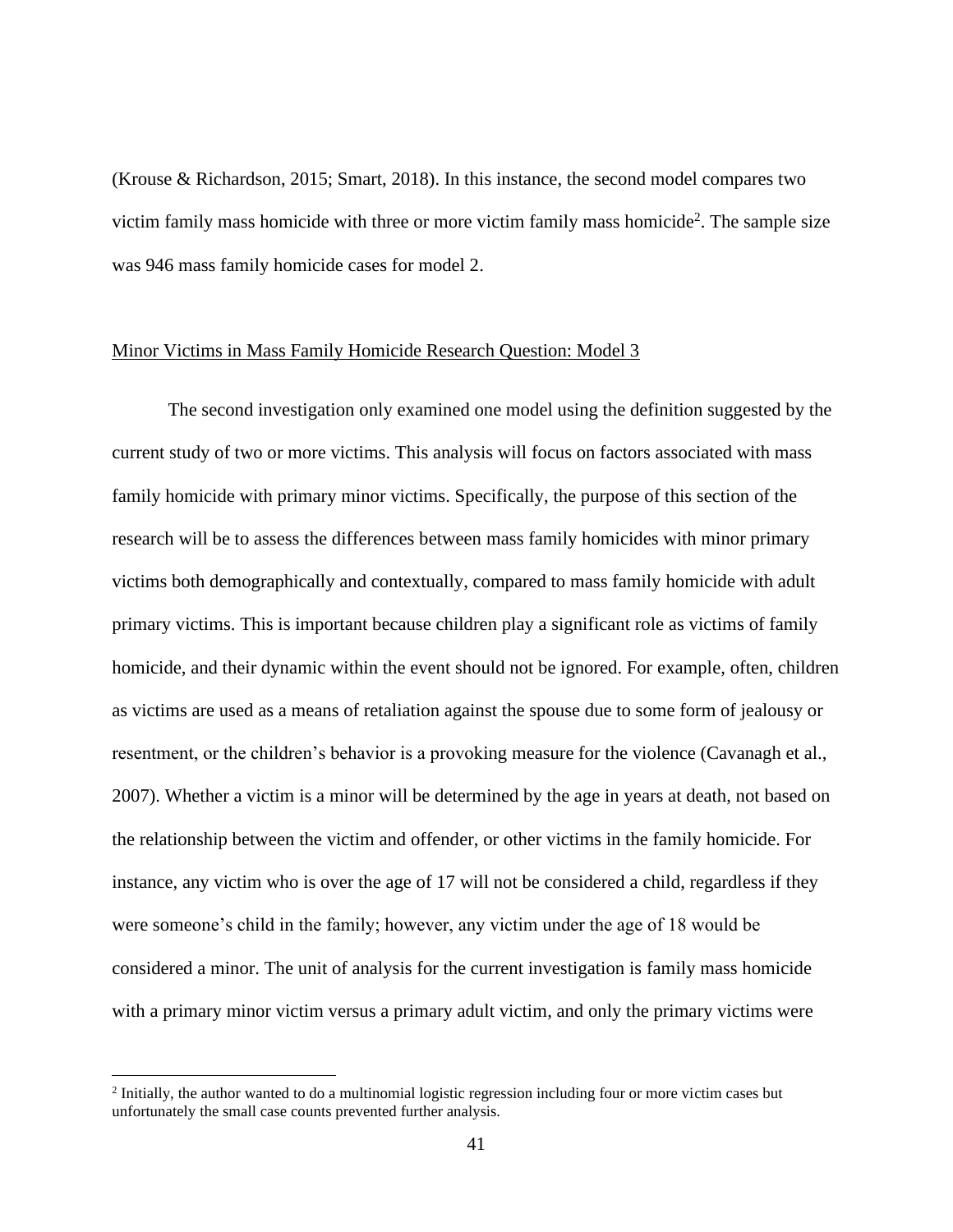used due to listwise deletion because of how the SHR variables are set up. The sample size for the current investigation was 946. As previously mentioned, missing or unknown cases were removed.

#### Dependent Variable(s)

**Mass family homicide**. Two dependent variables were calculated for the examination of mass family homicide based on the number of victims in the case, not including the offender. The first model includes mass family homicide cases disaggregated by cases with two or more victims (coded 1=yes) and single victim family homicide (coded 0=no). In the second model, mass family homicide is disaggregated by cases with two victims (coded 1=yes) and three or more victims (coded  $(0=0)$ ). To calculate the number of victims, the additional victim count variable in the SHR was used to obtain the total number of victims in the family homicide incidents.

**Minor victims in mass family homicide**. A single dependent variable was calculated for the examination of mass family homicide based on the number of victims in the case and whether the victim in the mass family homicide was a minor or adult. These cases were disaggregated by minor victims (coded 1) or adult victims (coded 0), within the definition of two or more victims. For purposes of the current study, victims over the age of 17 who are related to the offender are not analyzed as children because this study is to assess the differences between minors and adults rather than just relationship status. Cases of parents and their adult children killed would fit into the mass family homicide analysis (coded 0). This analysis is focused on minor victims in mass family homicide (17 years of age or younger) versus adult victims in mass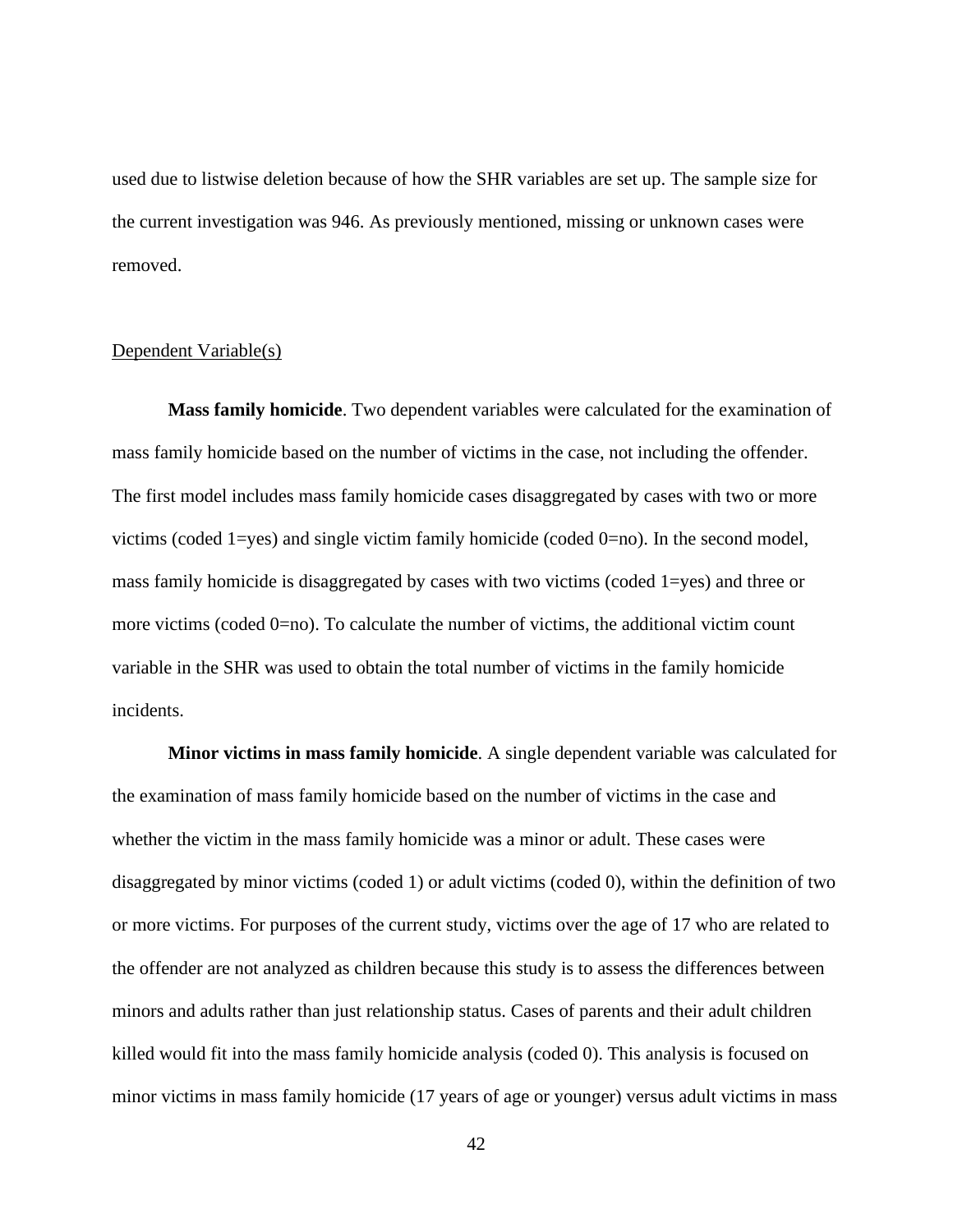family homicide. To code a variable for the presence of minors in mass family homicide, the primary victim's age was coded as its own value in a new variable and then recoded into two categories of under 17 (minor) and over 18 years of age (adult).

#### Independent Variables

The independent variables for both analyses were split into two separate subgroups that include demographics of the victim and offender and case characteristics of the offense. Note that only the primary victims are examined. The demographics variables for both the victim and offender include sex, race, and age. Victim sex included two categories: Female (1) and Male (0). Offender sex also included two categories: Male (1) and Female (0). Victim and offender race were split into three categories: White (1), Black (2), and Other (3). The Other category includes American Indian or Alaska Native, Asian, and Native Hawaiian or Other Pacific Islander<sup>3</sup>. For the multivariate analyses, dummy variables were created through STATA with White as the reference group for both victim and offender. The two dummy variables included Black (1) with all other categories (0) and Other (1) with all other categories  $(0)^4$ .

For both offender age and victim age, the values were coded in actual years, with "99" representing any person over the age of 98. Victim age also had additional categories that represented children from "birth to 6 days old" (coded 0) and "7 days old to 364 days old"

 $3$  Ethnicity, e.g. Hispanic, is not available in the SHR race category. The ethnicity variable in SHR is not reliable. <sup>4</sup> A different race variable was initially considered that would be created to represent the racial dynamic of the family. Racial dynamic would have been coded "1" for intraracial and "0" for interracial, but the data would not allow this as a vast majority of cases were intraracial (around 93%).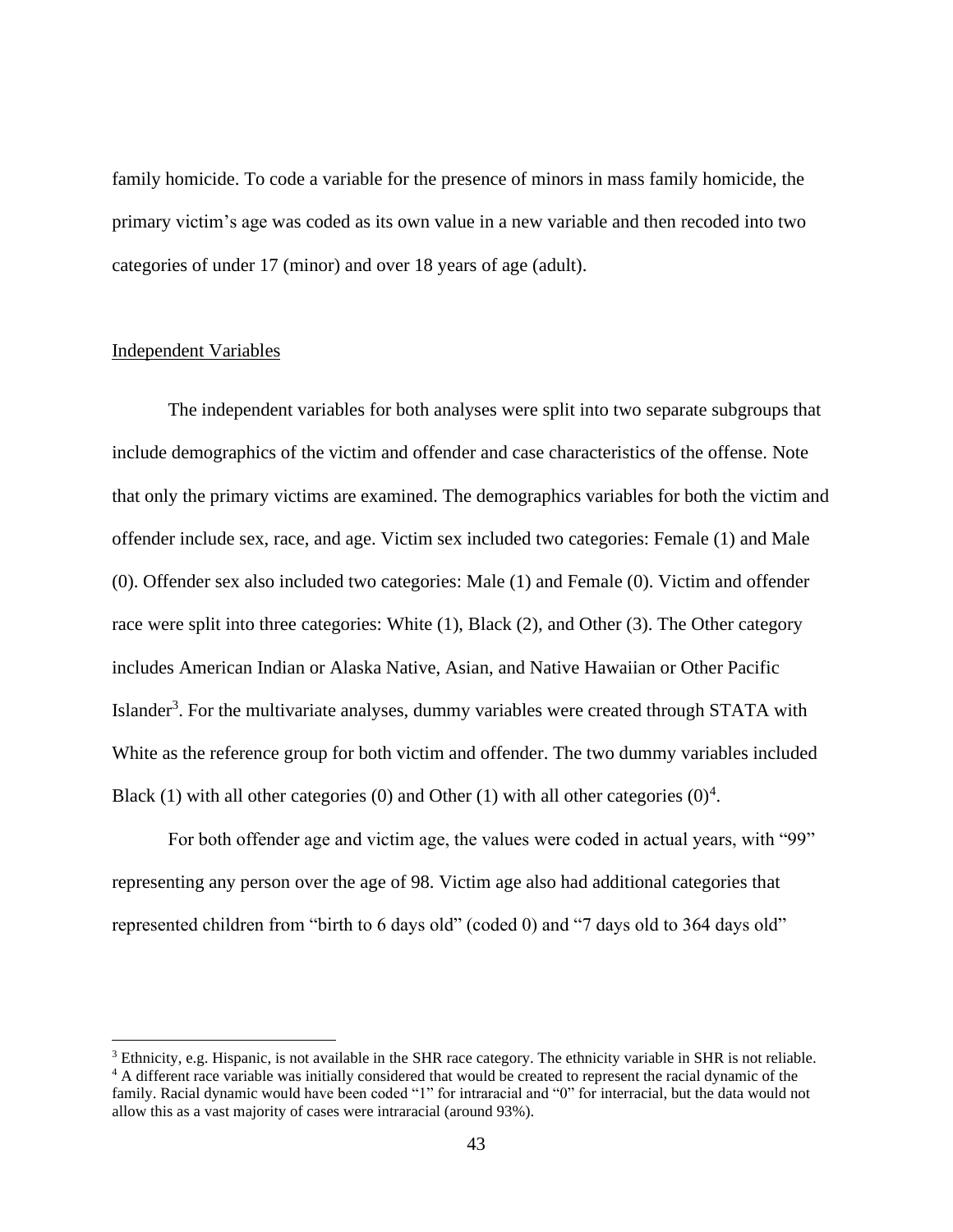(coded 0.5). These categories were left in the present analysis, as children this young are an important consideration as victims in family homicide.

The case characteristics of the offense included victim-offender relationship, method of killing, geographic region, and child victim (with the exception of model 3). Child victim was not included as an independent variable in model 3 because it was the dependent variable. Victim-offender relationship contains one variable in SHR, as this dataset only allows for the relationship to be known between the primary offender and the primary victim. The first victim listed is determined by the official report. Additionally, with the dataset previously limited to family victims, the categories present in this variable include Boyfriend (1), Brother (2), Common-Law Husband (3), Common-Law Wife (4), Daughter (5), Father (6), Girlfriend (7), Husband (8), In-Law (9), Mother (10), Other Family (11), Step Daughter (12), Step Father (13), Sister (14), Step Mom (15), Son (16), Step Son (17), Wife (18), Ex-Husband (19), and Ex-Wife (20). These categories were condensed into four new categories: Current or Former Intimates (1), Dating (2), Immediate Family Members (3), and Other Family (4). The first category included those who were husband, wife, ex-husband, ex-wife, common-law husband, and common-law wife. The second category included a boyfriend or girlfriend. The third category included brother, daughter, father, mother, stepdaughter, stepfather, sister, stepmom, son, and stepson. The final category included in-laws and other family members.

For the multivariate analysis, dummy variables were coded, with Current or Former Intimates as the reference group. An example of this coding was Dating (1), with all other categories being "0." Immediate Family Members and Other Family followed this same pattern as the remaining dummy variables.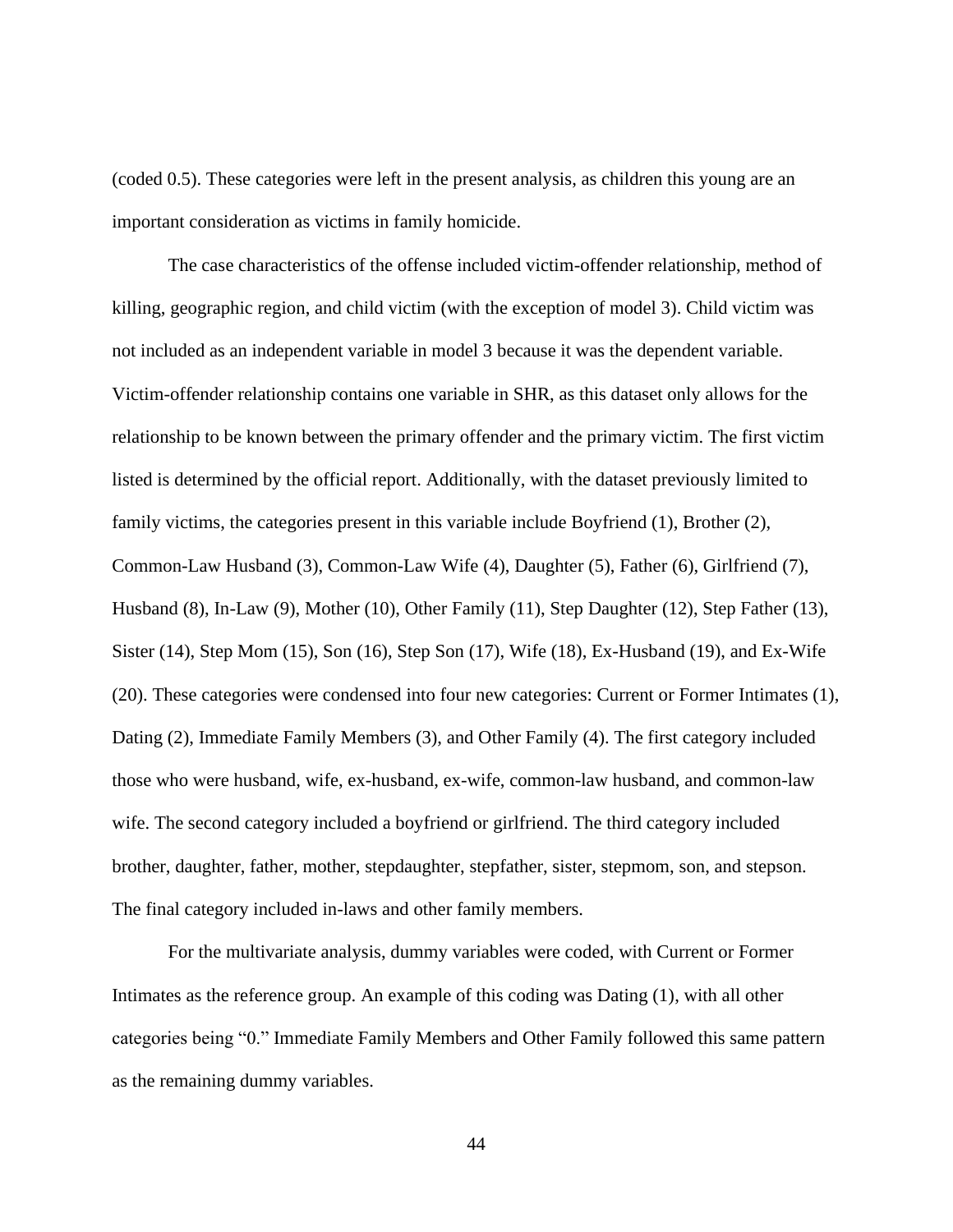Method of killing for the offender against the primary victim included a range of potential weapons. The method of killing variable was coded Firearm (1), Knife (2), Blunt Object (3), Personal Contact, e.g., hands, fists, feet (4), and Other Method (5). The Firearm category included "firearm, type not stated," "handgun – pistol, revolver, etc.," "rifle," "shotgun," and "other gun." The Other Method category included "poison – does not include gas," "pushed or thrown out window," "explosives," "fire," "narcotics or drugs, sleeping pills," "drowning," "strangulation – hanging," "asphyxiation – includes death by gas," and "other or type unknown." Strangulation and asphyxiation are not coded separately even though they are important in family homicide (see Glass et al., 2008, for example), because there is not enough information to keep them separate. Whether this is due to reporting error or truly low numbers is unknown. These five categories were used to create four dummy variables for purposes of the multivariate analyses. The reference category for these dummy codes is Firearm. An example of these dummy variables is Knife (1), with all other categories as "0." Blunt Object, Personal Contact, and Other Method of Killing followed this same pattern for dummy variables.

Geographic region was coded according to the Census regions. The value for "Possessions" was removed from this variable. Therefore, geographic region was coded as South (1), West (2), Midwest (3), and Northeast (4). These four categories were then used to create three separate dummy variables with South as the reference group. The dummy variables were West (1) with all other categories being "0," Midwest (1) with all other categories being "0," and Northeast (1) with all other categories represented as "0."

A minor victim variable was created for inclusion as an independent variable for model 1 and model 2. To create this variable, a new variable was created. The primary victim's age was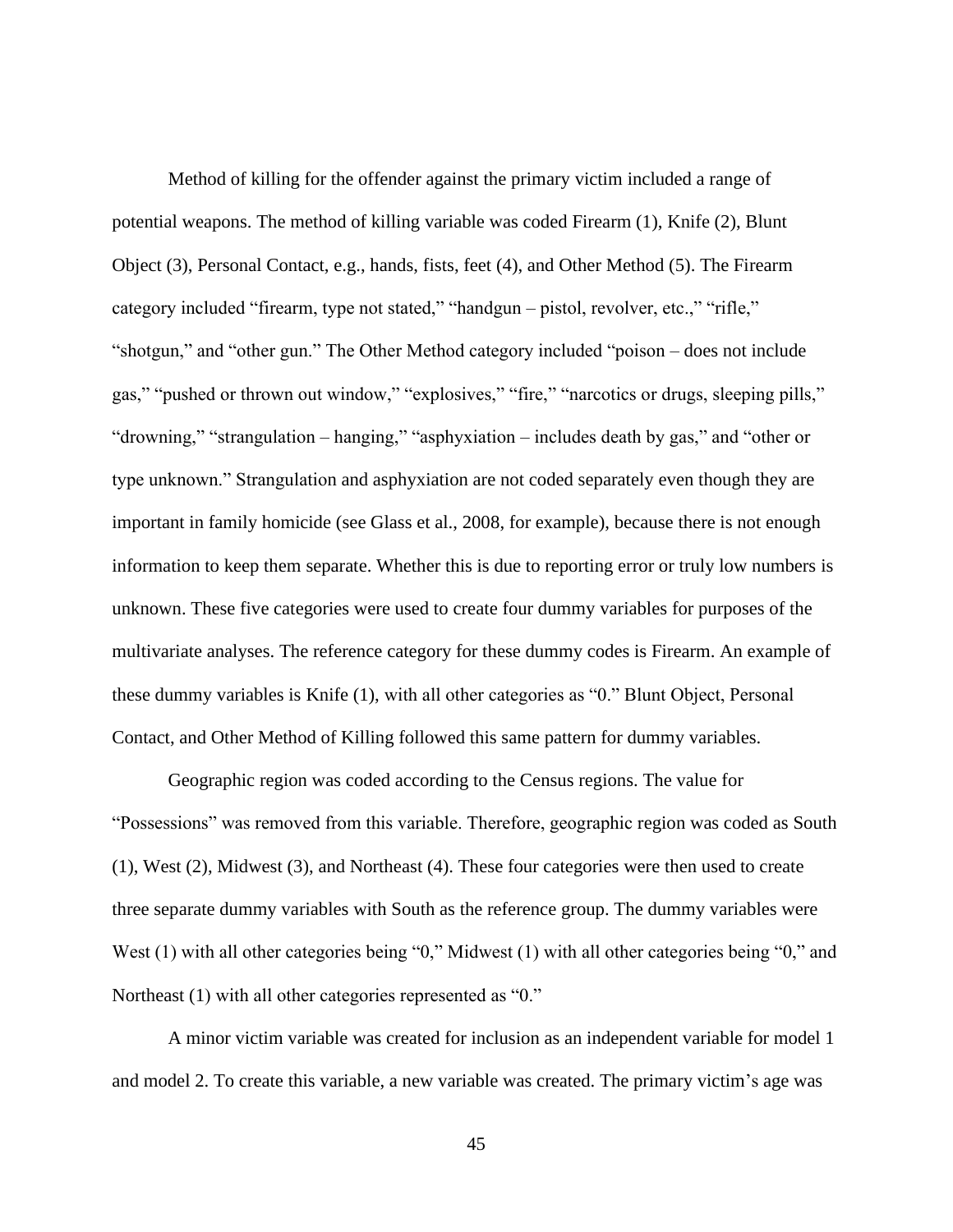given its own value in the new variable. Once all victim's ages were recorded, this variable was recoded to place the age categories into two new values of "Minor" and "Adult." Minors were considered those 17 years of age and younger.

#### Data Analysis Strategy

The data analysis strategy is the same for both the analysis of the two family mass homicide models and the minor victims in family mass homicide model. STATA was chosen as the data analysis tool for the current study. The first step was to clean and recode many of the variables present in SHR because a large portion of the variables present in SHR are coded using letters or an awkward numbering system. Next, frequencies and descriptive statistics were conducted to get an overview of the data. This also helps to determine if there is anything seemingly off or wrong about the data before proceeding. Once this initial assessment was complete, associations between the dependent and independent variables were completed. To accomplish this task, bivariate chi-square tests were conducted because the dependent variable for all three modes is discrete. With a bivariate chi-square, the only independent variables that can be assessed for associations also must be at the discrete level of measurement. Therefore, any independent variable that was continuous, e.g., age, could not be assessed for an association. There is no real bivariate analysis that can be done between a discrete dependent variable and a continuous independent variable to test for associations.

Multicollinearity was tested to ensure that there was not issues in any of the models. STATA checks for multicollinearity when it runs regressions, and no issues of multicollinearity were present. At this point, multivariate analyses were run to help first determine what the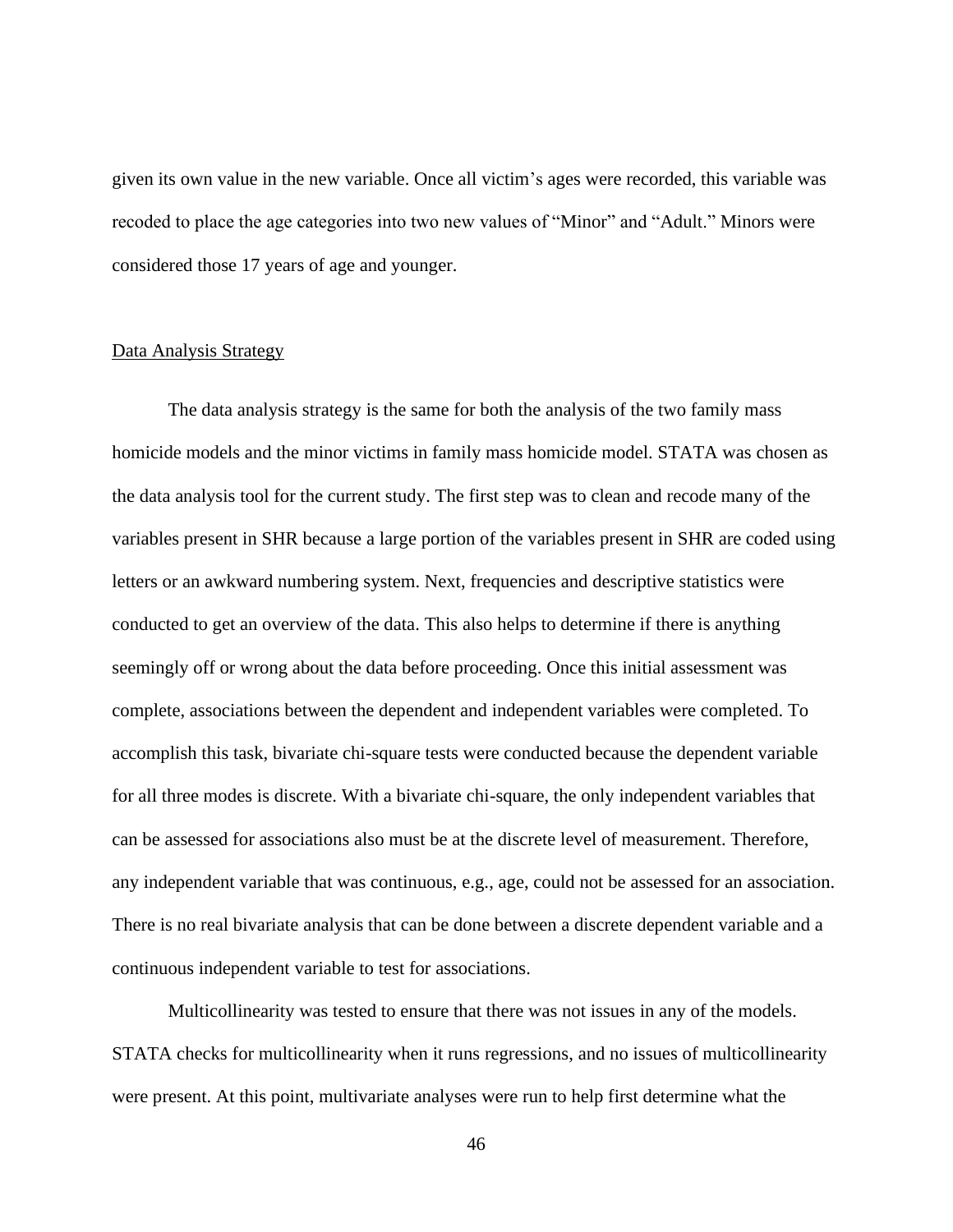characteristics of this crime look like using a definition of two or more victims. Next, additional tests were run to determine how characteristics of mass family homicide may be similar or different across varying definitions of victim total. In total, two separate models were used to account for these different definitions of mass murder. Multivariate analyses were also run to help determine if minor victims in mass family homicide varied characteristically to adult victims in mass family homicide. In total, one model was run to assess the potential similarities and differences. The multivariate method used for all models across both research questions was a binary logistic regression. This data analysis method was chosen due to both dependent variables being coded in a binary format. Model 1 assessed the odds of a two or more victim family mass homicide compared to a single-family mass homicide across demographic and case characteristics. Model 2 assessed the odds of a two victim family mass homicide compared to a three or more victim family mass homicide across demographic and case characteristics. Finally, model 3 assessed the odds of a minor being the victim in family mass homicide compared to an adult across demographic and case characteristics.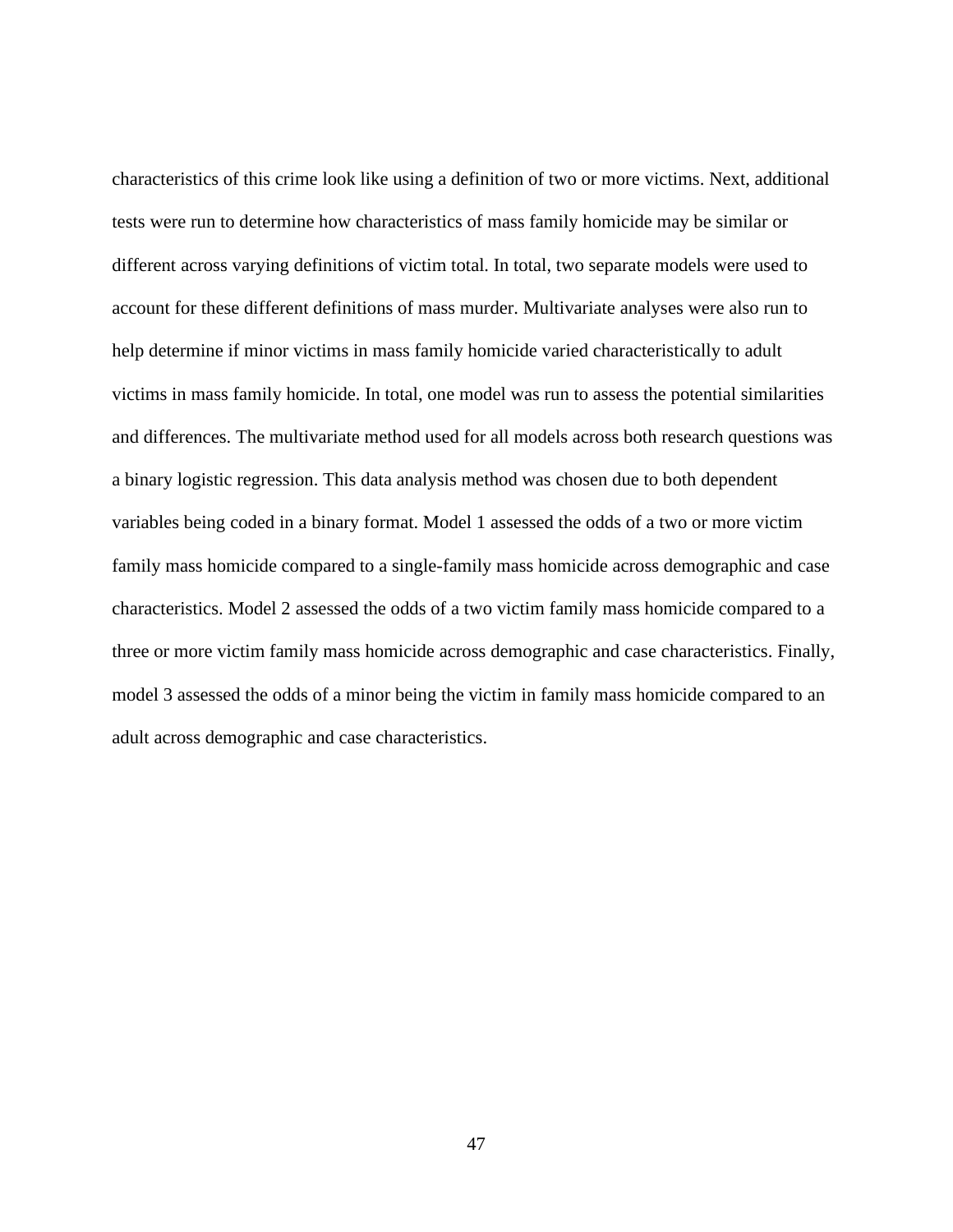# **CHAPTER 7: DATA AND RESULTS**

#### Descriptive Statistics: All Family Homicide

Table 1 shows the descriptive statistics for all family homicides and mass family homicides, representing two or more victims of family homicide. The sample size for all family homicide is 2,371 cases, with 60% representing single-family homicide and 40% representing two of more victim family homicide. Over half of the primary victims from the total sample are females at 61%, with males representing 39%. In comparison, most of the primary offenders of family homicide are males (81%). Females who offenders only comprised 19% of the sample. Racially, both the primary victim and primary offender are overwhelmingly White (68% and 66% respectively). The second-largest racial category is Black, representing 26% of victims and 29% of offenders. This shows that both Black victims and offenders are overrepresented in the current sample (Rastogi et al., 2011). The other race category had few cases for both victims and offenders, at about 5% each. The mean age of primary victims of family homicide is 36.93 (SE=0.45), and the mean age of primary offenders of family homicide is 38.52 (SE=0.31).

When looking at the victim-offender relationship for model 1, the largest category is immediate family members at 37%, followed by current or former intimates (25%), dating partners (24%), and other family members (14%). The killing method is overwhelmingly firearms at 54%. The remaining categories represent much lower totals with knife representing 19%, followed by other method (14%), personal contact (8%), and blunt object (5%). Geographic region shows that a large majority of the cases in model 1 take place in the South (44%), followed by the West (25%), the Midwest (19%), and the Northeast (13%). This trend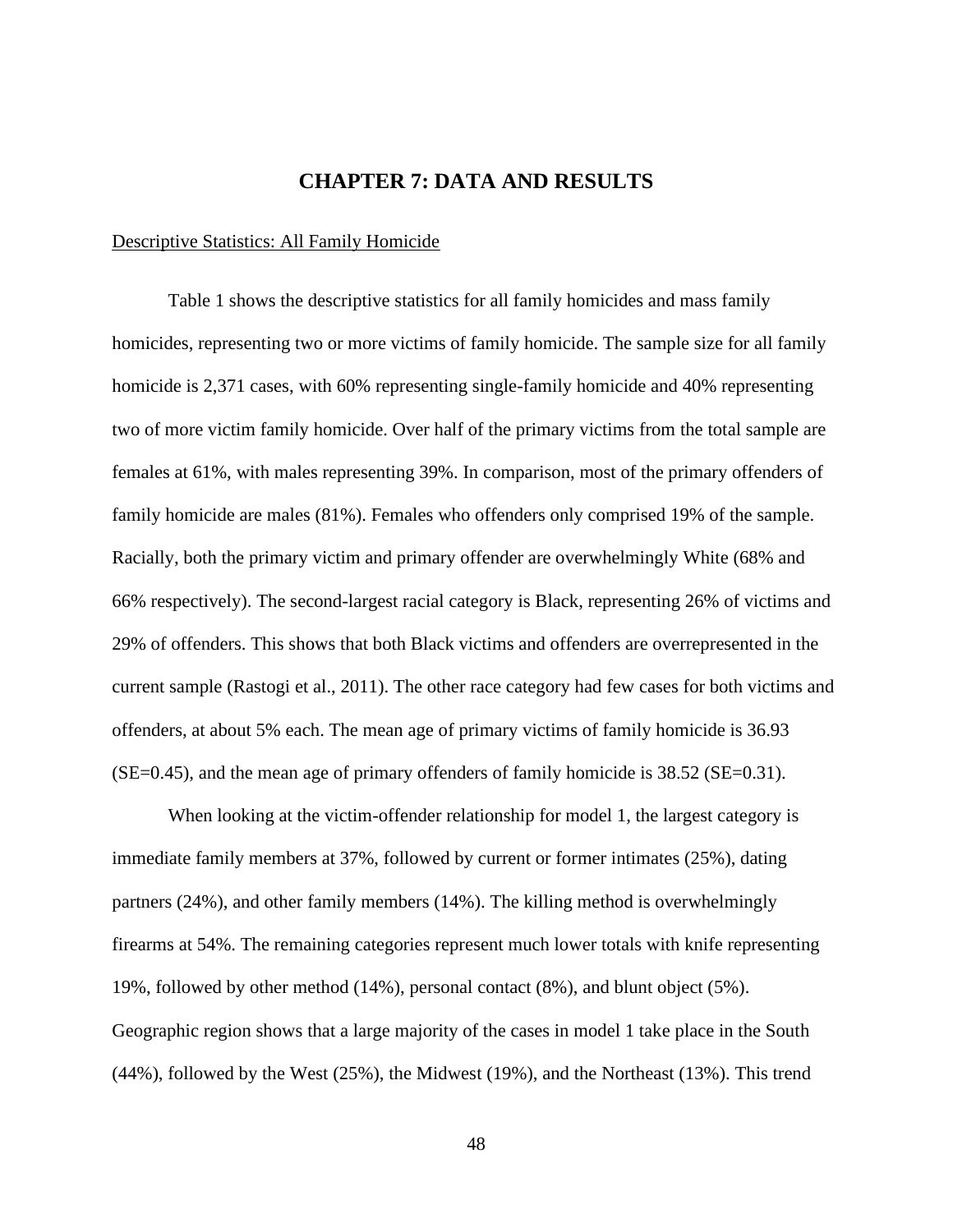follows closely with the overall regional homicide trend, though West and Midwest would switch positions (FBI, 2018). Finally, minors as victims represent 21% of the sample, and adults represent 79%.

## Descriptive Statistics: Mass Family Homicide

The sample size for only mass family homicide is 946 cases, with 77% representing two victim family mass homicide, and 23% represents three or more victim family mass homicide. Demographically, the primary victim in this model is female 64% of the time, with males representing 36% of victims. Conversely, the primary offender of family mass homicide in the current sample was overwhelmingly male at 88%, with females representing about 12% of the cases. The primary victim's and offender's race are most often White (73% and 72% respectively). This is followed by 21% of the primary victims being Black and 24% of the primary offenders being Black. Once again, both Black victims and offenders are overrepresented (Rastogi et al., 2011). The other race category only represents about 5% each for primary victims and offenders. The mean age of the primary victim in model 2 is 35.52 years old (SE=0.74), and the mean age of the primary offenders is 37.63 years of age (SE=0.45).

When looking at the victim-offender relationship, the vast majority of cases are immediate family members at 48%. The other relationship categories fall drastically below with current or former intimate representing 19%, followed by other family and dating (18% and 15%, respectively). The killing method was overwhelmingly a firearm at 68%. The other methods of killing include knife (15%), other method (12%), blunt object (3%), and personal contact (1%). Geographically, the South is the region with the most cases (43%). The other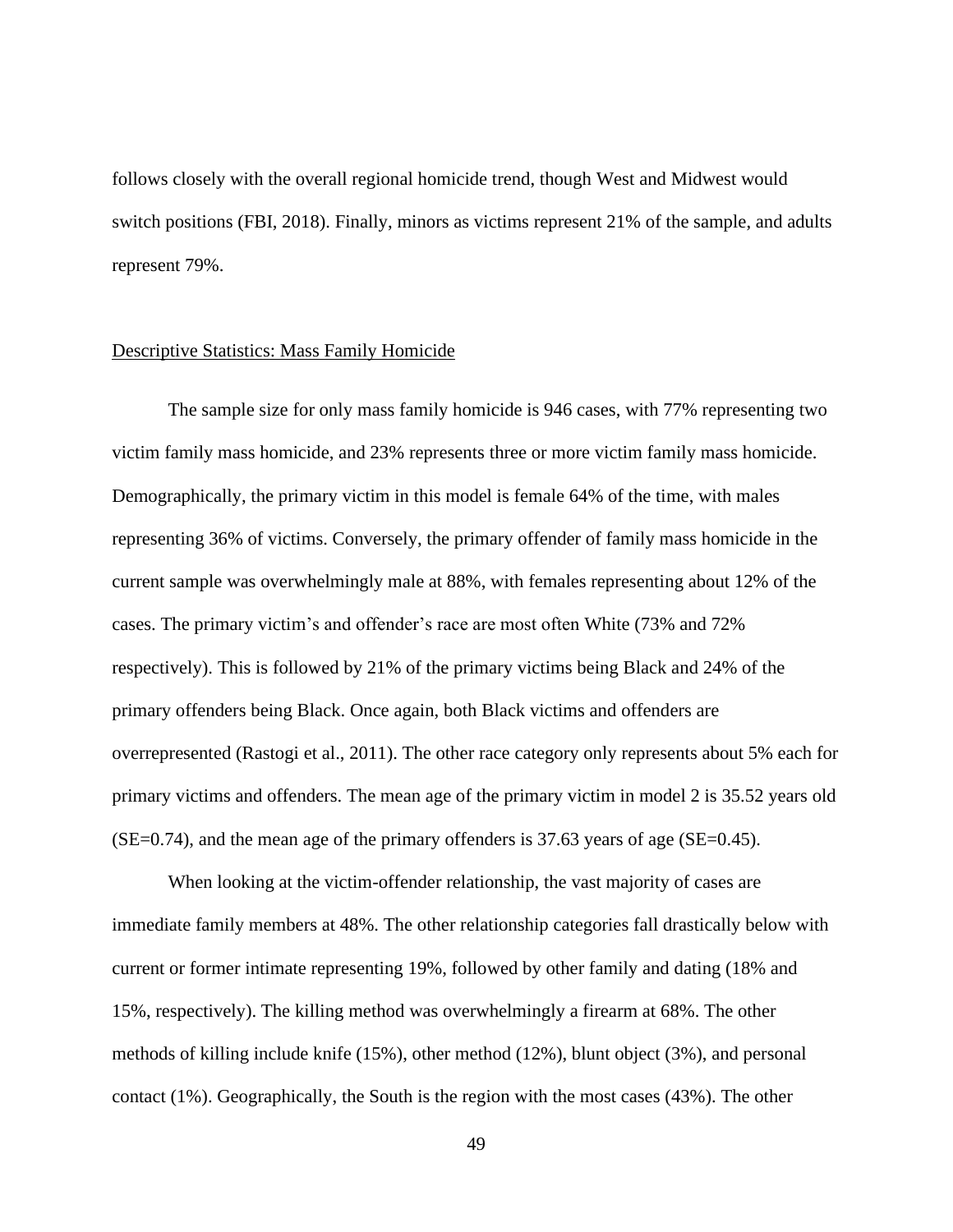regions represent 25% (West), 20% (Midwest), and 12% (Northeast) of the cases, respectively. Finally, minor victims were killed in about 30% of the sample of cases, with the other 70% being above the age of 17.

| <b>Demographics</b>         | <b>Values</b>           | <b>Proportion/Mean(SE)</b> |                              |  |  |
|-----------------------------|-------------------------|----------------------------|------------------------------|--|--|
|                             |                         | All Family (model 1)       | <b>Mass Family (model 2)</b> |  |  |
| Two or More Victims         | Single                  | .60                        | ---                          |  |  |
|                             | Two or More             | .40                        | ---                          |  |  |
| Three or More Victims       | Two                     | ---                        | .77                          |  |  |
|                             | Three or More           | ---                        | .23                          |  |  |
| Primary Victim Sex          | Male                    | .39                        | .36                          |  |  |
|                             | Female                  | .61                        | .64                          |  |  |
| Primary Offender Sex        | Male                    | .81                        | .88                          |  |  |
|                             | Female                  | .19                        | .12                          |  |  |
| Primary Victim Race         | White                   | .68                        | .73                          |  |  |
|                             | <b>Black</b>            | .26                        | .21                          |  |  |
|                             | Other                   | .05                        | .05                          |  |  |
| Primary Offender Race       | White                   | .66                        | .72                          |  |  |
|                             | <b>Black</b>            | .29                        | .24                          |  |  |
|                             | Other                   | .05                        | .05                          |  |  |
| Primary Victim Age          |                         | 36.93(.45)                 | 35.52(.74)                   |  |  |
| Primary Offender Age        |                         | 38.52(.31)                 | 37.63(.45)                   |  |  |
| <b>Case Characteristics</b> |                         |                            |                              |  |  |
| Vic-Off Relationship        | Current/Ex Intimate     | .25                        | .19                          |  |  |
|                             | Dating                  | .24                        | .15                          |  |  |
|                             | <b>Immediate Family</b> | .37                        | .48                          |  |  |
|                             | <b>Other Family</b>     | .14                        | .18                          |  |  |
| Killing Method              | Firearm                 | .54                        | .68                          |  |  |
|                             | Knife                   | .19                        | .15                          |  |  |
|                             | <b>Blunt Object</b>     | .05                        | .03                          |  |  |

*Table 1: Descriptive Statistics of Family Homicide, N = 2,371 (All) & N = 946 (Mass).*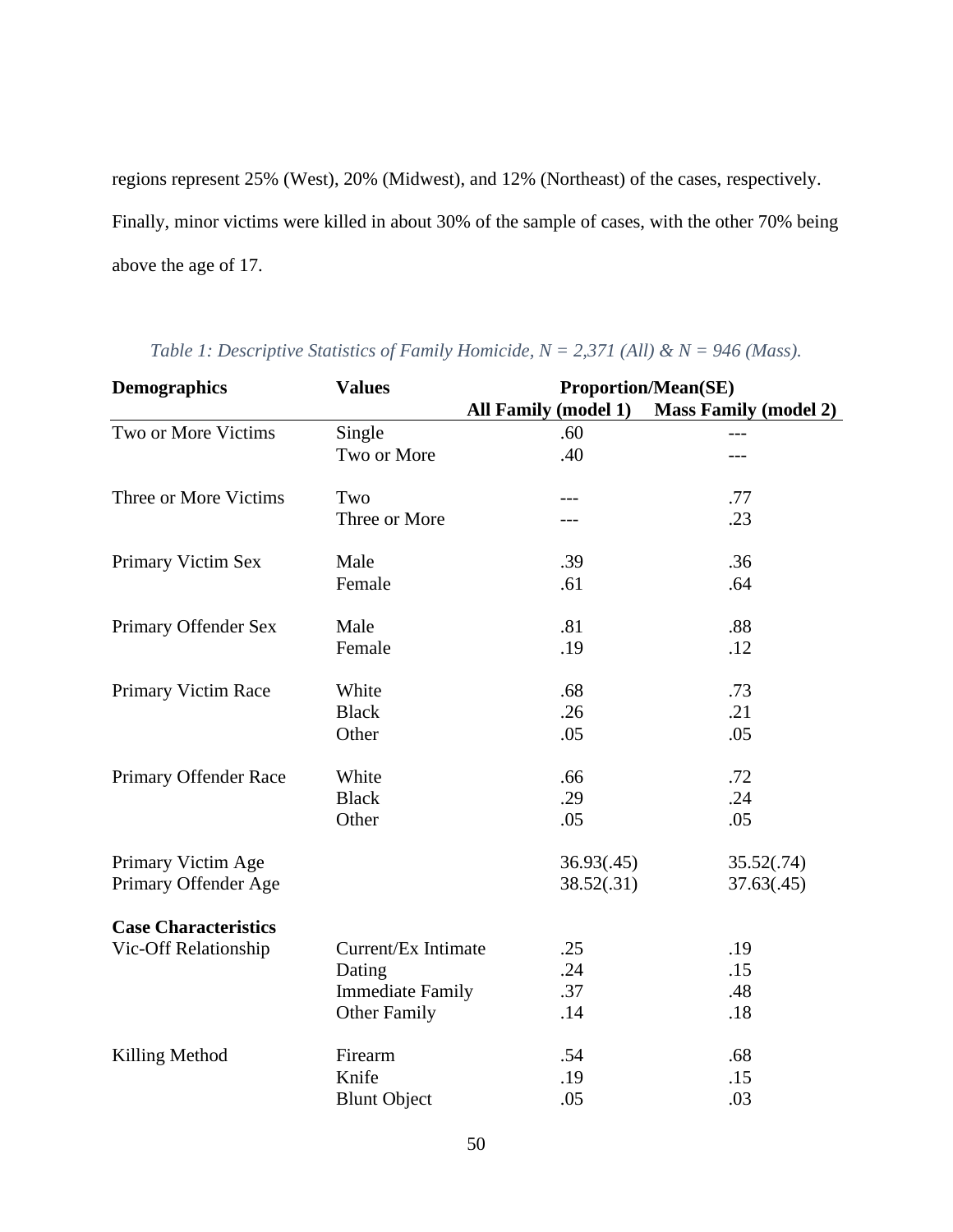|                     | <b>Personal Contact</b><br>Other Method | .08<br>.14 | .01<br>.12 |  |
|---------------------|-----------------------------------------|------------|------------|--|
| Geographic Region   |                                         |            |            |  |
|                     | South                                   | .44        | .43        |  |
|                     | West                                    | .25        | .25        |  |
|                     | Midwest                                 | .19        | .20        |  |
|                     | Northeast                               | .13        | .12        |  |
| <b>Minor Victim</b> | Adult                                   | .79        | .70        |  |
|                     | Minor                                   | .21        | .30        |  |

*Table 1: Descriptive Statistics of Family Homicide, N = 2,371 (All) & N = 946 (Mass).*

#### Comparison of Demographics and Characteristics for Model 1

Bivariate statistics were conducted to investigate potential associations between each of the 3 models dependent variables with each independent variable. Table 2 displays the differences in association for model 1, two or more victims of mass family homicide compared to single victim mass family homicide. Nearly every discrete variable in the current chi-square was significant, except geographic region. Females, as the primary victims, are more common in number for both two or more and single victim incidents. Interestingly males are much more likely a victim in single victim cases (about 63%) then in multiple family homicide. The primary offender is most often male; however, when females were the primary offender, a single victim case was the most common (about 74%). Racially, the primary victim and offender were most often White. Interestingly, the primary victim and offender being Black occurred more often in single victim cases (about 68% and 67% respectively) than in multiple family homicide cases.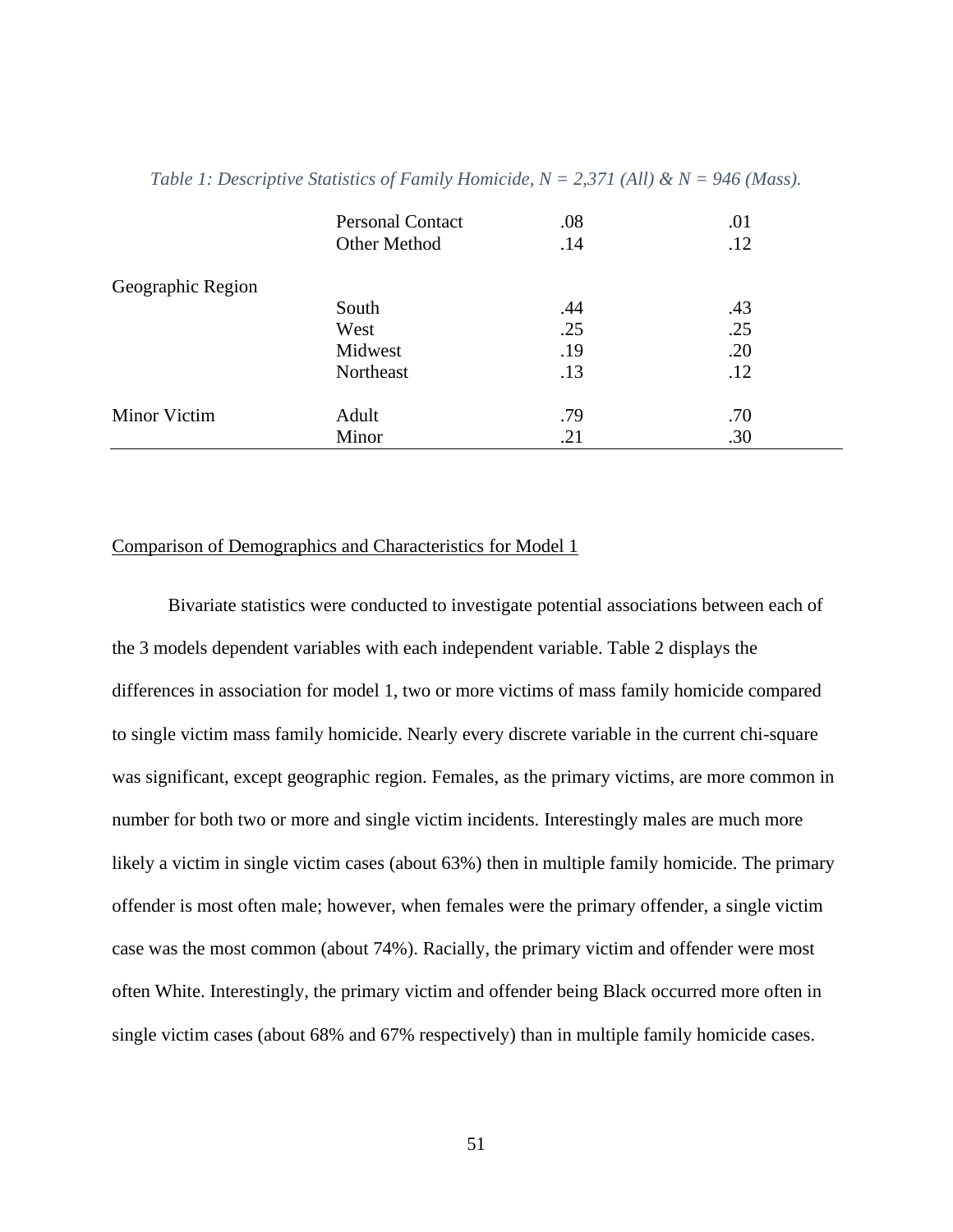Regarding the victim-offender relationship chi-square for model 1, current or former partners and dating is a status most often found in single victim cases (about 69% and 76% respectively), compared to multiple victim cases. Conversely, the immediate family category and other family category are nearly even, leaning to multiple victim family mass homicide (about 51% each). Killing method shows a trend where firearms are used nearly the same between each category (about 50% each). Every other method of killing seems to show considerable usage in single victim cases compared to multiple victim cases. For example, out of all the knives used, about 67% of those knife cases were single victim incidents. The same trend follows for a blunt object, personal contact, and other method (about 76%, 93%, and 64%, respectively). Personal contact specifically is used much less often in this sample of mass family homicide (14 total versus 186 total for single victim cases). Finally, minor victims seem to be more often killed in mass family homicide (about 56%), compared to single victim family homicide (about 44%). Conversely, a majority of those older than 17 were killed in single victim incidents (about 64%).

| <b>Demographics</b>  | Chi-Square | <b>Two or More</b><br>$\%$ (n) | <b>Single Victim</b><br>$\%$ (n) |
|----------------------|------------|--------------------------------|----------------------------------|
| Primary Victim Sex   | $3.99*$    |                                |                                  |
| Male                 |            | 37.43% (359)                   | 62.57% (600)                     |
| Female               |            | 41.48% (623)                   | 58.52% (879)                     |
| Primary Offender Sex | 45.30***   |                                |                                  |
| Male                 |            | 43.14% (859)                   | 56.86% (1,132)                   |
| Female               |            | 26.23% (123)                   | 73.77% (346)                     |
| Primary Victim Race  | $20.57***$ |                                |                                  |
| White                |            | 42.56% (709)                   | 57.44% (957)                     |

*Table 2: Comparison of Demographics and Characteristics across Two or More Victims (model 1).*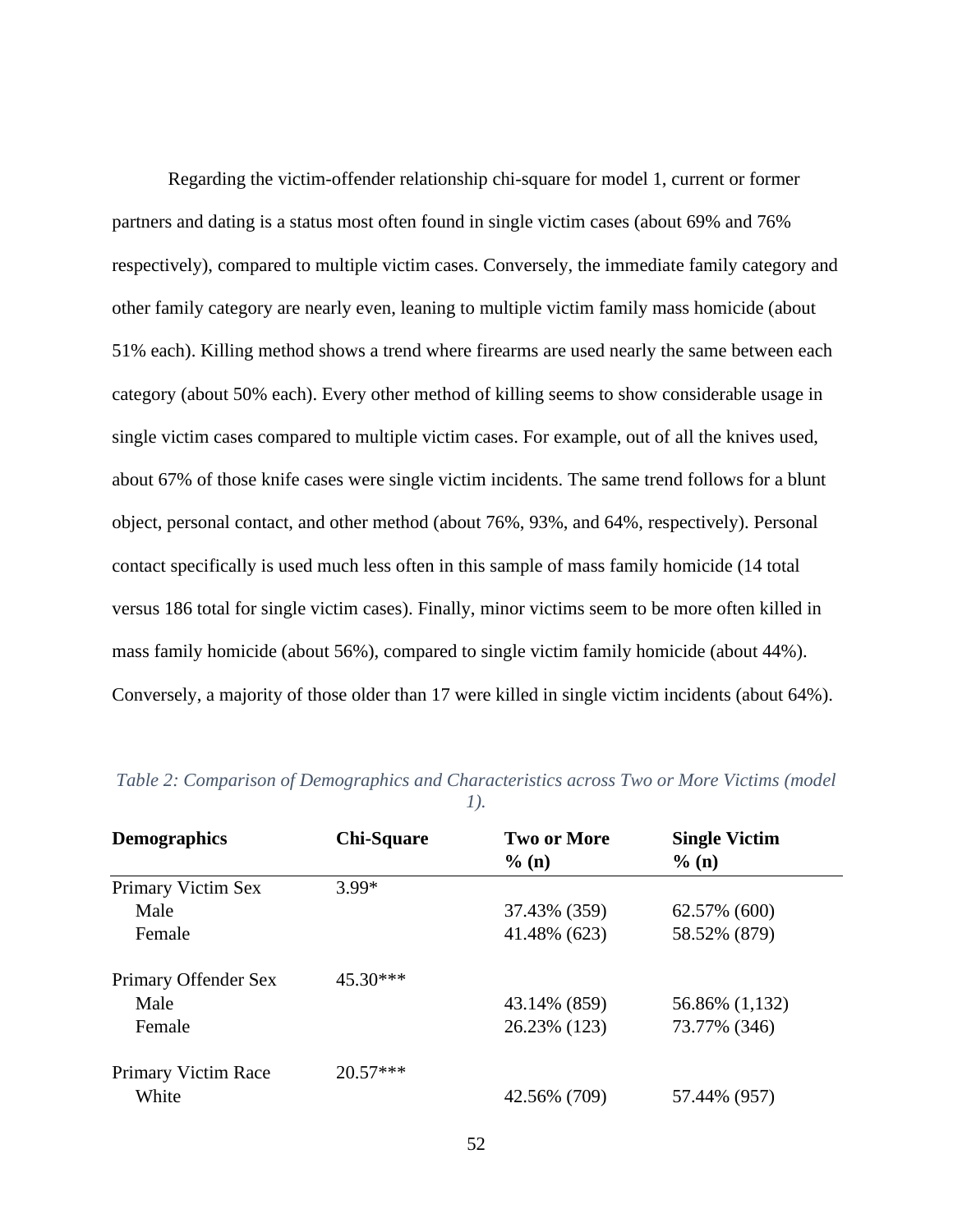| <b>Black</b>                   |            | 32.29% (206)  | 67.71% (432)   |
|--------------------------------|------------|---------------|----------------|
| Other                          |            | 42.06% (53)   | 57.94% (73)    |
| Primary Offender Race          | $21.51***$ |               |                |
| White                          |            | 43.07% (699)  | 56.93% (924)   |
| <b>Black</b>                   |            | 32.86% (229)  | 67.14% (486)   |
| Other                          |            | 37.50% (45)   | 62.50% (75)    |
| <b>Case Characteristics</b>    |            |               |                |
| Vic-Off Relationship           | 145.80***  |               |                |
| <b>Current/Former Intimate</b> |            | 31.21% (191)  | 68.79% (421)   |
| Dating                         |            | 24.26% (140)  | 75.74% (437)   |
| <b>Immediate Family</b>        |            | 51.38% (483)  | 48.62% (457)   |
| <b>Other Family</b>            |            | 50.60% (170)  | 49.40% (166)   |
| Killing Method                 | 168.17***  |               |                |
| Firearm                        |            | 49.85% (658)  | 50.15% (662)   |
| Knife                          |            | 33.40% (158)  | 66.60% (315)   |
| <b>Blunt Object</b>            |            | 24.39% (30)   | 75.61% (93)    |
| <b>Personal Contact</b>        |            | $7.00\%$ (14) | 93.00% (186)   |
| <b>Other Method</b>            |            | 35.53% (124)  | 64.47% (225)   |
| Geographic Region              | 3.71       |               |                |
| South                          |            | 38.50% (412)  | 61.50% (658)   |
| West                           |            | 40.48% (251)  | 59.52% (369)   |
| Midwest                        |            | 43.51% (201)  | 56.49% (261)   |
| Northeast                      |            | 38.51% (119)  | 61.49% (190)   |
| <b>Minor Victim</b>            | 70.64***   |               |                |
| Minor                          |            | 56.21% (294)  | 43.79% (229)   |
| Adult                          |            | 35.89% (689)  | 64.11% (1,231) |

# *Table 2: Comparison of Demographics and Characteristics across Two or More Victims (model 1).*

 $*p < .05; **p < .01; **p < .001$  (Note: Percentages add across)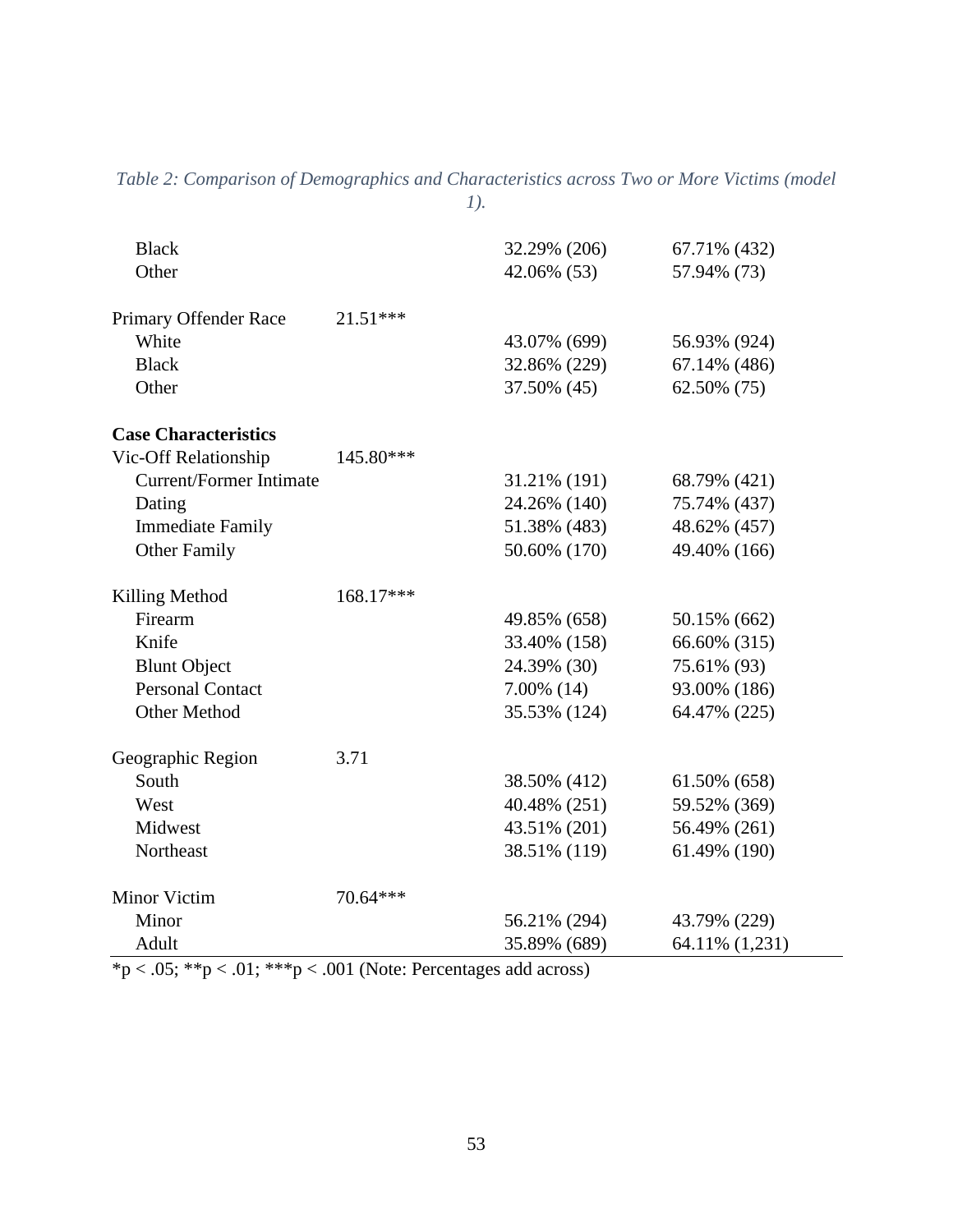## Comparison of Demographic and Characteristics for Model 2

Table 3 displays the differences in correlation for model 2, two victim mass family homicide compared to three or more victim mass family homicide. Unfortunately, none of these chi-square analyses are significant except the minor victim variable. This chi-square shows that more minors and those over 17 years of age are killed in the two-victim family mass homicide category (about 81% and 67% respectively), compared to the three or more category.

| <b>Demographics</b>            | <b>Chi-Square</b> | Two<br>% (n) | <b>Three or More</b><br>% (n) |
|--------------------------------|-------------------|--------------|-------------------------------|
| Primary Victim Sex             | 0.22              |              |                               |
| Male                           |                   | 76.04% (273) | 23.96% (86)                   |
| Female                         |                   | 77.37% (482) | 22.63% (141)                  |
| Primary Offender Sex           | 0.02              |              |                               |
| Male                           |                   | 76.95% (661) | 23.05% (198)                  |
| Female                         |                   | 76.42% (94)  | 23.58% (29)                   |
| Primary Victim Race            | 3.22              |              |                               |
| White                          |                   | 78.42% (556) | 21.58% (153)                  |
| <b>Black</b>                   |                   | 74.27% (153) | 25.73% (53)                   |
| Other                          |                   | 69.81% (37)  | 30.19% (16)                   |
| Primary Offender Race          | 1.23              |              |                               |
| White                          |                   | 77.54% (542) | 22.46% (157)                  |
| <b>Black</b>                   |                   | 75.55% (173) | 24.45% (56)                   |
| Other                          |                   | 71.11% (32)  | 28.89% (13)                   |
| <b>Case Characteristics</b>    |                   |              |                               |
| Vic-Off Relationship           | 2.35              |              |                               |
| <b>Current/Former Intimate</b> |                   | 72.77% (139) | 27.23% (52)                   |
| Dating                         |                   | 78.57% (110) | 21.43% (30)                   |

*Table 3: Comparison of Demographics and Characteristics across Two versus Three or More Victims (model 2).*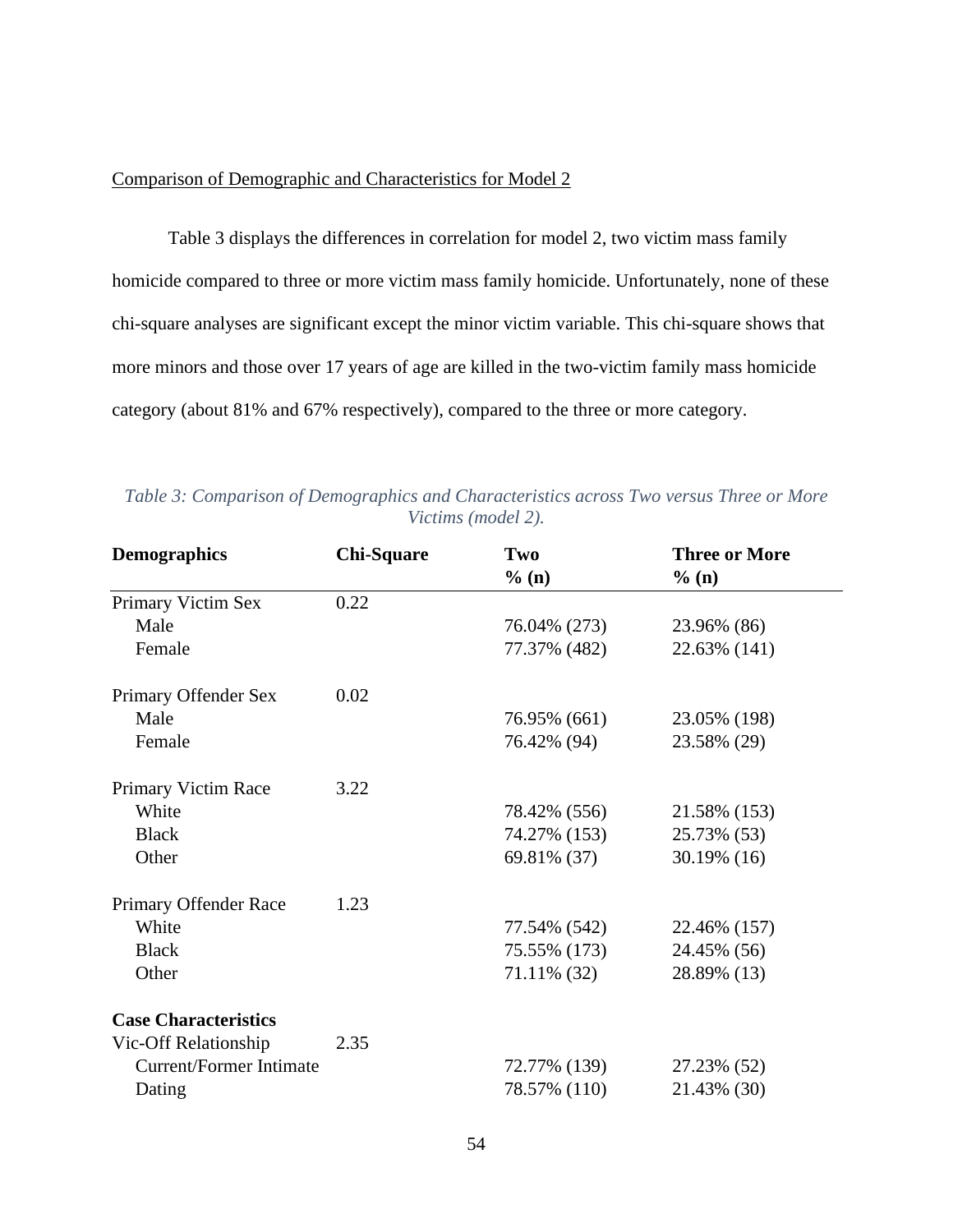| <b>Immediate Family</b> |            | 77.85% (376) | 22.15% (107)  |
|-------------------------|------------|--------------|---------------|
| <b>Other Family</b>     |            | 77.65% (132) | 22.35% (38)   |
| Killing Method          | 5.07       |              |               |
| Firearm                 |            | 75.53% (497) | 24.47% (161)  |
| Knife                   |            | 76.58% (121) | 23.42% (37)   |
| <b>Blunt Object</b>     |            | 90.00% (27)  | $10.00\%$ (3) |
| <b>Personal Contact</b> |            | 78.57% (11)  | 21.43% (3)    |
| <b>Other Method</b>     |            | 81.45% (101) | 18.55% (23)   |
| Geographic Region       | 1.28       |              |               |
| South                   |            | 77.43% (319) | 22.57% (93)   |
| West                    |            | 75.30% (189) | 24.70% (62)   |
| Midwest                 |            | 79.10% (159) | 20.90% (42)   |
| Northeast               |            | 74.79% (89)  | 25.21% (30)   |
| Minor Victim            | $21.59***$ |              |               |
| Minor                   |            | 80.99% (558) | 19.01% (131)  |
| Adult                   |            | 67.35% (198) | 32.65% (96)   |
|                         |            |              |               |

# *Table 3: Comparison of Demographics and Characteristics across Two versus Three or More Victims (model 2).*

 $*p < .05$ ;  $**p < .01$ ;  $***p < .001$  (Note: Percentages add across)

#### Comparison of Demographics and Characteristics for Model 3

Table 4 displays the differences in associations for model 3, minor victims versus adult victims in family mass homicide of two or more victims. For this chi-square analysis, primary victim sex, primary offender sex, victim-offender relationship, and killing method are significant. Regarding primary victim sex, female minors and adults are killed in greater number than adult and minor males. Interestingly males are the victim much more often when they are not below the age of 18 (about 74%). The primary offender sex shows a clear picture, with most offenders overall being males. When a female is the offender; however, more often than not they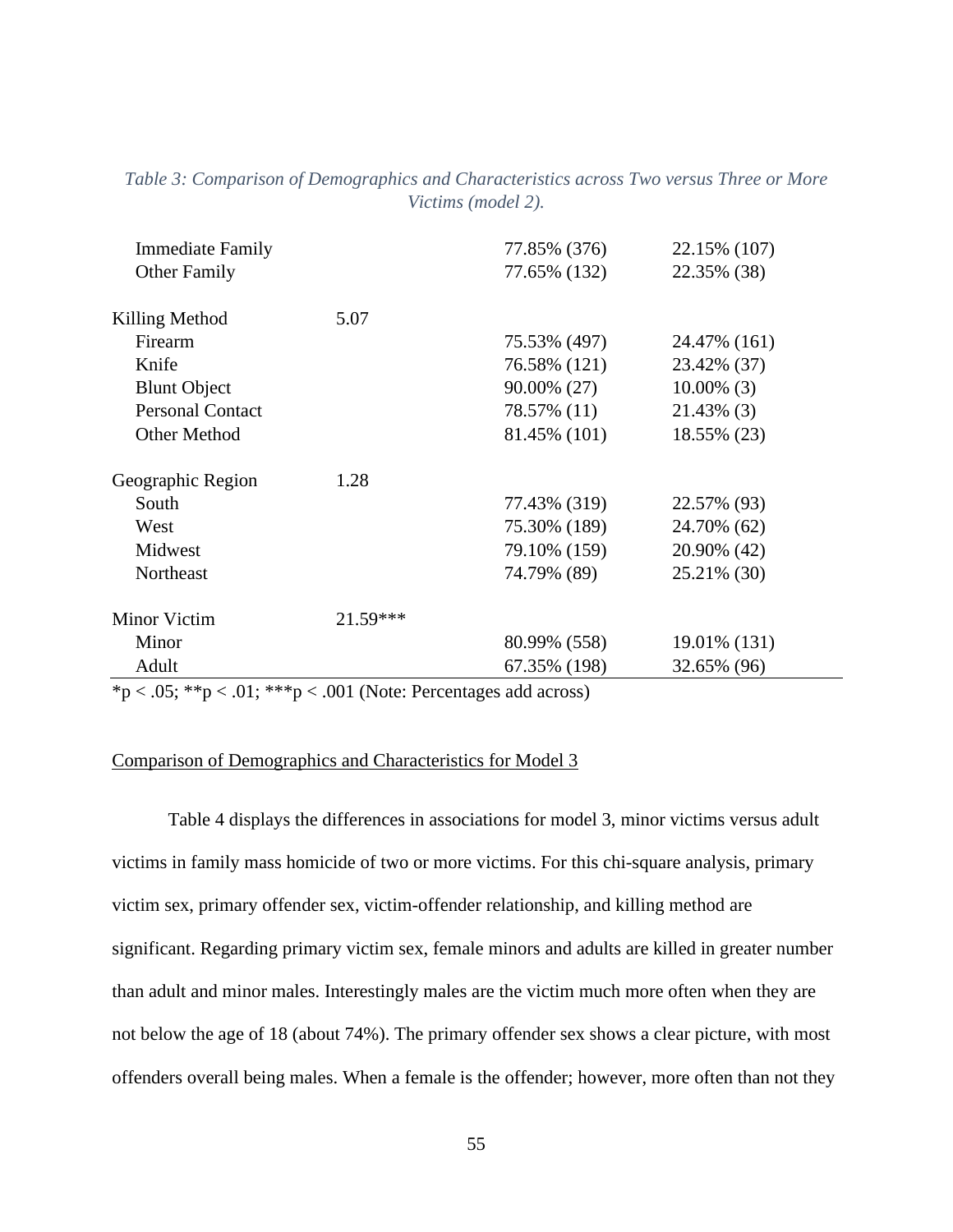offended against minors (about 66%). Victim offender relationship categories show that immediate family is most substantial relationship status in either category (157 for minor victim and 325 for adult victim).

The other family category is almost exclusively a status when a minor was not involved (about 89%). Finally, the killing method shows that overall firearms are most often used in both categories. However, knives and blunt objects were more often used against those over 18 (about 66% and 83% respectively); whereas, other methods were used more against those under 18 years of age (about 56%). Technically personal contact was used more against those under the age of 18; however, the total number between both categories is only 8 and 5.

| <b>Demographics</b>   | <b>Chi-Square</b> | <b>Minor</b> | <b>Adult</b> |
|-----------------------|-------------------|--------------|--------------|
|                       |                   | % (n)        | % (n)        |
| Primary Victim Sex    | $4.90*$           |              |              |
| Male                  |                   | 25.70% (92)  | 74.30% (266) |
| Female                |                   | 32.42% (202) | 67.58% (421) |
| Primary Offender Sex  | 88.74***          |              |              |
| Male                  |                   | 24.68% (212) | 75.32% (647) |
| Female                |                   | 66.39% (81)  | 33.61% (41)  |
| Primary Victim Race   | 2.21              |              |              |
| White                 |                   | 28.67% (203) | 71.33% (505) |
| <b>Black</b>          |                   | 33.98% (70)  | 66.02% (136) |
| Other                 |                   | 28.30% (15)  | 71.70% (38)  |
| Primary Offender Race | 2.86              |              |              |
| White                 |                   | 28.22% (197) | 71.78% (501) |
| <b>Black</b>          |                   | 34.06% (78)  | 65.94% (151) |
| Other                 |                   | 31.11% (14)  | 68.89% (31)  |

*Table 4: Comparison of Demographics and Characteristics across Minor Victims versus Adult Victims (model 3).*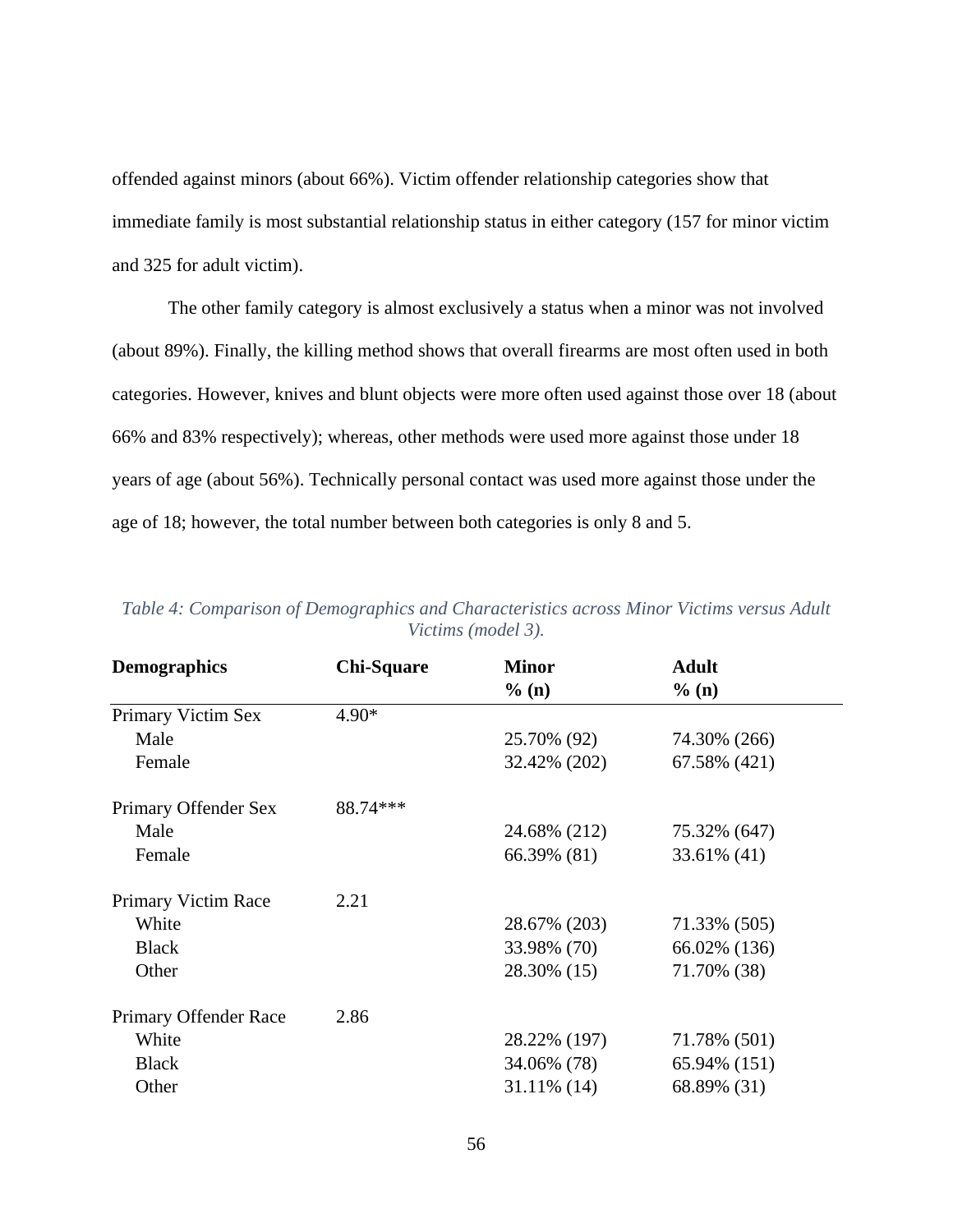| <b>Case Characteristics</b> |            |                |              |
|-----------------------------|------------|----------------|--------------|
| Vic-Off Relationship        | $35.51***$ |                |              |
| Current/Former Intimate     |            | 36.65% (70)    | 63.35% (121) |
| Dating                      |            | 34.29% (48)    | 65.71% (92)  |
| <b>Immediate Family</b>     |            | 32.57% (157)   | 67.43% (325) |
| <b>Other Family</b>         |            | $11.18\%$ (19) | 88.82% (151) |
| Killing Method              | 59.25***   |                |              |
| Firearm                     |            | 24.16% (159)   | 75.84% (499) |
| Knife                       |            | 33.54% (53)    | 66.46% (105) |
| <b>Blunt Object</b>         |            | $16.67\%$ (5)  | 83.33% (25)  |
| <b>Personal Contact</b>     |            | $61.54\%$ (8)  | 38.46% (5)   |
| <b>Other Method</b>         |            | 55.65% (69)    | 44.35% (55)  |
| Geographic Region           | 4.63       |                |              |
| South                       |            | 26.52% (109)   | 73.48% (302) |
| West                        |            | 33.07% (83)    | 66.93% (168) |
| Midwest                     |            | 30.35% (61)    | 69.65% (140) |
| Northeast                   |            | 34.45% (41)    | 65.55% (78)  |

*Table 4: Comparison of Demographics and Characteristics across Minor Victims versus Adult Victims (model 3).*

\*p < .05; \*\*p < .01; \*\*\*p < .001 (Note: Percentages add across)

#### Binary Logistic Regression for Model 1

Three separate logistic regressions were conducted. The first model was used to help determine if the independent variables could help predict the odds of two or more victims of family mass homicide (coded 1) compared to single victim family mass homicide (coded 0). Results in Table 5 show that many of the indicators help predict the outcome. The significant variables in model 1 include primary victim sex (female), primary offender sex (male), immediate family, other family, knife, blunt object, personal contact, other method of killing, and minor victim. Two other variables were borderline significant at the 0.05 level. These two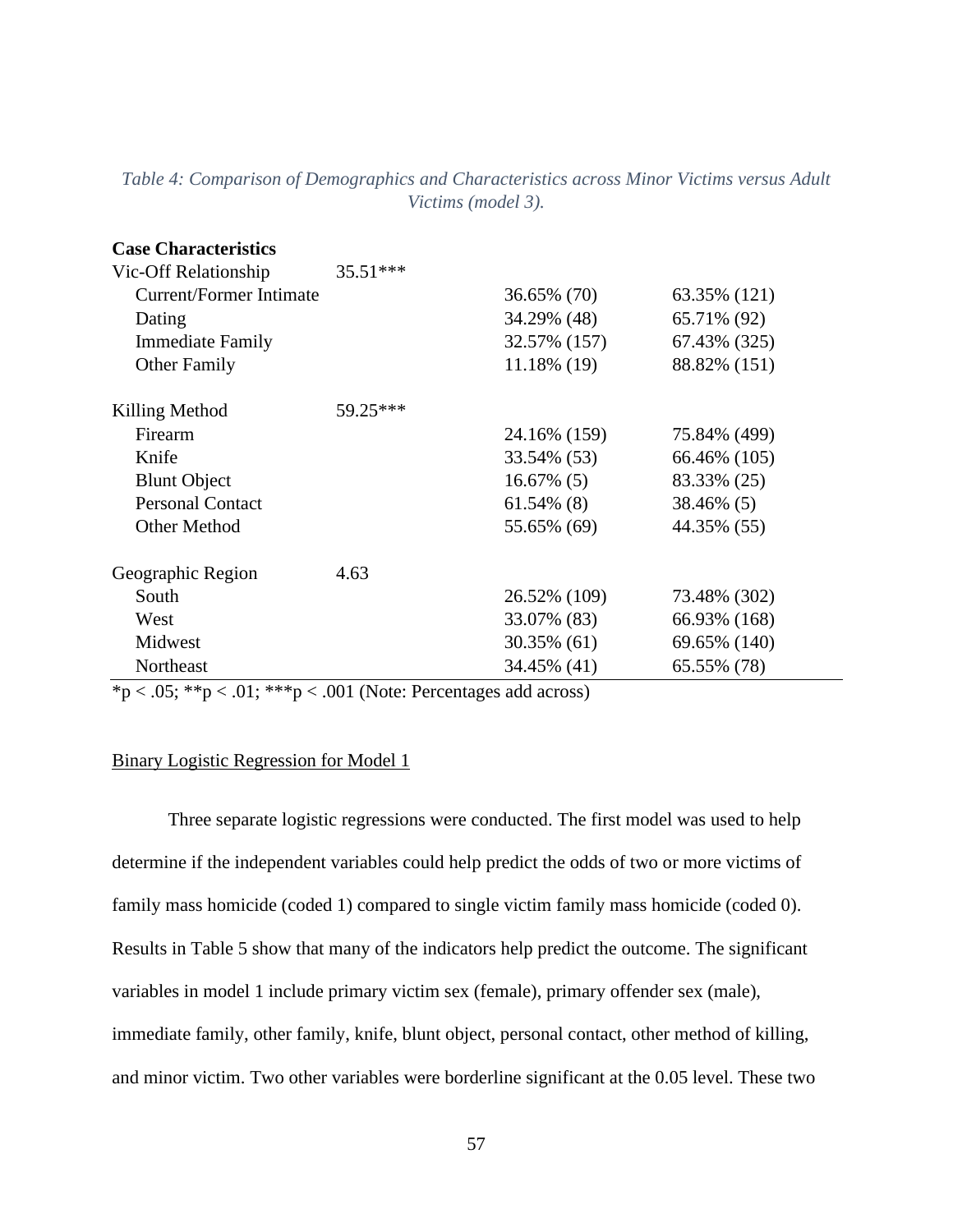variables were Black primary victim race and other primary victim race, at the 0.053 and 0.056 level, respectively. All of the odds of multiple family homicide hereafter are compared to single victim family homicide for model 1.

The first significance found the odds of two or more victim mass family homicide, compared to single victim, is higher by a factor of 1.81 when the victim is female, compared to when the victim is male. When a male is the primary offender, the odds of two or more victim mass family homicide is higher by a factor of 2.32, compared to female primary offenders. For victim-offender relationship, the odds of a two or more victim family mass homicide is higher by a factor of 4.55 and a factor of 4.21 when the relationship status is immediate family and other family respectively, compared to current or former intimates. Regarding the killing method, the odds of a two or more victim family mass homicide is lower by a factor of .45 when a knife is used, .18 when a blunt object is used, .03 when personal contact is used, and .31 when other methods are used compared to a firearm. When there is a minor victim, the odds of a two or more mass family homicide is higher by a factor of 4.24, compared to when it is a adult victim. Lastly, the models two categories that were nearly significant show the odds of a two or more victim mass family homicide is lower by a factor of .65 when the primary victim is Black and higher by a factor of 2.09 when the primary victim is another race, compared to White.

*Table 5: Binary Logistic Regression Predicting Two or More Victims (1) versus Single Victim (0) (model 1), N = 2,371.*

| <b>Variables</b>    | <b>Odds Ratio</b> | SЕ | 95% Conf. Interval |  |
|---------------------|-------------------|----|--------------------|--|
| <b>Demographics</b> |                   |    |                    |  |
| Primary Victim Sex  |                   |    |                    |  |
| Female              | $1.81***$         | 22 | 1.42-2.29          |  |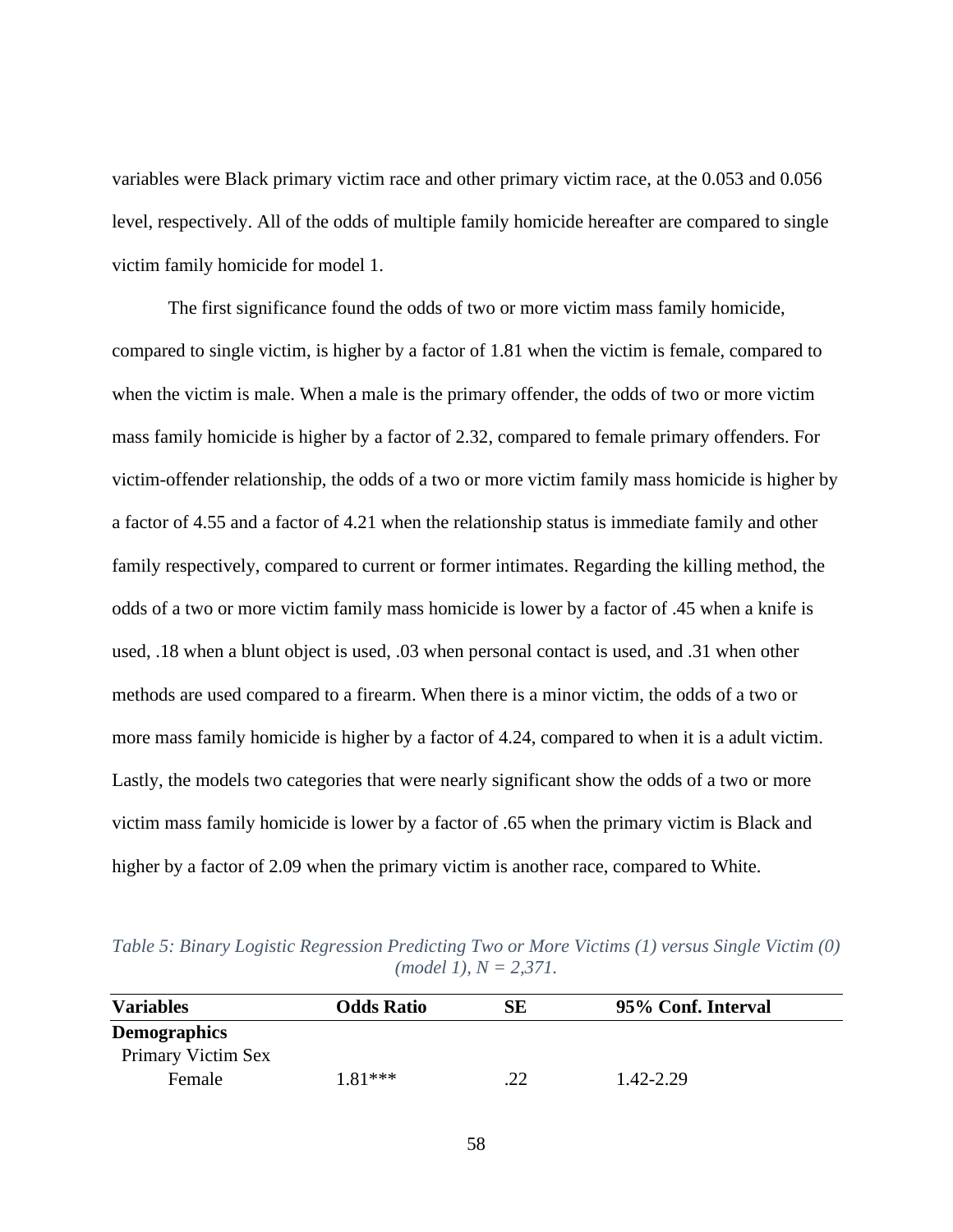| Male<br>$2.32***$                    | .36  | 1.71-3.15    |
|--------------------------------------|------|--------------|
|                                      |      |              |
|                                      |      |              |
| Primary Victim Race                  |      |              |
| <b>Black</b><br>$.65+$               | .15  | $.42 - 1.01$ |
| $2.09+$<br>Other                     | .80  | .98-4.44     |
| Primary Offender Race                |      |              |
| <b>Black</b><br>1.06                 | .23  | $.69 - 1.63$ |
| .48<br>Other                         | .20  | $.22 - 1.08$ |
| Primary Victim Age<br>1.00           | .003 | 1.00-1.01    |
| 1.00<br>Primary Offender Age         | .004 | $.99 - 1.00$ |
| <b>Case Characteristics</b>          |      |              |
| Vic-Off Relationship                 |      |              |
| Dating<br>1.04                       | .16  | $.77 - 1.40$ |
| <b>Immediate Family</b><br>$4.55***$ | .68  | 3.40-6.10    |
| $4.21***$<br><b>Other Family</b>     | .73  | 2.99-5.92    |
| Killing Method                       |      |              |
| Knife<br>$.45***$                    | .06  | $.34 - .58$  |
| $.18***$<br><b>Blunt Object</b>      | .04  | $.11 - .30$  |
| <b>Personal Contact</b><br>$.03***$  | .01  | $.01 - .05$  |
| <b>Other Method</b><br>$.31***$      | .05  | $.23 - .43$  |
| Geographic Region                    |      |              |
| West<br>.95                          | .12  | $.75 - 1.22$ |
| Midwest<br>1.24                      | .16  | $.96 - 1.61$ |
| Northeast<br>1.11                    | .17  | $.82 - 1.50$ |
| <b>Minor Victim</b>                  |      |              |
| Minor<br>4.24***                     | .65  | 3.15-5.72    |
| $.14***$<br><b>Constant</b>          |      |              |

*Table 5: Binary Logistic Regression Predicting Two or More Victims (1) versus Single Victim (0) (model 1), N = 2,371.*

 $*_{p < .05;} *_{p < .01;} * *_{p < .001}$ 

+p nearly < .05 (Black = .053 & Other = .056)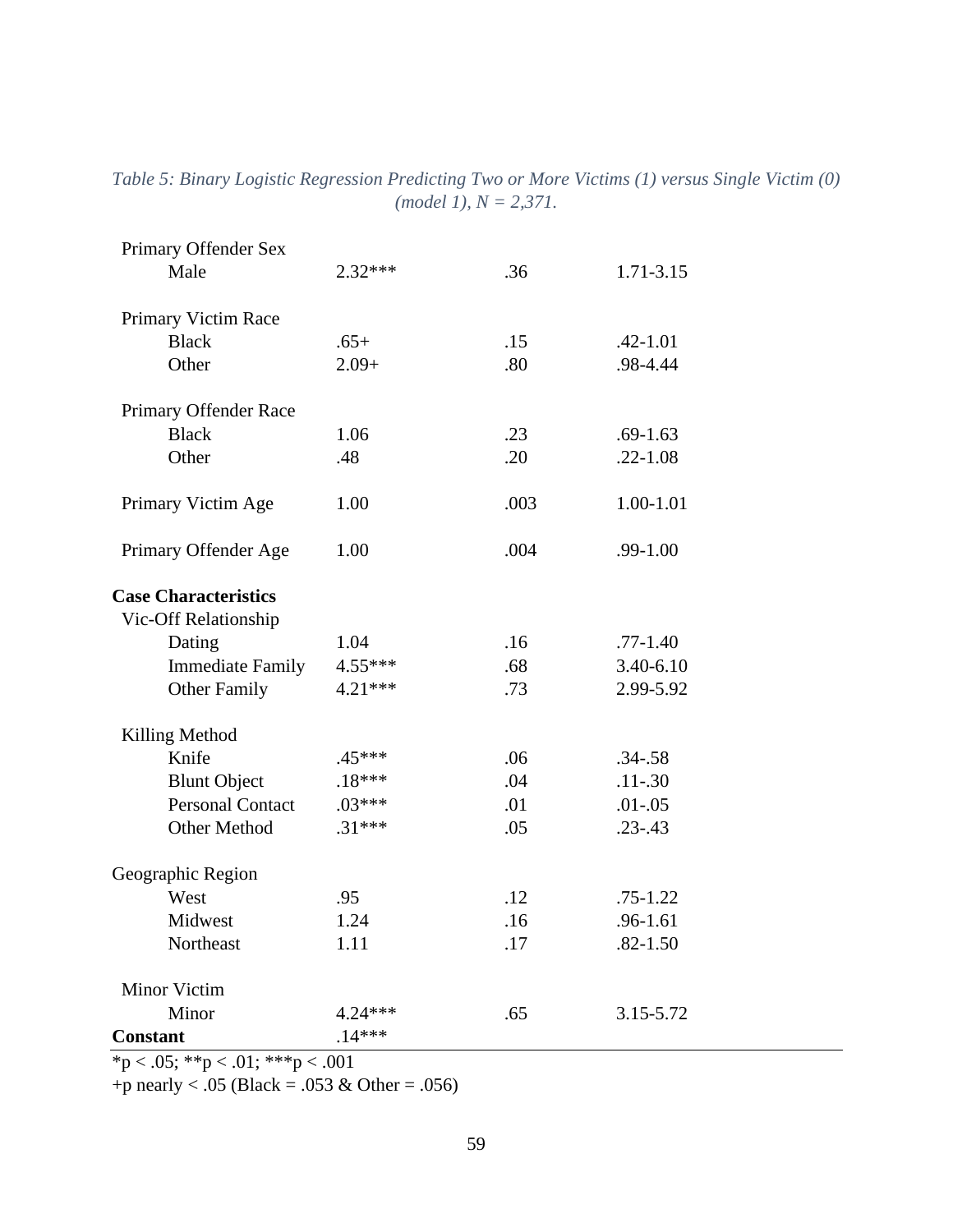## Binary Logistic Regression for Model 2

The second model was used to help determine if the independent variables could help predict the odds of two victim family mass homicide (coded 1) compared to three or more victim family mass homicide (coded 0). Results displayed in Table 8 highlight that the majority of indicators are not effective to help predict the outcome. The significant variables in model 2 include primary victim age, immediate family, and minor victim. All factors in model 2 are compared to three or more victim mass family homicide hereafter. For victim age, the odds of a two-victim mass family homicide increases by a factor of 1.02 for every one-unit increase in primary victim age. Regarding victim-offender relationship, the odds of a two-victim family mass homicide is higher by a factor of 1.66 when the status is immediate family, compared to current or former intimates. Finally, the odds of a two-victim family mass homicide is lower by .51 when a minor victim is involved.

| <b>Variables</b>     | <b>Odds Ratio</b> | <b>SE</b> | 95% Conf. Interval |
|----------------------|-------------------|-----------|--------------------|
| <b>Demographics</b>  |                   |           |                    |
| Primary Victim Sex   |                   |           |                    |
| Female               | 1.25              | .25       | $.85 - 1.85$       |
|                      |                   |           |                    |
| Primary Offender Sex |                   |           |                    |
| Male                 | .62               | .17       | $.36 - 1.06$       |
|                      |                   |           |                    |
| Primary Victim Race  |                   |           |                    |
| <b>Black</b>         | .49               | .20       | $.22 - 1.08$       |
| Other                | .62               | .36       | $.20 - 1.94$       |

*Table 6: Binary Logistic Regression Predicting Two Victims (1) versus Three or More Victims (0) (model 2), N = 946.*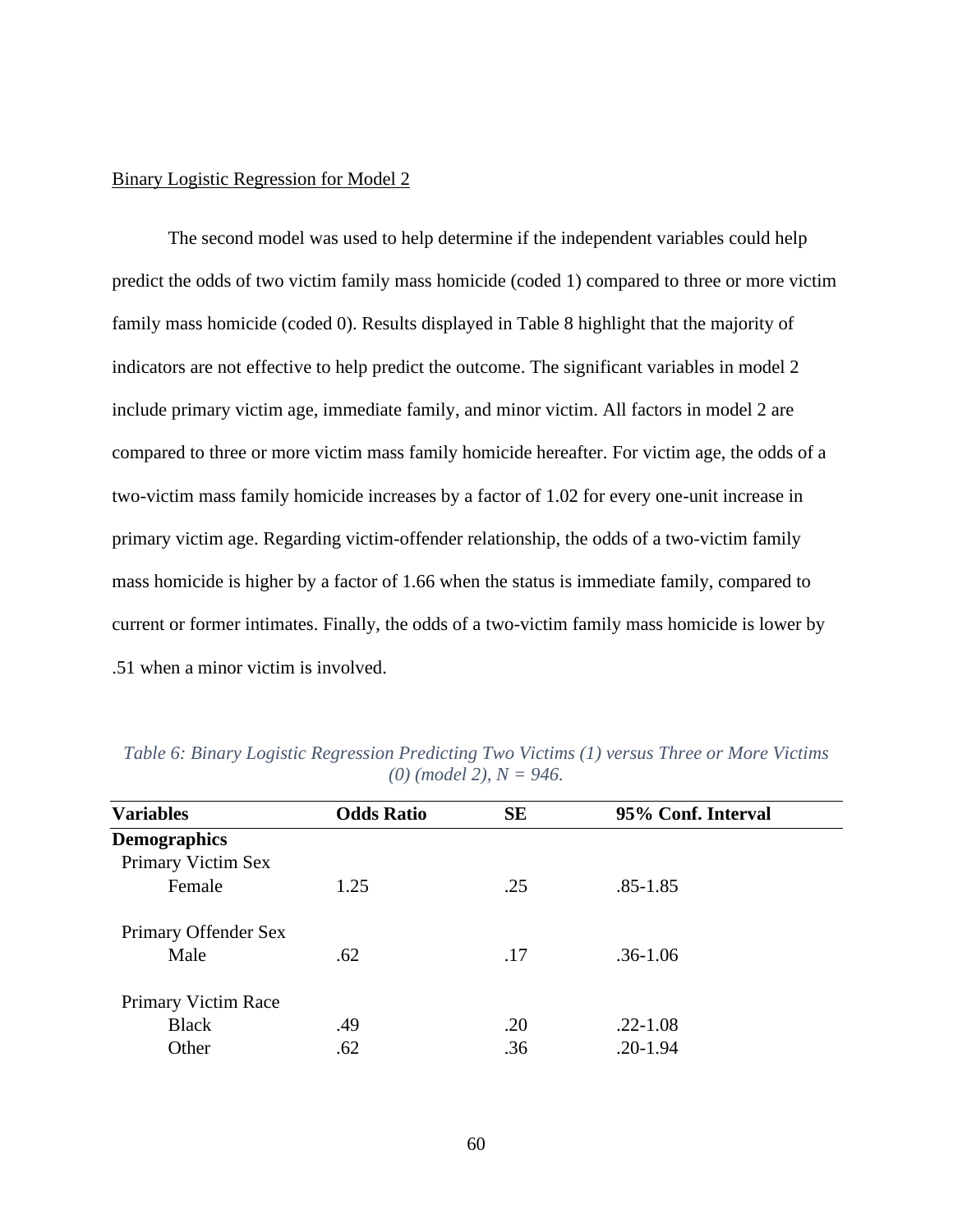| Primary Offender Race            |           |      |              |  |
|----------------------------------|-----------|------|--------------|--|
| <b>Black</b>                     | 1.75      | .70  | .80-3.82     |  |
| Other                            | 1.16      | .74  | .33-4.07     |  |
| Primary Victim Age               | $1.02***$ | .01  | 1.01-1.03    |  |
| Primary Offender Age             | 1.00      | .01  | $.99 - 1.02$ |  |
| <b>Case Characteristics</b>      |           |      |              |  |
| Vic-Off Relationship             |           |      |              |  |
| Dating                           | 1.54      | .44  | $.88 - 2.68$ |  |
| <b>Immediate Family</b>          | $1.66*$   | .42  | 1.02-2.72    |  |
| <b>Other Family</b>              | 1.06      | .31  | $.60 - 1.87$ |  |
| Killing Method                   |           |      |              |  |
| Knife                            | 1.02      | .23  | $.65 - 1.60$ |  |
| <b>Blunt Object</b>              | 2.14      | 1.39 | $.60 - 7.63$ |  |
| <b>Personal Contact</b>          | 1.52      | 1.06 | .38-5.99     |  |
| <b>Other Method</b>              | 1.69      | .47  | .98-2.92     |  |
| Geographic Region                |           |      |              |  |
| West                             | 1.03      | .22  | $.69 - 1.55$ |  |
| Midwest                          | 1.19      | .27  | $.77 - 1.85$ |  |
| Northeast                        | .94       | .24  | $.56 - 1.56$ |  |
| <b>Minor Victim</b>              |           |      |              |  |
| Minor                            | $.51***$  | .10  | $.35 - .73$  |  |
| <b>Constant</b>                  | 1.61      |      |              |  |
| *p < .05; **p < .01; ***p < .001 |           |      |              |  |

*Table 6: Binary Logistic Regression Predicting Two Victims (1) versus Three or More Victims (0) (model 2), N = 946.*

Binary Logistic Regression for Model 3

The third model was used to determine if the independent variables could aid in the prediction of the odds of a minor being the victim in two or more victim family mass homicide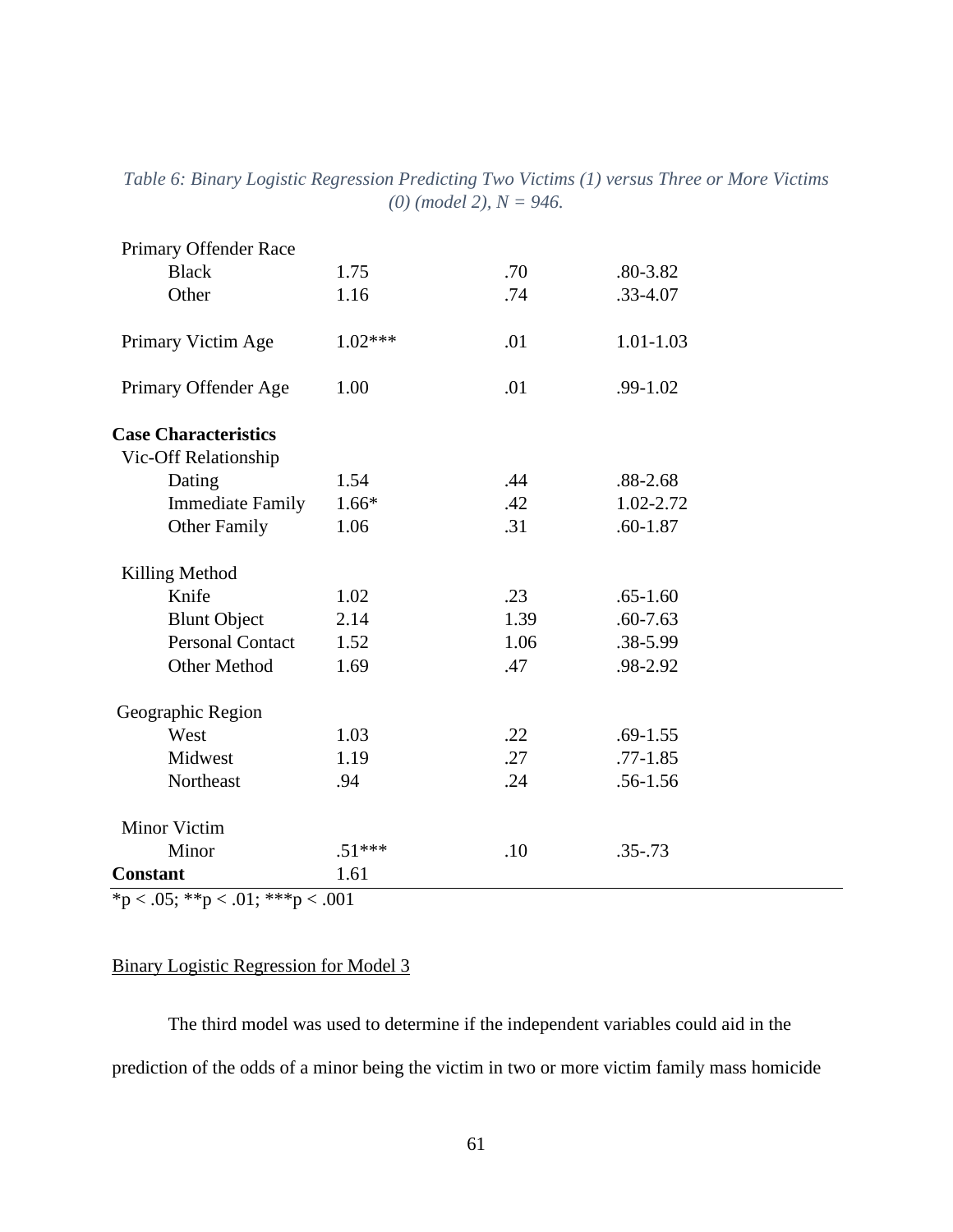(coded 1) compared to an adult victim (coded 0). Results displayed in Table 7 highlight that many of the indicators can help predict the outcome. The significant variables in model 3 include primary victim sex (female), primary offender sex (male), primary victim age, dating, immediate family, other family, knife, personal contact, and other method of killing. Every finding hereafter will be compared family mass homicide with an adult primary victim. The first significant variable shows that the odds of a minor being the victim of a two or more victim mass family homicide is higher by a factor of 1.58 when the primary victim is female, compared to male. Conversely, the odds of a minor victim in a two or more victim mass family homicide is lower by a factor of .20 when the primary offender is male, compared to female. The odds of a minor victim from two or more victim mass family homicide decreases by a factor of .96 for every one unit increase in primary victim age. Regarding the victim-offender relationship, the odds of a minor victim from a two or more victim mass family homicide decreases by a factor of .56 in a dating relationship, .30 for immediate family, and .18 for other family, compared to a current or former intimate relationship. Finally, the method of killing shows the odds of a minor victim to increase by a factor of 1.68 when a knife is used, 4.01 when personal contact is used, and 3.25 when other methods are used, compared to a firearm.

| <b>Variables</b>     | <b>Odds Ratio</b> | <b>SE</b> | 95% Conf. Interval |  |
|----------------------|-------------------|-----------|--------------------|--|
| <b>Demographics</b>  |                   |           |                    |  |
| Primary Victim Sex   |                   |           |                    |  |
| Female               | $1.58*$           | .35       | $1.03 - 2.42$      |  |
| Primary Offender Sex |                   |           |                    |  |
| Male                 | $20***$           | .05       | $.12 - .34$        |  |

*Table 7: Binary Logistic Regression Predicting Minor (1) versus Adult (0) (model 3), N = 946.*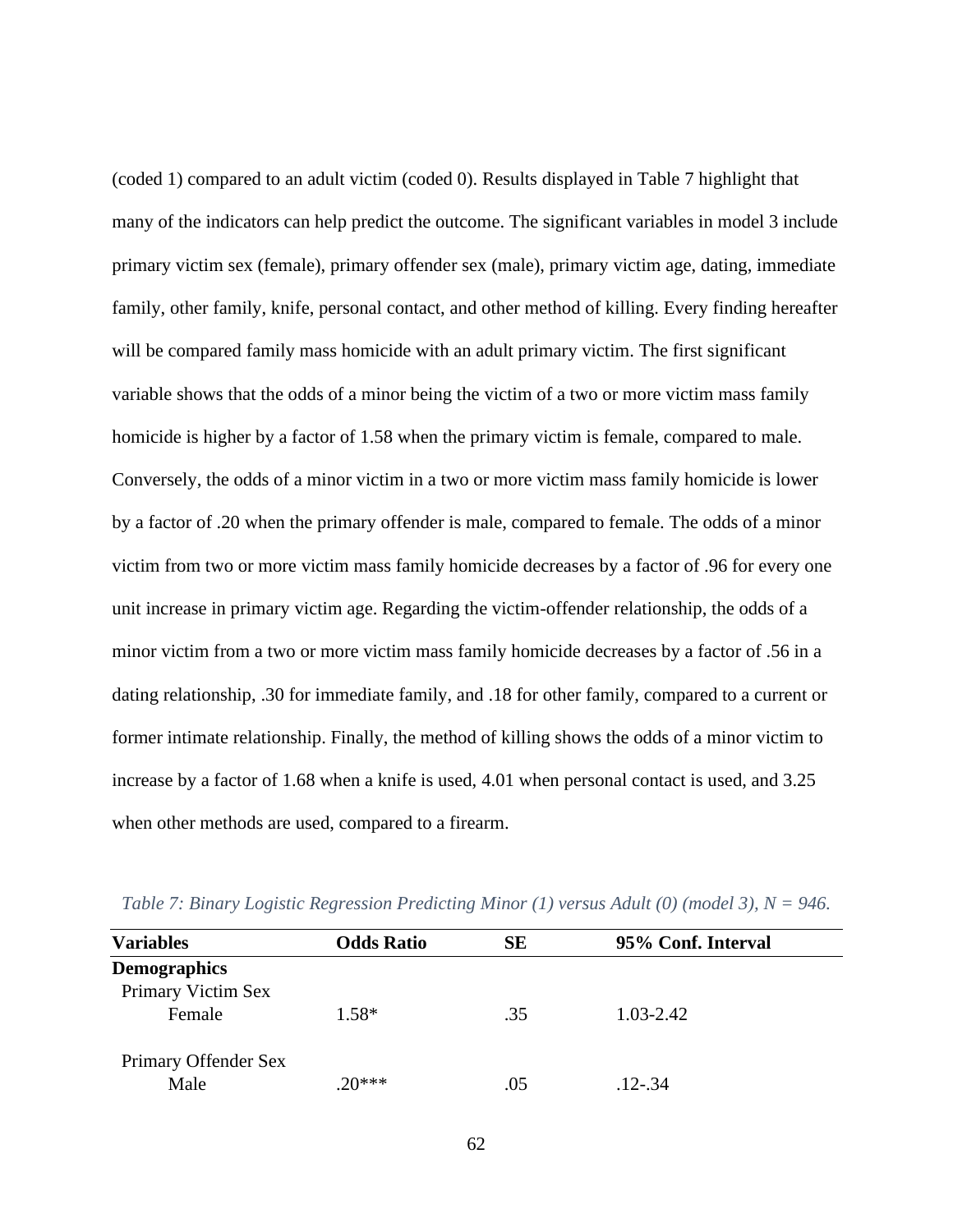| Primary Victim Race         |            |      |              |
|-----------------------------|------------|------|--------------|
| <b>Black</b>                | .92        | .35  | $.44 - 1.95$ |
| Other                       | .64        | .42  | $.18 - 2.28$ |
| Primary Offender Race       |            |      |              |
| <b>Black</b>                | .93        | .35  | $.45 - 1.94$ |
| Other                       | 1.62       | 1.15 | $.41 - 6.48$ |
| Primary Victim Age          | .96***     | .01  | .95-.97      |
| Primary Offender Age        | .99        | .01  | .98-1.01     |
| <b>Case Characteristics</b> |            |      |              |
| Vic-Off Relationship        |            |      |              |
| Dating                      | $.56*$     | .15  | $.33 - 93$   |
| <b>Immediate Family</b>     | $.30***$   | .08  | $.19 - .50$  |
| <b>Other Family</b>         | $.18***$   | .06  | $.09 - 35$   |
| Killing Method              |            |      |              |
| Knife                       | $1.68*$    | .39  | 1.07-2.66    |
| <b>Blunt Object</b>         | 1.59       | .88  | .54-4.73     |
| <b>Personal Contact</b>     | $4.01*$    | 2.75 | 1.04-15.40   |
| <b>Other Method</b>         | $3.25***$  | .84  | 1.95-5.40    |
| Geographic Region           |            |      |              |
| West                        | 1.31       | .29  | $.85 - 2.01$ |
| Midwest                     | .87        | .20  | $.56 - 1.36$ |
| Northeast                   | 1.07       | .29  | $.63 - 1.81$ |
| <b>Constant</b>             | $11.40***$ |      |              |

*Table 7: Binary Logistic Regression Predicting Minor (1) versus Adult (0) (model 3), N = 946.*

 $*_{p < .05;} *_{p < .01;} * *_{p < .001}$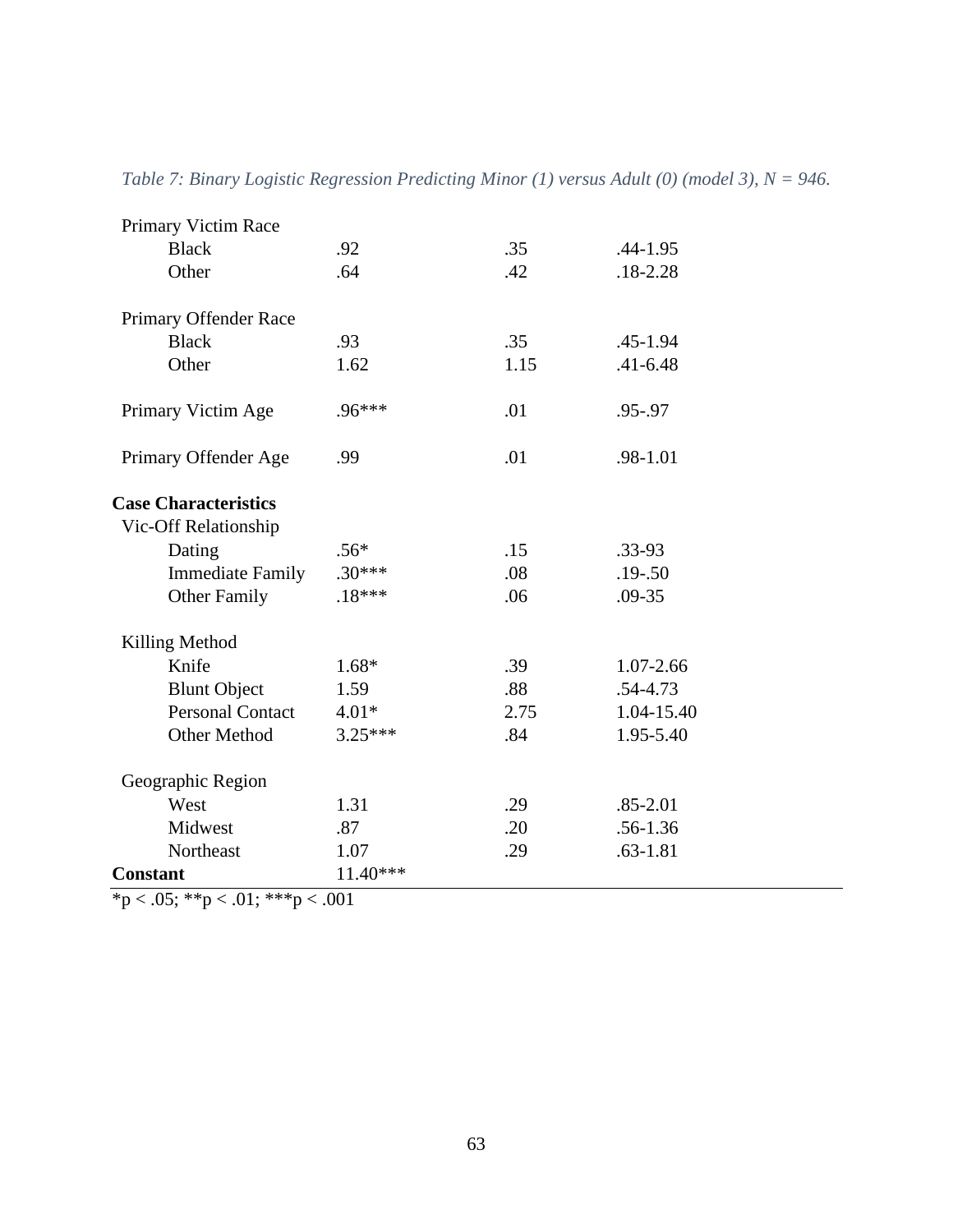# **CHAPTER 8: DISCUSSION**

Overall, the current study adds to the current body of literature surrounding family mass homicide, even in ways not originally predicted. Each of the three models presented throughout the study yield important and unique findings. The major importance of this first lies in the fact that, as previously discussed, family mass homicide is not often consistently studied under this heading. When discussing mass homicide, generally, Smart (2018) notes that just the conceptualization has yet to be agreed upon. Unfortunately, this produces a situation where potential inconsistency can plague research due to varying definitions. Some of these inconsistencies include the threshold of the number of victims used and whether the weapon type must be a firearm (Smart, 2018). The plethora of definitions and conceptualizations for what is a mass event and why it is that way has produced a situation where a heavily significant crime is not as well understood as it could be.

Extending the issues with mass homicide to family mass homicide produces an even more ambiguous situation. One major issue is that the FBI definition is often used as the default (Krouse & Richardson, 2015; Smart, 2018); yet, the FBI does not include family homicide in their definition of mass killing (The National Center for Victims of Crime, 2018). Therefore, it is important to explore creating a consistent definition and conceptualization for family mass homicide. Family mass homicide, which is not often included in definitions, occurs at a much higher rate than the public mass homicides that many definitions try to focus on (Krouse & Richardson, 2015). What must be considered when deciding on a definition is how broad or restrictive you want to be. For example, some definitions require three or more victims who die by a firearm (Mother Jones, 2019); whereas, others require four fatal or nonfatal victims (Mass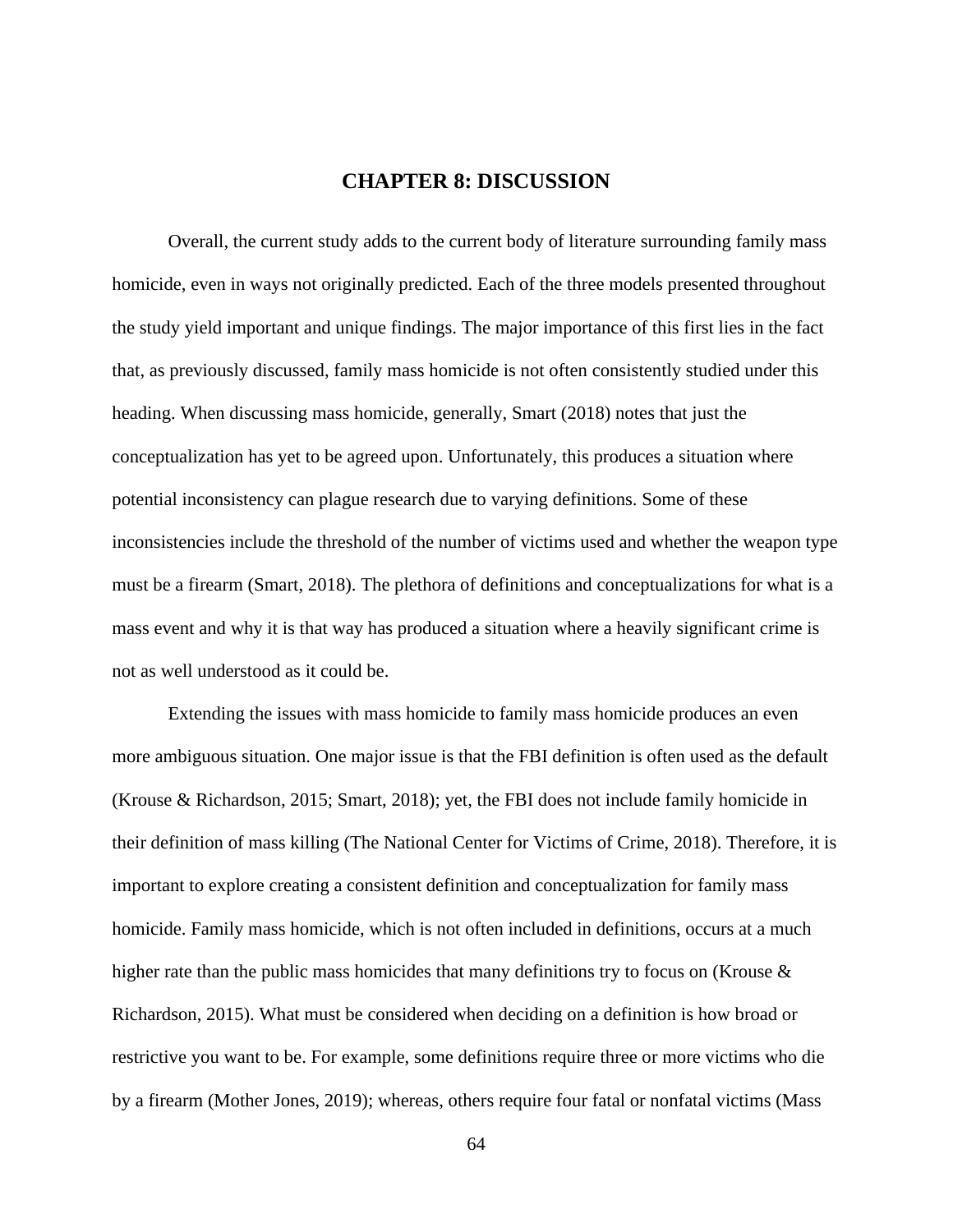Shooting Tracker, 2019). Most research agrees that family mass homicides occur in similar time and space (Johns et al., 2010). The current study suggests a victim count of two or more victims because the average family household in 2018 was 3.14 (United States Census Bureau, 2018). What this shows is that not counting the offender, on average there can only be two victims which would be an annihilation or near annihilation of the family unit. Additionally, studies have shown that most family homicide deaths involve only two victims (Finkelhor & Ormrod, 2001; Liem et al., 2013; Tosini, 2017).

### Descriptive Statistics: All Family Homicide & Mass Family Homicide

Important descriptive statistics for family homicide and mass family homicide highlight consistency with prior research with females being the most common primary victims in family homicide events (Fridel, 2017; Liem et al., 2013; Tosini, 2017); whereas in mass homicide generally, some studies show males to be the most common victim (Duwe, 2004; Huff-Corzine et al., 2014). Only one study involving family homicide events found the opposite to be true (Abolarin et al., 2019), while another found males to be victims more often when they were not an intimate partner victim (Smith et al., 2014). Research is also consistent with the present study's descriptive analyses showing that males are the most common offender in mass murder (Duwe, 2004; Fox et al., 2016; Lankford, 2015, 2016; Taylor, 2018), and family homicide events (Abolarin et al., 2019; Liem & Koenraadt, 2008b; Liem et al., 2013).

Racially, the current study showed most primary victims and offenders are White. Previous literature on the topic has been quite inconsistent. Studies on mass homicide have shown both White (Duwe, 2004; Taylor, 2018) and Black (Fox et al., 2016; Huff-Corzine et al.,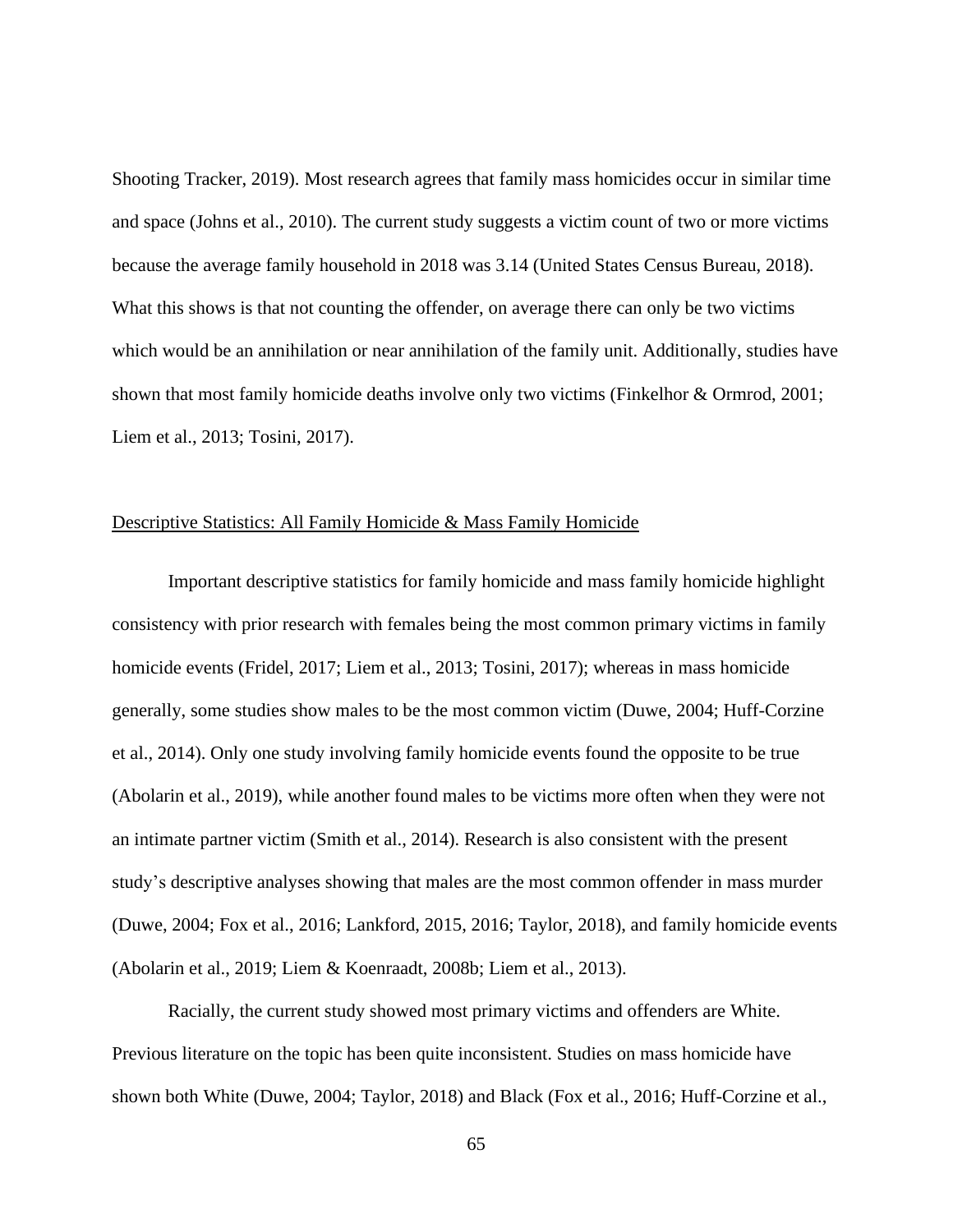2014) offenders to be more common. However, the victim being more often White in mass homicides was more consistent (Duwe, 2004; Huff-Corzine et al., 2014), with only one study showing a near even split (Abolarin et al., 2019). There is more consistency in research on family homicide perpetrators, showing White offenders more often (Fidel 2017; Liem et al., 2013). Regarding age, primary victims and offenders are shown to be in their mid-to-late thirties, on average. This finding was consistent with what prior research has found, though the range can be a bit wider. For example, family homicide event research has shown the average age for perpetration to be mid-to-late thirties (Fridel, 2017; Krouse & Richardson, 2015; Liem & Koenraadt, 2008b). For victims, mass murder and family homicide event studies have found the average age to be in the later twenties (Abolarin et al., 2019; Duwe, 2004; Krouse & Richardson, 2015; Smith et al., 2014).

For victim offender relationship, the immediate family members, not including current or former intimates, was the most common group of people in the incidents. Literature regarding mass events and family homicide events is lacking. What is known is that a family member is the most common victim of mass murder (Abolarin et al., 2019; Duwe, 2004; Lankford, 2015, 2016; Taylor, 2018). Another piece of research shows that for all multiple homicide, a family member is normally at least one of the victims, and often an intimate and at least one child are the victims (Abolarin et al., 2019). Regarding killing method, a firearm is used in over half of all the cases. Prior research on mass homicide and multiple family homicide have shown some consistency with this finding (Duwe, 2004; Fridel, 2017; Krouse & Richardson, 2015; Lankford, 2015; Taylor, 2018). Regionally, the current study shows that the majority of cases occurred in the South. Geographic region is somewhat scarce in the literature, but one study on family mass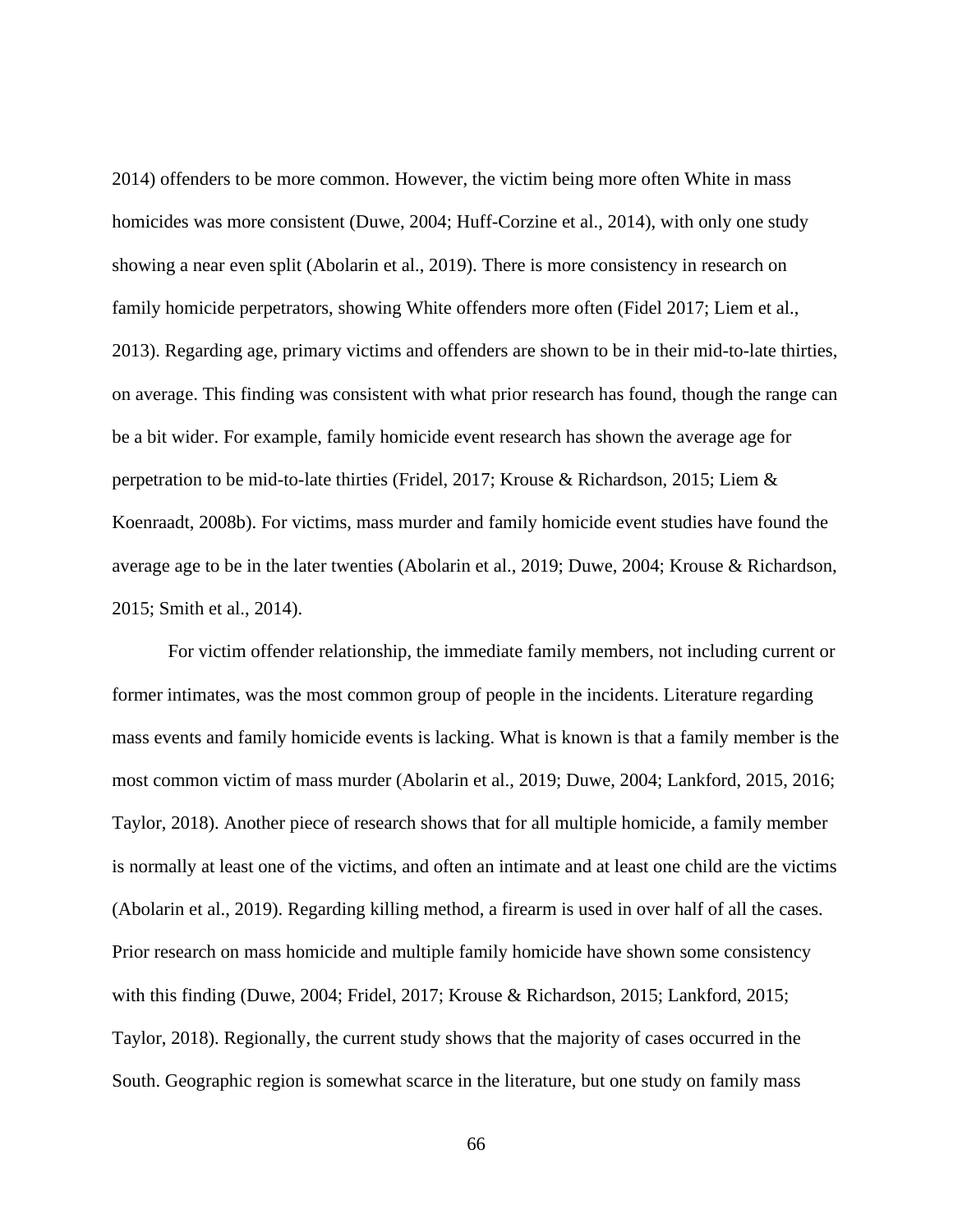homicide was consistent (Fridel, 2017). Conversely, an older study on mass homicide found that the four regions were split nearly evenly (Duwe, 2004). Finally, minors were about 30% of the deaths in mass family homicide. This shows that minors are overrepresented as the population of children (17 and under) in the US was only 23% in 2016 (National KIDS COUNT, 2019).

### Comparison of Demographics and Characteristics for Models 1-3

Bivariate analyses for model 1 show nearly all the independent variables are associated with family mass homicide based on two or more victims. Model 2's bivariate statistics show only one significant association between the independent variables and family mass homicide (two versus three or more victims). Model 3's bivariate statistics show some significance between the independent variables and individual victim age based on minors versus adults. The chi-square statistics show that males were a victim much more often in adulthood, and minor victims were more often female. Females seem to offend much more often in single victim family homicides, compared to multiple family homicide. Additionally, males offend significantly more against those aged 18 or older; while, female offenders kill a minor more often. Black victims and offenders are much more common in single victim family homicides, with other races also being much more common in single victim family homicides.

Victim offender relationship shows that current or former intimates and dating partners killed occurred much less often in two or more victim mass family homicide. The immediate family and other family were nearly evenly split between the two categories. The other member status was nearly exclusive to adult victims killed. Killing method showed firearm usage to be nearly split between each category, while every other killing method was much less populous for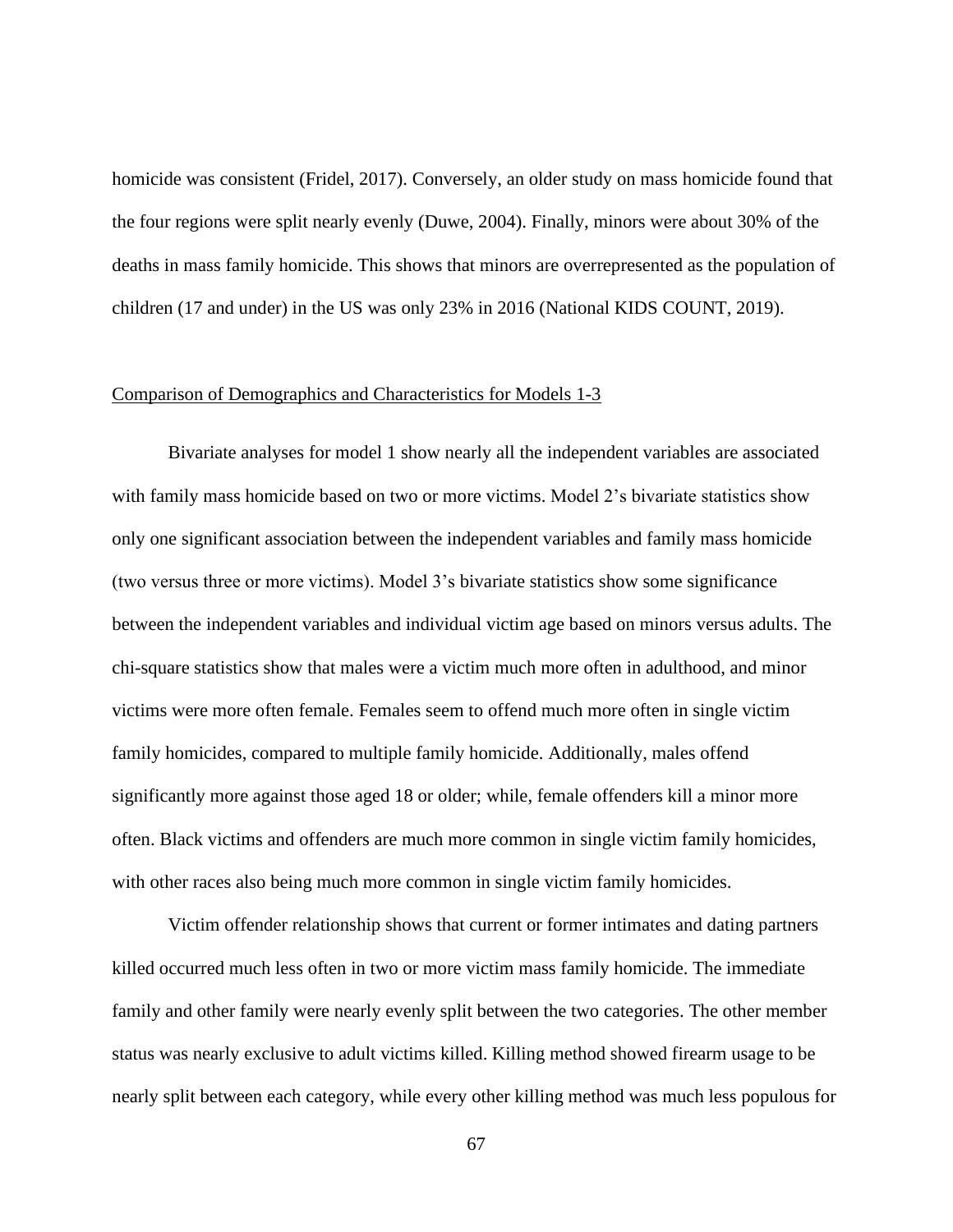two or more victim family mass homicide, comparted to single victim family mass homicide. Firearms were also used most often overall between minors and adults, but knives and blunt objects were used much more often against victims 18 years and older. Other methods of killing, e.g., "poison – does not include gas," "pushed or thrown out window," "explosives," "fire," "narcotics or drugs, sleeping pills," "drowning," "strangulation – hanging," "asphyxiation – includes death by gas," and "other or type unknown" were shown to be associated with victims 17 years and younger. Finally, for those victims who were not minors, a large majority were a part of single victim cases. Additionally, a large majority of minor victims occurred in two victim mass family homicide, compared to three or more.

### Binary Logistic Regression for Model 1

Binary logistic regression results for model 1 show that compared to males, females were more likely to be killed in two or more victim mass family homicide compared to single victim family homicide. This is consistent with prior research on family homicide events. Fridel (2017) shows that in family mass homicide, female victims accounted for close to 60%, with almost half of those being children. At the same time, studies on other types of multiple family homicide show that females are the most common adult victim overall (Liem et al., 2013; Tosini, 2017). Next, model 1 shows that compared to females, males are more likely to be offenders of two or more victim mass family homicide. Prior literature on multiple family homicides is consistent with this finding (Abolarin et al., 2019; Liem & Koenraadt, 2008b; Liem et al., 2013).

Regarding victim-offender relationship, compared to current or former intimates, immediate family and other family relationships were more likely to be killed in two or more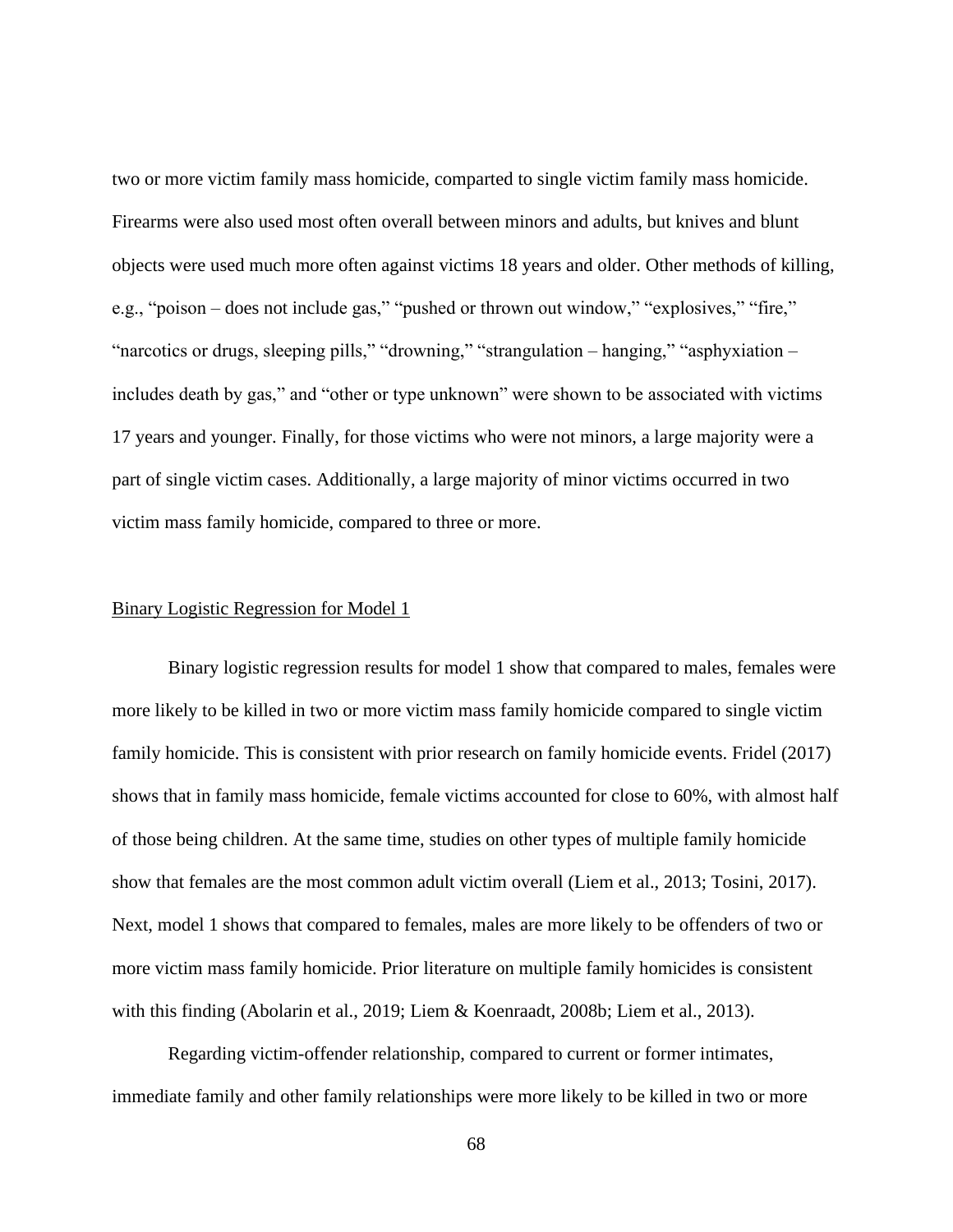mass family homicide. As previously mentioned, not much is known regarding victim offender relationship as it relates to family mass homicide. The little that is known is that family members are the most often killed in a mass murder (Abolarin et al., 2019; Duwe, 2004; Lankford, 2015, 2016; Taylor, 2018). An in-depth explanation for why immediate family and other family are more likely killed could be explained by the fact that the immediate family are the people closest to the offender outside of their current or former intimate. In a family mass homicide, it makes sense that the other victims would be those closest to the offender. This is similar to how other homicides operate, where the victim is generally known to the offender. To help tie this idea together for immediate family, prior literature has shown that many multiple family homicides include the deaths of an intimate and a child (Liem et al., 2013; Smith et al., 2014).

All methods of killing are significant, showing that compared to a firearm, knives, blunt objects, personal contact, and other methods were all less likely to be used in two victim family mass homicide (compared to single victim family homicide). This is reiterated by the general finding in multiple family homicide literature that a firearm is the most often used method (Fridel, 2017; Krouse & Richardson, 2015; Liem et al., 2013; Smith et al., 2014). The other weapon types may be less commonly used in mass family homicide compared to single victim family homicide because there are both more people and it could be viewed as less personal by the offender compared to an IPH, for example. It is interesting to know that no other method was more likely considering often it is known that children killed by family are not often killed with a firearm, especially if young enough.

Compared to adult victims, minors were more likely in two victim family mass homicides. This finding in and of itself makes sense because often single victim family homicide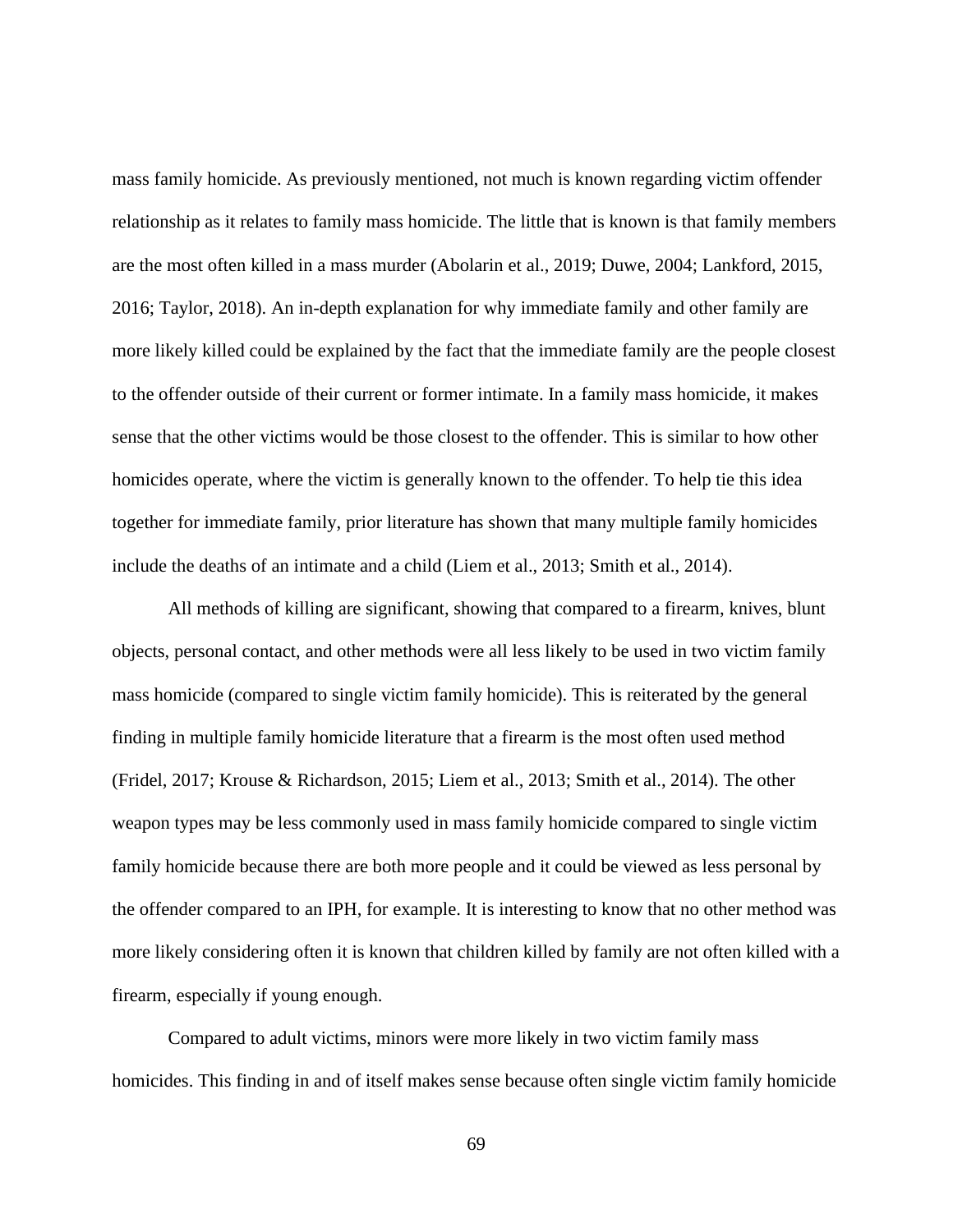is an IPH, which would not involve a child. Finally, the two borderline significant variables showed that compared to White primary victims, Black victims were less likely in two or more victim family mass homicide and other race victims were more likely. Prior research in mass murder generally shows that Whites are killed more often (Duwe, 2004; Huff-Corzine et al., 2014), but no family mass homicide literature was found to suggest why Black victims would be less likely and other race victims more likely killed compared to White victims.

#### Binary Logistic Regression for Model 2

The second binary logistic regression between two victims of mass family homicide and three or more victims of mass family homicide failed to yield many significant results. This could be due to a few key reasons. The data available did not provide an adequate number of cases, accuracy issues or recording error may have been present, and it may have underrepresented the number of child victims. For example, originally this model was supposed to incorporate a multinomial logistic regression including two victim, three victim, and four or more victims. This could not be done because a category with four or more victims did not yield enough cases for comparison. This will be discussed more later in the next chapter.

A few variables that were significant in this model included age, such that as victims get older it is more commonly a two-victim family mass homicide, compared to a three or more victim family mass homicide. Regarding victim-offender relationship, compared to current or former intimates, two-victim family mass homicide was more likely when the status was immediate family. Finally, two-victim family mass homicide is less likely when the victim is a minor. These two findings have little backing in literature and need to be further explored while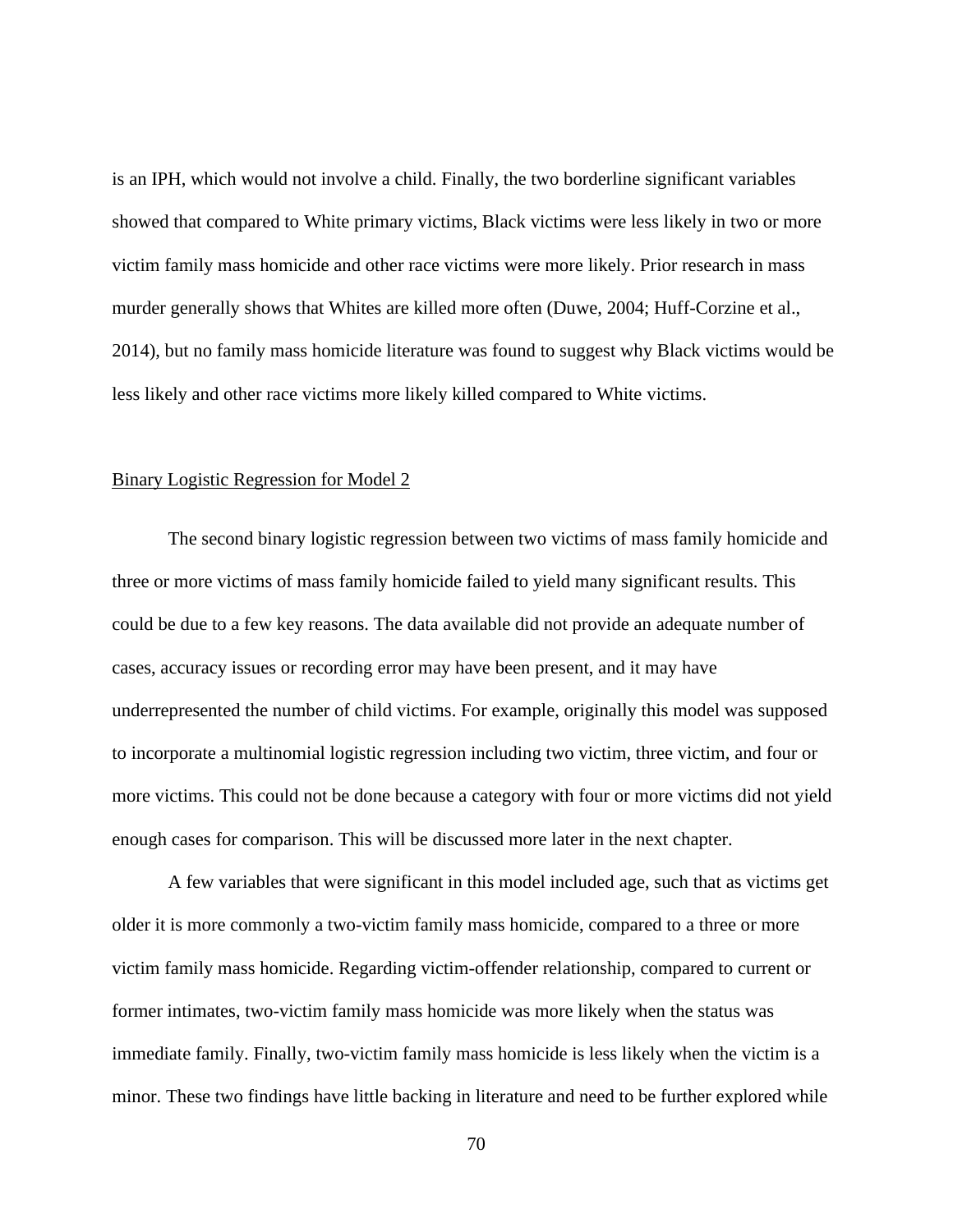trying to adjust for the limitations of the current model. Given the limitations of the data, the results here comparing two victims and three or more victims may not negate the argument for mass family homicide to be defined as two or more victims. Further explanation through research is needed first.

### Binary Logistic Regression for Model 3

The third binary logistic regression between minor victims in family mass homicides and adult victims in family mass homicides showed that compared to males, a minor victim is more likely when the primary victim is a female. Prior studies on the topic of child victims generally have noted that the child victims of multiple family homicide tend to be about even across males and females (Abolarin et al., 2019; Cavanagh et al., 2007; Finkelhor & Ormrod, 2001). Conversely, when the primary offender is male, there is a lower likelihood of a minor victim. Prior research in multiple family homicide is once again split, with some showing that males more often kill children (Coyne-Beasley et al., 2003; Liem & Koenraadt, 2008b). Other studies, specifically on parents who killed children showed female offenders were more common (Stockl et al., 2017; Vanamo et al., 2001). The next finding showed that the younger the victim's age, the more likely a minor victim in family mass homicide.

Regarding victim-offender relationship, minor victims in family mass homicide was less likely when the primary victim and offender were in a dating, immediate family, and other family relationships, compared to a current or former intimate relationship. This may tie into intimate partner homicide-suicide literature where one study found the parents of the child victim(s) was married or in a current relationship often (Sillito & Salari, 2011). These authors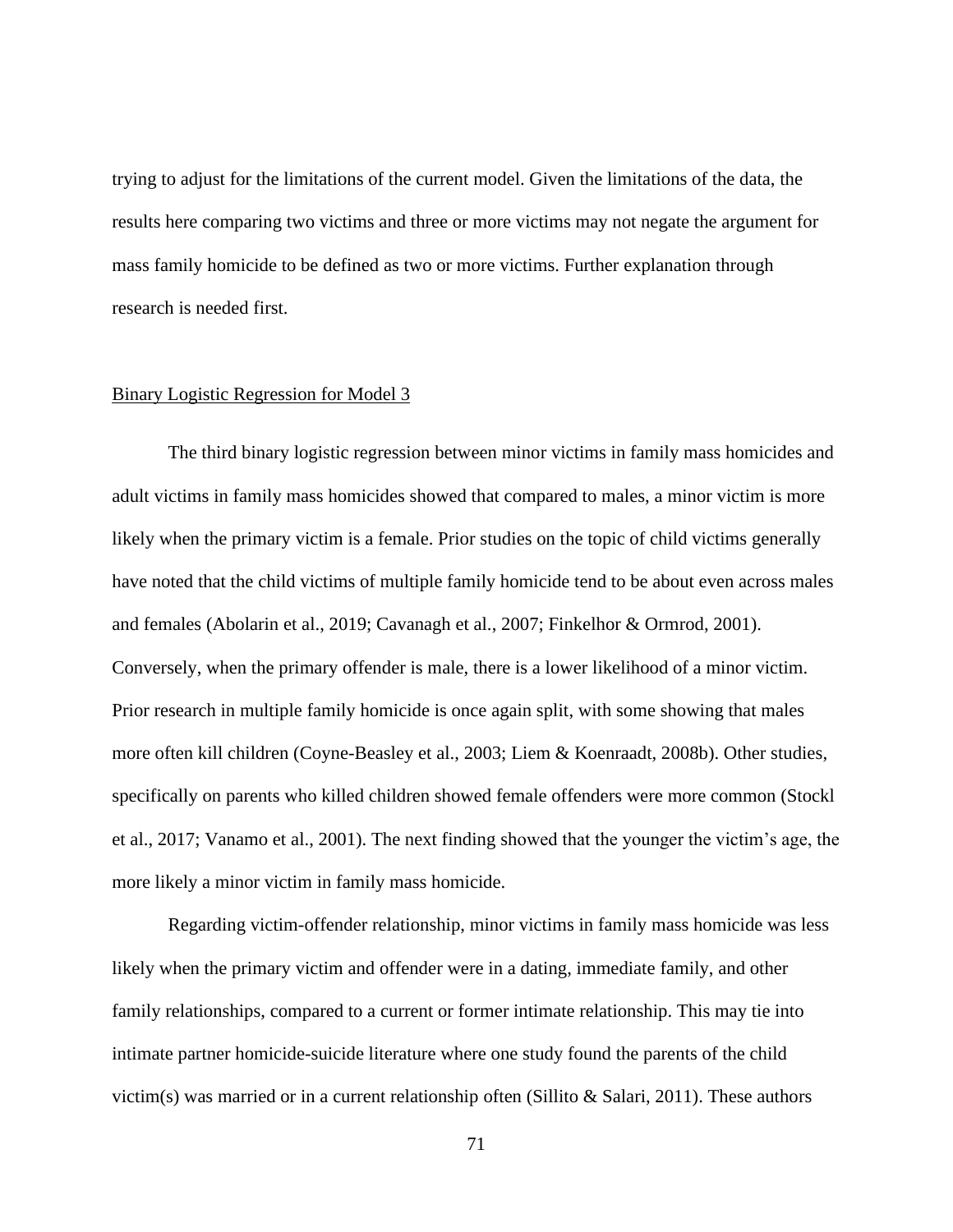also noted that child victims were killed by their biological parents nearly 90% of the time. Even Stockl et al. (2017) notes that parents killed their child the majority of the time, especially the youngest children. Vanamo et al. (2001) showed that in Finland most of the time a child was killed, they were either killed by a parent or stepparent. Yet, this is an interesting finding because it has not yet been covered under the guise of family mass homicide. These are all good guiding results, but they are on studies of child homicide, not necessarily family mass homicide or multiple family homicide.

The final significant results in model 3 showed that compared to a firearm, use of knives, personal contact, and other methods were more likely to be used on minor victims. Research on method of killing for minor victims of family homicide is not as clear cut and in-depth as it is in homicide and multiple homicide generally. One study does note that children killed in a family circumstance are often killed by a firearm (Sillito & Salari, 2011). A second study noted that both firearms and sharp instruments were common in adolescent femicide (Coyne-Beasley et al., 2003). Yet studies focused on young children, e.g., filicides, show that the most common modes of killing involve strangulation, physical maltreatment, and a sharp object (Liem & Koenraadt, 2008a).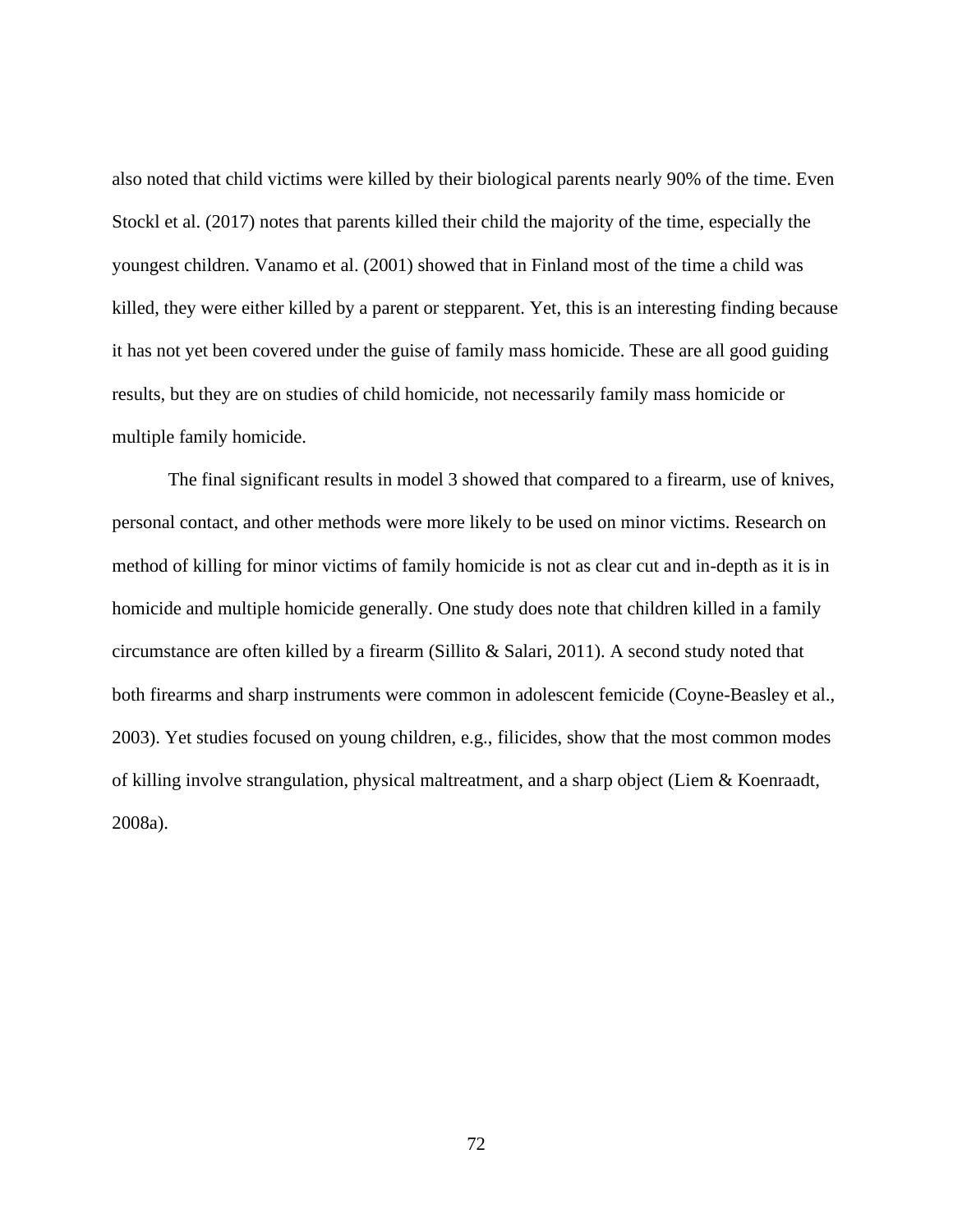# **CHAPTER 9: CONCLUSION**

The current study has implications for establishing consistency in research regarding family mass homicide. As this is an early exploration into the topic, the present results should be viewed with caution. However, it is important to continue trying to address the issue of family mass homicide through different methods, including a variety of datasets and variables to help aid in the development of a proper and consistent line of research relating to the topic. An essential goal for the current study was to initiate a discussion regarding a proper definition and assessing characteristics. In reference to the definitional argument of two or more victims, prior research highlights, on average, most families included 3.14 members in 2018 (United States Census Bureau, 2018). Therefore, when not including the offender, this means that on average, there may only be two victims, and the entire family is killed. The issue regarding the two or more victim's definition and the average family size highlights two important aspects. First, having any victim count above two, taking into account the average family size, would mean that many family mass homicides may not exist. Second, excluding single victim cases, with the killing of an entire family unit, then this must be considered a mass event because it is the annihilation of virtually an entire group. The arguments relating to these issues are supported by the data utilized in the study, which highlights that the majority of family homicide events involve two victims.

The major findings for the current study indicate that using a definition of two or more victims is significant and essential. Each model was used to view the consistency and definitional problems associated with family mass homicide in a defined and operationalized way. Furthermore, studying multiple family homicides through a mass murder lens is, to date,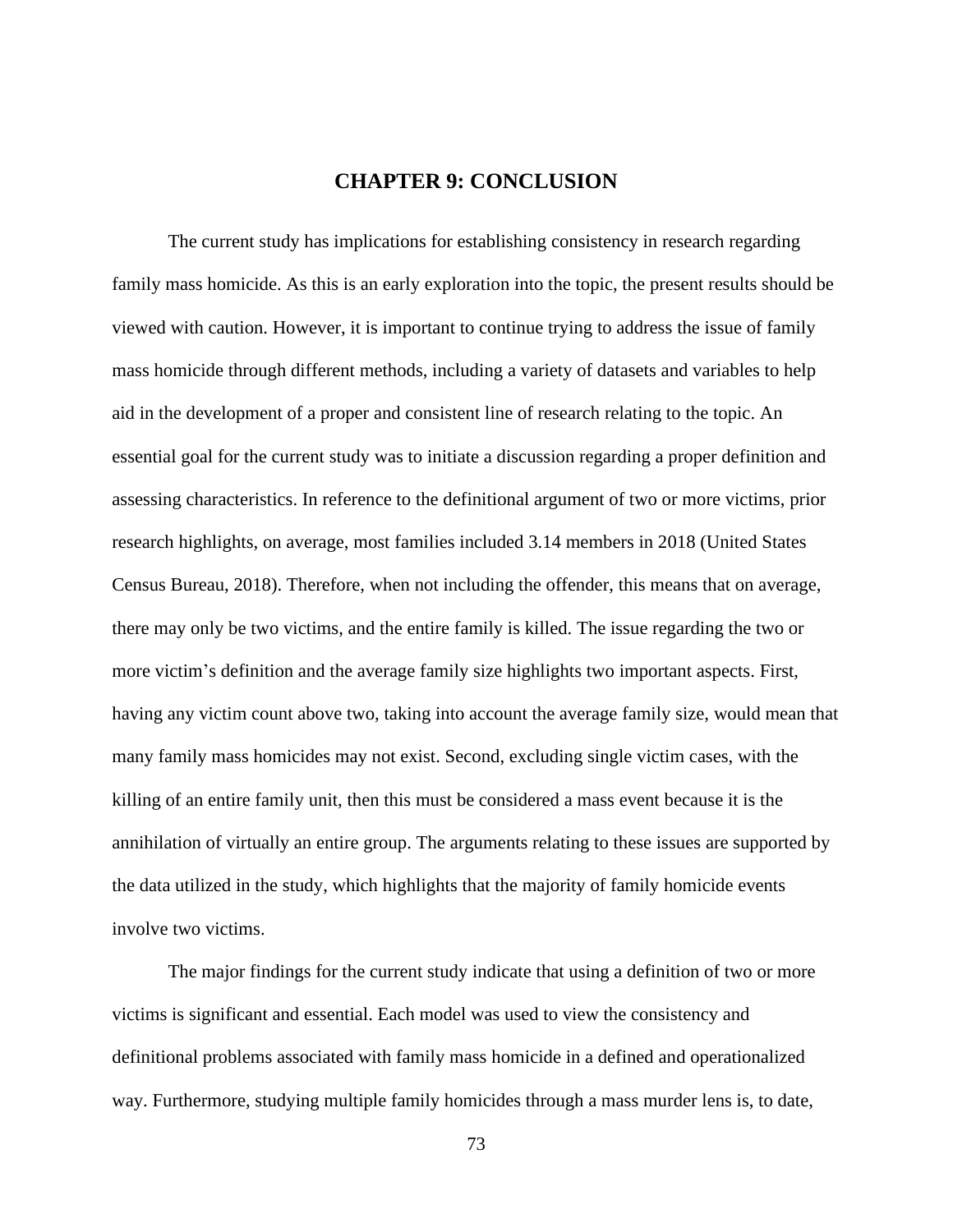unique. The three models utilized in the study highlight that a two or more victim mass family homicide is significantly unique, compared to non-mass family homicide.

Secondly, the current study was unable to produce many meaningful differences when assessing the potential differences between two victim family mass homicide and three or more victim family mass homicide (model 2). Nonetheless, it is important to understand that this was an initial exploration into a topic that needs further evaluation (see limitations and future research). The results are important because they emphasize new avenues for study. For example, although the number of victims may not be as important; as initially argued, it instead may be the type of killing that may be the most important. An example of this for future research studying mass homicide may be to utilize the multi-lenses of school, family, workplace, public, among others, as their own unique events. This avenue of research may have more policy implications as it could produce targeted approaches for specific crime types instead of a blanket approach based solely on the number of victims. Another reason for the lack of statistical differences found may be a consequence regarding how the SHR manages family mass homicides and mass homicides generally. For example, within the codebook, there is no variable for mass murder, and the FBI does not include domestic cases as mass murders (The National Center for Victims of Crime, 2018). Consequently, information may be missing because the data are not updated, and law enforcement is inconsistent in the methods of recording these incidents.

Lastly, the current study found support for minor victims in mass family homicide possibly being a special case that warrants not only combined, but also separate analyses to understand a particularly vulnerable subgroup in the family who plays a unique role in the violence. Often when dealing in the family context those under the age of 18 are uniquely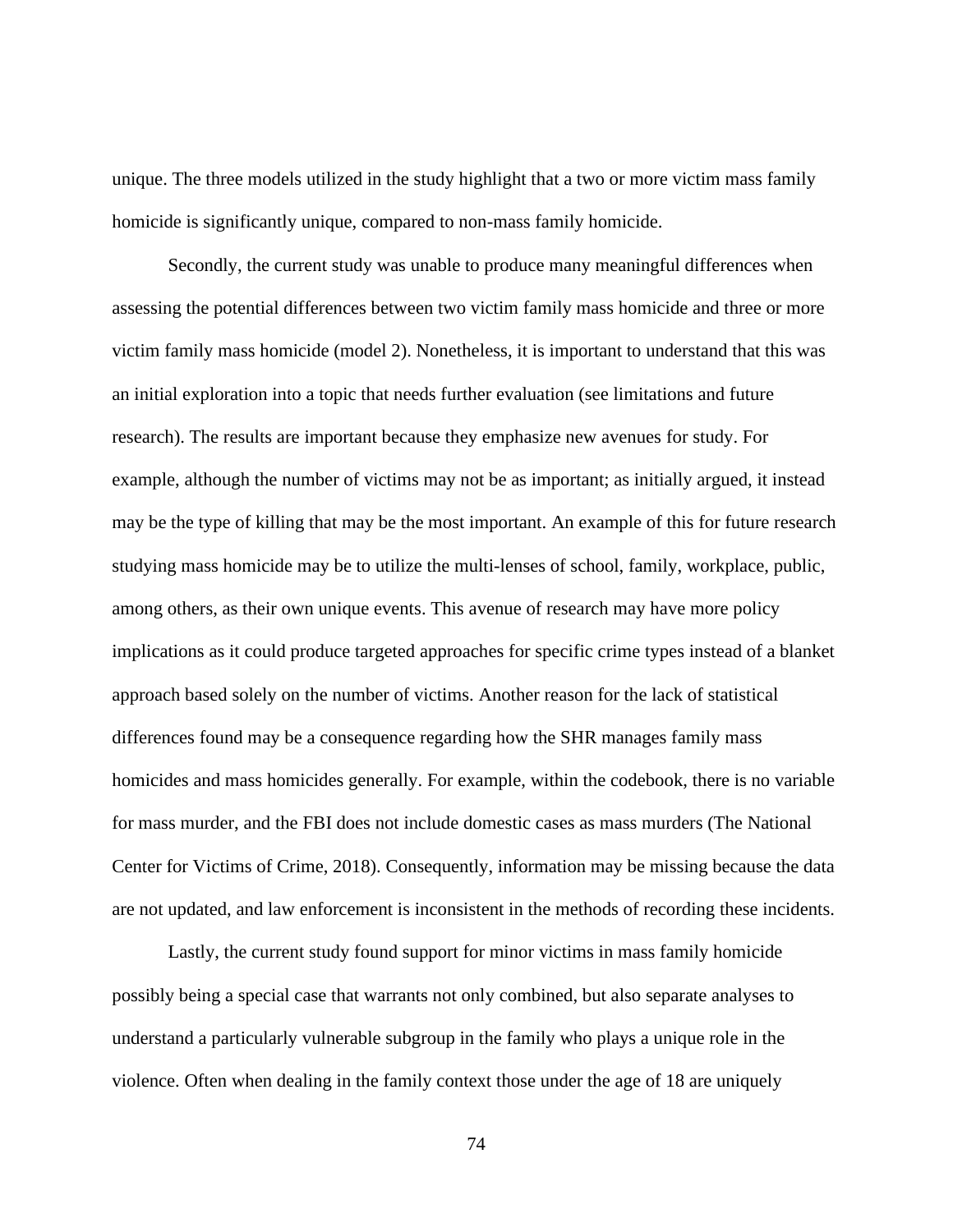different than adults. This is important to understand because if true in family mass homicide, targeted policy approaches may have to be different when aiding in the protection of minors that are subject to this type of violence.

#### Limitations

Limitations for the current study include the use of SHR for studying a mass event. The SHR is an effective source of data for homicide, but it does have its limitations. For one, its use as a source of family mass homicide could be missing some information since the SHR does not directly code for mass homicide, and the FBI does not include the family in its definition of mass homicide (The National Center for Victims of Crime, 2018). This may be why a multinomial logistic regression between two victim, three victim, and four or more victims was not possible. The current data did not have enough cases of four or more victims for inclusion, so an analysis of these cases separately was lost. It may also be that there just are not many family mass homicides that involve four or more victims. Next, SHR data does not allow for enough variables and value classification. What this means is that the choice of variables for analyses are limited to a few types, and the categories within the variables are not encompassing enough. It would be interesting to try and tie more variables into the analyses, such as drug use, to see what impact that may have. Additionally, the categories in SHR variables may be either miscoded or may be used incorrectly. For example, divorced or separated as a relationship status should be coded as separate values. Cohabitation would also be good to know, especially with the inclusion of dating relationships. Finally, the relationship status variable and the weapon variable would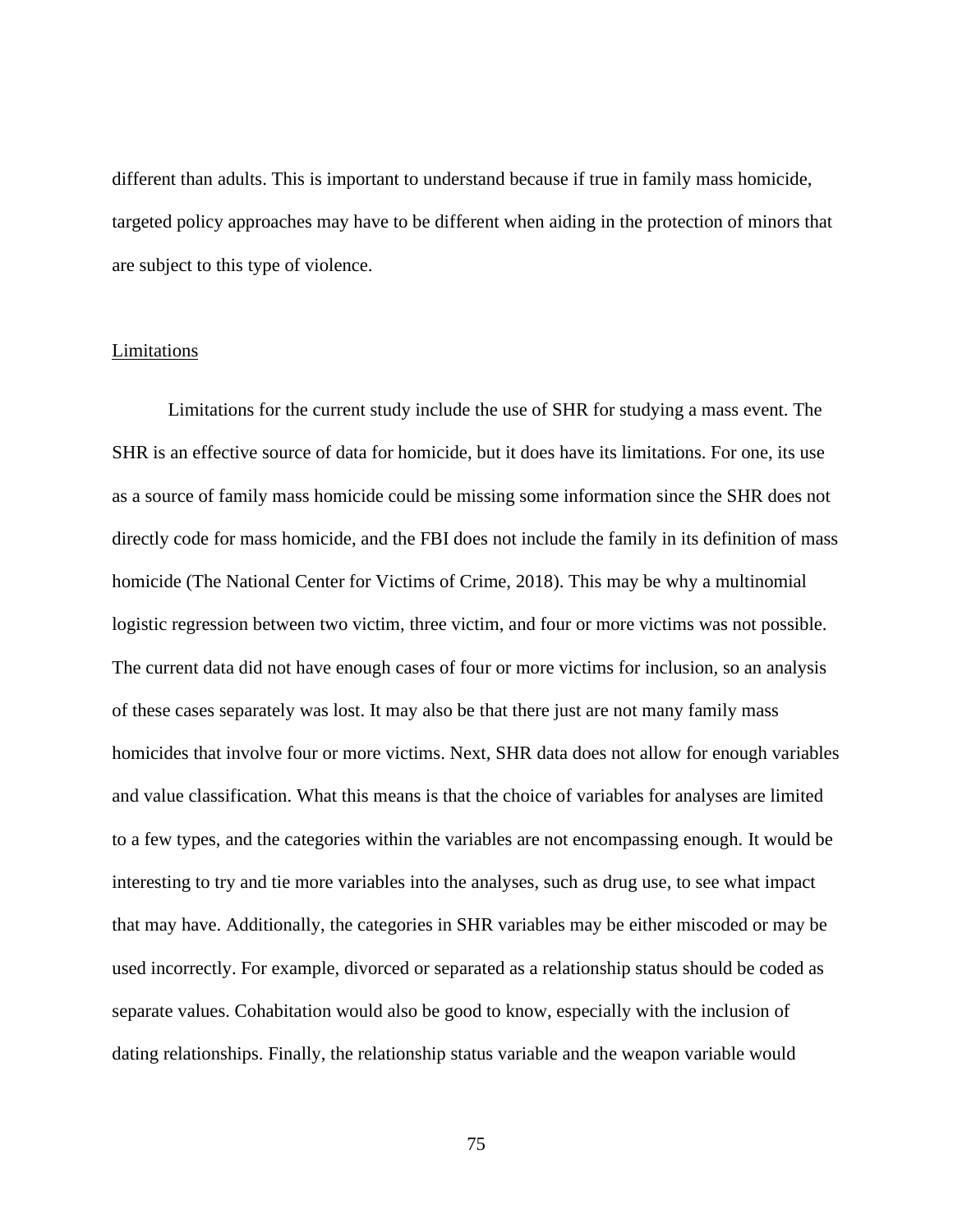benefit from more diverse categories, such as grandparents and separation of gun types accurately.

Another limitation of the current study is the exclusion of homosexual relationships. Because of this, the current study can only determine impact on this broad categorization. It is, however, important to consider homosexual relationships in future work as this subgroup is already understudied. Next, the use of primary victims limits the overall understanding, especially in regard to the family mass homicide with primary minor victims compared to primary adult victims characteristics (model 3) as the researcher had to rely on who the report listed as the primary victim. Regarding SHR representativeness, though it nearly nationally represents the US as a whole in terms of homicide (US Department of Justice, 2014), some states such as Florida do not report data. This may have no impact, but it is worth noting.

#### Future Studies

Overall, the current study's statistical models were an initial exploration toward consistency for a type of mass homicide that is understudied, especially considering it is the most common type of mass homicide. Unfortunately, the SHR has limitations, which hindered some proposed avenues of research for the current study. Three or more victim incidents in the SHR may be smaller in total compared to what may be found searching through news articles. Future studies should consider this approach, as secondary data is not yet built for studying mass events. Adding more years using secondary data could also be a possibility. Additionally, one may try the National Incident-Based Reporting System (NIBRS) to get more in-depth information on mass family homicides. While NIBRS is not representative of the US as a whole, one study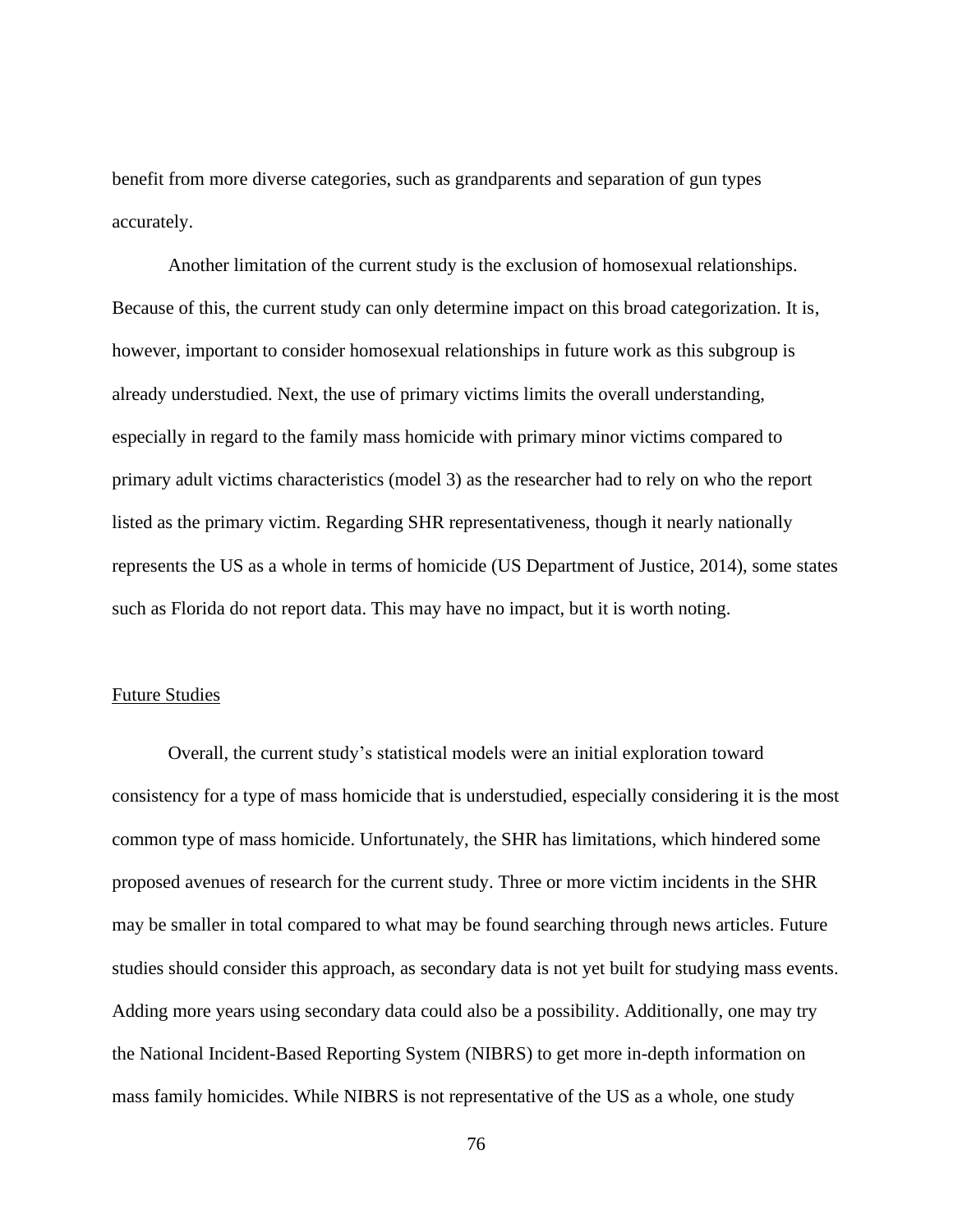comparing the accuracy of NIBRS to the SHR has found no significant differences between the data sets regarding findings, specifically for mass murder (Huff-Corzine et al., 2014)<sup>5</sup>. It would also be interesting to compare mass family homicide that includes IPH (when it meets the definition) with mass family homicide that does not include IPH to help determine if those IPH cases are uniquely different. Future research should also focus more on the role of minors in mass family homicide. For example, including an examination of cases that include minors versus cases that do not. It would also be interesting to assess the potential role of children as minors versus children of any age, meaning whether those who are not adults yet (17 and under) are different than those who are the offenders child but are adults (18 and over). Finally, future studies should potentially control for regional populations.

<sup>&</sup>lt;sup>5</sup> After the COVID-19 crisis, additional data strategies could be applied but ultimately got cut short, and the models made were the ones that had to be used.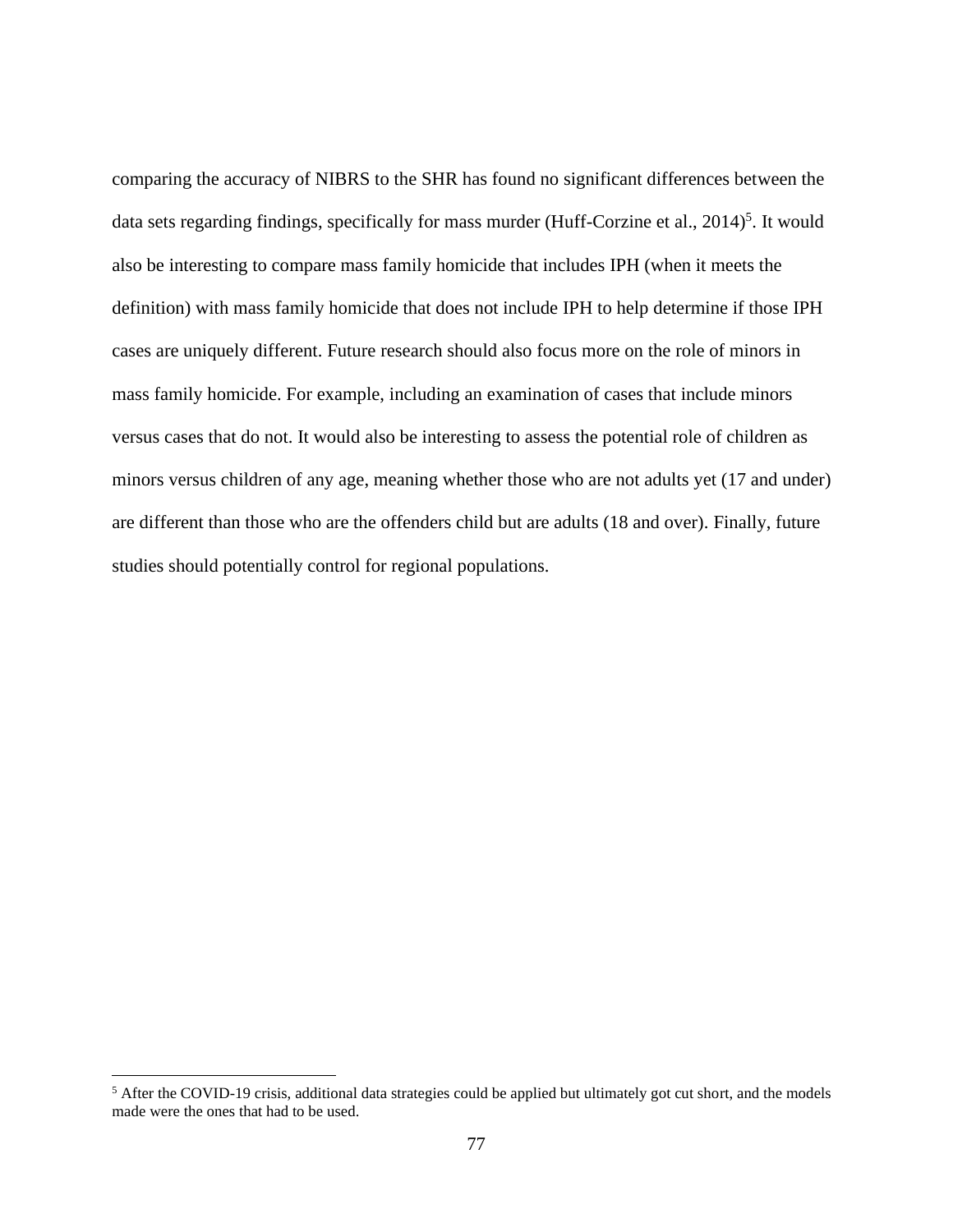# **APPENDIX: UCF IRB LETTER**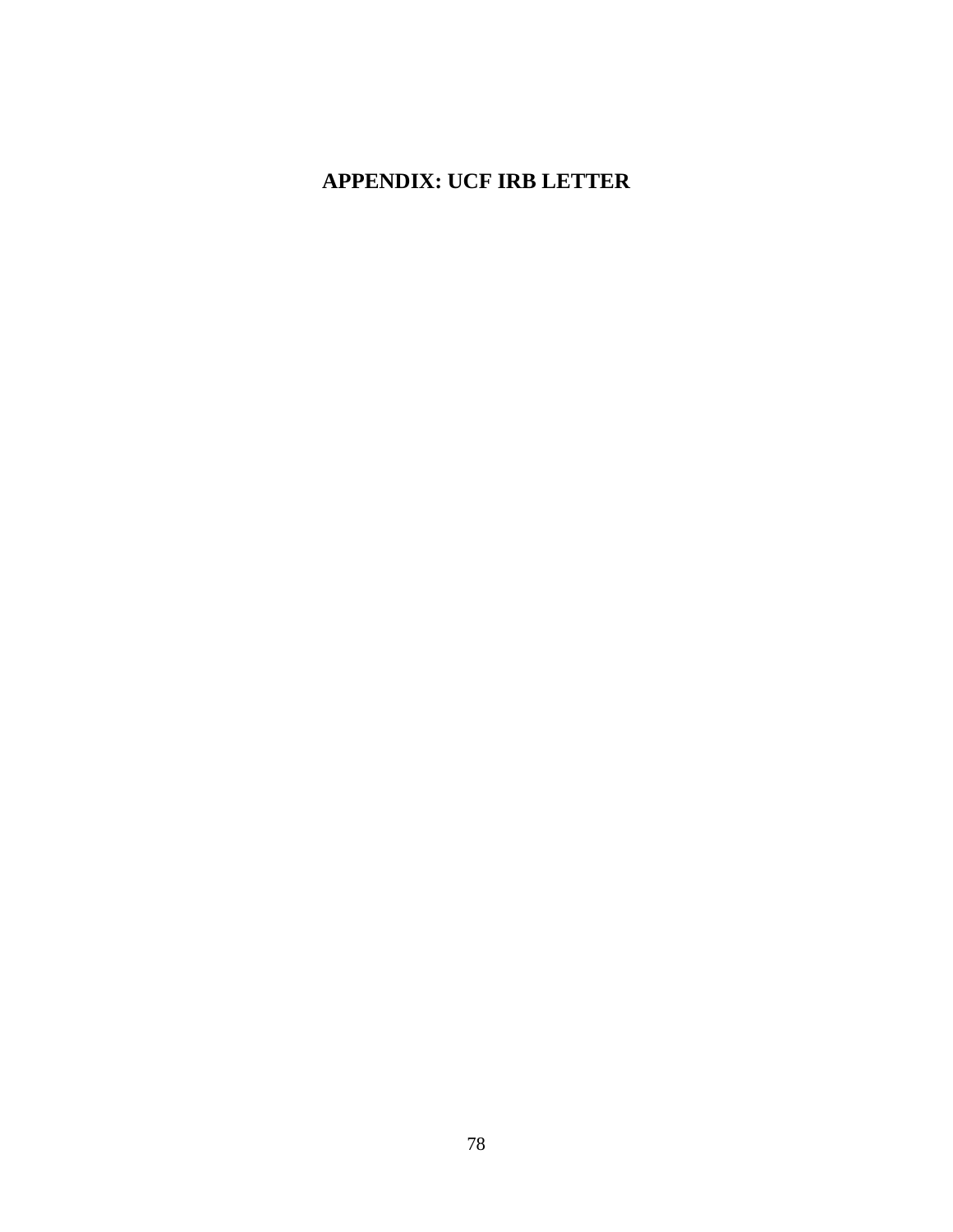## NOT HUMAN RESEARCH DETERMINATION

May 13, 2020

Dear [Alec Szalewski:](https://ucf1.huronresearchsuite.com/IRB/sd/Rooms/Misc/ResourceContainerFactory?target=com.webridge.account.Person%5bOID%5bB9AAC7057554584180E861548F0AB369%5d%5d)

On 5/13/2020, the IRB reviewed the following protocol:

| Type of Review: | <b>Initial Study</b>                                                                           |
|-----------------|------------------------------------------------------------------------------------------------|
| Title of Study: | Family Mass Homicide: An Investigation                                                         |
| Investigator:   | <b>Alec Szalewski</b>                                                                          |
|                 | <b>IRB ID: STUDY00001819</b>                                                                   |
| Funding:        | <b>None</b>                                                                                    |
| Grant ID:       | None                                                                                           |
| Documents       | IRB Faculty Advisor Review.pdf, Category:                                                      |
| Reviewed:       | <b>Faculty Research Approval;</b>                                                              |
|                 | IRB Szalewski 1819 HRP-250 Not Human<br>Subjects Form Updated.docx, Category: IRB<br>Protocol; |
|                 | Public Secondary Data Variables for IRB<br>Review.docx, Category: Other;                       |

The IRB determined that the proposed activity is not research involving human subjects as defined by DHHS and FDA regulations.

IRB review and approval by this organization is not required. This determination applies only to the activities described in the IRB submission and does not apply should any changes be made. If changes are made and there are questions about whether these activities are research involving human in which the organization is engaged, please submit a new request to the IRB for a determination. You can create a modification by clicking **Create Modification / CR** within the study.

If you have any questions, please contact the UCF IRB at 407-823-2901 or [irb@ucf.edu.](mailto:irb@ucf.edu) Please include your project title and IRB number in all correspondence with this office.

Sincerely,

Kanilla C. Berkbeck

Kamille Birkbeck

Designated Reviewer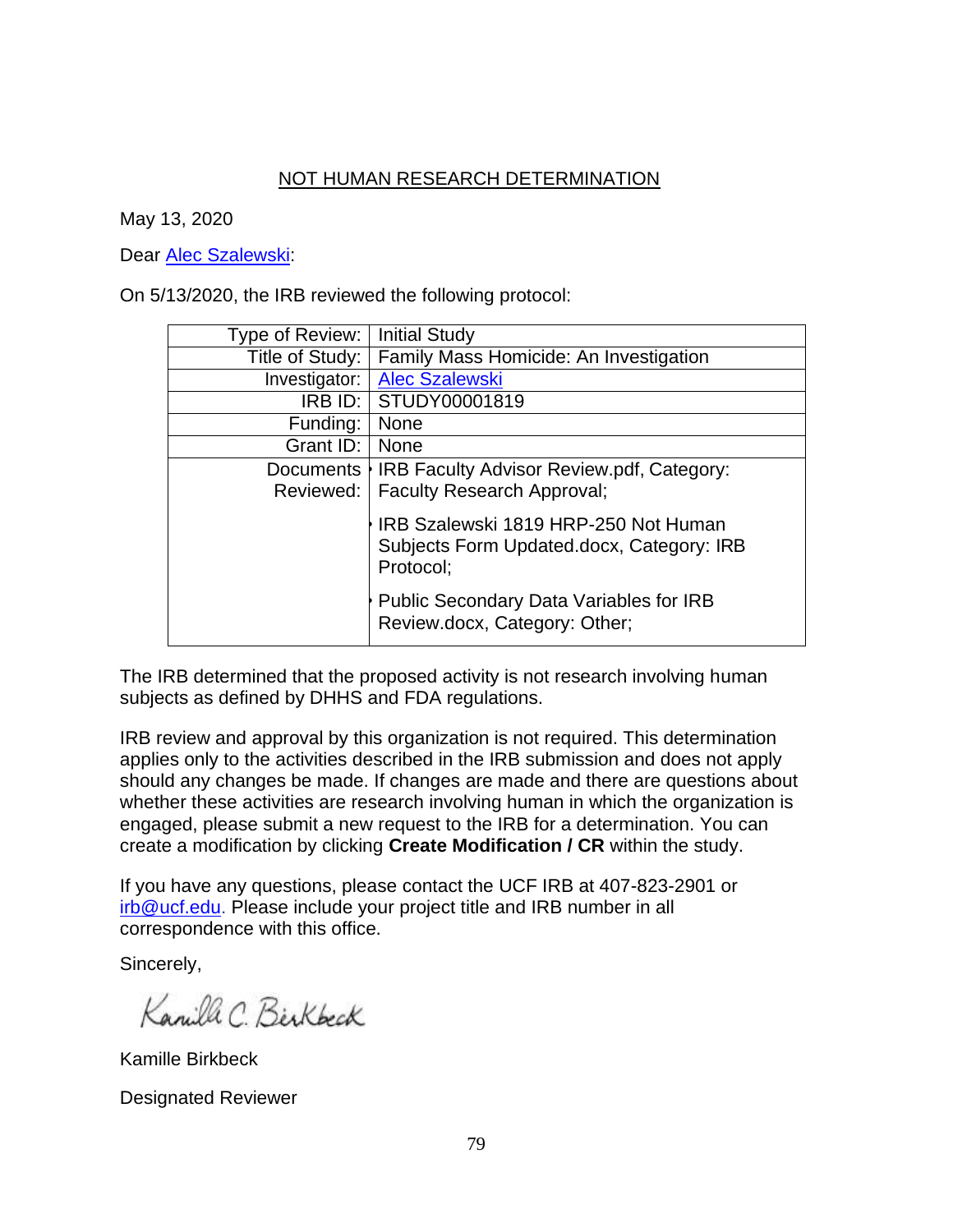### **REFERENCES**

- Abolarin, J., McLafferty, L., Carmichael, H., & Velopulos, C.G. (2019). Family can hurt you the most: Examining perpetrators in multiple casualty events. *Journal of Surgical Research, 242*, 172-176.
- Advanced Law Enforcement Rapid Response Training (ALERRT) Center, & Federal Bureau of Investigation. (2018). *Active shooter incidents in the United States in 2016 and 2017.* Retrieved from https://www.fbi.gov/file-repository/active-shooter-incidents-us-2016- 2017.pdf/view
- Capellan, J. A. (2019). Looking upstream: A sociological investigation of mass public shootings. pp. 99-128. In SE daily (ed.) *Assessing and averting the prevalence of mass violence*. Hershey: IGI Global.
- Catalano, S., Smith, E., Snyder, H., & Rand, M. (2009). *Female victims of violence* (Report No. NCJ 228356). Retrieved from https://www.bjs.gov/content/pub/pdf/fvv.pdf
- Cavanagh, K., Dobash, R.E. & Dobash, R.P. (2007). The murder of children by fathers in the context of child abuse. *Child Abuse & Neglect, 31*, 731-746.
- Clifford, J.E., Tetzlaff-Bemiller, M.J., Jarvis, J.P., Huff-Corzine, L., Weaver, G.S., & Corzine, J. (2017). Fatal factors for preschoolers: Victims, offenders, and context. *Homicide Studies, 21*(1), 3-20.
- Coyne-Beasley, T., Moracco, K.E., & Casteel, M.J. (2003). Adolescent femicide: A populationbased study. *American Journal of Public Health, 156*, 355-360.
- Dietz, P.E. (1986). Mass, serial, and sensational homicides. *Bulletin of the New York Academy of Medicine, 62*(5), 477-491.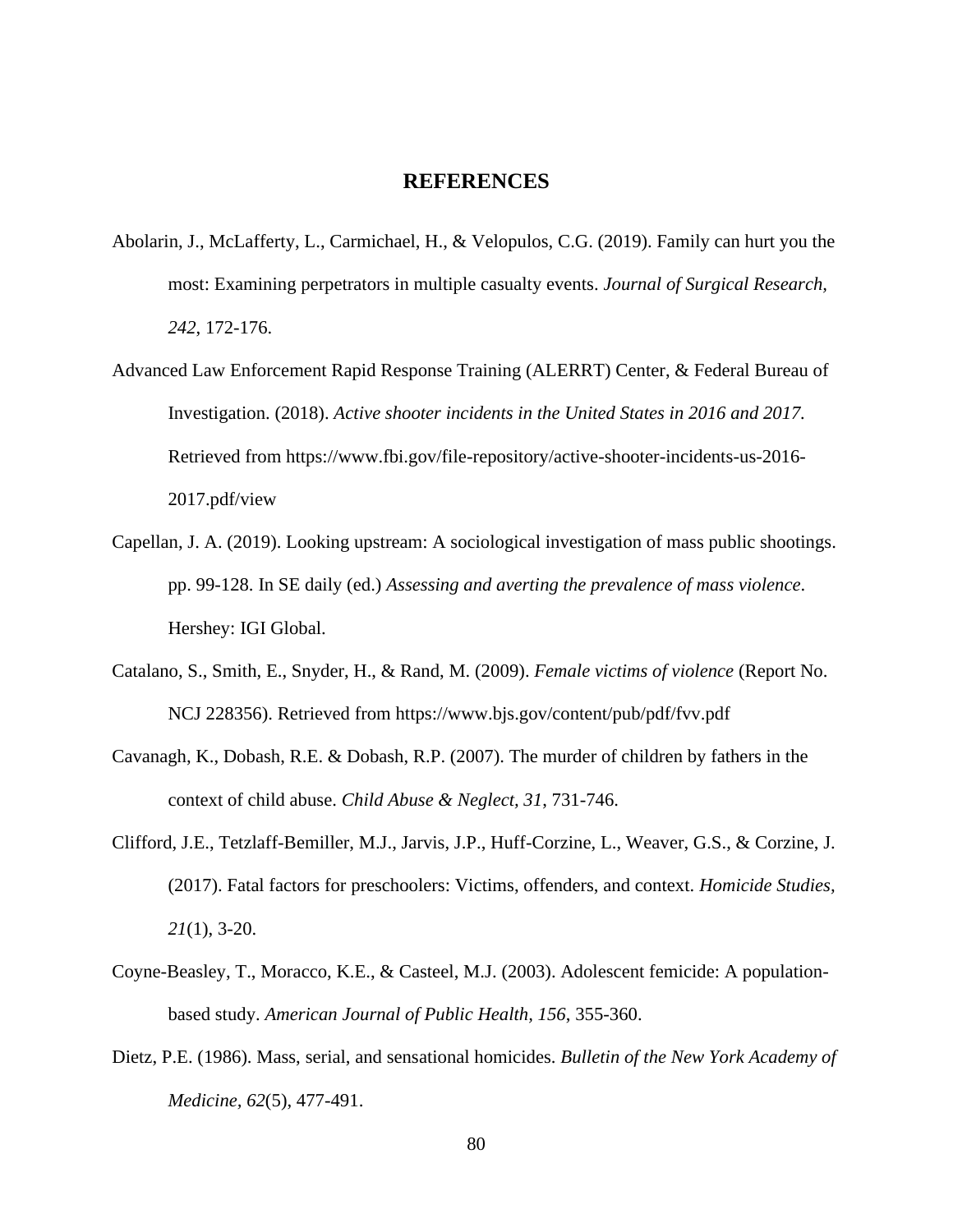- Durose, M.R., Harlow, C.W., Langan, P.A., Motivans, M., Rantala, R.R., Smith, E.L., & Constantin, E. (2005). *Family violence statistics: Including statistics on strangers and acquaintances* (Report No. NCJ 207846). Retrieved from https://www.bjs.gov/content /pub/pdf/fvs03.pdf
- Duwe, G. (2004). The patterns and prevalence of mass murder in twentieth-century America. *Justice Quarterly, 21*(4), 729-761. DOI: 10.1080/07418820400095971
- Fantuzzo, J., Boruch, R., Beriama, A., Atkins, M., & Marcus, S. (1997). Domestic violence and children: Prevalence and risk in five major U.S. cities. *Journal of the American Academy of Child & Adolescent Psychiatry, 36*(1), 116-122.
- Federal Bureau of Investigation. (2016). *Active shooter resources.* Retrieved from https://www.fbi.gov/about/partnerships/office-of-partner-engagement/active-shooterresources
- Federal Bureau of Investigation. (2017). *2017 crime in the United States*. Retrieved from https://ucr.fbi.gov/crime-in-the-u.s/2017/crime-in-the-u.s.-2017/topic-pages/expandedhomicide
- Federal Bureau of Investigation (2018). *2018 crime in the United States.* Retrieved from https://ucr.fbi.gov/crime-in-the-u.s/2018/crime-in-the-u.s.-2018/topic-pages/murder
- Fegadel, A.R., & Heide, K.M. (2017). Offspring-perpetrated familicide: Examining family homicides involving parents as victims. *International Journal of Offender Therapy and Comparative Criminology, 61*(1), 6-24.
- Finkelhor, D., & Ormrod, R. (2001). *Homicide of children and youth*. Retrieved from https://www.ncjrs.gov/pdffiles1/ojjdp/187239.pdf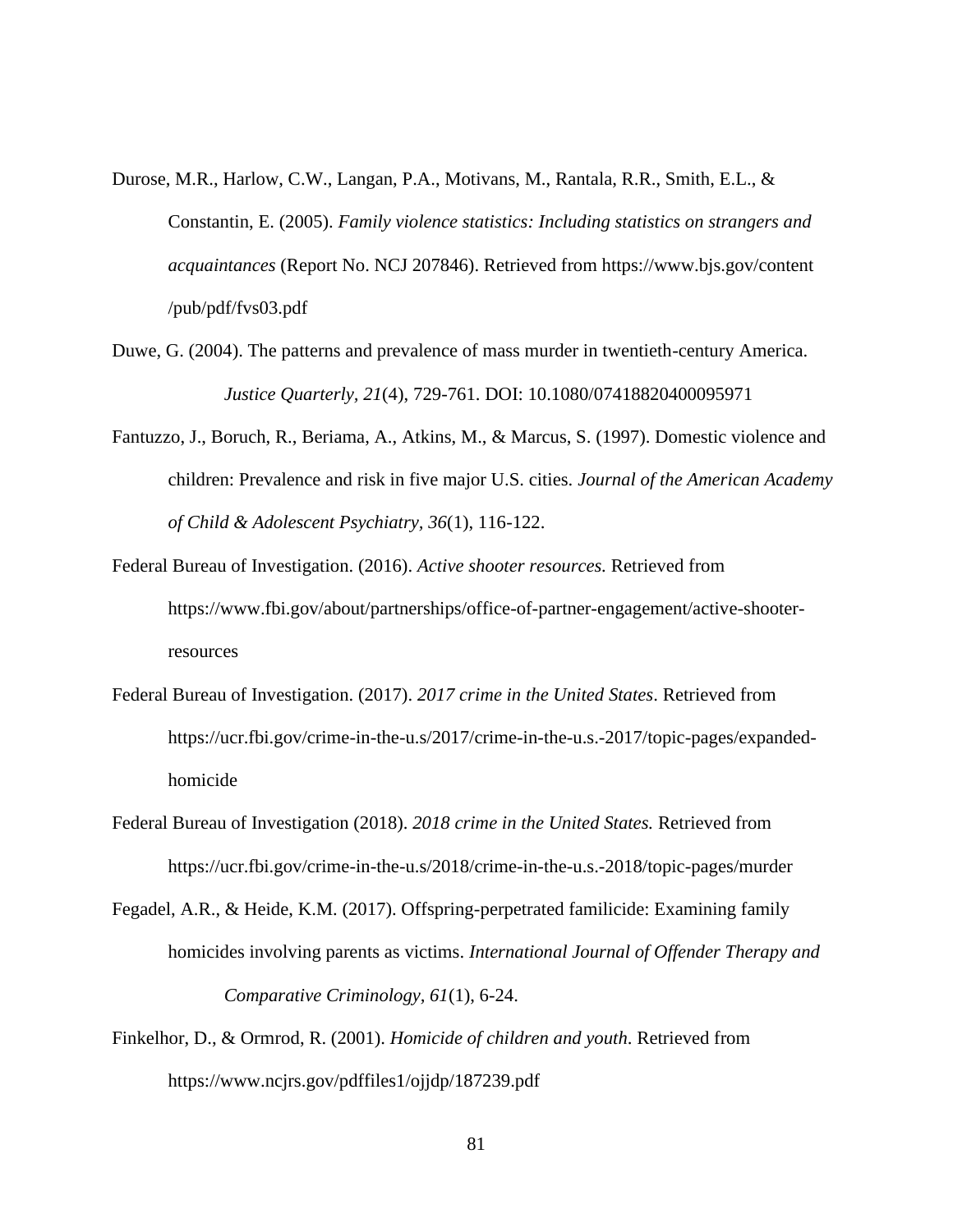- Flynn, S., Gask, L., Appleby, L., & Shaw, J. (2016). Homicide-suicide and the role of mental disorder: a national consecutive case series. *Social Psychiatry and Psychiatric Epidemiology, 51*, 877-884.
- Fowler, A. K., Dahlberg, L. L., Haileyesus, T., Gutierrez, C., & Bacon, S. (2017). Childhood firearm injuries in the United States. *Pediatrics*, *140*(1), 1-11.
- Fox, J.M., Brook, M., Stratton, J., & Hanlon, R.E. (2016). Neuropsychological profiles and descriptive classifications of mass murders. *Aggression and Violent Behavior, 30*, 94- 104.
- Fridel, E.E. (2017). A multivariate comparison of family, felony, and public mass murders in the United States. *Journal of Interpersonal Violence,* 1-27.
- Glass, N., Laughon, K., Campbell, J., Wolf, A.D., Block, C.R., Hanson, G., Sharps, P.W., & Taliaferro, E. (2008). Non-fatal strangulation is an important risk factor for homicide of women. *Journal of Emergency Medicine, 35*(3). 329-335.
- Hedlund, J., Masterman, T., & Sturup, J. (2016). Intra- and extra-familial child homicide in Sweden 1992-2012: A population-based study. *Journal of Forensic and Legal Medicine, 39*, 91- 99.
- Hickey, E.W. (2013). *Serial murderers and their victims.* Cengage Learning.
- Holland, K.M., Brown, S.V., Hall, J.E., & Logan, J.E. (2018). Circumstances preceding homicide-suicides involving child victims: A qualitative analysis. *Journal of Interpersonal Violence, 33*(3), 379-401.
- Huff-Corzine, L., & Corzine, J. (2020). The devil's in the details: Measuring Mass Violence. *Criminology and Public Policy, 19*(1), 217-234.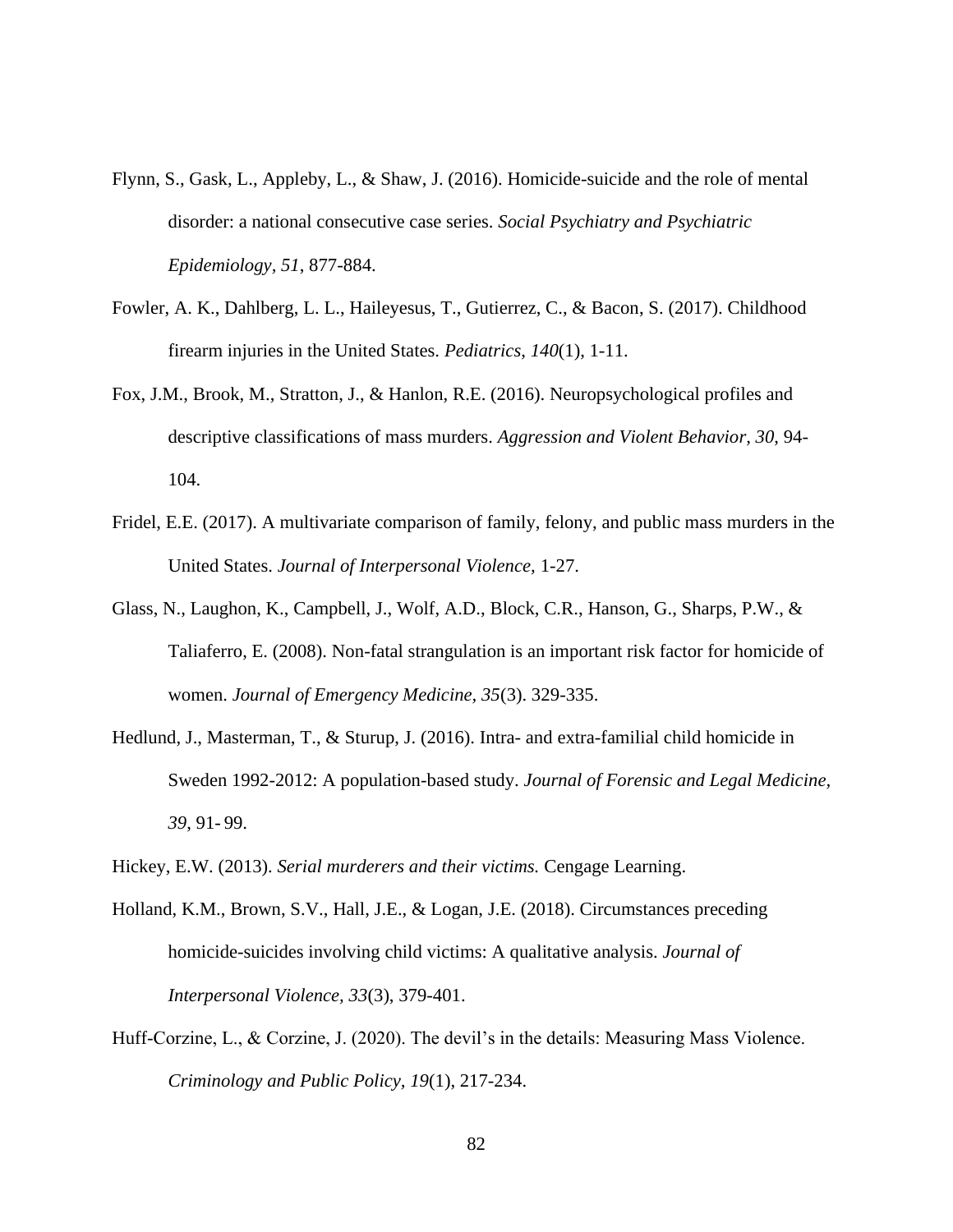- Huff-Corzine, L., McCutcheon, J.C., Corzine, J., Jarvis, J.P., Tetzlaff-Bemiller, M.J., Weller, M., & Landon, M. (2014). Shooting for accuracy: Comparing data sources on mass murder. *Homicide Studies, 18*(1), 105-124.
- Jaffe, P.G., & Juodis, M. (2006). Children as victims and witnesses of domestic homicide: Lessons learned from domestic violence death review committees. *Juvenile and Family Court Journal,* 57(3), 13-28
- Jaffe, P.G., Campbell, M. Hamilton, L.H.A., & Juodis, M. (2012). Children in danger of domestic homicide. *Child Abuse & Neglect, 36,* 71-74.
- Johns, L.G., Keel, T.G., Malkiewicz, S.F., McNamara, J.J., Mellecker, K.R., O'Toole, M.E., Resch, D.T., Safarik, M., Showalter, A.A., & Trahern, R.L. (2010). *Serial murder: Multidisciplinary perspectives for investigators*. (Morton, R.J. & Hilts, M.A., Editors). Retrieved from https://www.fbi.gov/stats-services/publications/serial-murder
- Kochanek, K.D., Murphy, S.L., Xu, J., & Arias, E. (2019). Deaths: Final data for 2017. *National Vital Statistics Reports, 68*(9), 1-77
- Krouse, W.J., & Richardson, D.J. (2015). *Mass murder with firearms: Incidents and victims, 1999-2013* (Report No. R44126)*.* Retrieved from https://fas.org/sgp/crs /misc/R44126.pdf
- Lankford, A. (2015). Mass murderers in the United States: Predictors of offender deaths. *The Journal of Forensic Psychiatry & Psychology, 26*(5), 586-600.
- Lankford, A. (2016). Race and mass murder in the United States: A social and behavioral analysis. *Current Sociology, 64*(3), 470-490.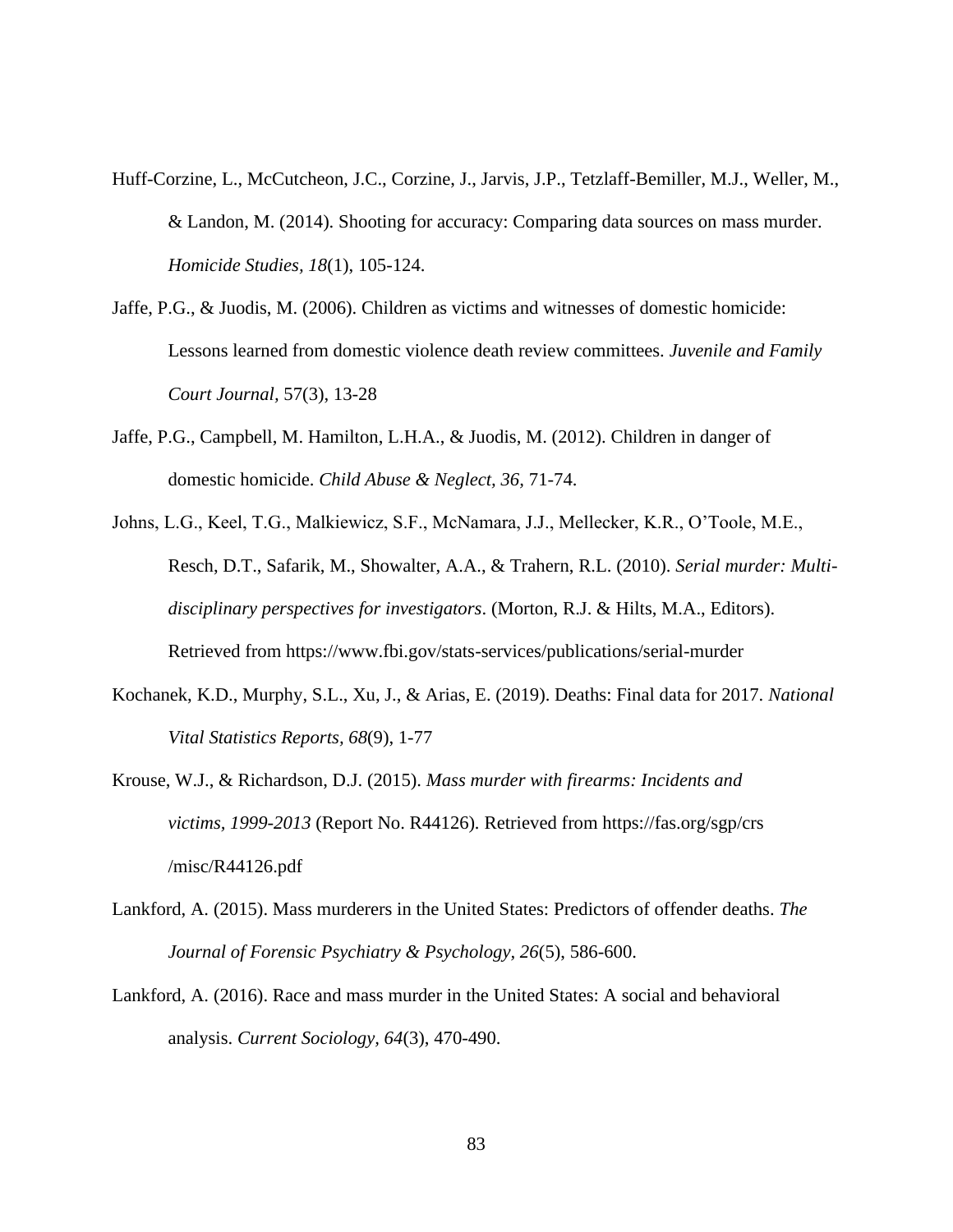- Liem, M., & Koenraadt, F. (2008a). Filicide: A comparative study of maternal versus paternal child homicide. *Criminal Behaviour and Mental Health, 18*, 166-176.
- Liem, M., & Koenraadt, F. (2008b). Familicide: A comparison with spousal and child homicide by mentally disordered perpetrators. *Criminal Behaviour and Mental Health, 18*, 306- 318. DOI: 10.1002/cbm.710
- Liem, M., Levin, J., Holland, C., & Fox, J.A. (2013). The nature and prevalence of familicide in the United States, 2000-2009. *Journal of Family Violence, 28*, 351-358.
- Liem, M. & Reichelmann, A. (2014). Patterns of multiple family homicide. *Homicide Studies, 18*(1), 44-58.
- Mariano, T.Y., Chan, H.C., & Myers, W.C. (2014). Toward a more holistic understanding of filicide: A multidisciplinary analysis of 32 years of U.S. arrest data. *Forensic Science International, 236*, 46-53.
- Mass Shooting Tracker. (2019). *U.S. mass shootings, all years (2013-2019).* Retrieved from https://www.massshootingtracker.org/data/all
- Meloy, J.R., Hempel, A.G., Mohandie, K., Shiva, A.A., & Gray, B.T. (2001). Offender and offense characteristics of a nonrandom sample of adolescent mass murderers. *Journal of the American Academy of Child & Adolescent Psychiatry, 40*(6), 719-728.

Mother Jones. (2019). *Mother Jones – mass shootings database, 1982-2019*. Retrieved from https://www.motherjones.com/politics/2012/12/mass-shootings-mother-jones-full-data/

National KIDS COUNT. (2019). *Total population by child and adult populations in the United States.* Retrieved from https://datacenter.kidscount.org/data/tables/99-total-population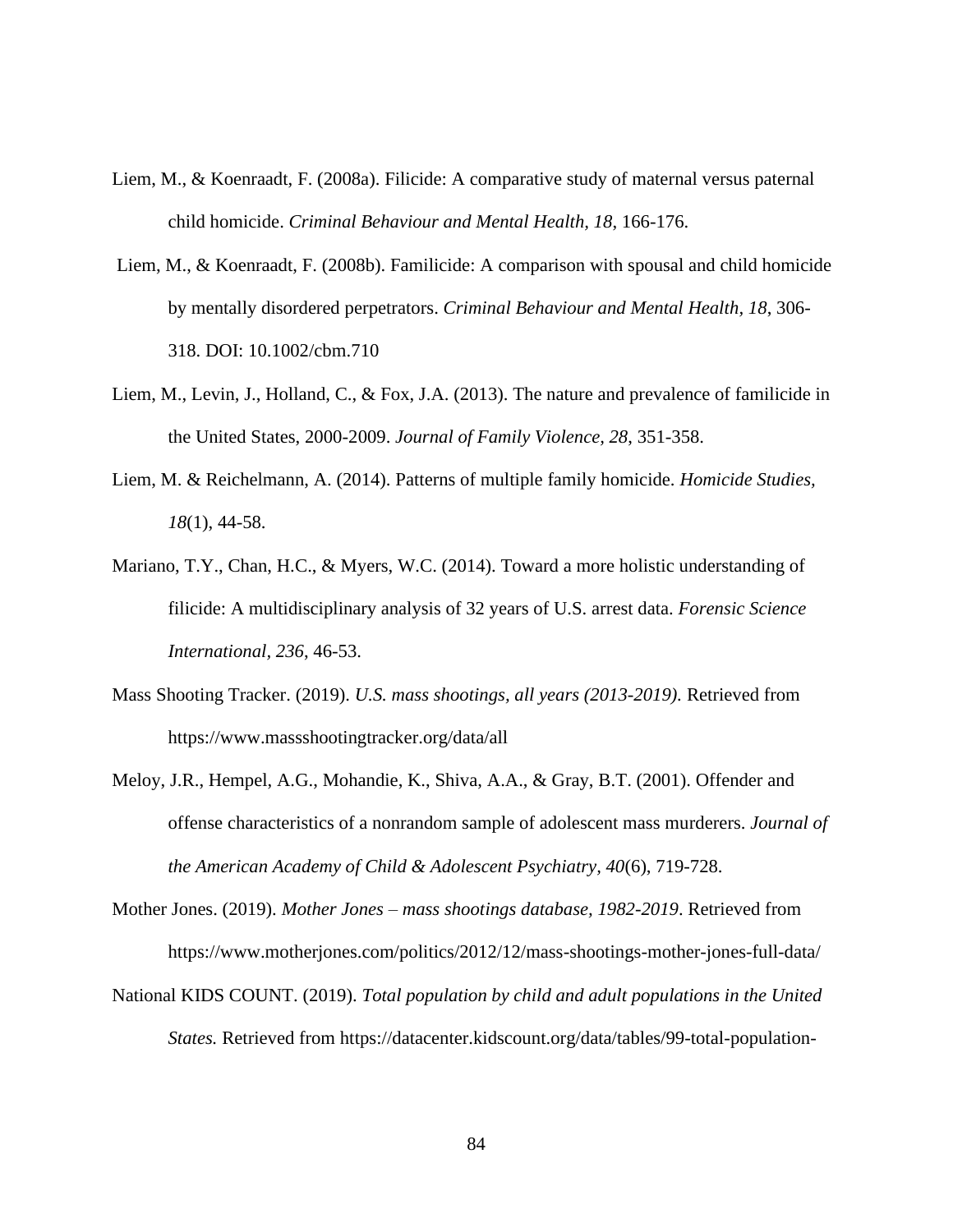by-child-and-adult#detailed/1/any/false/37,871,870,573,869,36,868,867,133,38/39,40,4 1/416,417

- Osofsky, J.D. (2003). Prevalence of children's exposure to domestic violence and child maltreatment: Implications for prevention and intervention. *Clinical Child and Family Psychology Review, 6*(3), 161-170.
- Rastogi, S., Johnson, T. D., Hoeffel, E. M. & Drewery Jr., M. P. (2011, September). *The black population: 2010.* Retrieved from https://www.census.gov/prod/cen2010/briefs/c2010br-06.pdf
- Ressler, R.K., Burgess, A.W., & Douglas, J.E. (1988). *Sexual homicide: Patterns and motives*. New York: Simon & Schuster Inc.
- Scott, H., & Fleming, K. (2014). The female family annihilator: An exploratory study. *Homicide Studies, 18*(1), 59-82.
- Sillito, C., & Salari, S. (2011). Child outcomes and risk factors in U.S. homicide-suicide cases 1999-2004. *Journal of Family Violence*, *26*(4), 285–297
- Smart, R. (2018). *Mass shootings: Definitions and trends*. Retrieved from https://www.rand.org/research/gun-policy/analysis/essays/mass-shootings.html
- Smith, S.G., Fowler, K.A., & Niolon, P.H. (2014). Intimate partner homicide and corollary victims in 16 states: National violent death reporting system, 2003-2009. *American Journal of Public Health, 104*(3), 461-466.
- Stockl, H., Dekel, B., Morris-Gehring, A., Watts, C., & Abrahams, N. (2017). *Child homicide perpetrators worldwide: A systematic review.* Retrieved from https://www.nc bi.nlm.nih.gov/pmc/articles/PMC5862181/pdf/bmjpo-2017-000112.pdf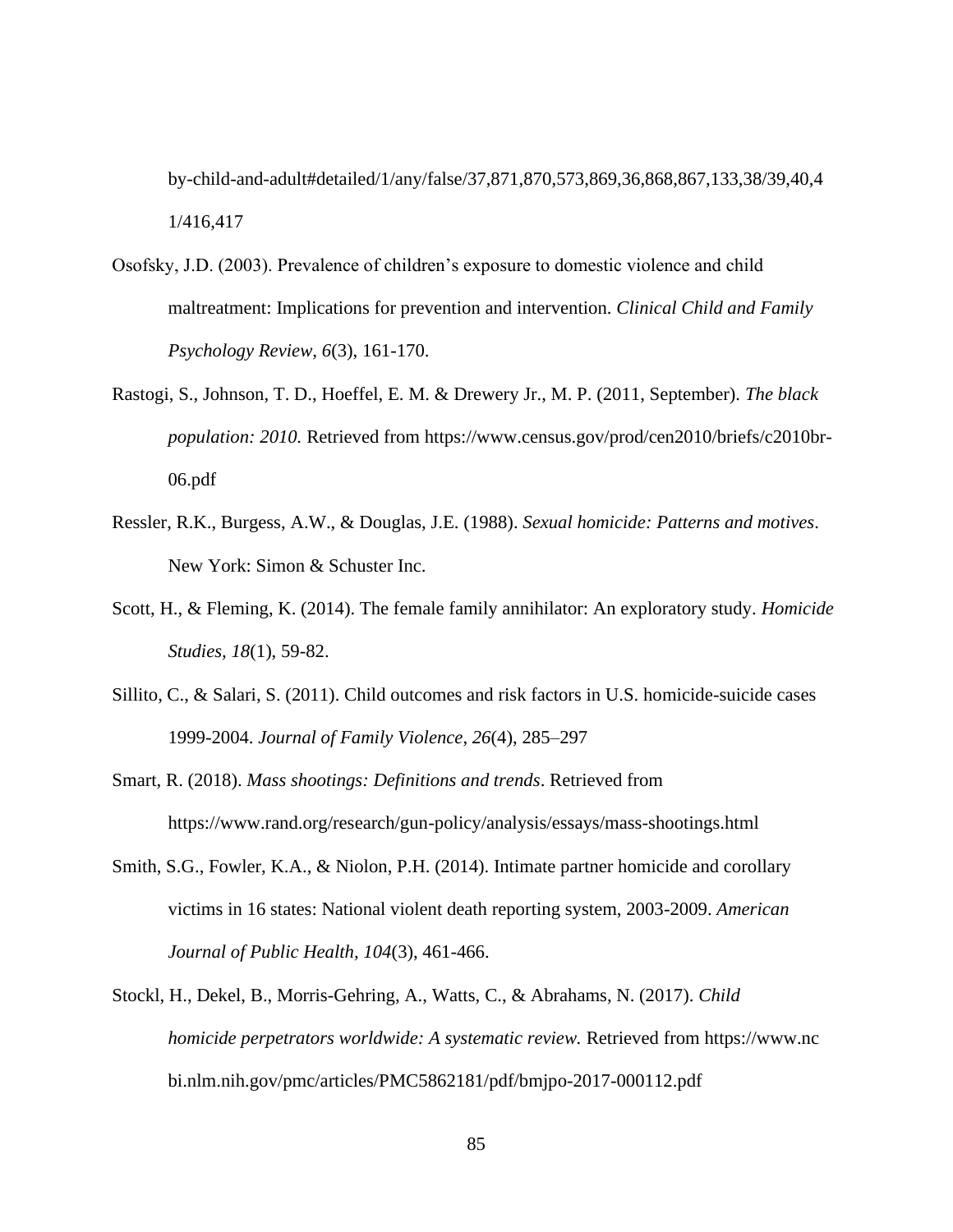- Stykes, J. (2011). *Fatherhood in the U.S.: Men's age at first birth, 1987-2010* (Report No. FP-11-04). Retrieved from https://www.bgsu.edu/content/dam/BGSU/college-of-arts-andsciences/NCFMR/documents/FP/FP-11-04.pdf
- Szalewski, A., Huff-Corzine, L., Reckdenwald, A. (2019). Trading Places: Microlevel Predictors of Women Who Commit Intimate Partner Homicide. *Homicide Studies, 23*(4), 344-361.
- Taylor, M.A. (2018). A comprehensive study of mass murder precipitants and motivations of offenders. *International Journal of Offender Therapy and Comparative Criminology, 62*(2), 427-449.
- The National Center for Victims of Crime. (2018). *Mass casualty shootings.* Retrieved from https://ovc.ncjrs.gov/ncvrw2018/info\_flyers/fact\_sheets/2018NCVRW\_MassCasualty\_50 8\_QC.pdf
- Tosini, D. (2017). Familicide in Italy: An exploratory study of cases involving male perpetrators (1992-2015). *Journal of Interpersonal Violence,* 1-28. DOI: 10.1177/0886260517714436
- United States Census Bureau. (2018). *Table HH-6. Average population per household and family: 1940 to present*. Retrieved from https://www.census.gov/data/tables /timeseries/demo/families/households.html
- United States Department of Justice. (2014, July). *The nation's two measures of homicide.* Retrieved from https://www.bjs.gov/content/pub/pdf/ntmh.pdf
- United States Department of Justice, & Federal Bureau of Investigation. (2015). *Uniform crime reporting program data: Supplementary Homicide Reports, 2015.* [ICPSR 36790]. Ann Arbor, MI: Inter-university Consortium for Political and Social Research [distributor],